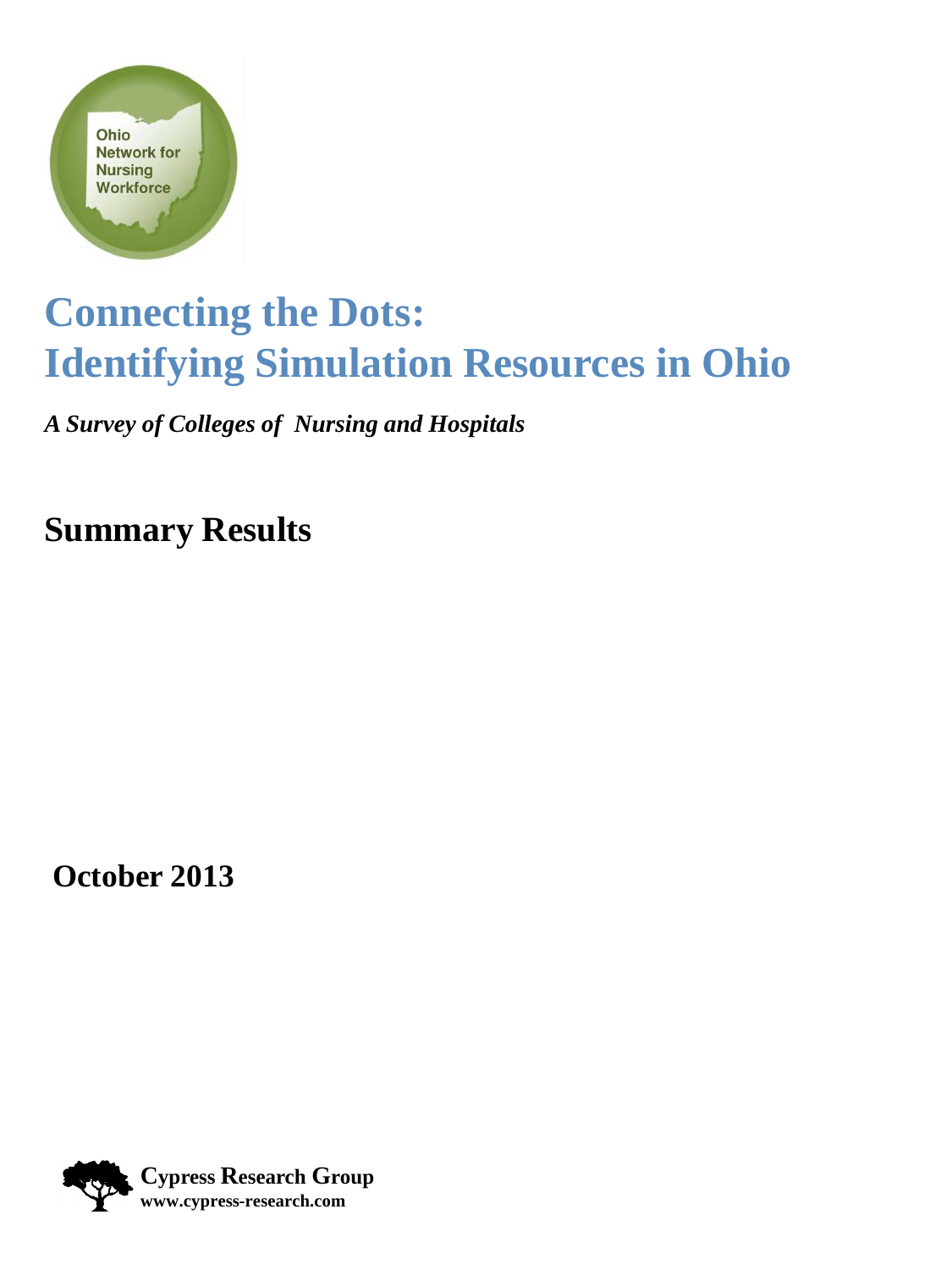Special thanks to the following founding members of the Ohio Network for Nursing Workforce (ONNW):

- The Greater Cincinnati Health Council
- Licensed Practical Nurse Association of Ohio (LPNAO)
- The Center for Health Affairs and its workforce initiative, NEONI
- Nursing Institute of West Central Ohio
- Ohio Board of Nursing (OBN)
- Ohio Hospital Association (OHA)
- Ohio League for Nursing (OLN)
- Ohio Nurses Association (ONA)
- Ohio Organization of Nurse Executives (OONE)

Special thanks to Patricia J. Cirillo, Ph.D. and Amber Young of Cypress Research Group for their work on this survey.

Funding for this initiative was provided by The Center for Health Affairs, the leading advocate for Northeast Ohio hospitals.

© Ohio Network for Nursing Workforce 2013. The *Ohio Network for Nursing Workforce* requests a formal acknowledgement when repurposing content in this summary PowerPoint.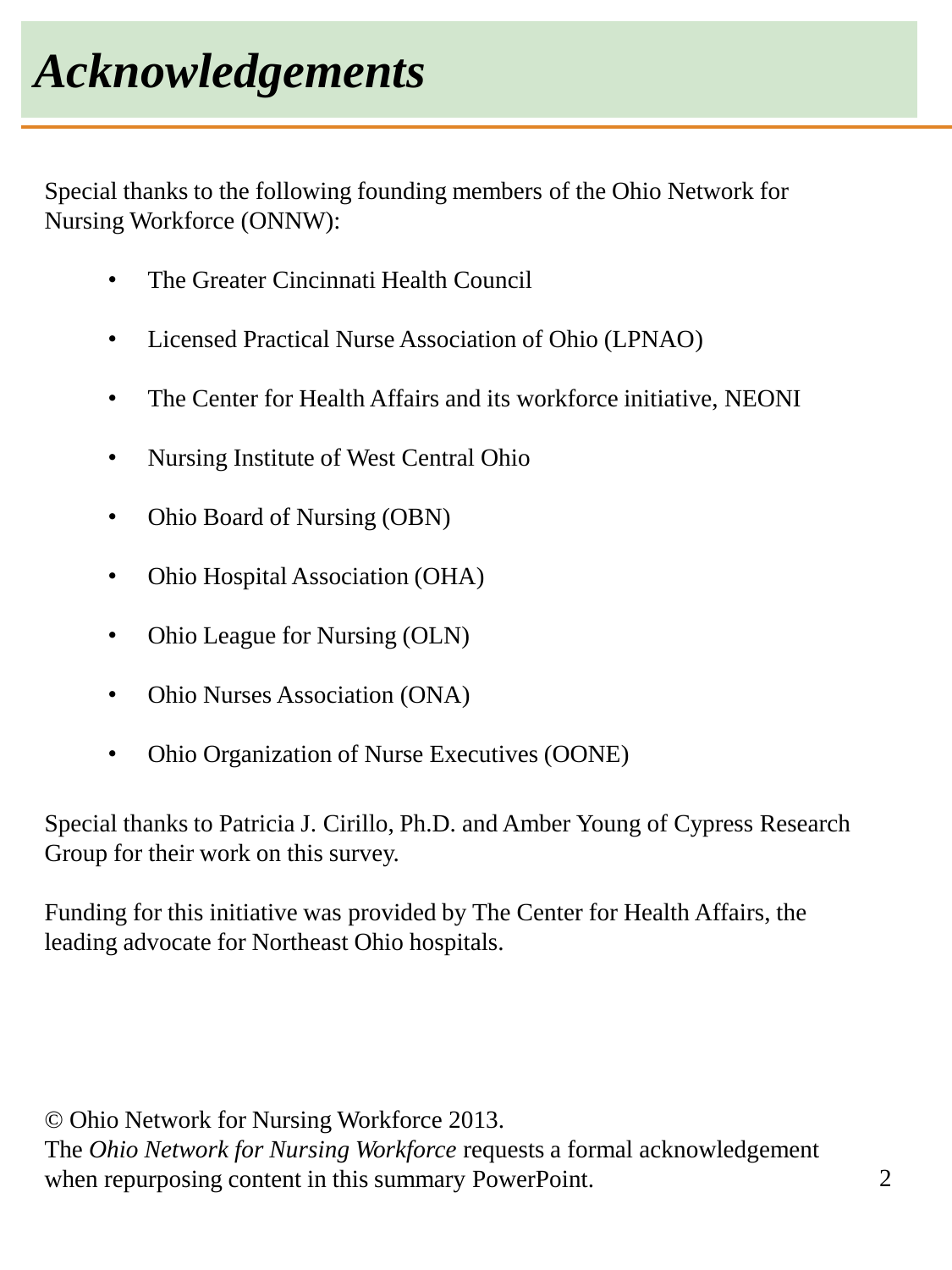The Ohio Network for Nursing Workforce commissioned a survey to quantify and qualify the nursing education simulation assets and services in Ohio. Both colleges of nursing and hospitals were included in the study.

The objectives of the survey were to:

- Quantify the level of use of health care training simulation technology among colleges of nursing and hospitals;
- Catalogue the type of technology (simulation types) used;
- Outline the workforce used to provide simulation services;
- Inventory the specific types of simulation equipment owned and operated by simulation centers;
- Describe the types of services simulation centers offer, and how the centers are funded;
- Outline the types of educational needs met by simulation centers (pediatrics, medical-surgical training, etc.) and the types of professionals-intraining who use the centers;
- Describe how simulation scenarios are developed and used on a day-to-day basis, and;
- If Identify existing needs of simulation centers and barriers to their growth and increased ability to serve the healthcare community.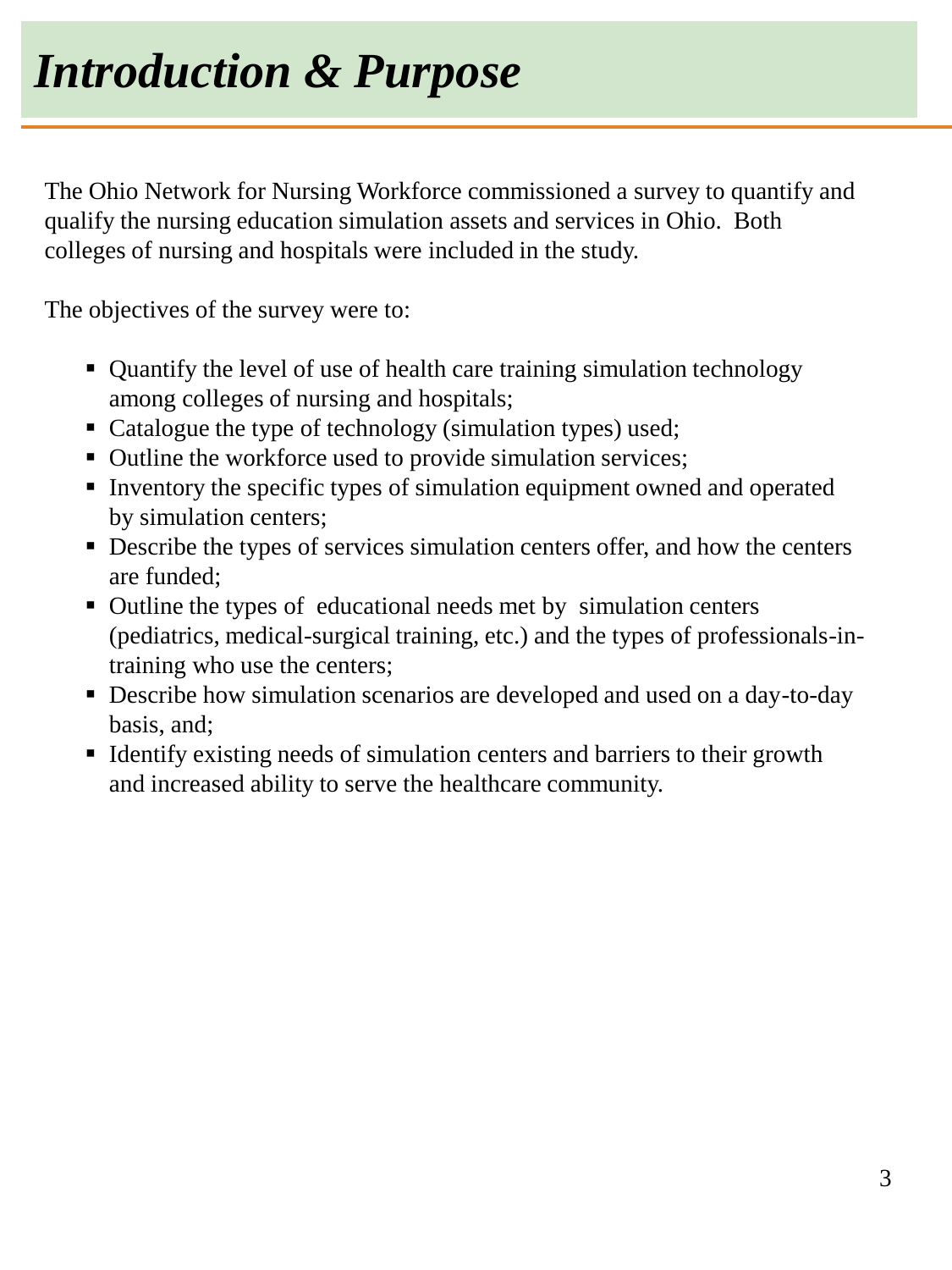All data were collected online from September to December, 2011. The Ohio Network for Nursing Workforce was identified as the sponsor of the study.

A total of 175 colleges of nursing and 112 hospitals were contacted, via a targeted email, to participate in the study. All data were collected via a secure and confidential survey for each responding organization.

A total of 65 colleges of nursing (37% response) and 43 hospitals (38% response) throughout Ohio completed surveys.

The survey instrument used contains both quantitative and qualitative measures. It is found under separate cover.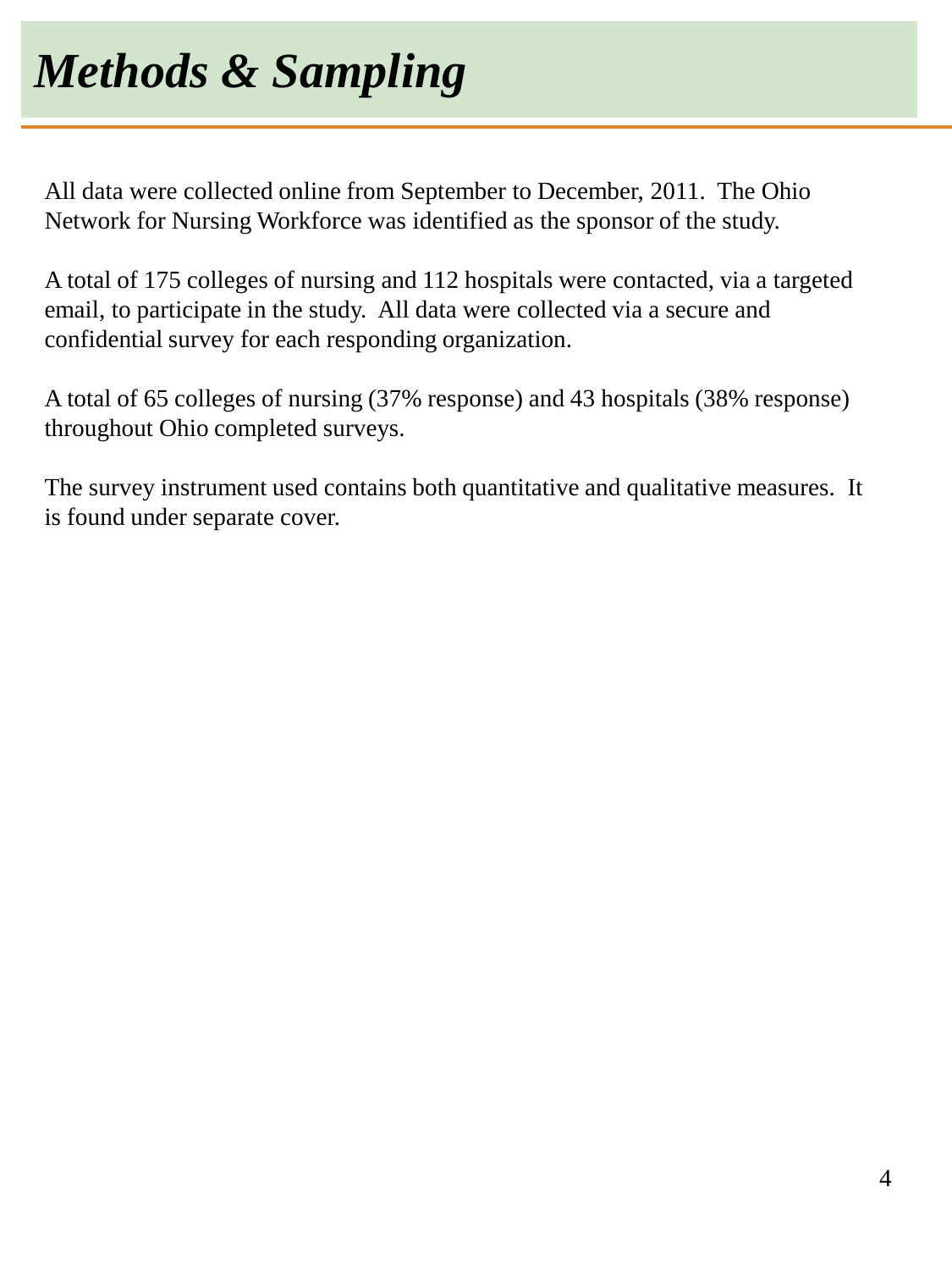*Nursing Simulation Resources in Ohio*

## *Hospital Findings*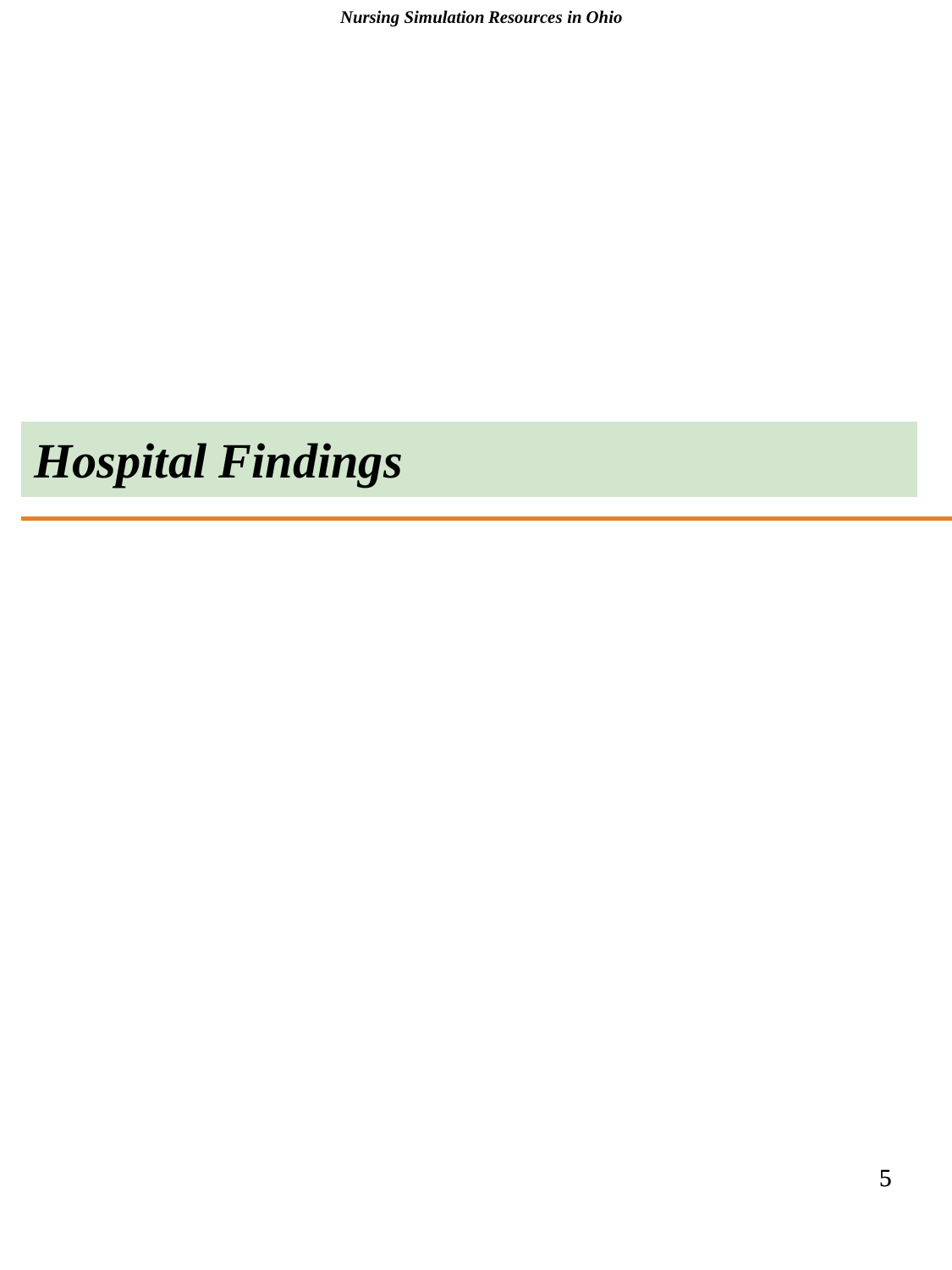## *Responding Institutions*





• Most (80%) of the responding health care facilities were individual hospitals (as opposed to multi-hospital systems – 12%).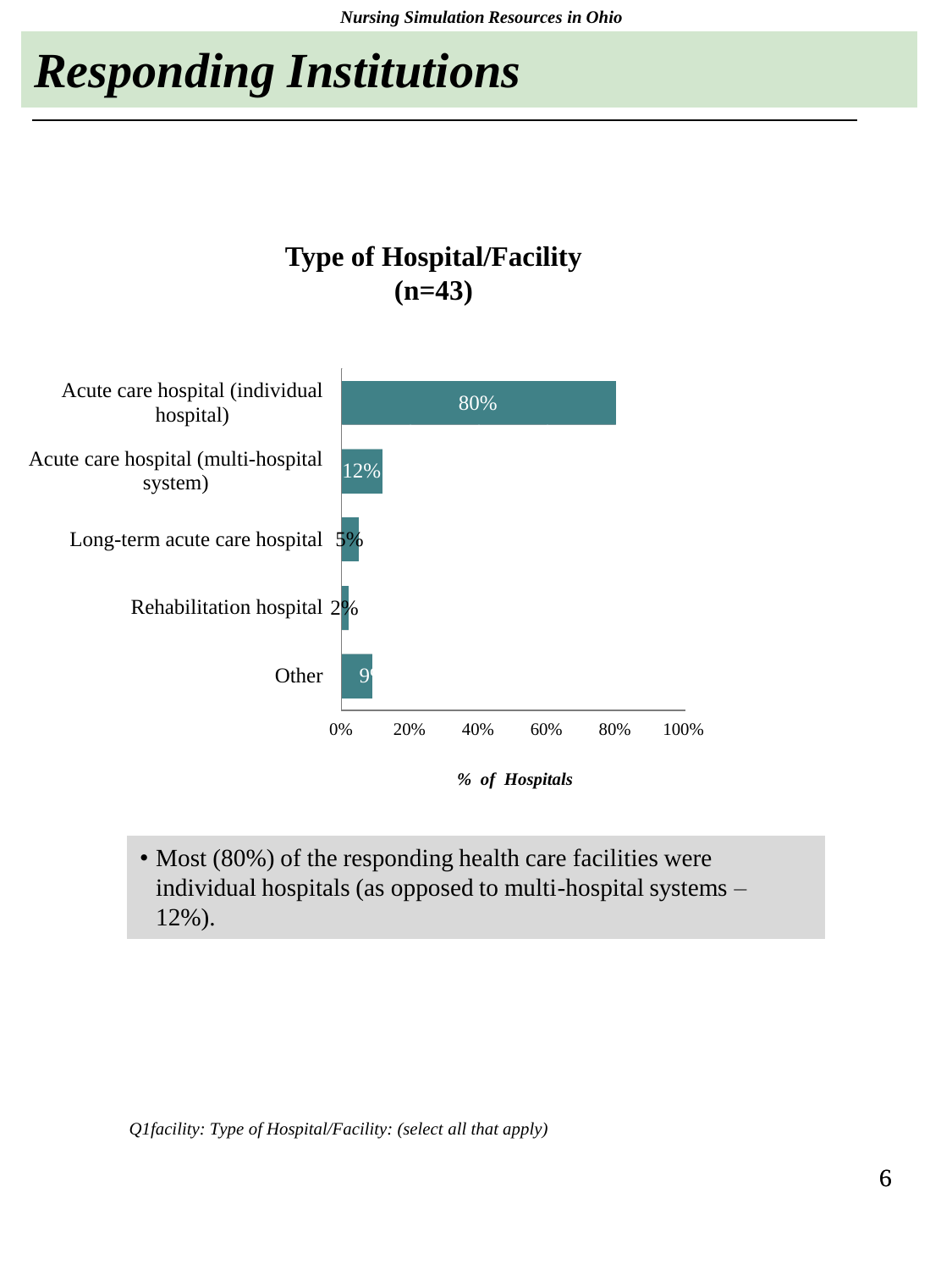*Nursing Simulation Resources in Ohio*

## *Type of Simulations Used*

#### **Hospitals: Type of Simulation**



• All but 7% of the responding hospitals use at least one of simulation technologies captured in this survey.

• The most common types of simulator used were task trainers static mannequins (low fidelity), task trainers – both used by about 8 in 10 hospitals.

*Q2: To gain an assessment of simulation in your hospital/facility, please complete the following table. Which of the following simulations do you use (equipment may be owned, rented, or borrowed) in teaching/learning activities? (Select all that apply)*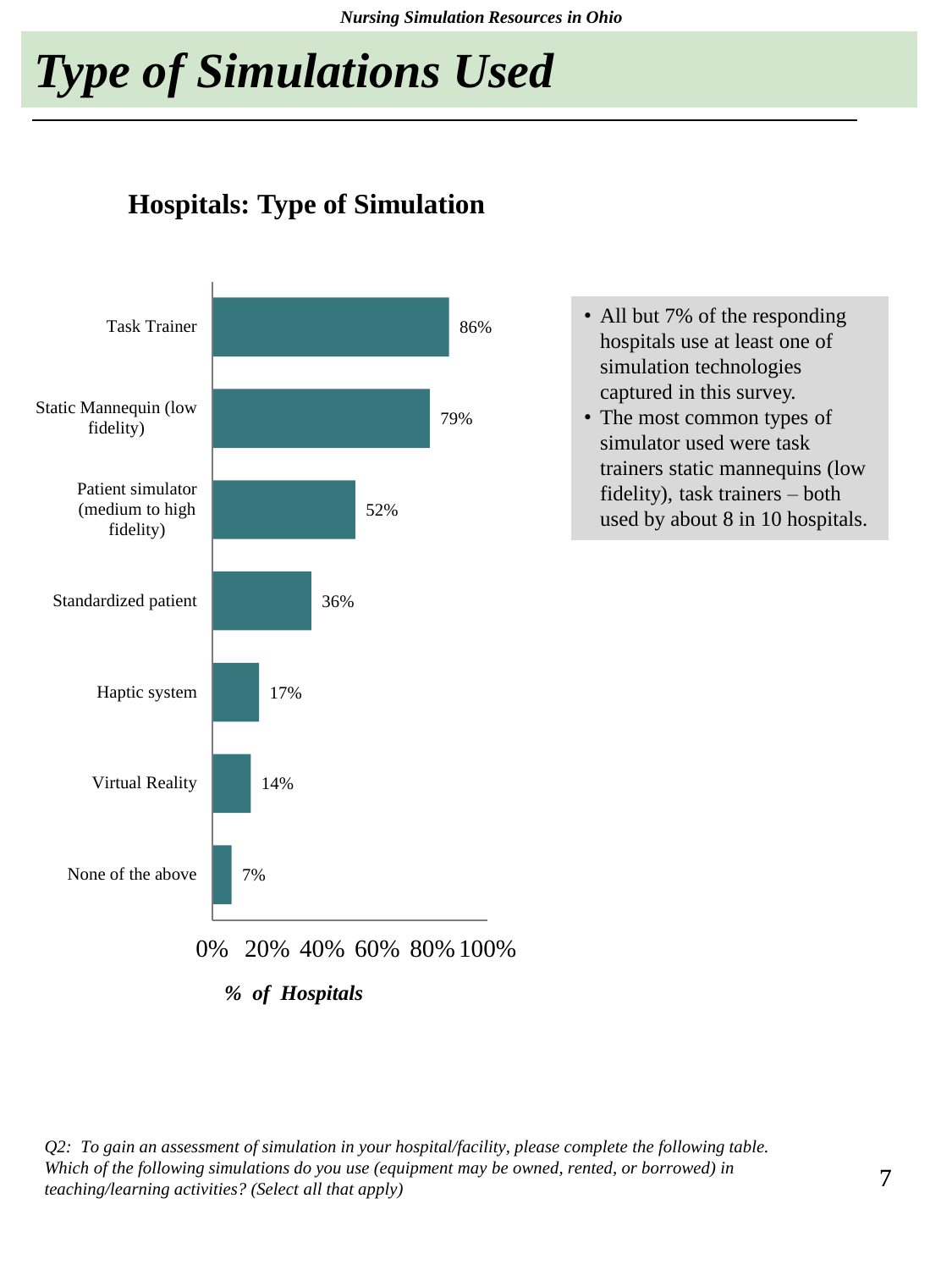### *Personnel: Coordinator*

### *Hospitals: % With a Simulation Coordinator*



#### *Coordinator Characteristics Coordinator's*

|                                          | $%$ of<br><b>Hospitals</b> |
|------------------------------------------|----------------------------|
| % Coordinator is an RN                   | 64%                        |
| % Coordinator is Full Time               | 64%                        |
| Highest degree earned by<br>Coordinator: |                            |
| Some college/Technical<br>Training       | 7%                         |
| <b>Associate Degree</b>                  | $0\%$                      |
| <b>BA/BS</b>                             | 21%                        |
| M.S.                                     | 50%                        |
| Doctorate                                | 21%                        |

- *Q3: Does your hospital/facility have a simulation coordinator?*
- *Q3A: What is the job title for the individual who coordinates simulation?*

*Q3B: Is the simulation coordinator a registered nurse?*

*Q3C: Describe the hours worked per week by the simulation coordinator:*

 $\tilde{Q}3D$ : What is the highest degree of the individual in charge of simulation:  $8$ 

- Most hospitals with simulation centers employ simulation coordinators.
- Most center coordinators are RNs, and most (64%) work full-time.
- As a group, center coordinators are highly educated: more than half have graduate degrees.

# *Professional Title*

- Simulation Center Coordinator (3)
- Medical Director for Simulation Center (2)
- Administrative Director/Business Manager
- Clinical Research & Simulation Lab Coordinator
- Director, Nursing Simulation
- Director of Education
- Emergency Management Staff education
- Nurse Facilitator/Nurse Educator
- Professional Development Specialist
- Simulation and Living Laboratory Manager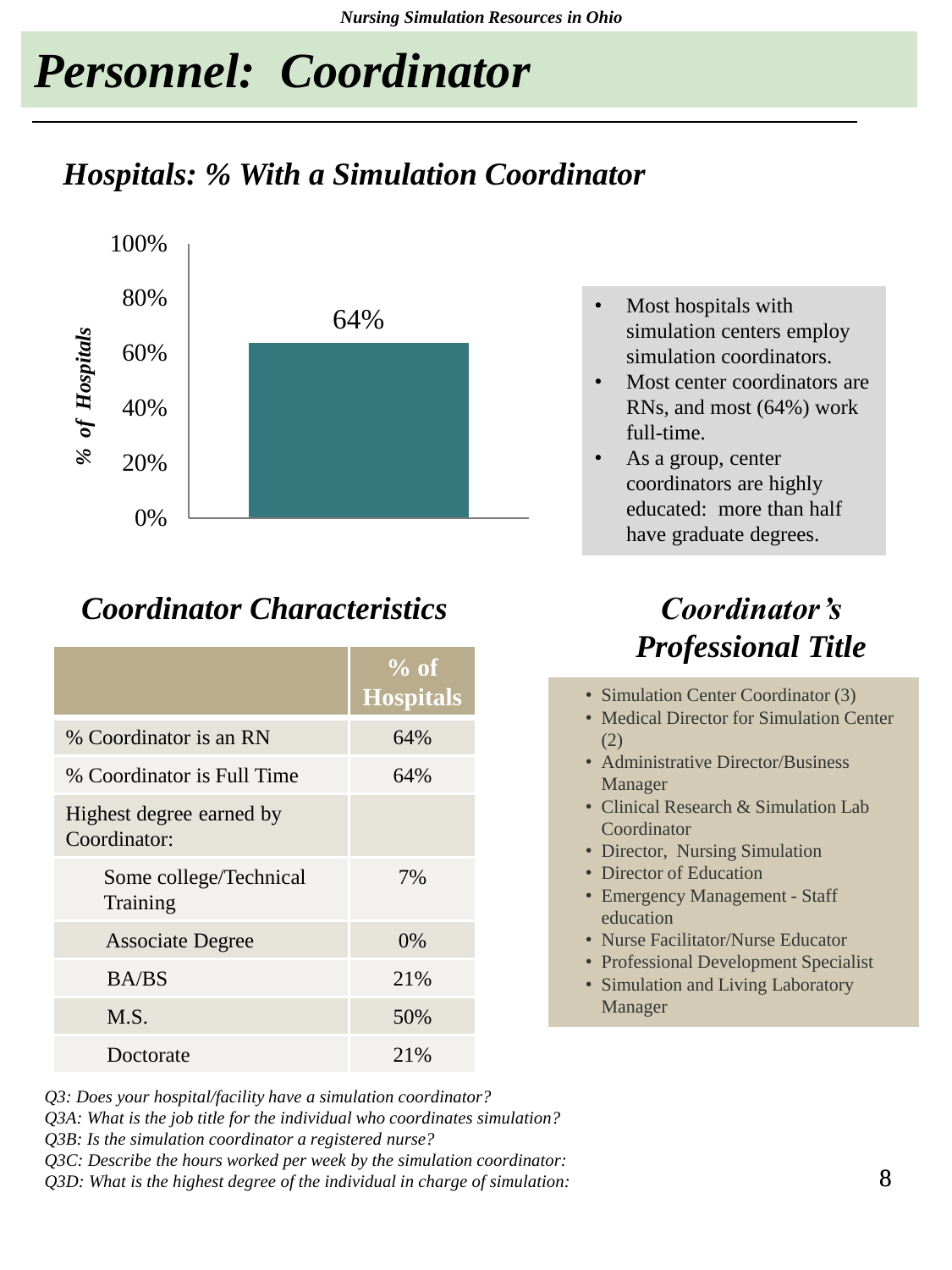### *Coordinator's Training*

#### *Hospitals: % Coordinator Has Participated in Education/Training Related to Simulation?*



*% of Hospitals*

### *Types of Simulation Education/Training*

|                                    | % Hospitals |
|------------------------------------|-------------|
| Vendor-sponsored training          | 92%         |
| Conference/Continuing<br>education | 85%         |
| Simulation workshop                | 77%         |
| Online coursework                  | 39%         |
| Ither                              | 8%          |

- Nearly all simulator center coordinators have participated in some training or education related to simulation.
- Coordinators have obtained training in a variety of ways: almost all have participated in vendor-sponsored training, and slightly fewer have participated in conference-based training or continuing-education or workshops. Online training appears readily available –just over one third of those in hospital simulation centers have utilized this training method.

*Q3E: Has the simulation coordinator participated in education and training related to simulation?*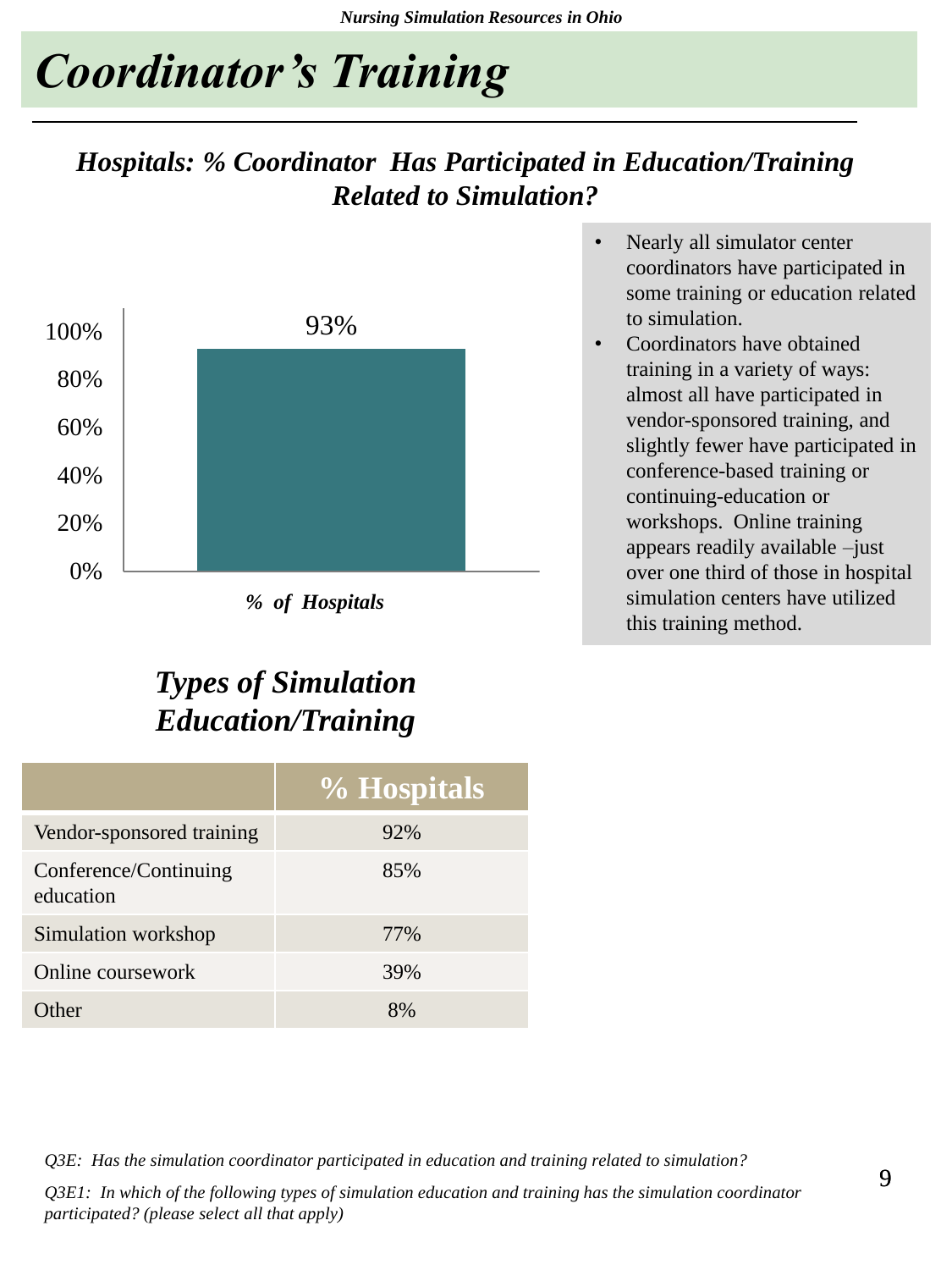### *Personnel: Technical Support*

#### *Hospitals: % With On-Site Technical Support*



#### *Technical Support Characteristics*

|                                               | Hospitals |
|-----------------------------------------------|-----------|
| % Technical Support<br>Personnel is Full Time | 33%       |

*Q4: Are technical support personnel assigned to assist with simulation (individuals whose only role is to set up, operate, repair, or program the simulators)?*

*Q4A: Describe the hours worked per week by the technical support personnel.*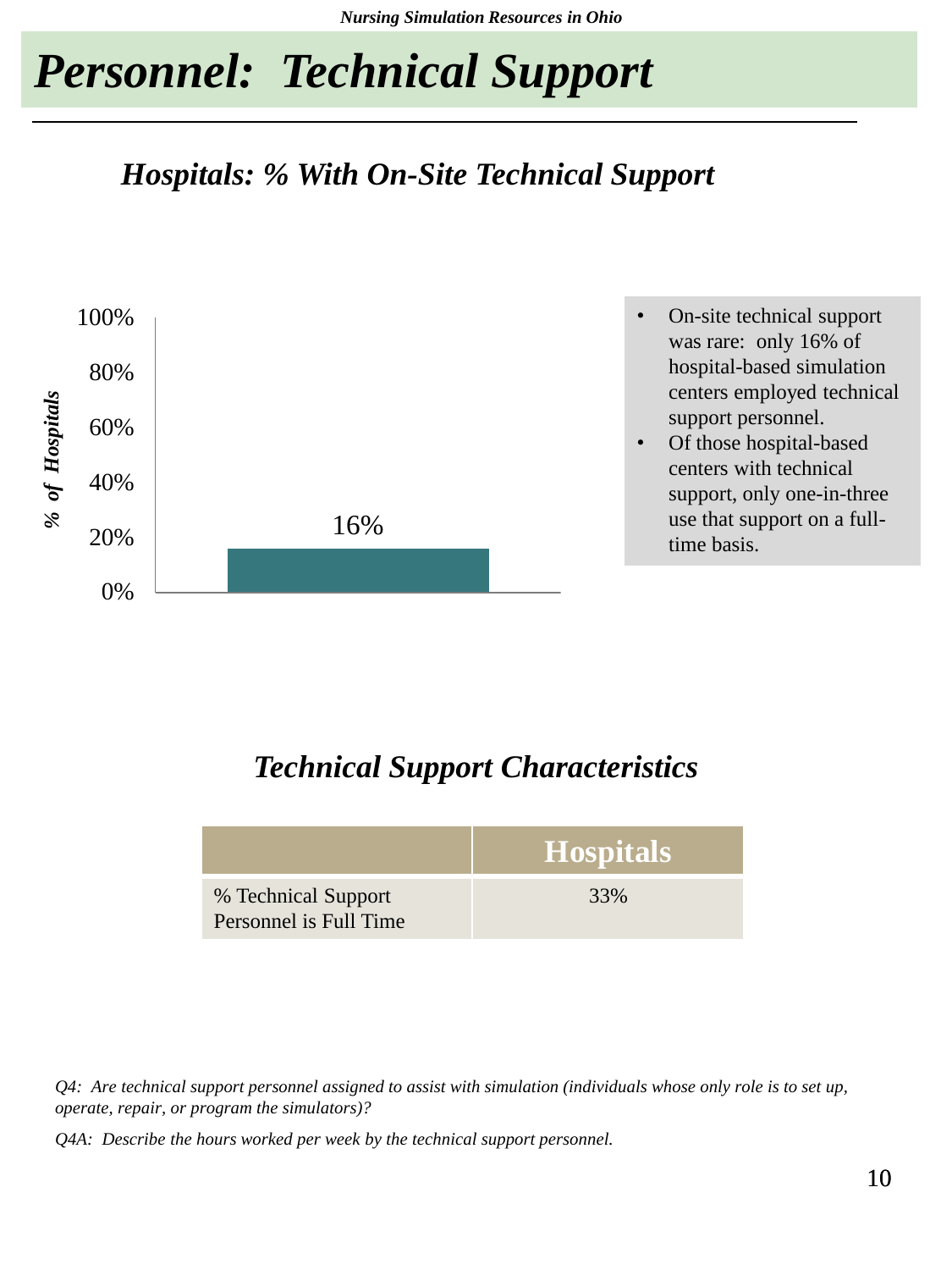## *Training Levels of Technical Support*

#### *Hospitals: % Tech Support Personnel Has Participated in Education/Training Related to Simulation*



- Two-thirds of technical support personnel for hospital-based centers have participated in some form of training or education related to simulation.
- On the whole, exposure to training/education opportunities was not as varied for tech support personnel as it was for center coordinators; vendorsponsored training was the most commonly utilized training method (50%).

### *Types of Simulation Education/Training Utilized by Tech Support*

|                                    | % Hospitals |
|------------------------------------|-------------|
| Vendor-sponsored training          | 50%         |
| Conference/Continuing<br>education | 33%         |
| Simulation workshop                | 33%         |
| Online coursework                  | 17%         |
| ther                               | 17%         |

11 *Q4B: Has the technical support staff participated in education and training related to simulation? Q4B1: In which of the following types of simulation education and training has the technical support staff participated? (please select all that apply)*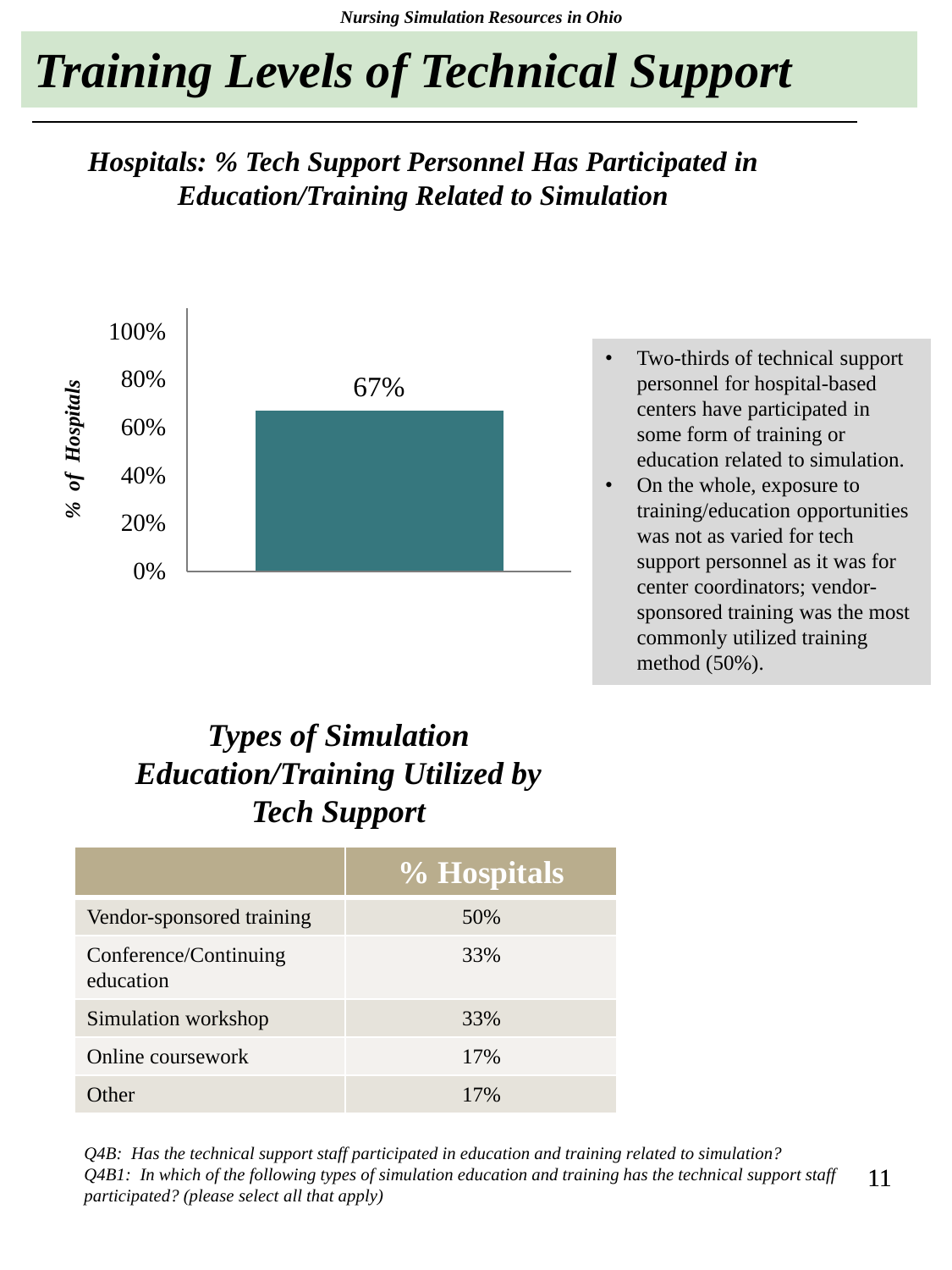

### *Hospitals: % With "Other" Simulation Coordinator Personnel*



• Almost two-thirds of responding hospitals employed 'other' personnel (in addition to or instead of a center coordinator and/or technical support staff). These personnel included mostly administrative support staff.

*Q5: Are personnel other than a simulation coordinator or technical personnel assigned to support simulation (e.g., faculty/educator)?*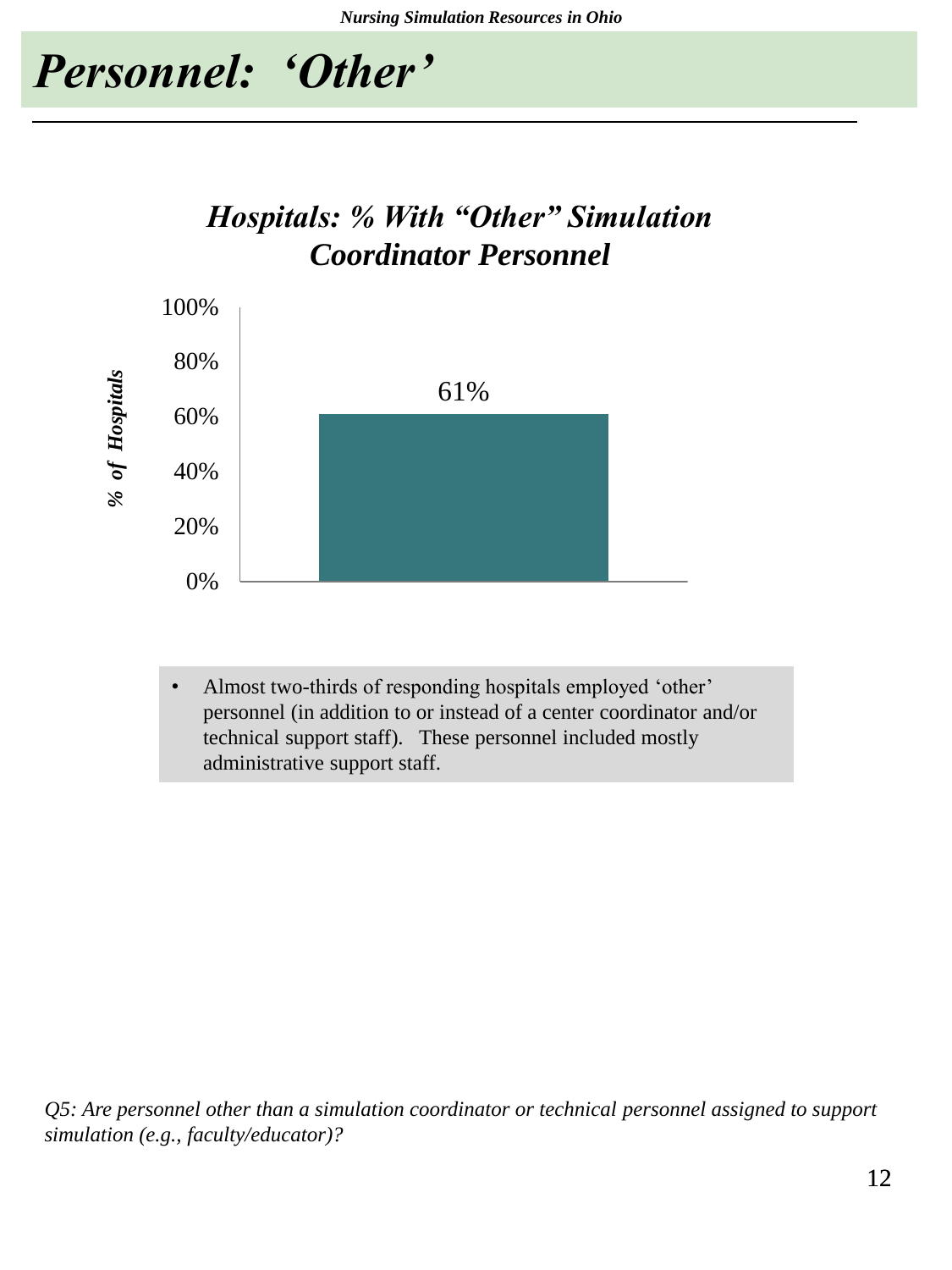## *Training Levels of 'Other' Personnel*

*Hospitals: % "Other" Personnel Participated in Education/Training Related to Simulation*



- Three-in-four support personnel (3 in 4) have participated in training related to simulation.
- As we saw with center coordinators and technical support staff, vendorsponsored training is the most widely used method.

### *Types of Simulation Education/Training Utilized by Tech Support*

|                                    | % Hospitals |
|------------------------------------|-------------|
| Vendor-sponsored training          | 94%         |
| Conference/Continuing<br>education | 82%         |
| Simulation workshop                | 65%         |
| Online coursework                  | 12%         |
| ther)                              | 12%         |

*Q5A: Has the additional simulation personnel participated in education and training related to simulation? Q5A1: In which of the following types of simulation education and training has the additional simulation personnel participated? (please select all that apply)*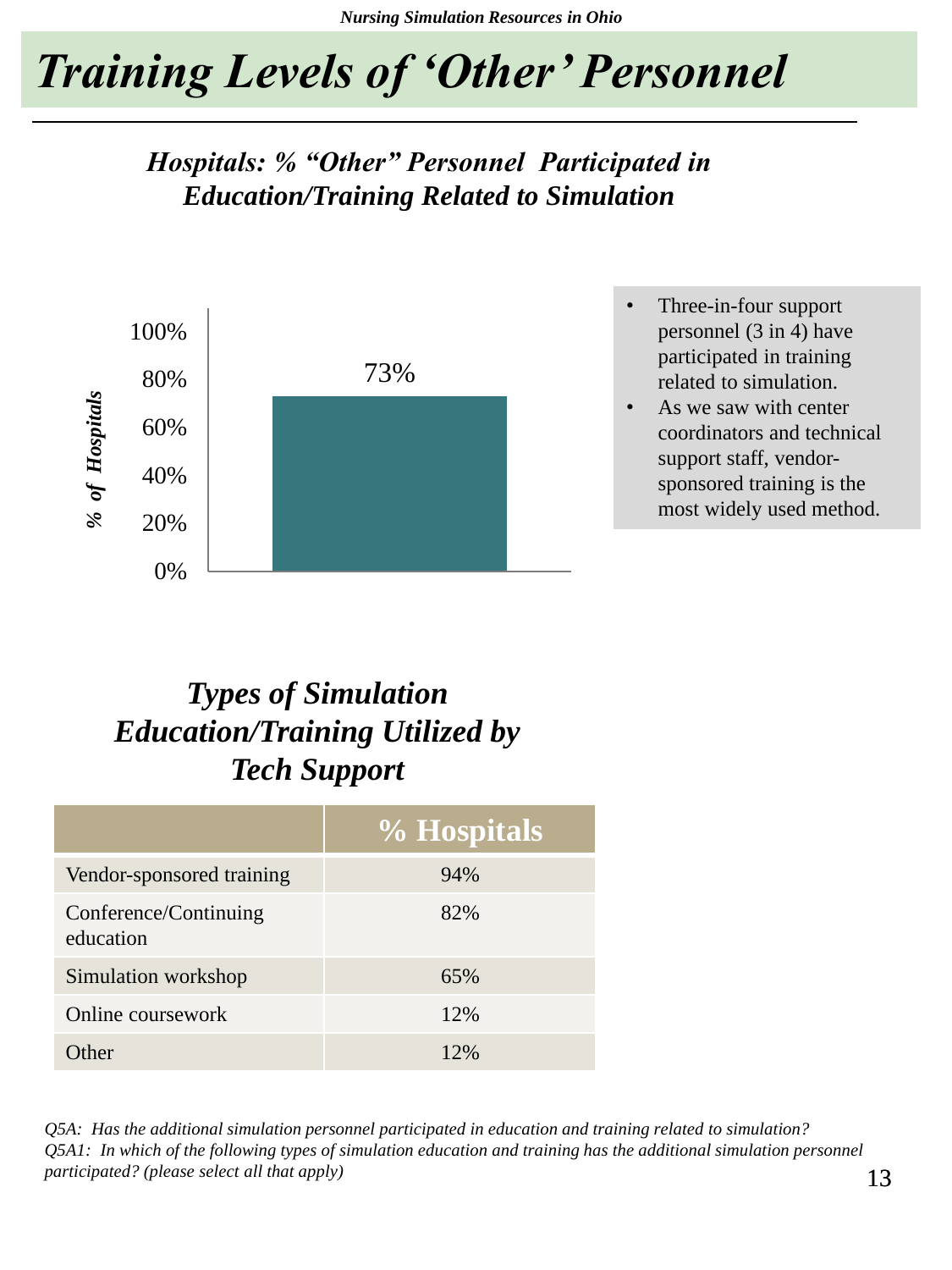### *Hospitals: % Own/Operate Equipment: METI*



14 *Q6: Please indicate the equipment that you own for each of the following manufacturers by providing your inventory of each manufacturer's device: METI*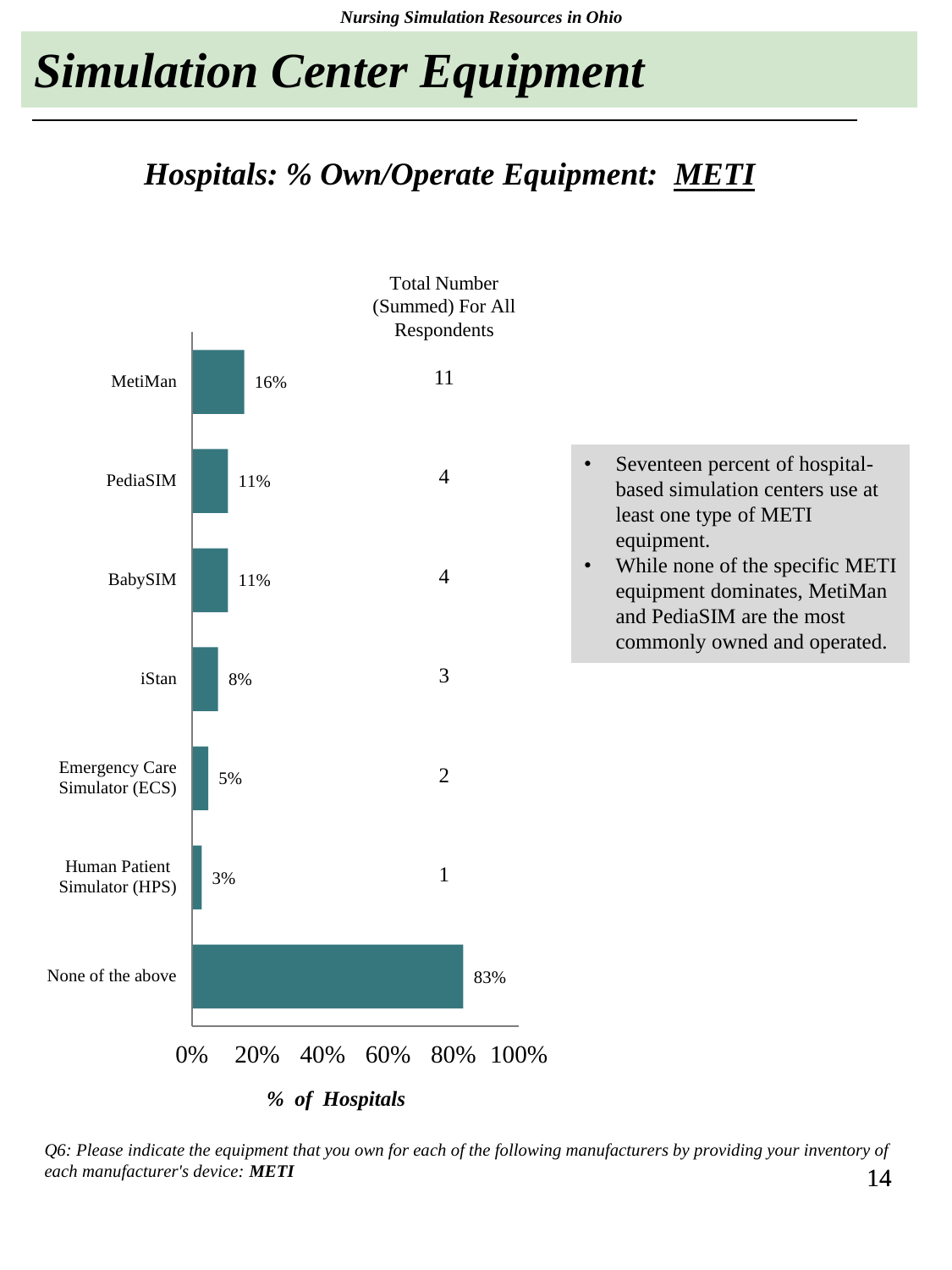### *Hospitals: % Own/Operate Equipment: Laerdal*



*Q6: Please indicate the equipment that you own for each of the following manufacturers by providing your inventory of each manufacturer's device: Laerdal*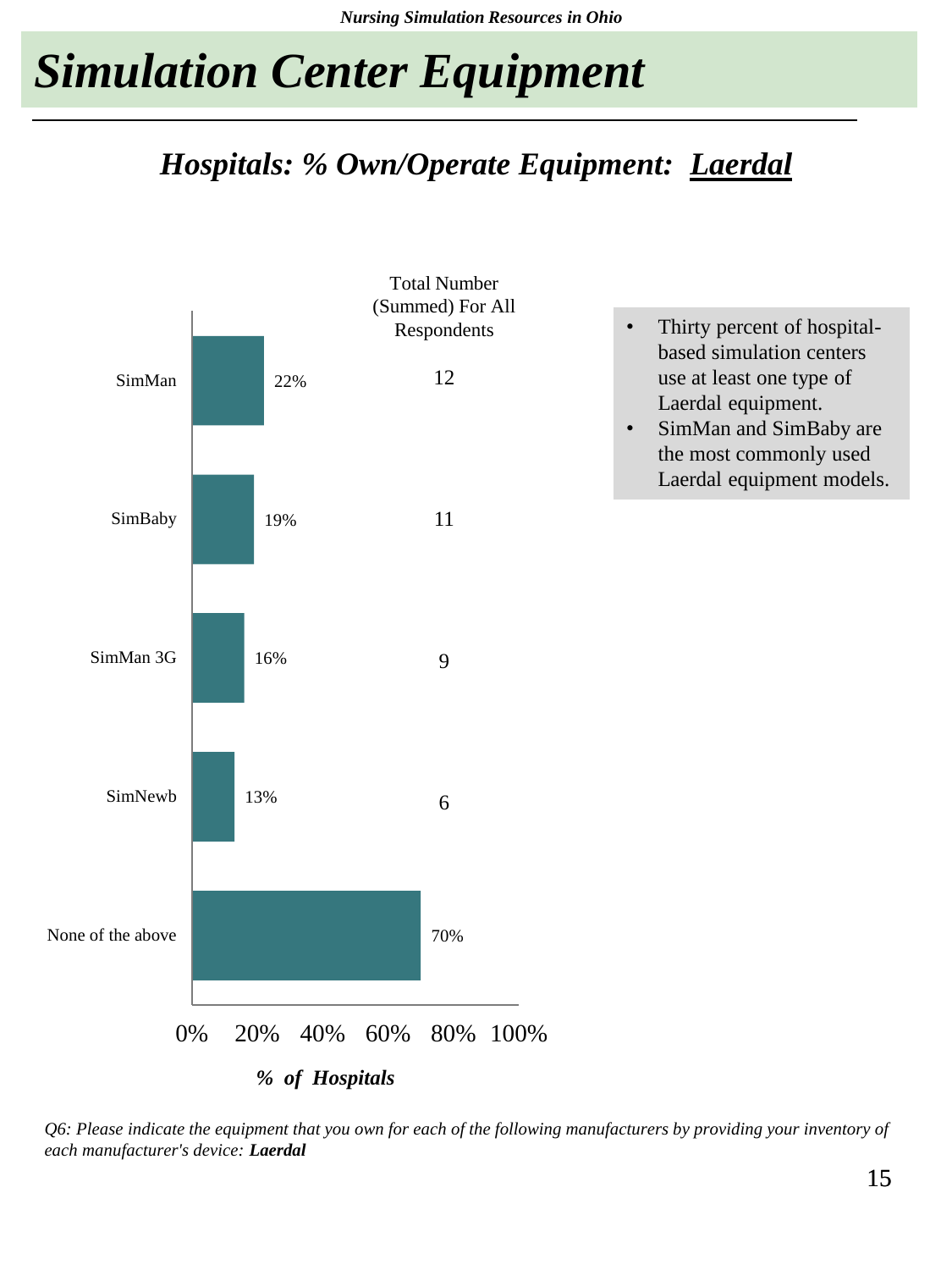### *Hospitals: % Own/Operate Equipment: Gaumard*



16 *Q6: Please indicate the equipment that you own for each of the following manufacturers by providing your inventory of each manufacturer's device: Gaumard*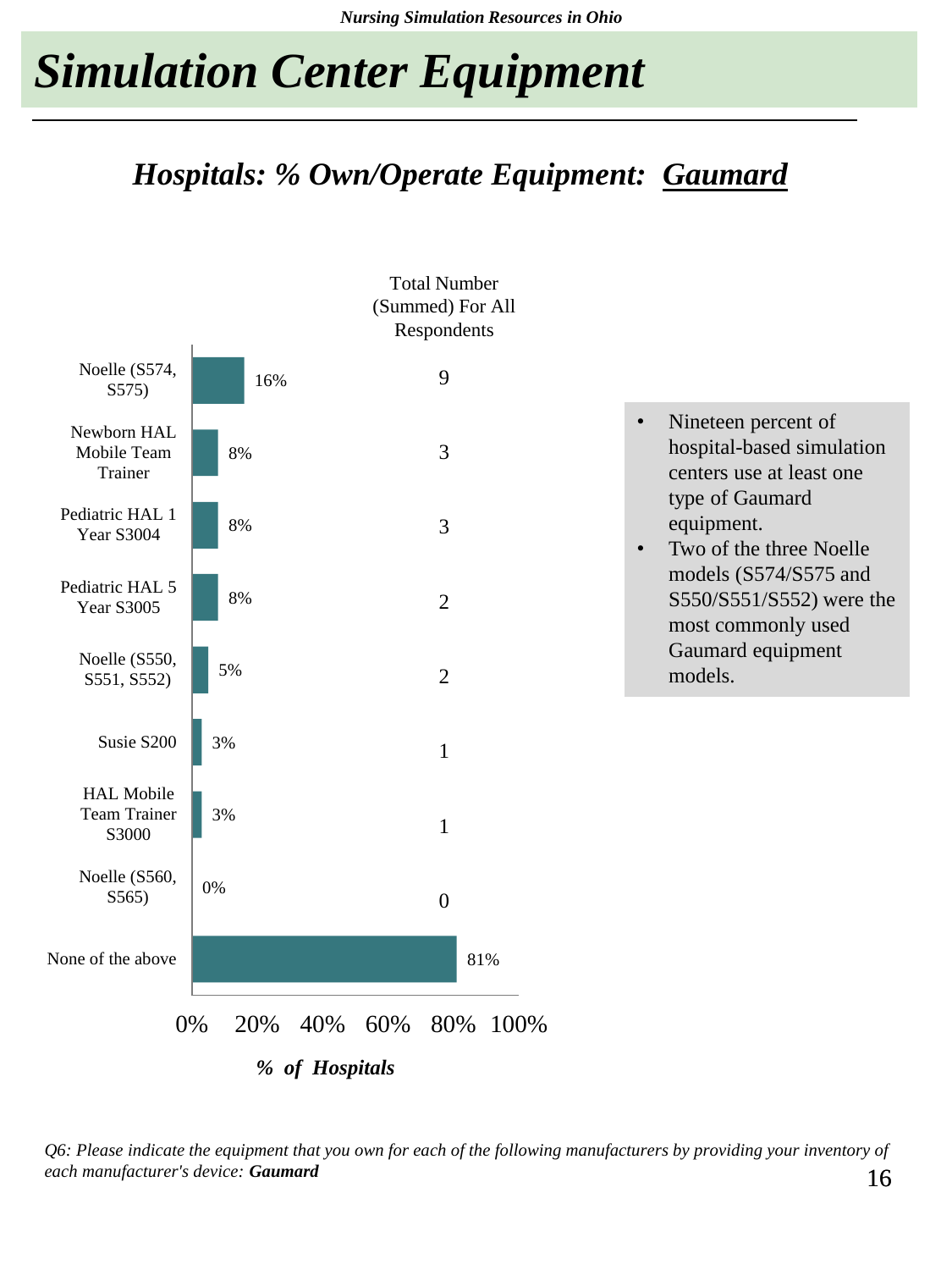### *Hospitals: % Own/Operate Equipment: LifeForm*



*Q6: Please indicate the equipment that you own for each of the following manufacturers by providing your inventory of each manufacturer's device: LifeForm*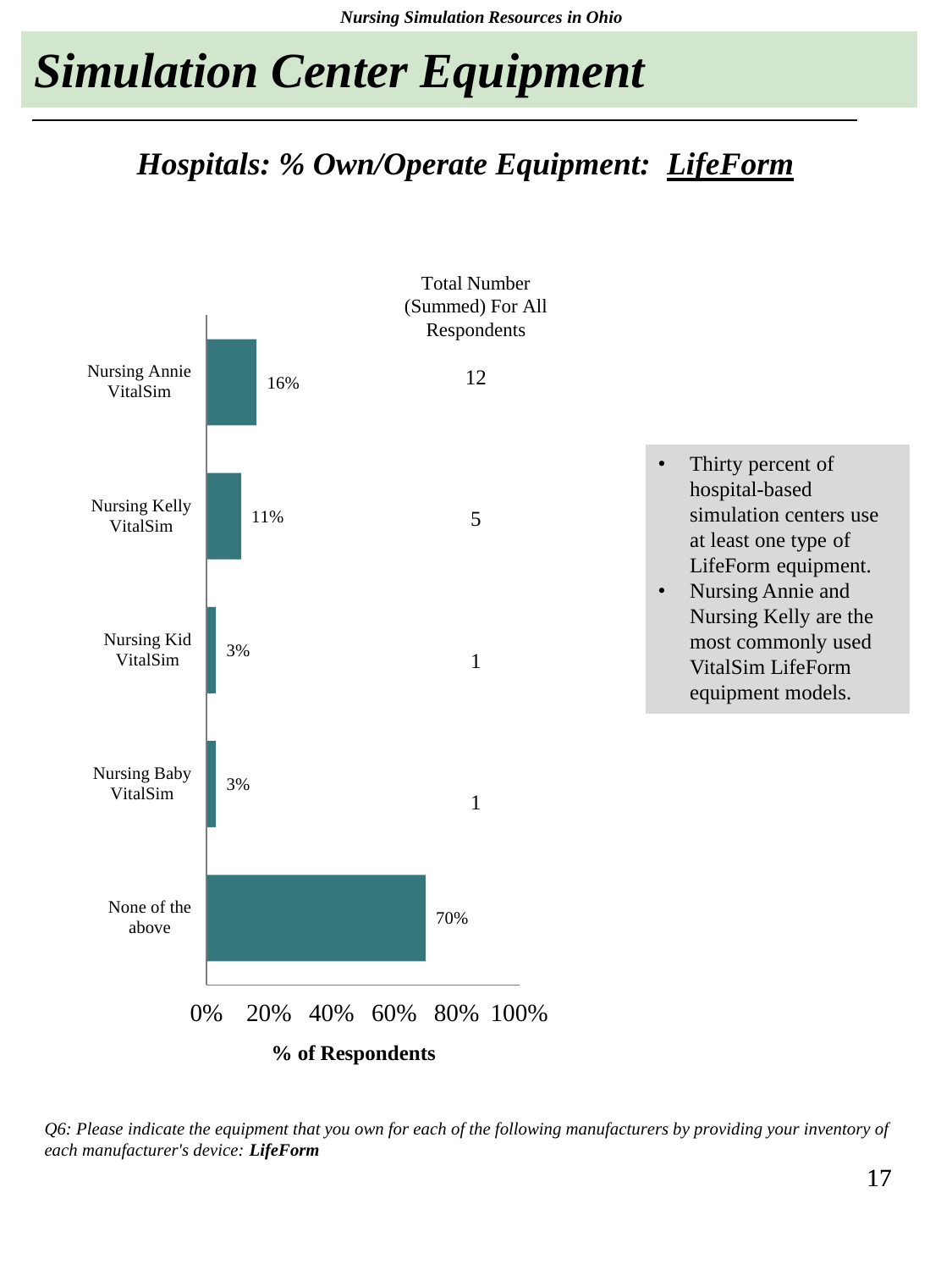### *Hospitals: "Other" Medium/High Fidelity Simulation Equipment:*

- Crisis Child
- Harvey
- Kyoto Sakura
- Laedal Megacode Kid
- Laerdal Intubation Manikins
- Laerdal VitalSim
- NASCO Lifeform
- NASCO Ped Care
- Prompt birthing simulator
- Surgical virtual simulation for residents

*Q6: Please indicate the equipment that you own for each of the following manufacturers by providing your inventory of each manufacturer's device: Other Equipment*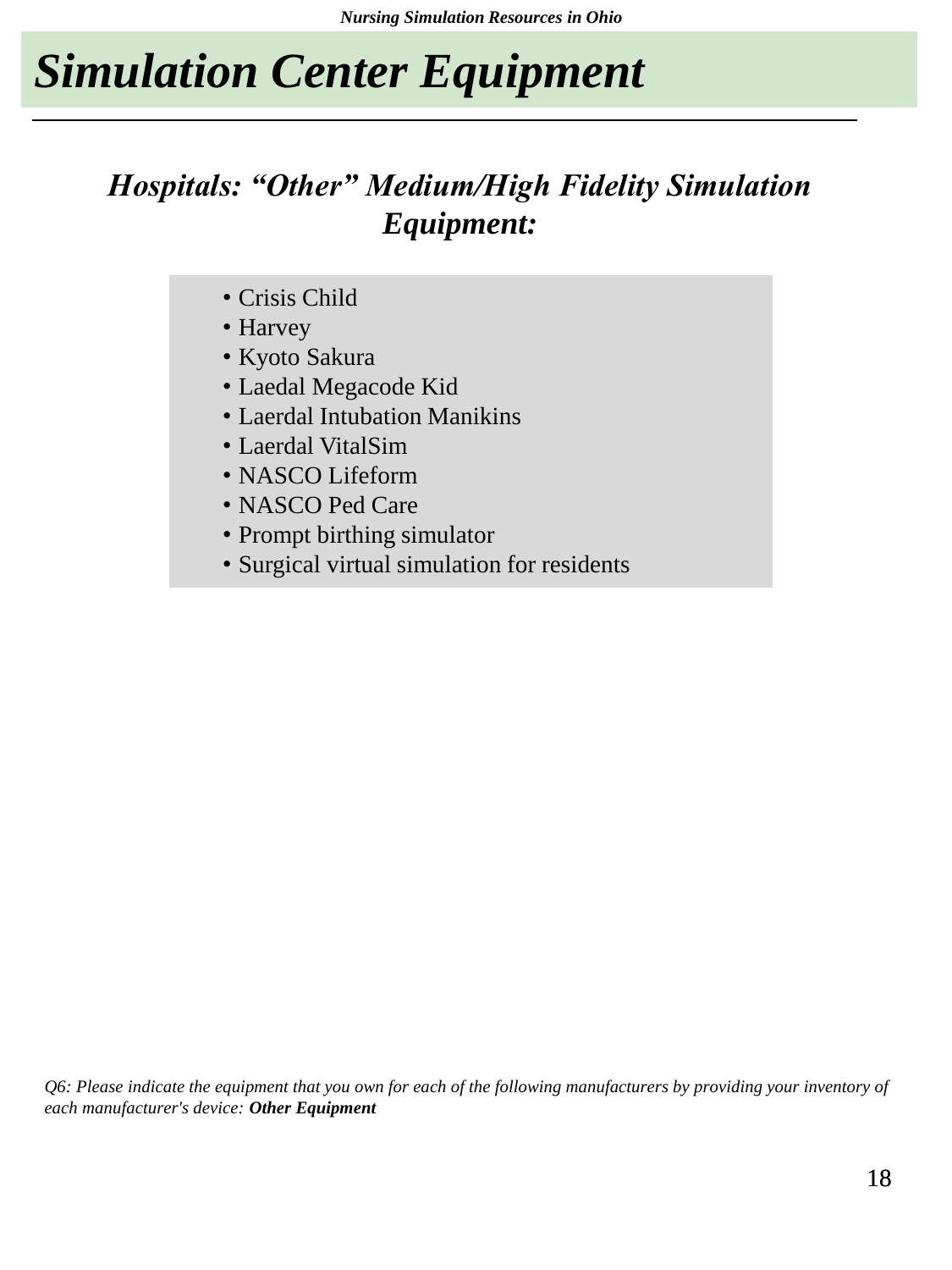### *Hospitals: Summary of Medium/High Fidelity Simulation Equipment:*

| <b>Manufacturer</b> | % of Hospitals<br><b>Using</b><br>Manufacturer's<br><b>Equipment</b> | <b>Total Number of</b><br><b>Manufacturer's</b><br><b>Equipment in</b><br><b>Sample</b> |
|---------------------|----------------------------------------------------------------------|-----------------------------------------------------------------------------------------|
| <b>METI</b>         | 17%                                                                  | 25 units                                                                                |
| Laerdal             | 30%                                                                  | 38                                                                                      |
| Gaumard             | 19%                                                                  | 21                                                                                      |
| LifeForm            | 30%                                                                  | 19                                                                                      |

*Q6: Please indicate the equipment that you own for each of the following manufacturers by providing your inventory of each manufacturer's device*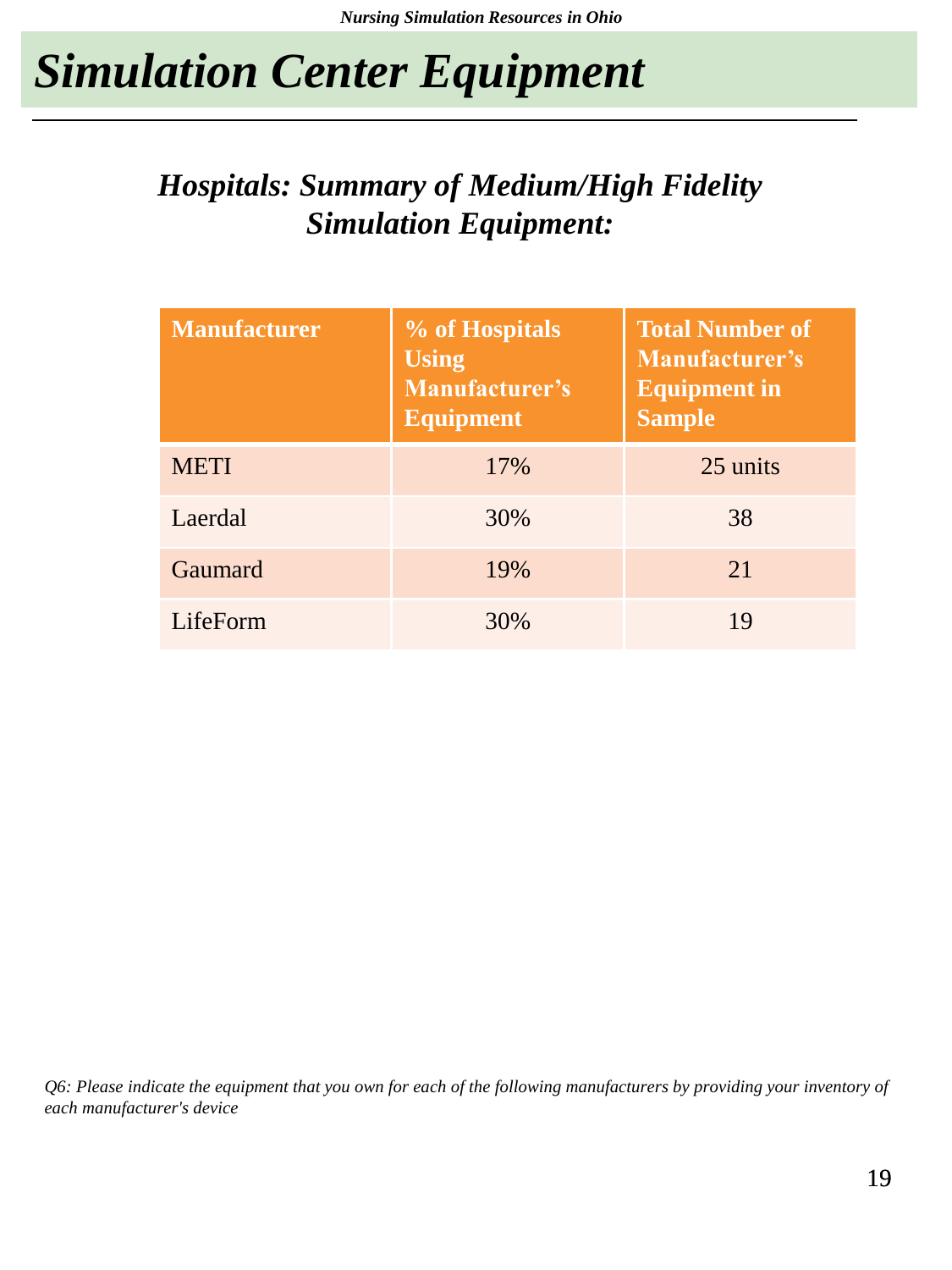#### **Hospitals: Purchase Extended Warranties**

**% Yes**



#### **Factors Which Influence Purchase of Extended Warranties**

| <b>Factors</b>                        | % Hospitals |
|---------------------------------------|-------------|
| Cost of warranty                      | 20%         |
| Technical problems are common         | 14%         |
| Repair/replacement costs              | 14%         |
| Repairs easier with warranty          | 11%         |
| Length of warranty                    | 6%          |
| Trained and responsible staff         | 6%          |
| New/fragile technology                | 6%          |
| Coverage                              | 3%          |
| Hospital's own budget                 | 3%          |
| History of reliability of equipment   | 3%          |
| Lack of technical support at hospital | 3%          |
| "Loaner" simulators available         | 3%          |
| None                                  | 20%         |
| Other                                 | 11%         |

*Q7: Do you usually purchase extended warranties for your medium/high-fidelity simulation equipment? Q8: What factors influence your decision to purchase/not purchase extended warranties?*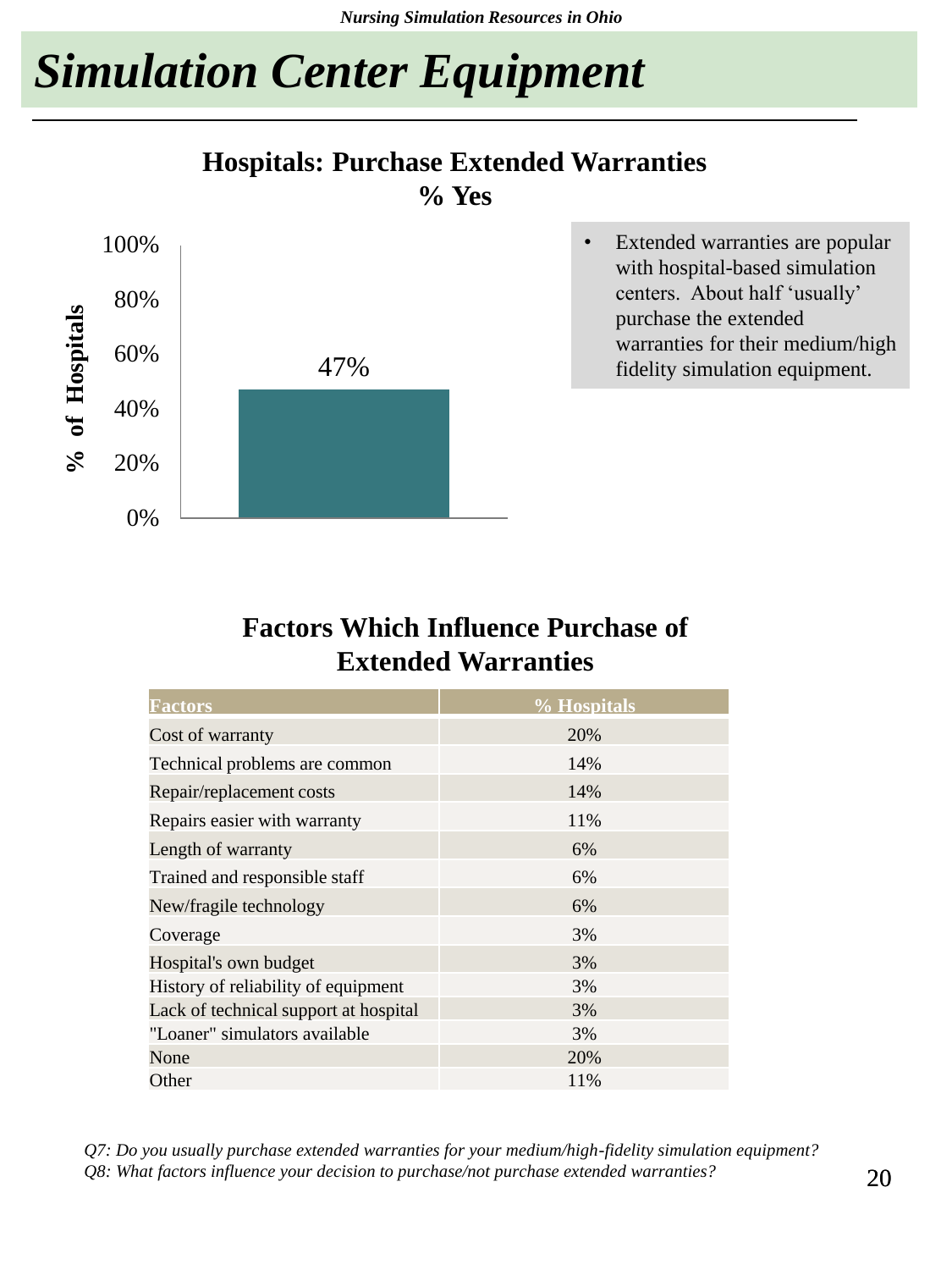*Nursing Simulation Resources in Ohio*

*Simulation Center: Support Equipment* 

#### **Hospitals: Use of Support Equipment % Use**



- About half of responding hospitals said that they use supporting technology/equipment in their simulation center.
- Just under half of simulation centers use video cameras and microphones for communicating with learners during simulations. One-in-three centers use archival software for storing data files and control panels for managing simulation scenarios.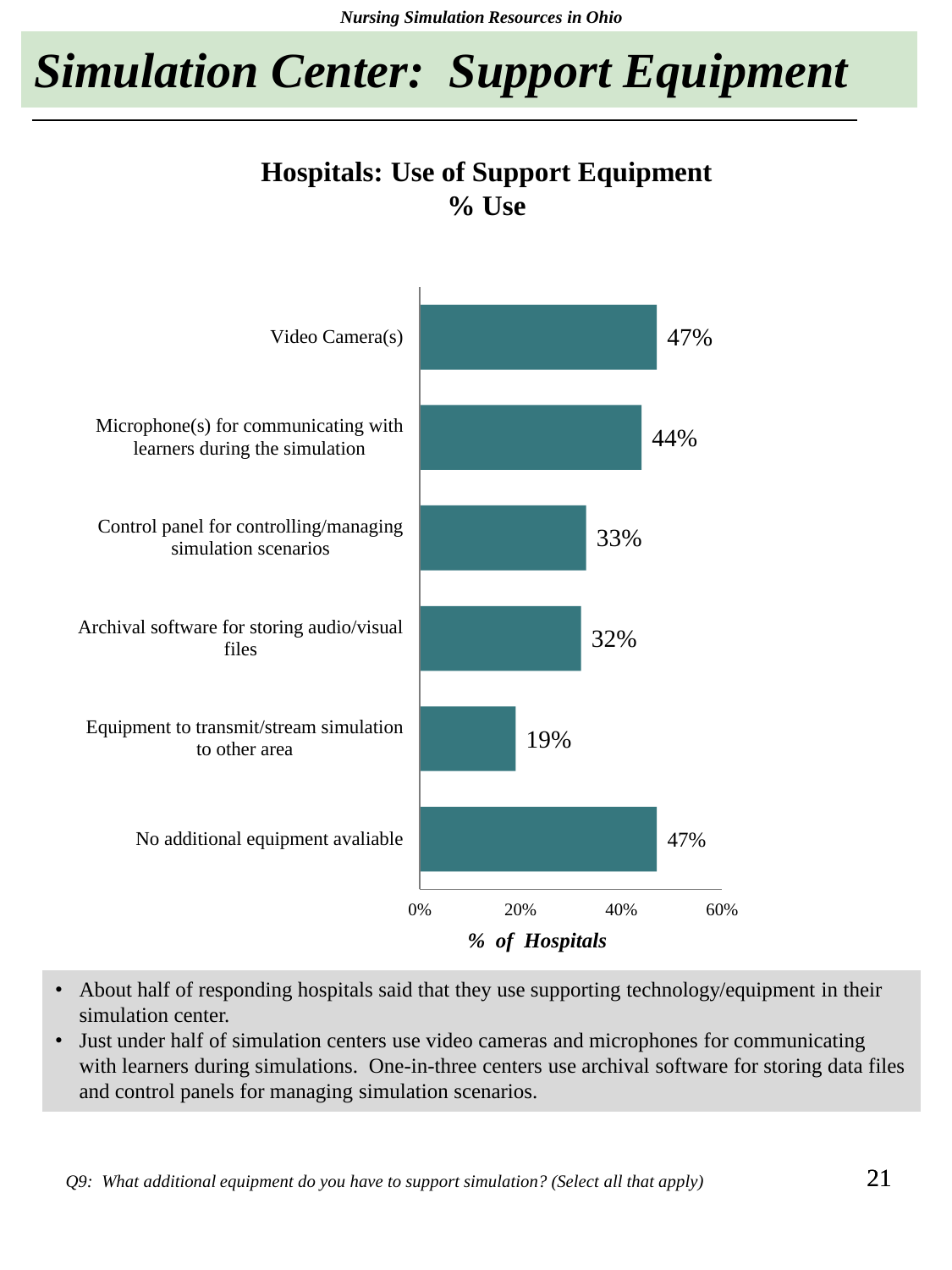## *Dedicated Space for Simulation Center*

#### **Hospitals: Is Space Dedicated to Simulation Center Use?**



#### **Amount of Space Dedicated to Simulation Laboratory**

|                           | <b>Median</b>  | Minimum | <b>Maximum</b> |
|---------------------------|----------------|---------|----------------|
| Square footage            | $1000$ s.f.    | 50      | 28,000         |
| Number of<br>rooms/suites | 2 rooms/suites |         | 23             |

*Q10: Do you have a dedicated laboratory/center for simulation? Q10AB: Dedicated laboratory/center for simulation square footage: Q10AB: How many rooms/suites do you have for simulation within your lab?*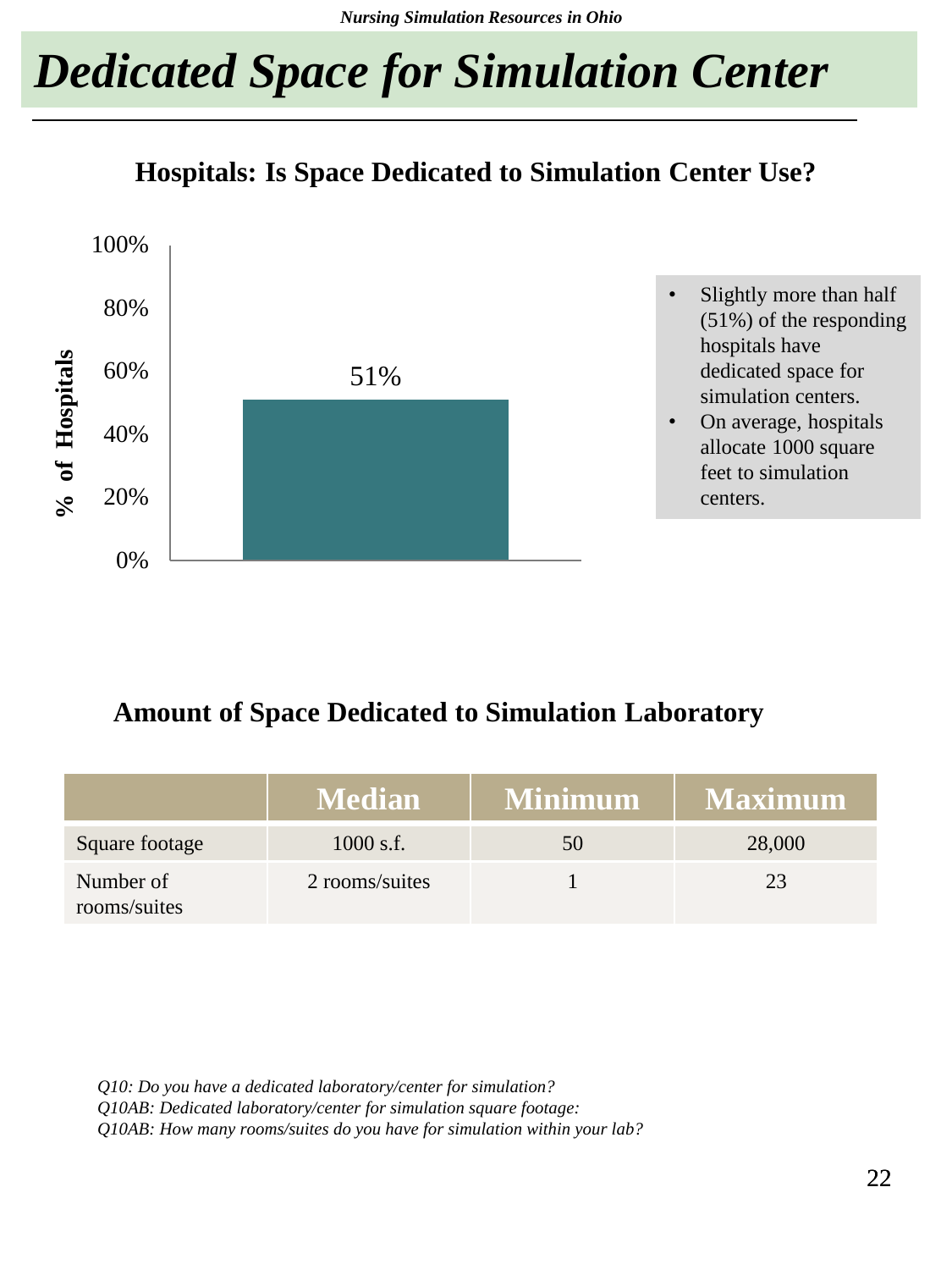## *Dedicated Space: Debriefing*

**Hospitals: Is Space Dedicated to Debriefing?**



- Forty-one percent of hospitals have space dedicated specifically for debriefing.
- For observation *during* simulations, most centers have a direct observation area. About half have a one-way mirror. Video transmission of simulations to another room or building was available at 59% of hospital-based centers.

#### **Methods of Observation During Simulations**



*Q10C: Do you have a dedicated room for debriefing? Q10D: Which of the following are available for observation of simulation by others? (Select all that apply)*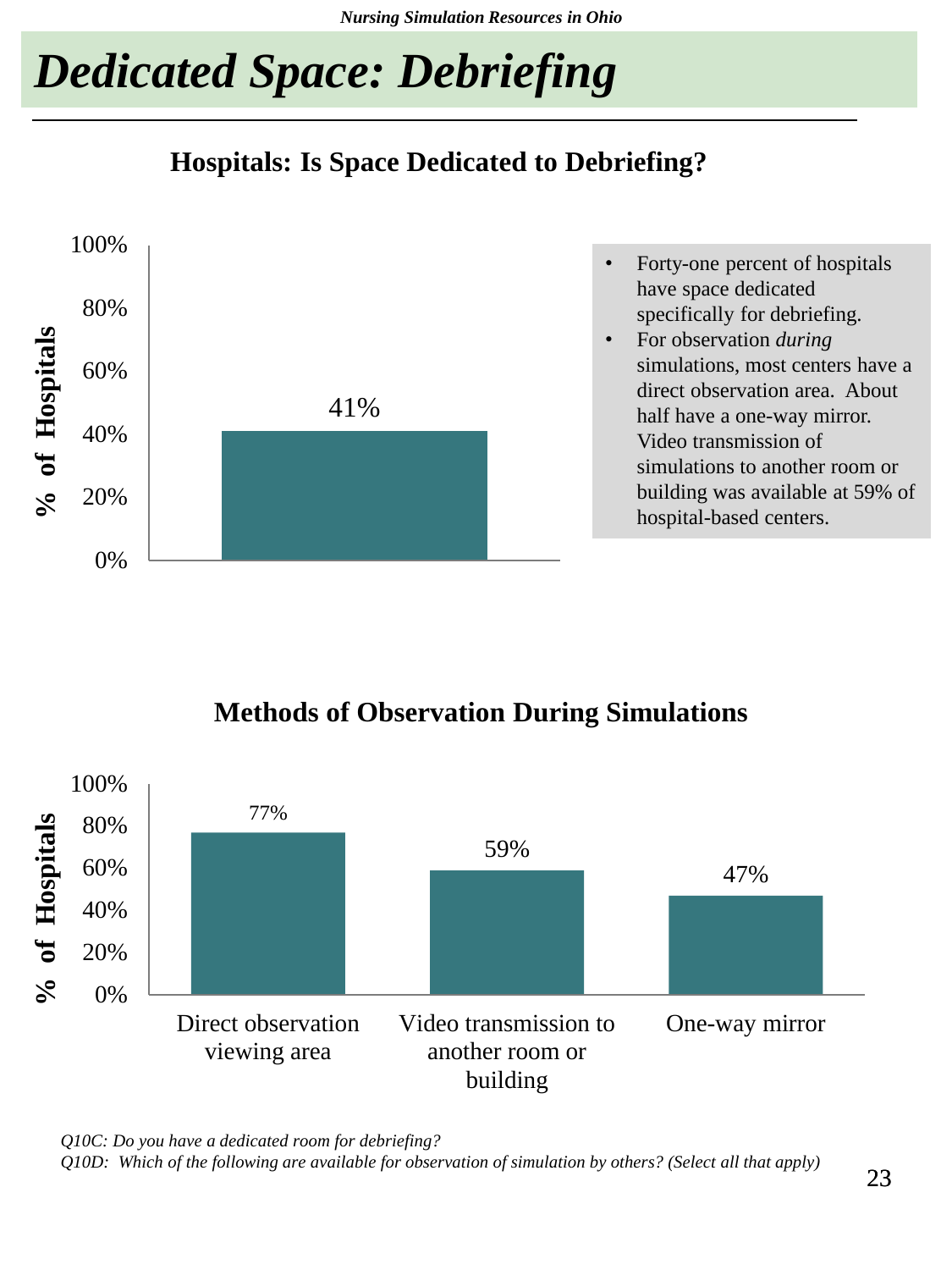### **Hospitals: Hours per week simulation laboratory/center is used ……**

|                 |         | <b>Hospitals</b> |
|-----------------|---------|------------------|
| during weekdays |         |                  |
|                 | Median  | 25               |
|                 | Minimum | 1                |
|                 | Maximum | 60               |
| during weekends |         |                  |
|                 | Median  | $\Omega$         |
|                 | Minimum | $\Omega$         |
|                 | Maximum | 24               |

- On average, simulation centers in hospitals are active 25 hours per week during weekdays.
- Most simulation centers are inactive on weekends (79%).

*Q10EF: How many hours per week is your simulation laboratory/center used during weekdays (Monday-Friday)? Q10EF: How many hours per week is your simulation laboratory/center used during weekends (Saturday-Sunday)?*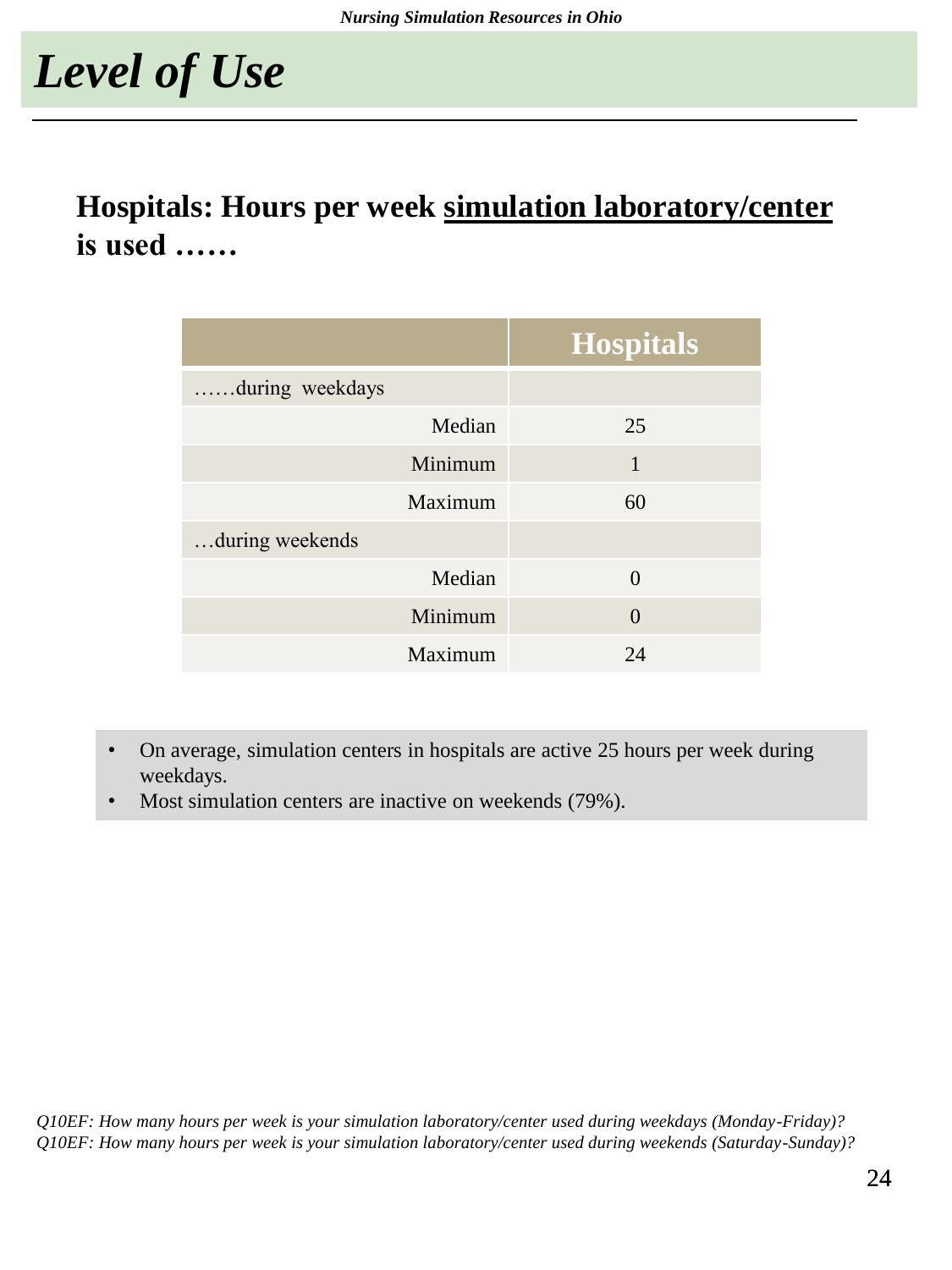### **Hospitals: Hours per week allocated simulation space is used ……**

|                 |         | <b>Hospitals</b> |
|-----------------|---------|------------------|
| during weekdays |         |                  |
|                 | Median  | 25               |
|                 | Minimum | 1                |
|                 | Maximum | 60               |
| during weekends |         |                  |
|                 | Median  | $\Omega$         |
|                 | Minimum | $\Omega$         |
|                 | Maximum | 24               |

- On average, simulation space in hospitals is used 25 hours per week during weekdays.
- Most simulation space is inactive on weekends (79%).

*Q10Hspacehrs: How many hours per week is your allocated space used for simulations during weekdays (Monday-Friday)? How many hours per week is your allocated space used for simulations during weekends (Saturday-Sunday)?*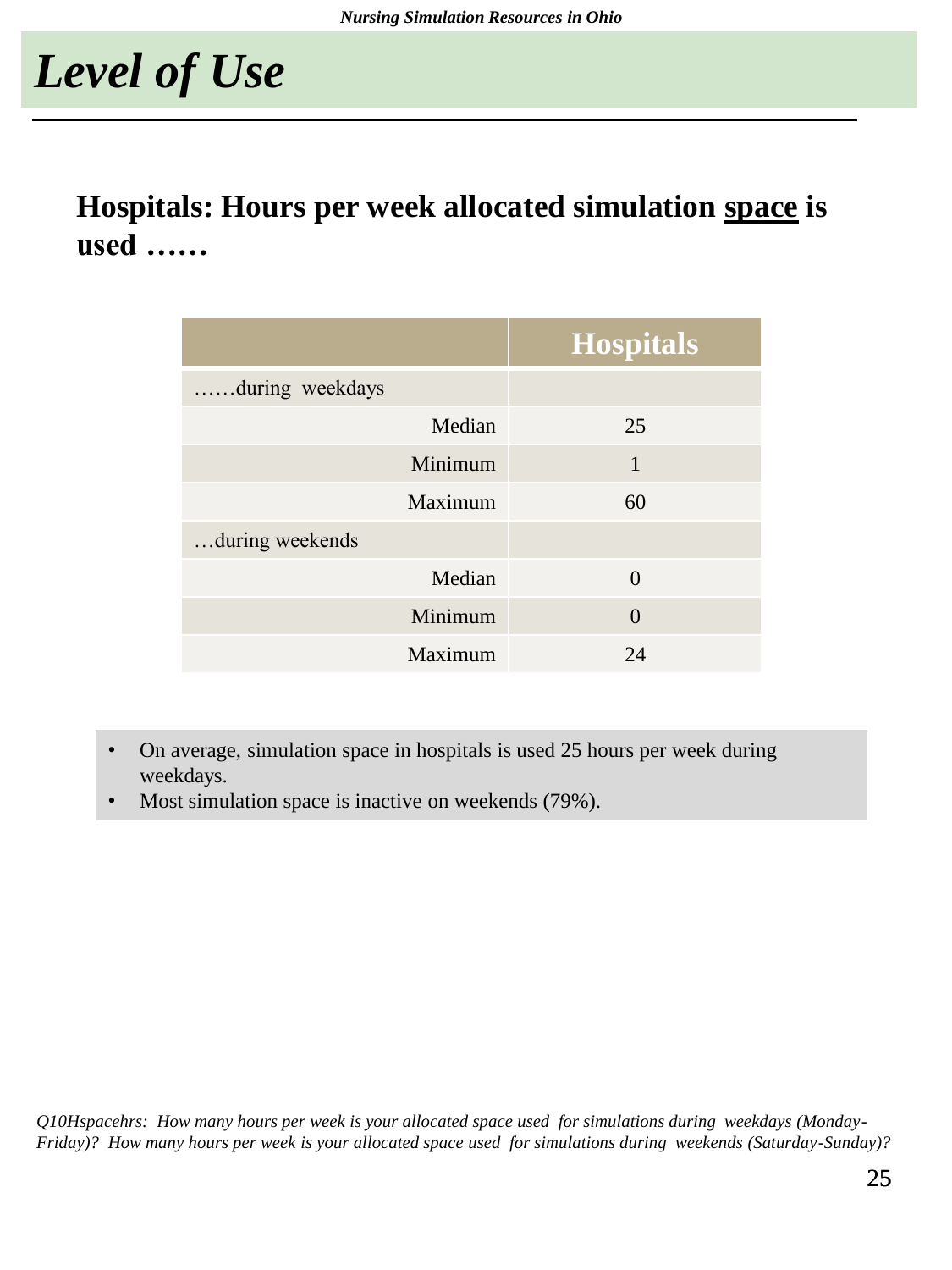## *Level of Use by Outside Groups*

#### **Hospitals: Are Outside Groups Allowed to Use Simulation Laboratory? % 'Yes'**



- Only half of responding hospitals allow outside groups to use the simulation center  $(53%)$ .
- Those centers which do allow access are used an average of 12 hours per week by outside groups.
- Sixty-seven percent of hospitals which allow access to outside groups charge an hourly fee (on average, \$75).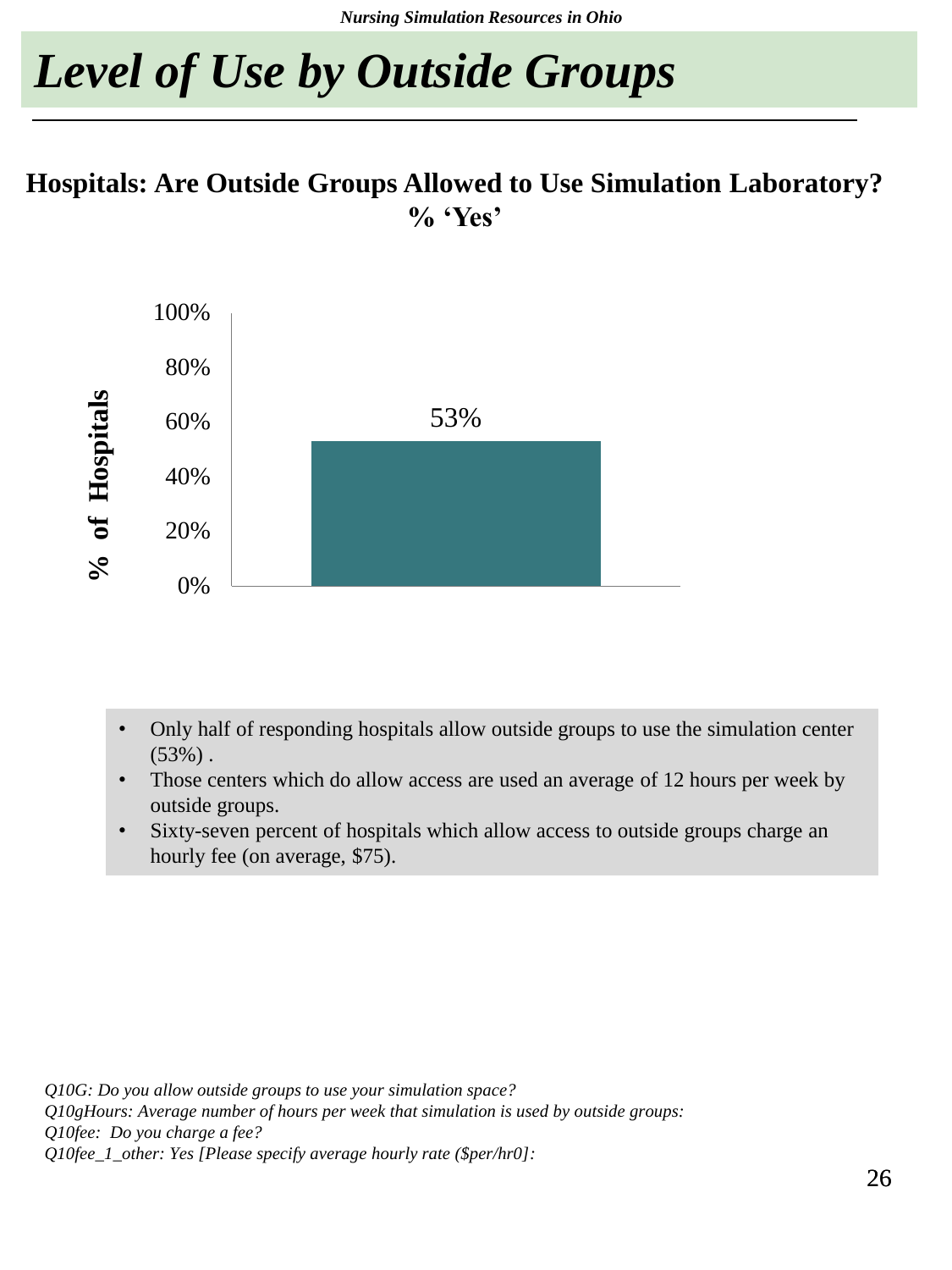## *Mobile Simulation Units*

**Hospitals: Is a Mobile Simulation (Van, Bus, etc.) Available?**



#### **Uses of Mobile Unit**

- *17 foot bus. Used at all facilities.*
- *Cart to transport from sim center to unit based simulation*
- *They are low tech mechanical more than computerized models. They are Laerdal products (child and adult) and a Noelle (maternal) mannequin. It is funded and used by our transport network division and is housed on a mobile rig.*
- *We contract with regional EMS transport companies to transport large simulators. We also use university shipping & receiving transport. Smaller simulators and control stations we can transport in our private vehicles - usually mini vans or SUVs. Once we establish ourselves at the remote location, we conduct simulation education as we would at our Living Laboratory. Or, we send our educator, and use the remote facility's simulators.*

*Q11: Do you have a mobile simulation unit, e.g., van, bus? Q11A: Describe how your unit is used.*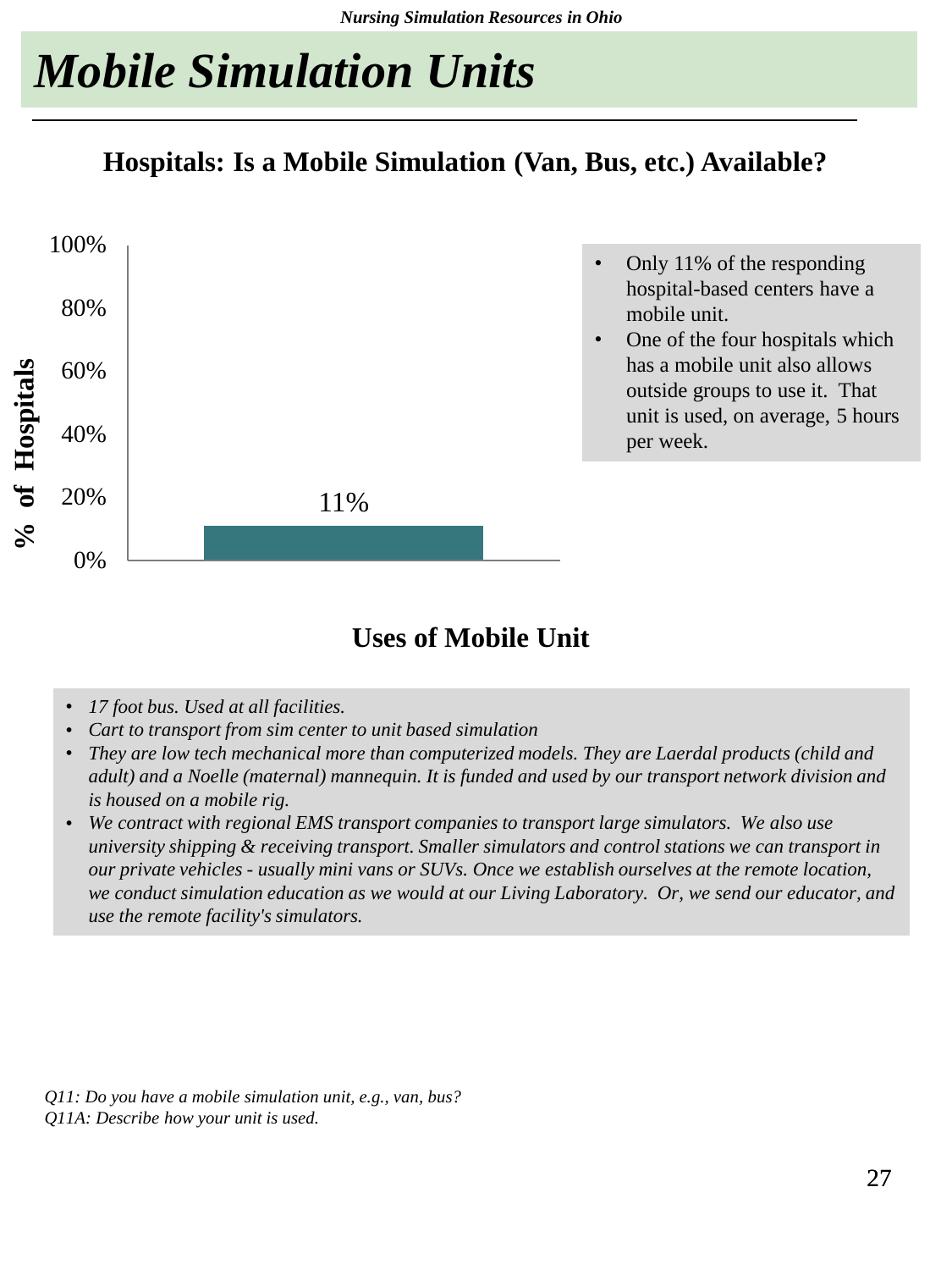*Nursing Simulation Resources in Ohio*

### *Loaning Equipment to Outside Groups*

#### **Hospitals: Loan Equipment % 'Yes'**



- The lending of mannequins/equipment by hospitals to outsiders was very uncommon (9%).
- None of the hospitals that loan equipment to outsiders charged a fee for its use.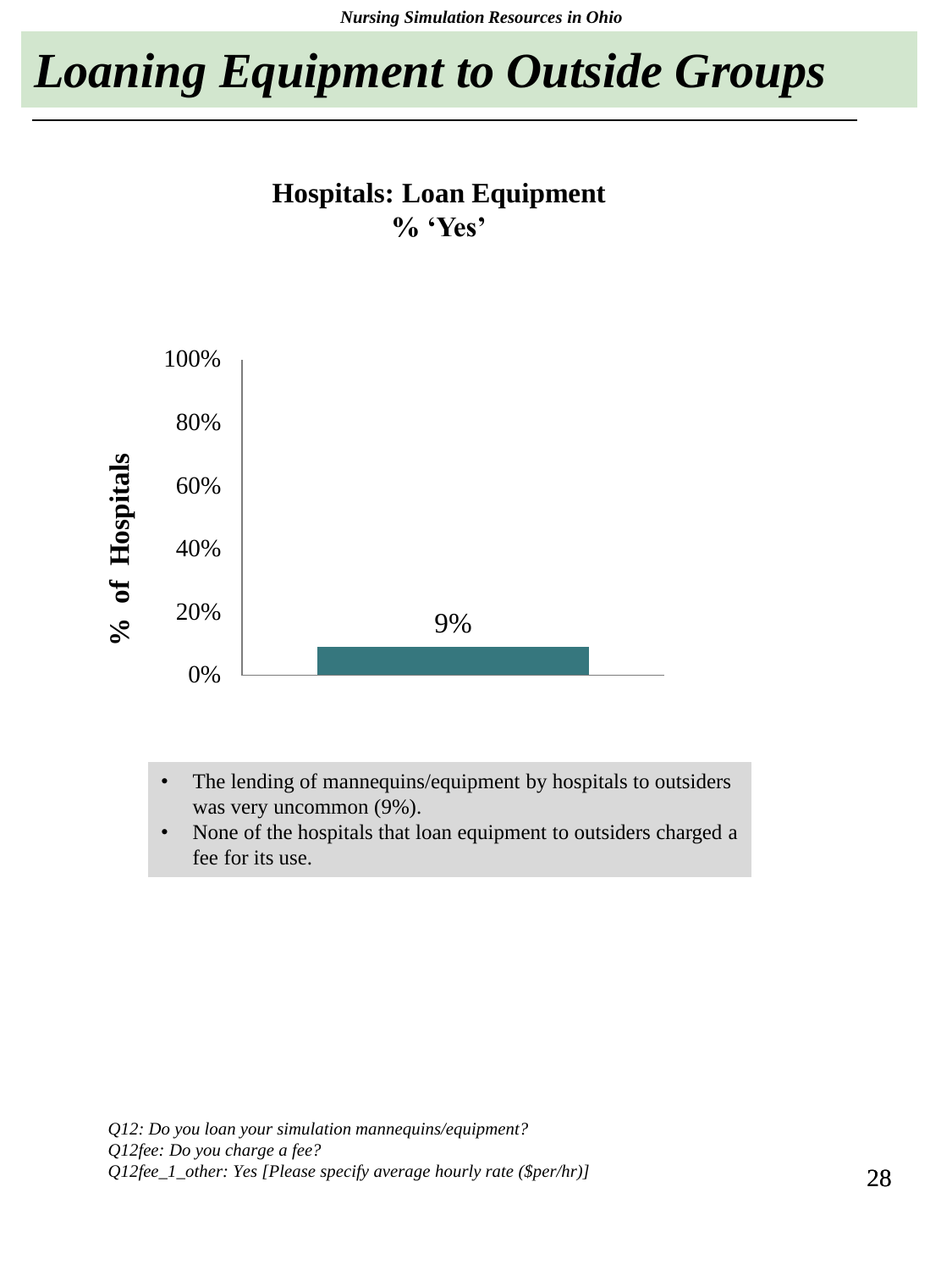*Nursing Simulation Resources in Ohio*

## *Services Related to Simulation*

#### **Hospitals: Other Services Offered**



*% of Hospitals*

\*Other:

- Clarification: we are actively building our sim lab to open August 2012
- Depending on load, we contract educators or operators. Simulator vendors often donate services.
- Just beginning a relationship with a university in town.
- Mt. Sinai Simulation Center, Cleveland Ohio
- Promedica Defiance Hospital is part of the Promedica System. We have recently become partners with University of Toledo. I am on the committee to determine how Promedica is going to take advantage of this technology and utilize it in the hospital setting for staff development.
- Send our nurse to one of the other hospitals in our system that has a simulation lab for critical care orientation.
- We are purchasing the education program with the i Stan
- We have the ability to purchase services but do not at this time.
- We send our nurses to larger hospital in our system for completing Essentials of Critical Care course with skills practiced in simulation lab.

*Q13: Which of the following services related to simulation (e.g., consultation/education) do you offer?*

*Q15: Do you purchase services from others related to simulation (e.g., consultation/education)?*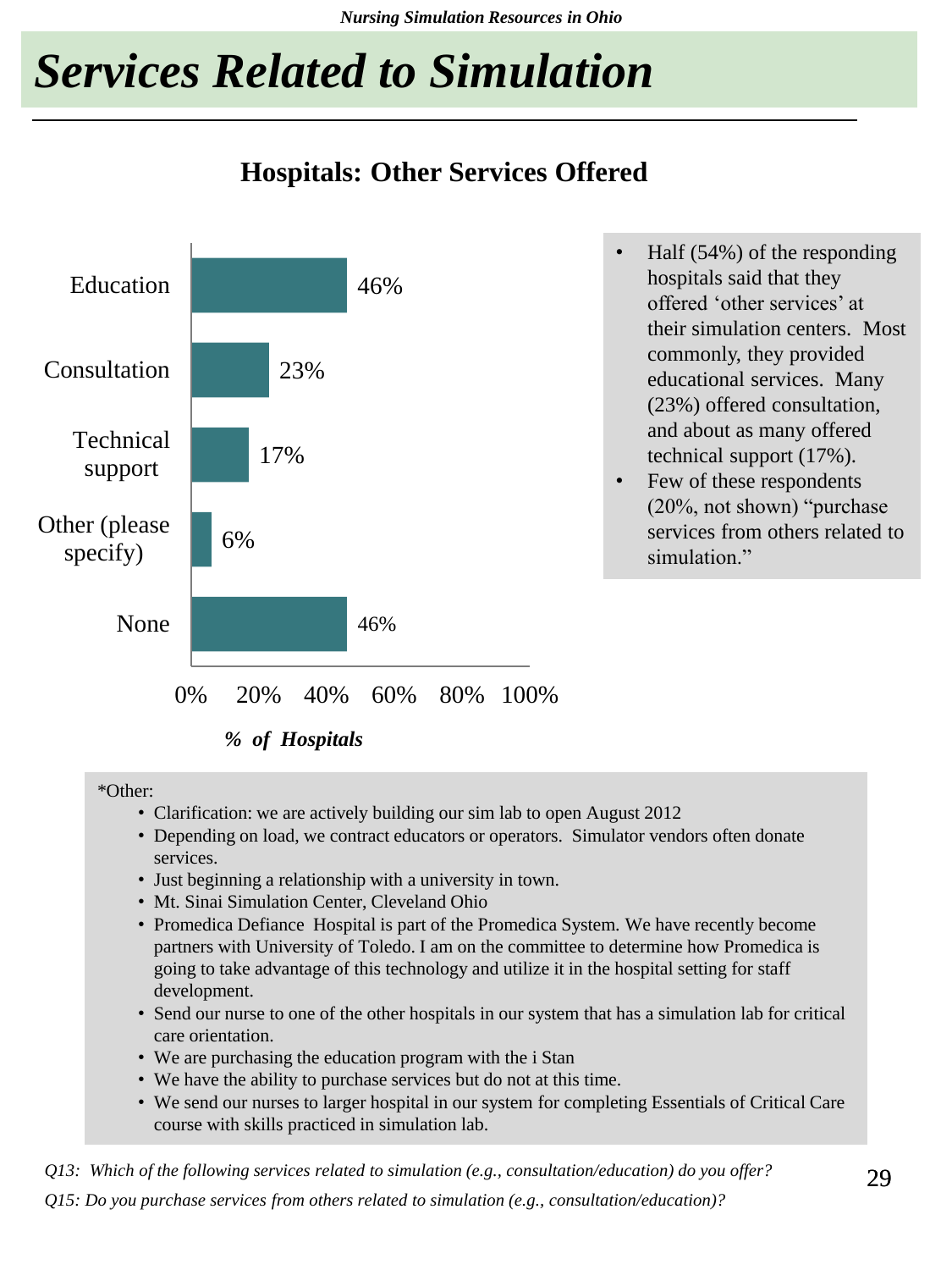### *Use of Simulation To Teach Assessment Skills*

#### **Hospitals: Teach Health Assessment Skills With Simulation? % 'Yes'**



Simulation resources are used to teach assessment skills by more than half of responding hospitals (60%).

*Q16: Do you use simulation to teach health assessment skills?*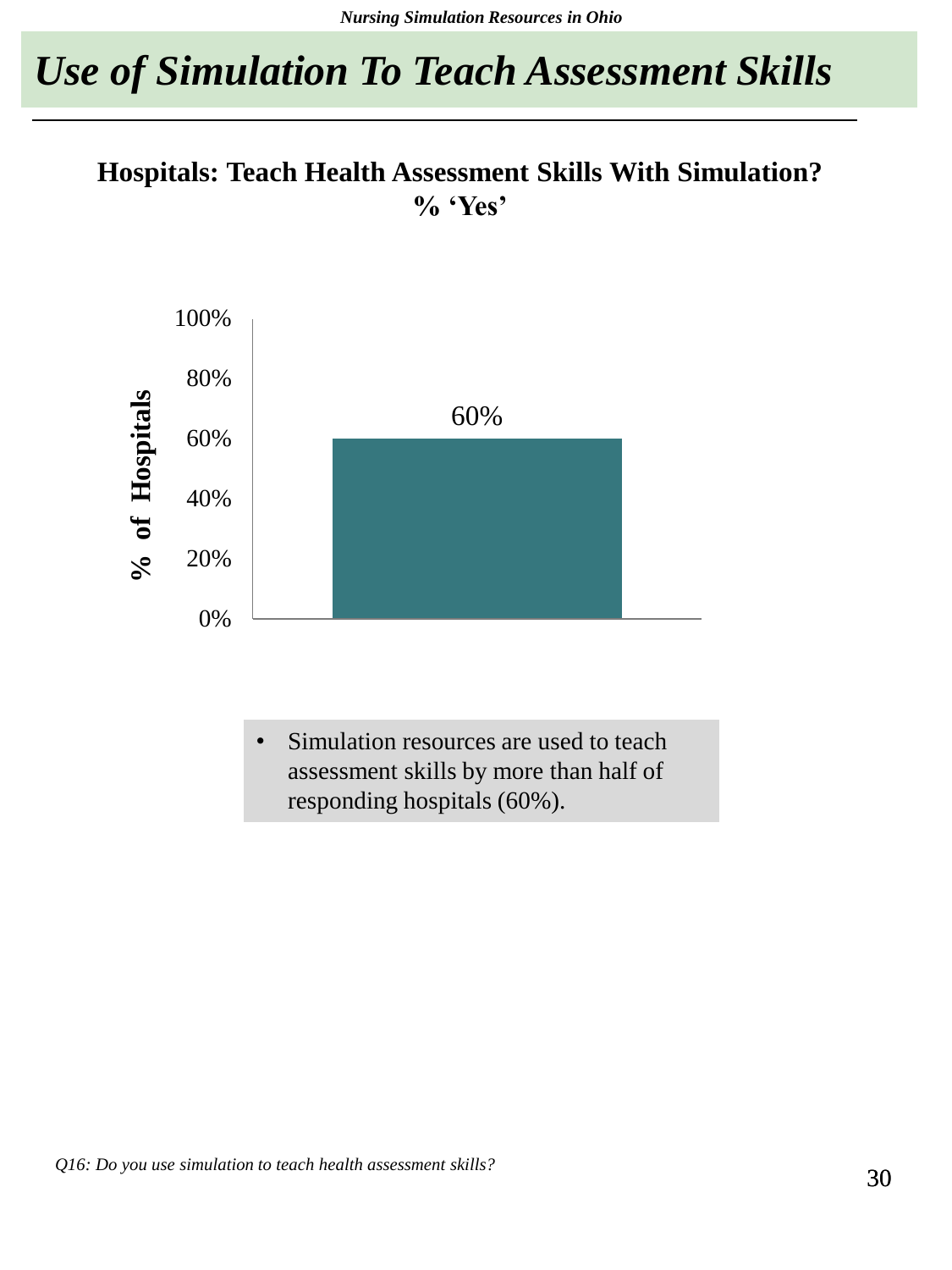*Nursing Simulation Resources in Ohio*

## *Source of Funding*

#### **Hospitals: Funding Sources**



*Q14: How is your simulation center and equipment funded (select all that apply)*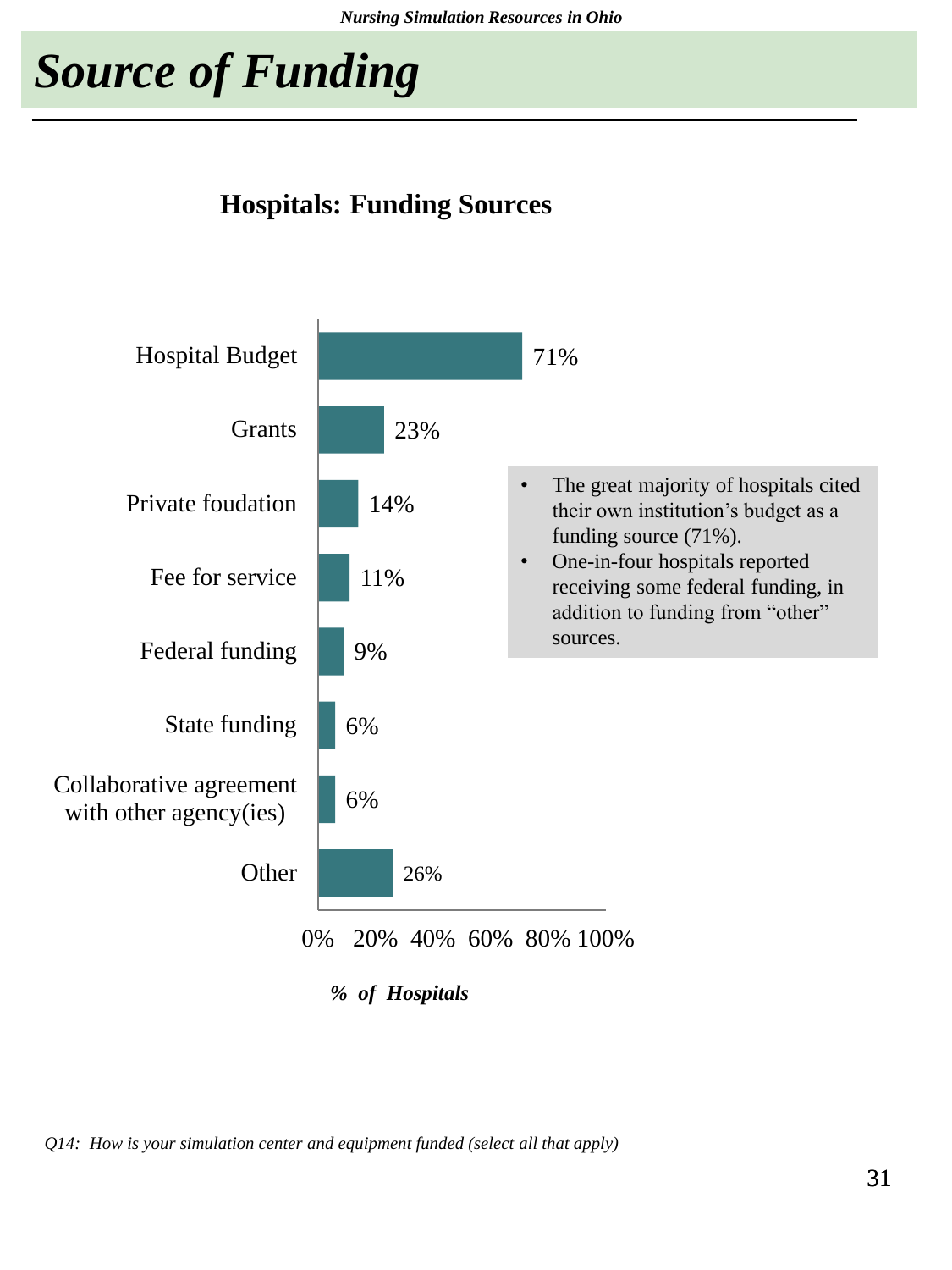## *Uses of Simulation: By Clinical Category*

#### **Hospitals: Clinical Categories Simulation is Applied To**



*Q17: In which of the following clinical categories or courses do you use simulation? (Select all that apply)*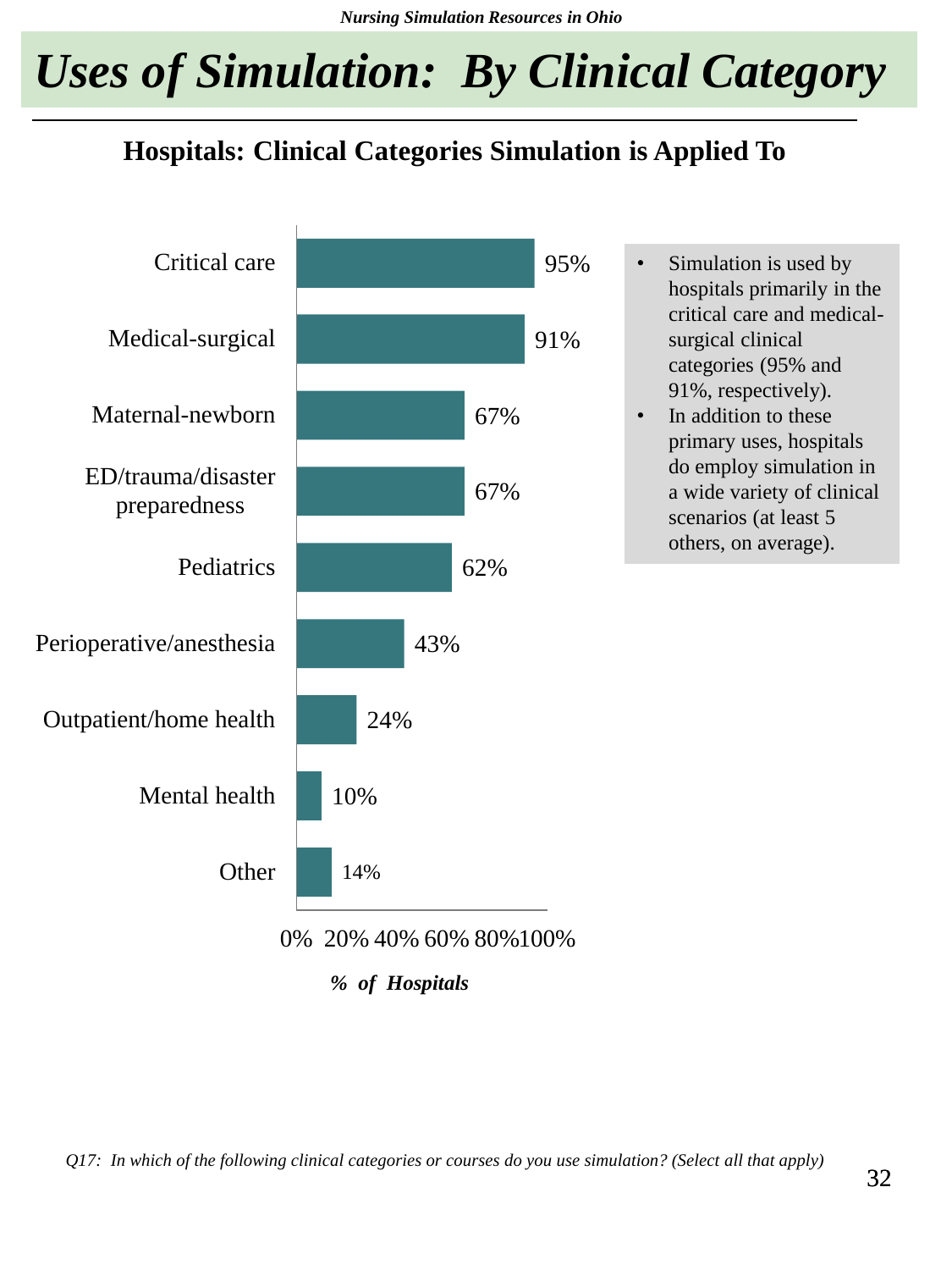## *Uses of Simulation: By Courses*



#### • Hospitals utilize simulation in a variety of training scenarios, most frequently in critical thinking/decision-making and skill practice/competency training (83%, respectively).

*Q18Courses: For each of the 8 clinical categories shown below, please indicate which courses apply.*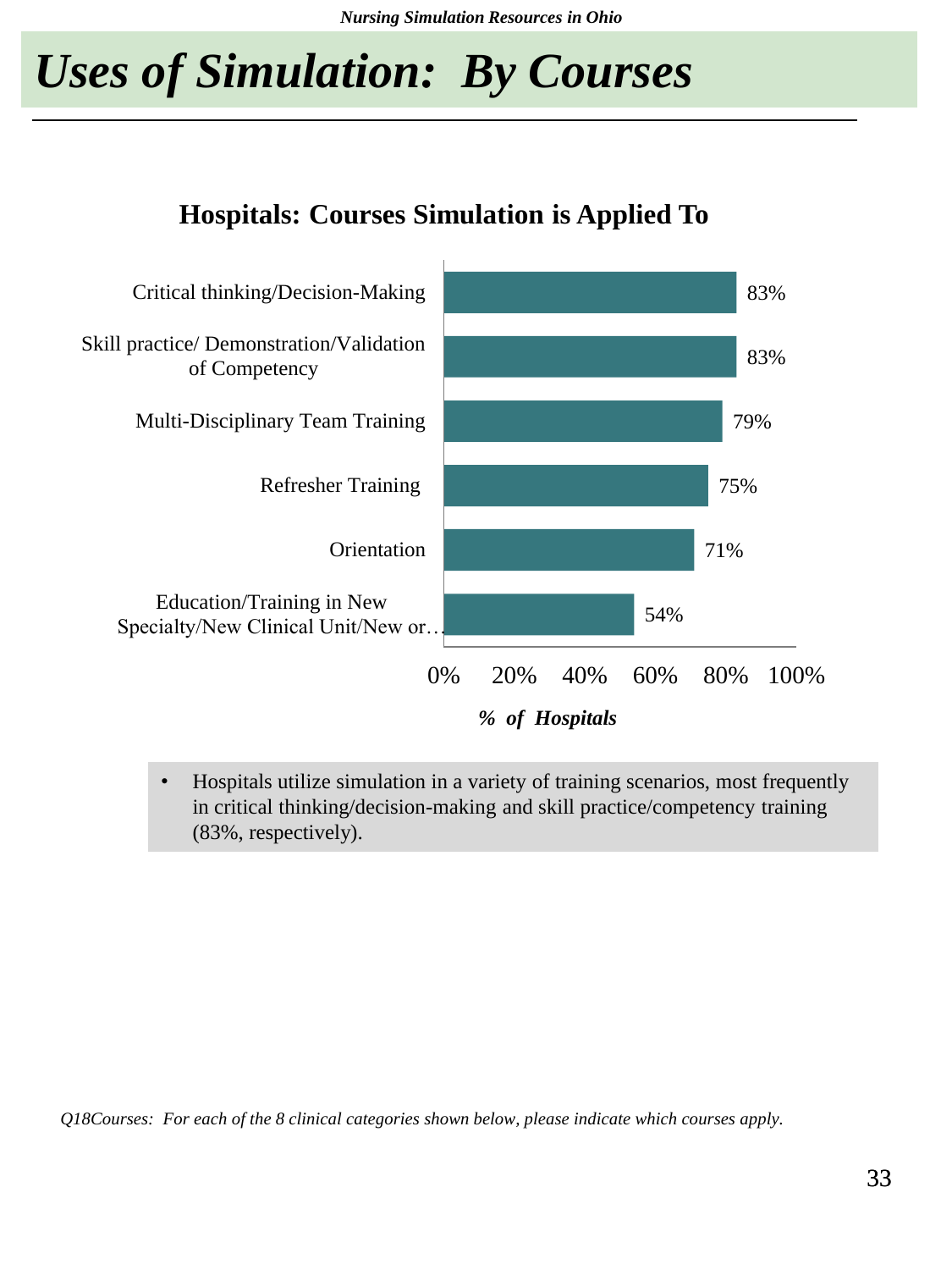### *Uses of Simulation: By Learners*

#### **Hospitals: Learners Simulation is Used With**



• Although used with several categories of "learners", simulation is used primarily with RNs (83%) and physicians (71%) during training .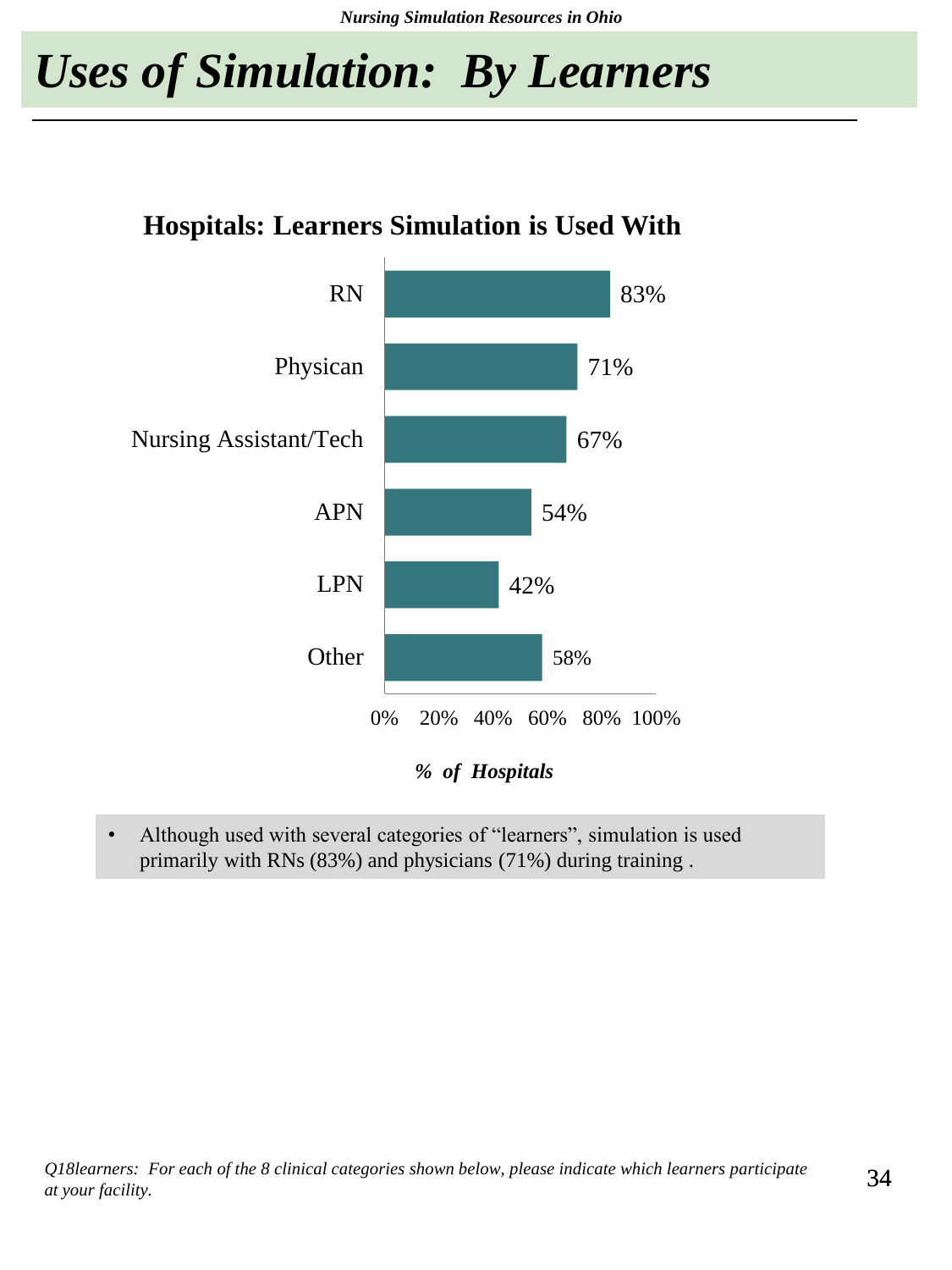### *Uses of Simulation: By Clinical Category & Courses*

#### **Hospitals: Clinical Categories Simulation is Applied To: By Course & Clinical Category % of Schools Base = Those Who Use Simulation in Category**

|                                                                                                                                                    | <b>Maternal-</b><br>newborn | Ped-<br>iatrics | <b>Pediatrics</b><br><b>Medical-</b><br>surgical | Peri-<br>operative/<br><b>Anesthesia</b> | <b>Critical</b><br>care | <b>ED/Trauma/</b><br><b>Disaster</b><br>Prep. | <b>Mental</b><br><b>Health</b> | Outpatient/<br>Home<br><b>Health</b> | <b>Other</b> |
|----------------------------------------------------------------------------------------------------------------------------------------------------|-----------------------------|-----------------|--------------------------------------------------|------------------------------------------|-------------------------|-----------------------------------------------|--------------------------------|--------------------------------------|--------------|
| <b>Orientation</b>                                                                                                                                 | 57%                         | 77%             | 68%                                              | 67%                                      | 65%                     | 71%                                           | 50%                            | 80%                                  | 33%          |
| <b>Skill practice/</b><br>Demonstration/<br><b>Validation of</b><br><b>Competency</b>                                                              | 79%                         | 85%             | 90%                                              | 78%                                      | 90%                     | 93%                                           | 50%                            | 80%                                  | 67%          |
| <b>Critical</b><br>thinking/<br><b>Decision-</b><br>making                                                                                         | 79%                         | 85%             | 90%                                              | 71%                                      | 95%                     | 93%                                           | 50%                            | 100%                                 | 100%         |
| <b>Refresher</b><br><b>Training</b>                                                                                                                | 57%                         | 46%             | 63%                                              | 56%                                      | 70%                     | 64%                                           | 50%                            | 40%                                  | 33%          |
| <b>Education</b> /<br><b>Training</b><br>in New<br>Specialty/<br><b>New Clinical</b><br>Unit/<br>New or<br><b>Expanding</b><br><b>Service Line</b> | 43%                         | 31%             | 47%                                              | 33%                                      | 55%                     | 64%                                           | 50%                            | 20%                                  | 0%           |
| Multi-<br><b>Disciplinary</b><br><b>Team Training</b>                                                                                              | 57%                         | 62%             | 74%                                              | 33%                                      | 80%                     | 86%                                           | 50%                            | 60%                                  | 67%          |

*Q18course:For each of the clinical/courses shown below, please describe how simulation is used at your school/facility:*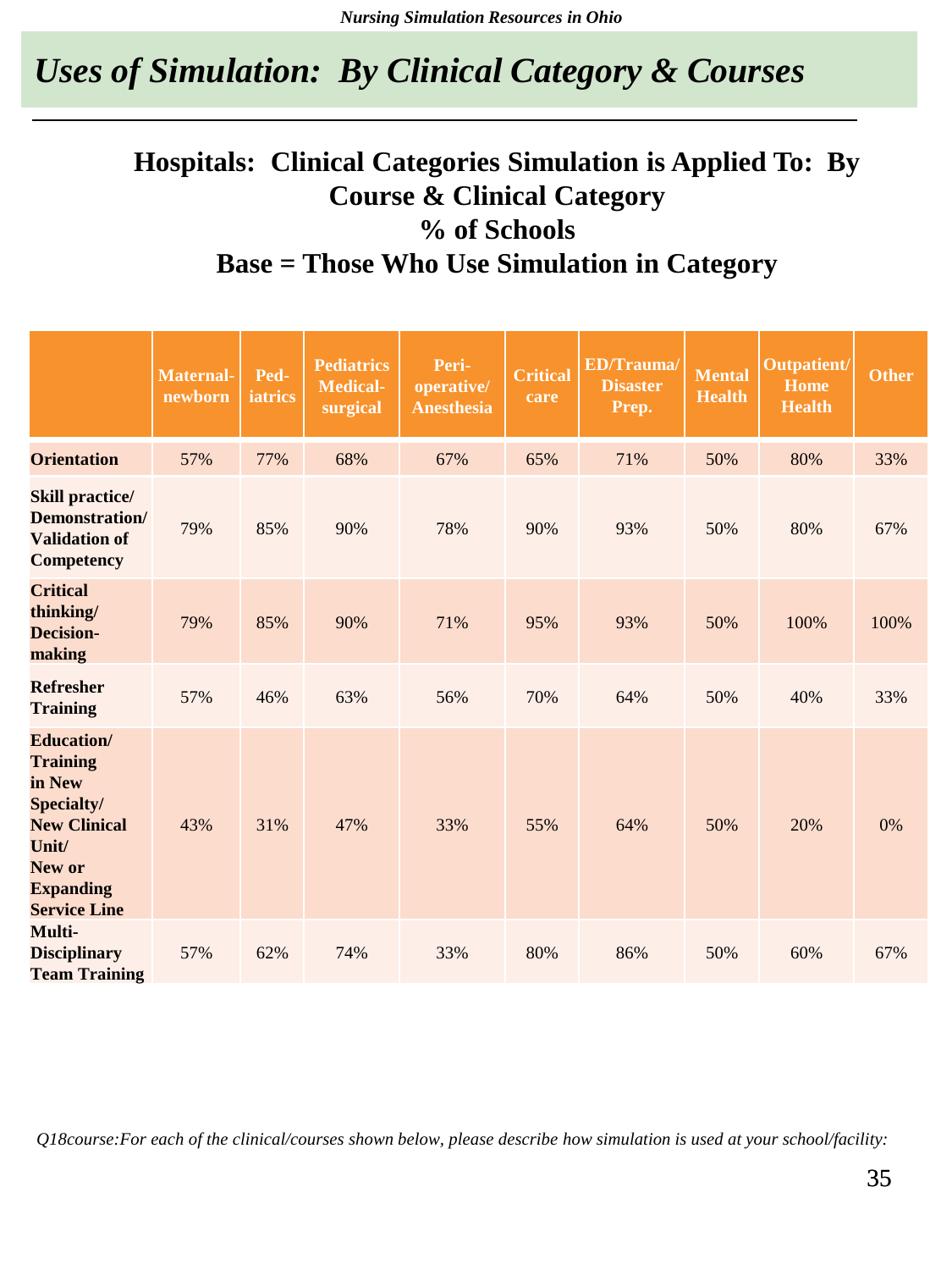### *Uses of Simulation: By Clinical Category & Learner*

#### **Hospitals: Clinical Categories Simulation is Applied To: By Course & Learner % of Hospitals Base = Those Who Use Simulation in Category**

|                                                                      | <b>Maternal-</b><br>newborn | <b>Pediatrics</b> | <b>Pediatrics</b><br><b>Medical-</b><br>surgical | Peri-<br>operative/<br><b>Anesthesia</b> | <b>Critical</b><br>care | <b>ED/Trauma</b><br><b>Disaster</b><br>Prep. | <b>Mental</b><br><b>Health</b> | Outpatient/<br><b>Home</b><br><b>Health</b> | *Other |
|----------------------------------------------------------------------|-----------------------------|-------------------|--------------------------------------------------|------------------------------------------|-------------------------|----------------------------------------------|--------------------------------|---------------------------------------------|--------|
| <b>Nursing</b><br>Assistant/<br><b>Tech</b>                          | 14%                         | 31%               | 47%                                              | 11%                                      | 45%                     | 50%                                          | 50%                            | 40%                                         | 0%     |
| <b>LPN</b>                                                           | 7%                          | 23%               | 47%                                              | 11%                                      | 30%                     | 21%                                          | 50%                            | 40%                                         | 0%     |
| <b>RN</b>                                                            | 79%                         | 92%               | 95%                                              | 67%                                      | 0%                      | 93%                                          | 50%                            | 60%                                         | 67%    |
| <b>APN</b><br>(NP, CRNA,<br>CNS)                                     | 43%                         | 54%               | 42%                                              | 22%                                      | 45%                     | 50%                                          | 50%                            | 20%                                         | 33%    |
| <b>Physician</b>                                                     | 57%                         | 77%               | 58%                                              | 78%                                      | 70%                     | 86%                                          | 50%                            | 40%                                         | 33%    |
| <b>Other</b><br>healthcare<br>professional<br>with that<br>specialty | 36%                         | 54%               | 42%                                              | 0%                                       | 0%                      | 50%                                          | 50%                            | 50%                                         | 20%    |

*Q18learners:For each of the 8 clinical/courses shown below, please describe how simulation is used at your facility:*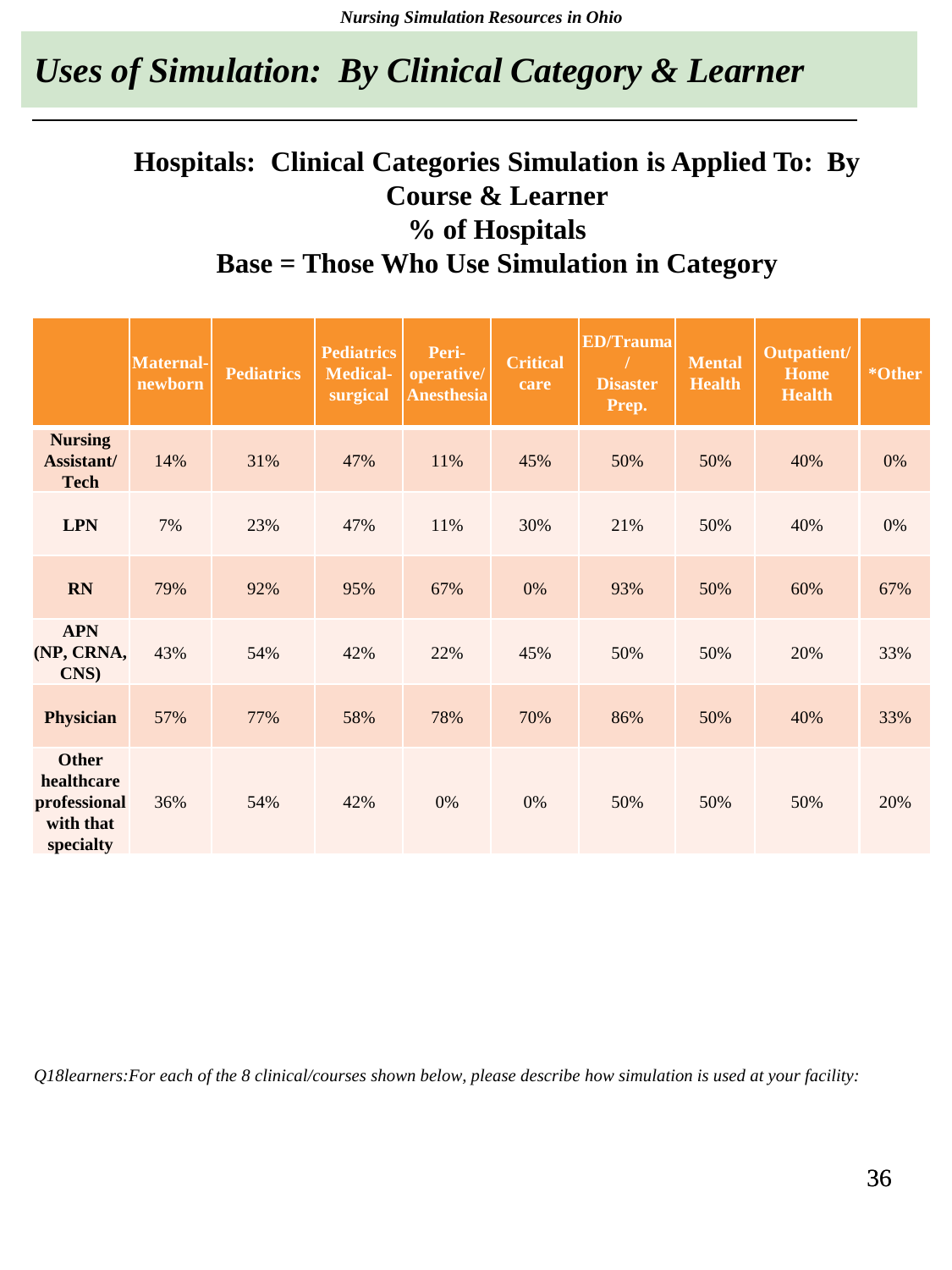### *Simulation Scenario Development*

#### **Hospitals: How Scenarios Are Developed**



 Most (83%) hospital-based simulation centers 'write' their own scenarios. However, half used 'pre-packaged' scenarios provided by their equipment vendor(s). About one-in-three (37%) modify scenarios developed by others.

*Q19: Which of the following describes your use of simulation scenarios and implementation materials? (select all that apply)*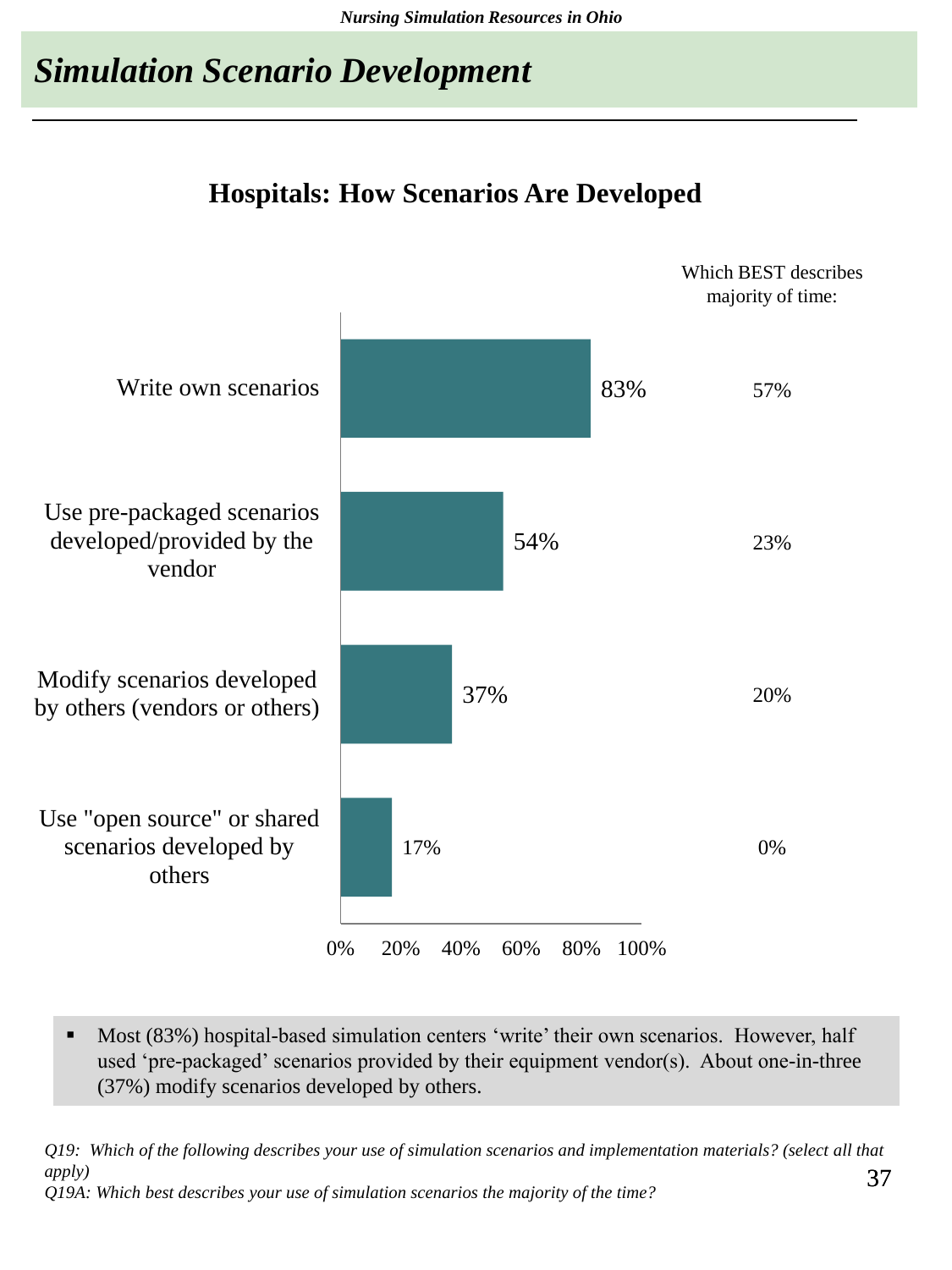### *Simulation Scenario Development*

#### **Hospitals: Biggest Challenges to Scenario Use (Designed by Others)**

| <b>Challenges</b>                           | % Hospitals |
|---------------------------------------------|-------------|
| Adapting scenarios to local                 |             |
| environment/Healthcare standards, protocols | 34%         |
| Lack of personnel/time                      | 14%         |
| Cost                                        | 11%         |
| Don't have equipment                        | 9%          |
| Does not fit our policies/procedures        | 6%          |
| Changing guidelines                         | 3%          |
| Limitations to scenarios                    | 3%          |
| Newness of simulation                       | 3%          |
| <b>Space limitations</b>                    | 3%          |
| Use own design                              | 3%          |
| Other                                       | 9%          |
| Don't use                                   | 20%         |

 Thirty-four percent of respondents say that adapting scenarios written by others to the local environment/standards is the biggest challenge they face.

*Q20: What are the biggest challenges/issues in implementing scenarios designed by others?*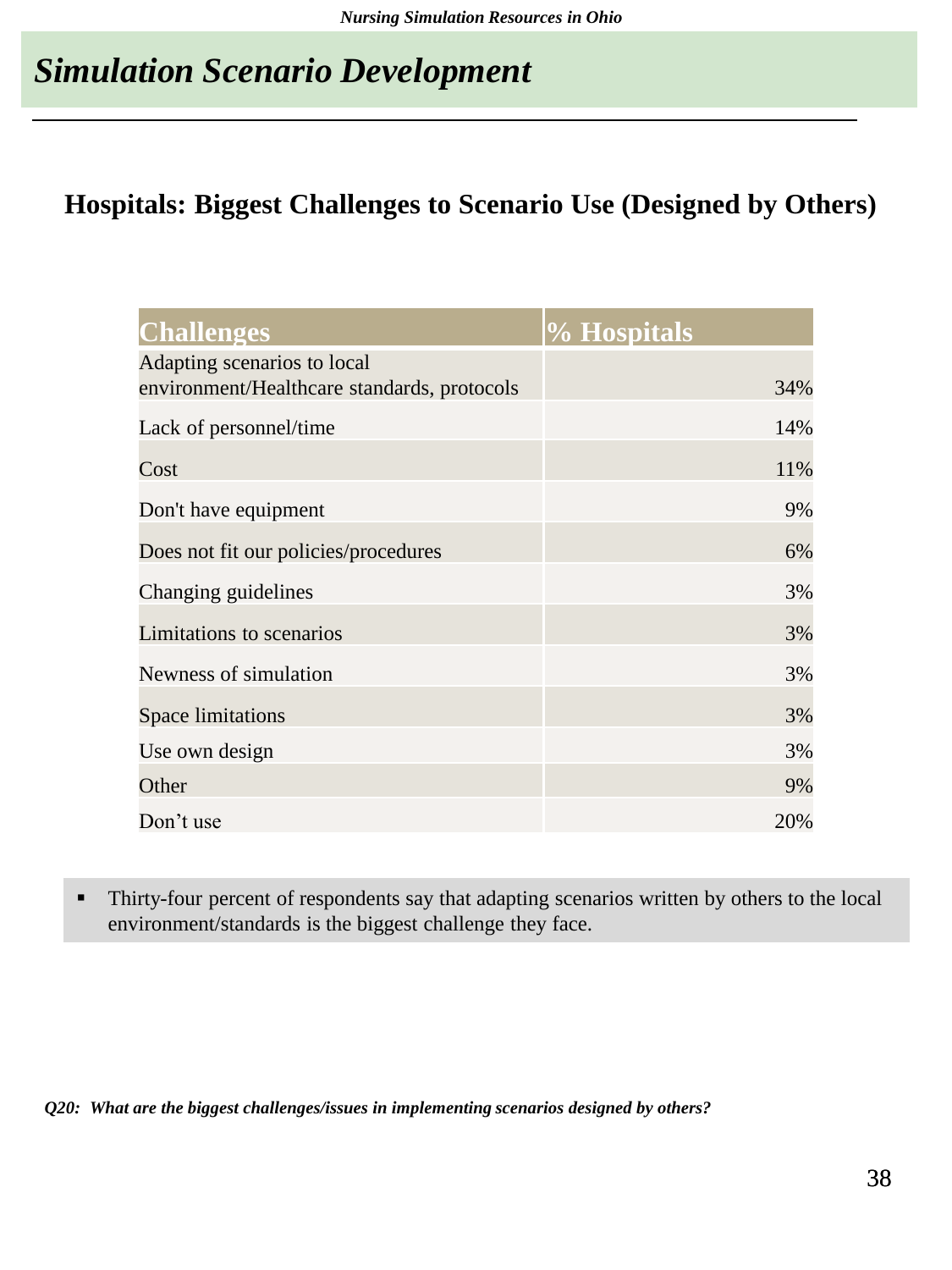## *Simulation Scenario Development*

#### **Hospitals: Biggest Challenges to Own Scenario Development**

| <b>Challenges</b>                      | % Hospitals |
|----------------------------------------|-------------|
| Lack of time                           | 38%         |
| Lack of dedicated personnel            | 28%         |
| Experience with curriculum development | 17%         |
| Creativity/Originality                 | 14%         |
| Development of goals/Objectives        | 7%          |
| Ease of use for students               | 3%          |
| Uses a majority of simulation features | 3%          |
| Lack of equipment                      | 3%          |
| Lack of standardization                | 3%          |
| Lack of dedicated space                | 3%          |
| Cost                                   | 3%          |
| Complexity of programming simulators   | 3%          |
| Other                                  | 3%          |
| None/Not applicable                    | 14%         |

■ Lack of time is cited by hospitals as the biggest challenge to developing their own simulation scenarios (38%). Lack of dedicated personnel (28%) and inexperience with curriculum development (17%) are also significant challenges faced by hospitals.

*Q21: What are the biggest challenges/issues in developing scenarios of your own?*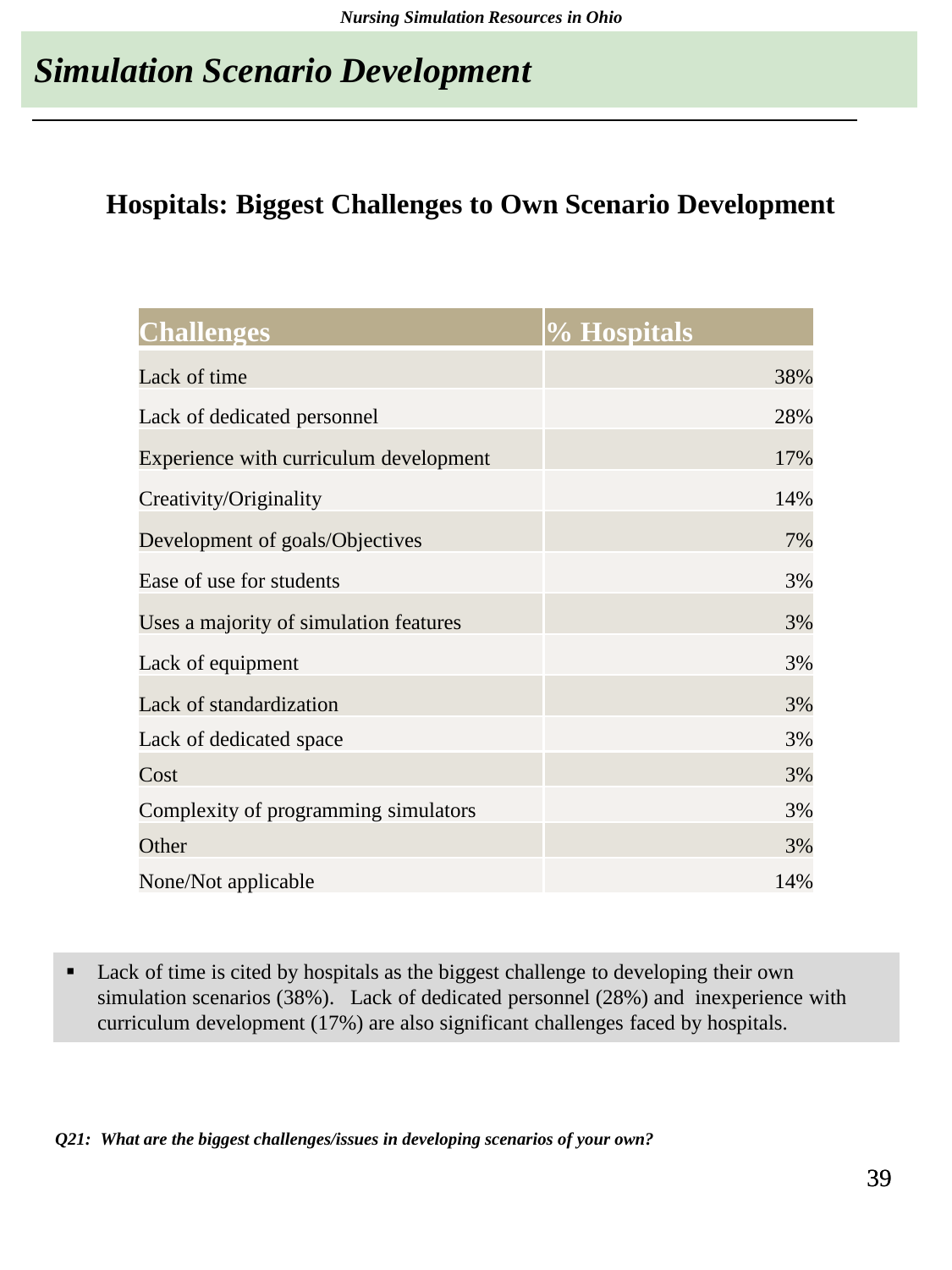# *Implementation of Simulation*

#### **Hospitals: Are Simulation Scenarios Developed With Specific Learning Objectives? % 'Yes'**



• On the whole, simulation laboratory/centers tie their simulation scenarios to specific learning objectives.

### **Faculty-to-student ratio = 1 to 5 (median).**

*Q22: Are the simulation scenarios developed with specific learning objectives?*

*Q23:On average, what is the faculty to student ratio per simulation scenario? (Ratio 1: )*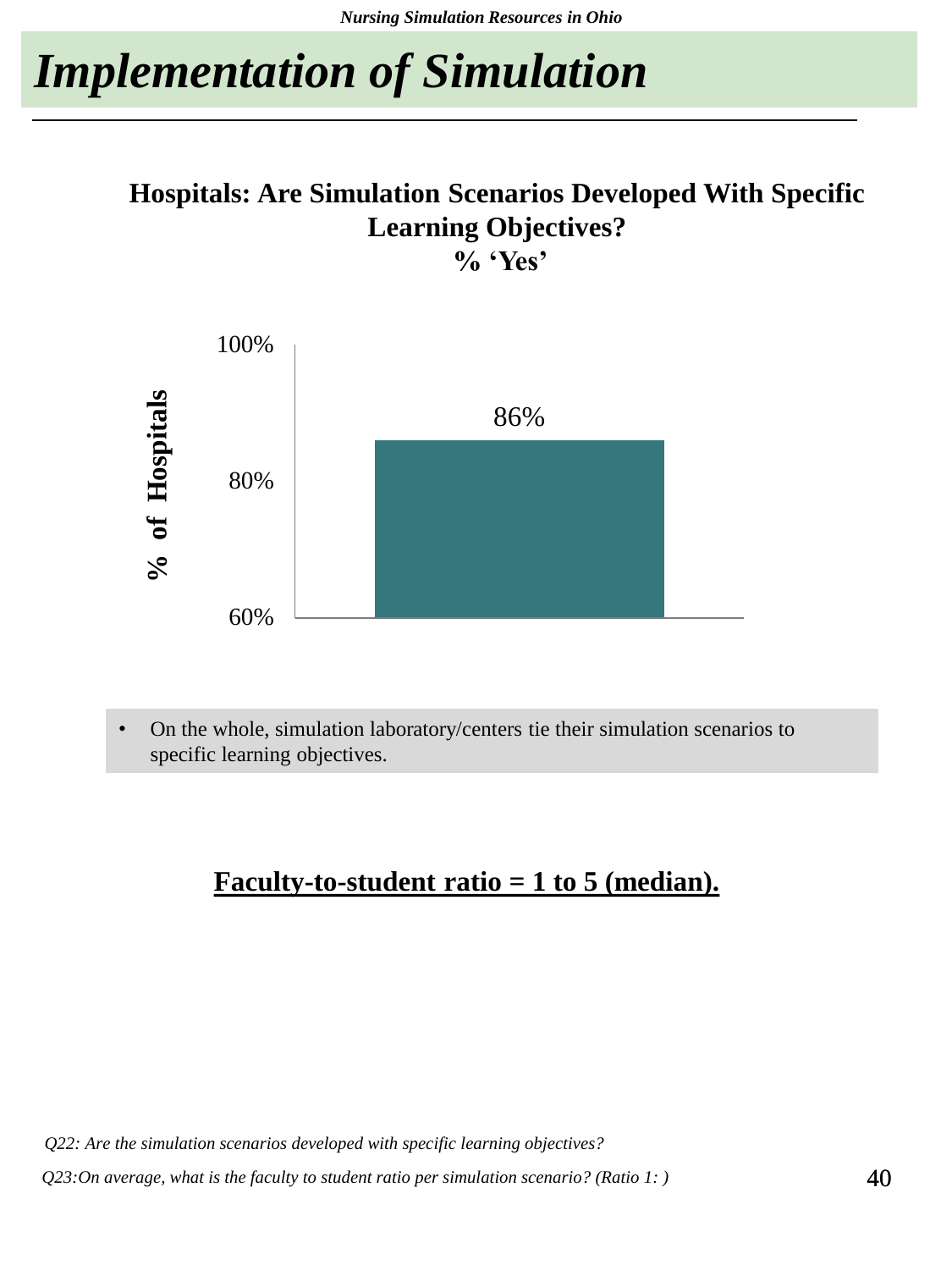# *Implementation of Simulation*





#### **Purpose of Video-recording**



*Q24: Do you video record your simulation scenarios? Q24A: What is the purpose of the video recording? (Select all that apply)*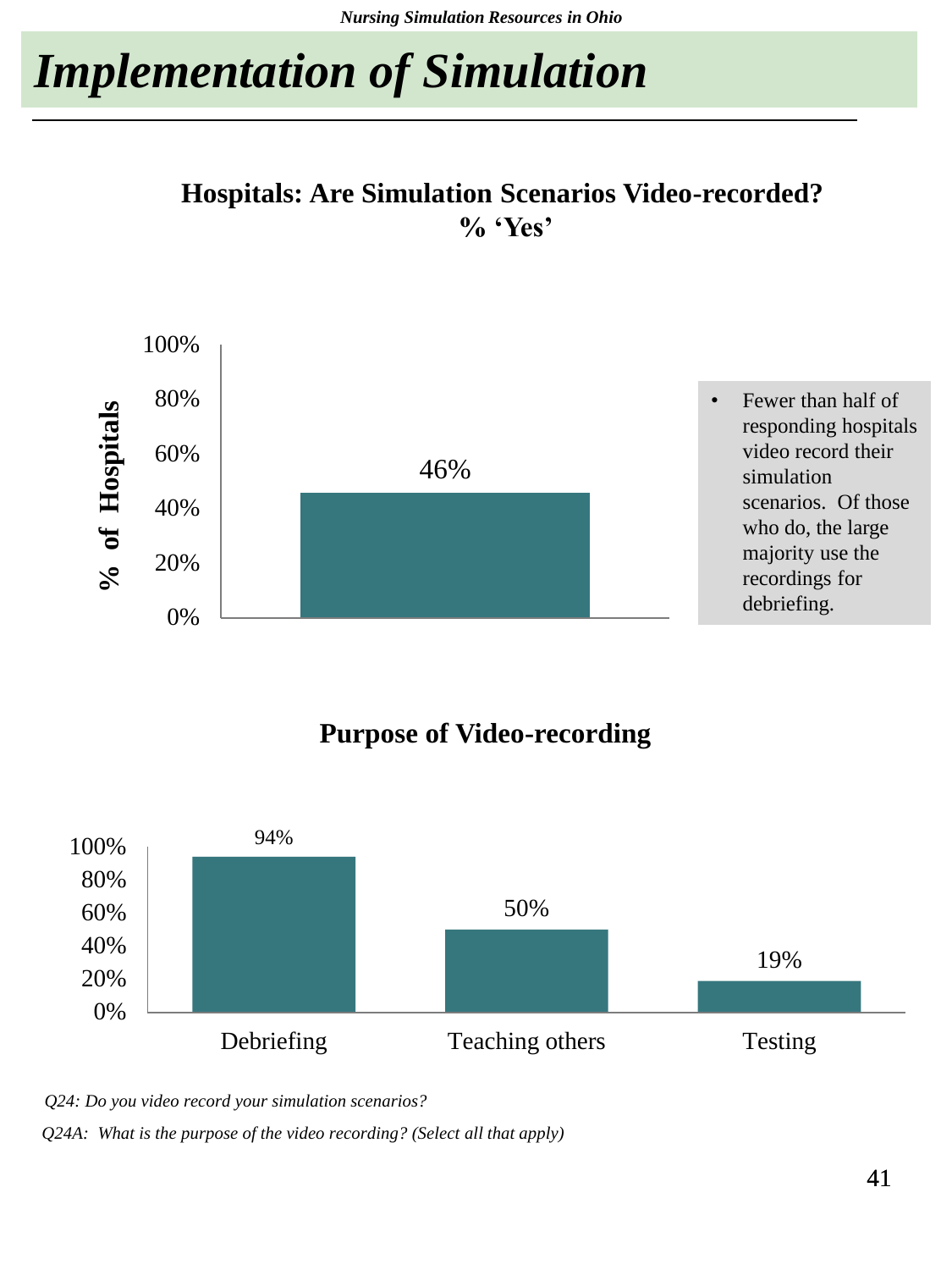# *Implementation of Simulation*

#### **Hospitals: Are Formal Debriefings Routinely Used? % 'Yes'**



- Most hospital-based (69%) simulation centers routinely debrief with learners after simulation scenarios.
	- On average (median), debriefing sessions last 20 minutes (minimum of 5 minutes, maximum of 90 minutes).
	- Half use video-recordings during their debriefing sessions.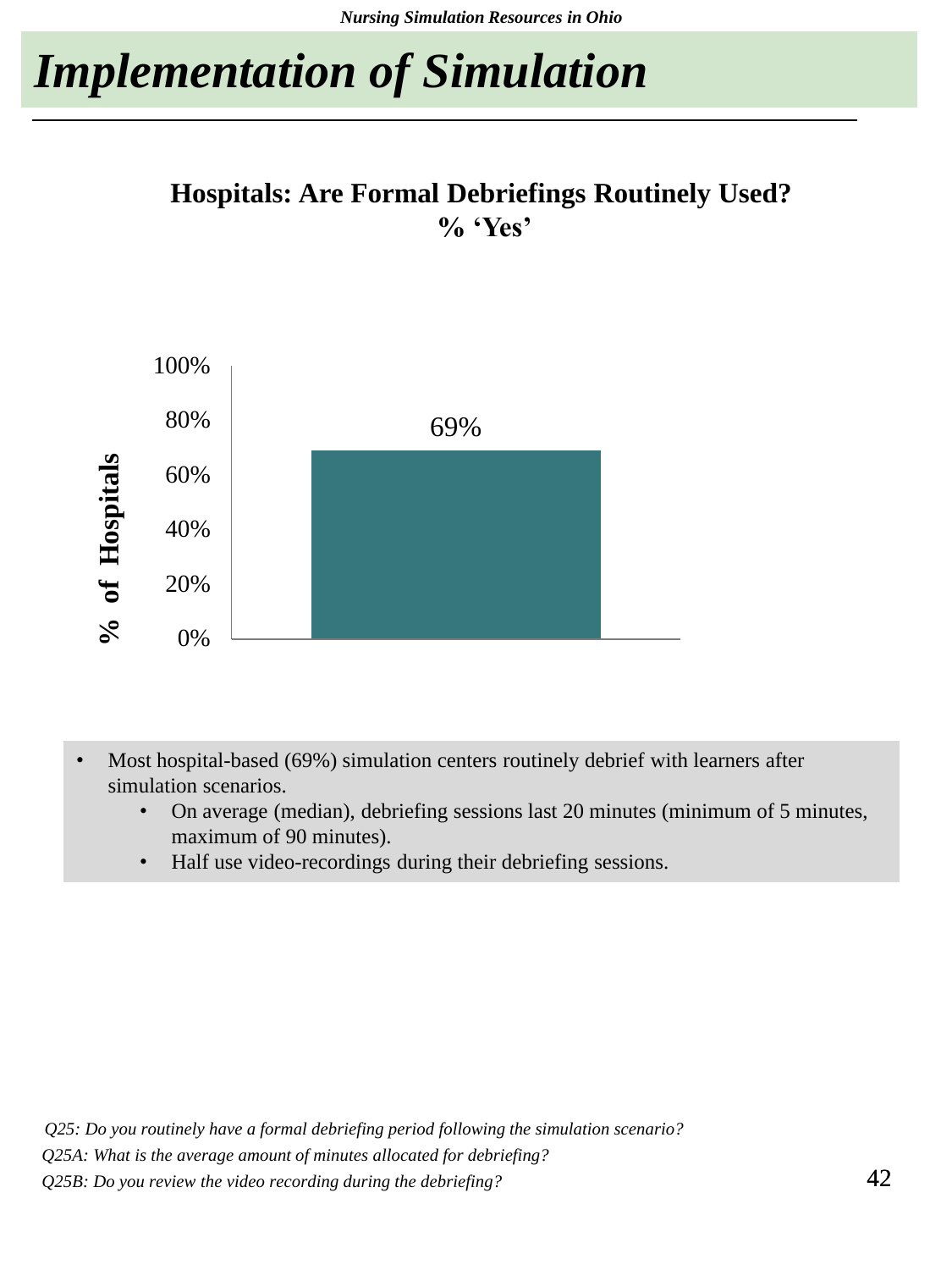### **Hospitals: Future Plans: Purchasing Materials**



• Half of all responding hospitals have 'no plans' to purchase any of these materials in the near future. Those that are planning future purchases are primarily interested in a simulation mannequin (42%), followed by equipment to facilitate simulation implementation (29%).

*Q26A: Which of the following describes future plans regarding simulation : purchase materials?*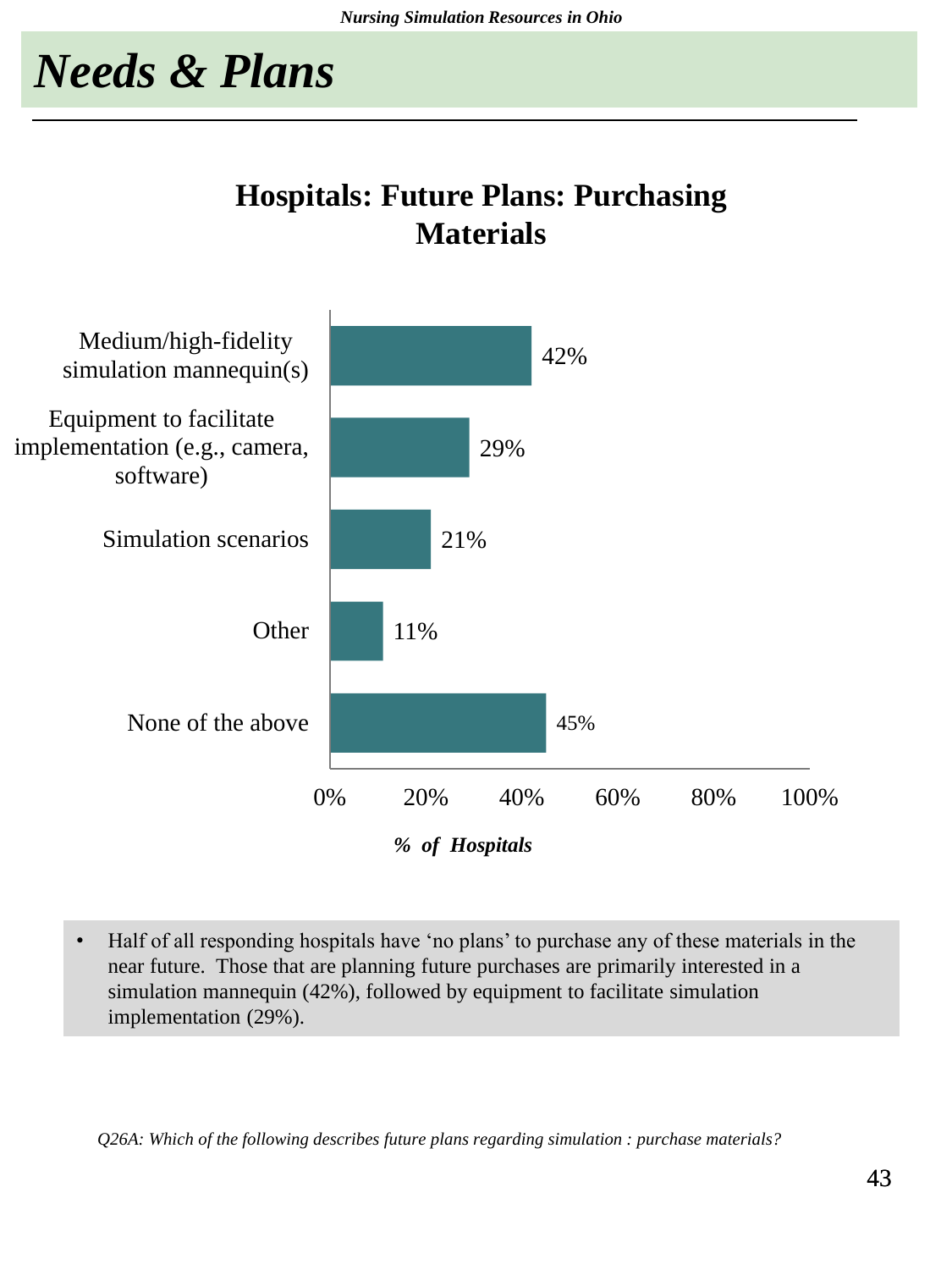### **Hospitals Future Plans: Hire Additional Personnel**



• About one-third of responding hospitals have plans to add to their simulation center staff. Of these, 24% expect to hire additional technical support staff and 21% expect to hire additional faculty.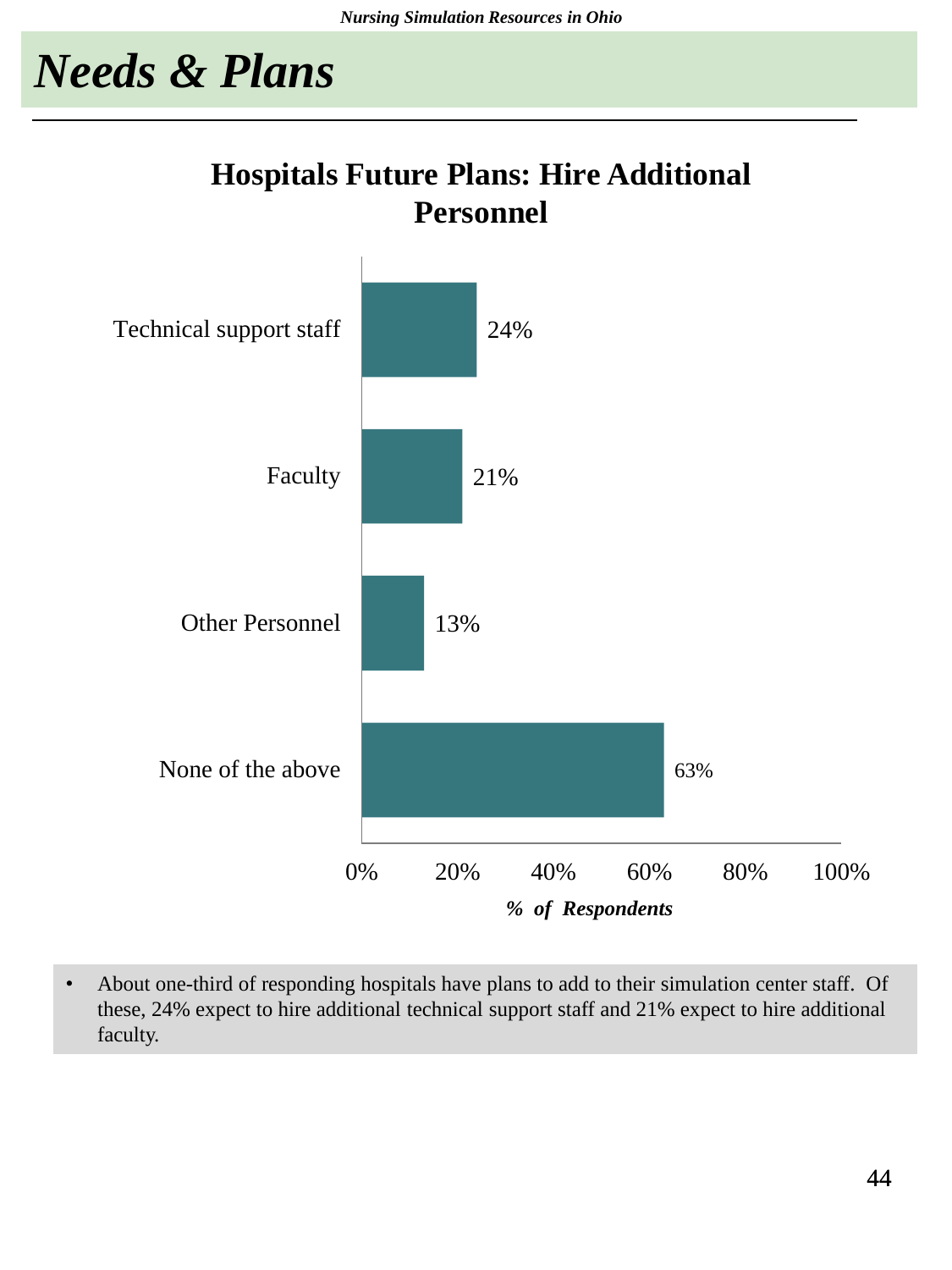### **Hospitals Future Plans: Acquire Additional Space**



• With the addition of equipment and staff, additional space is likely needed: 42% of hospital- and 45% of school-based simulation centers have plans to expand their footprint. Mostly they expect to expand their existing space (about one-third) while the remaining expect to secure shared space.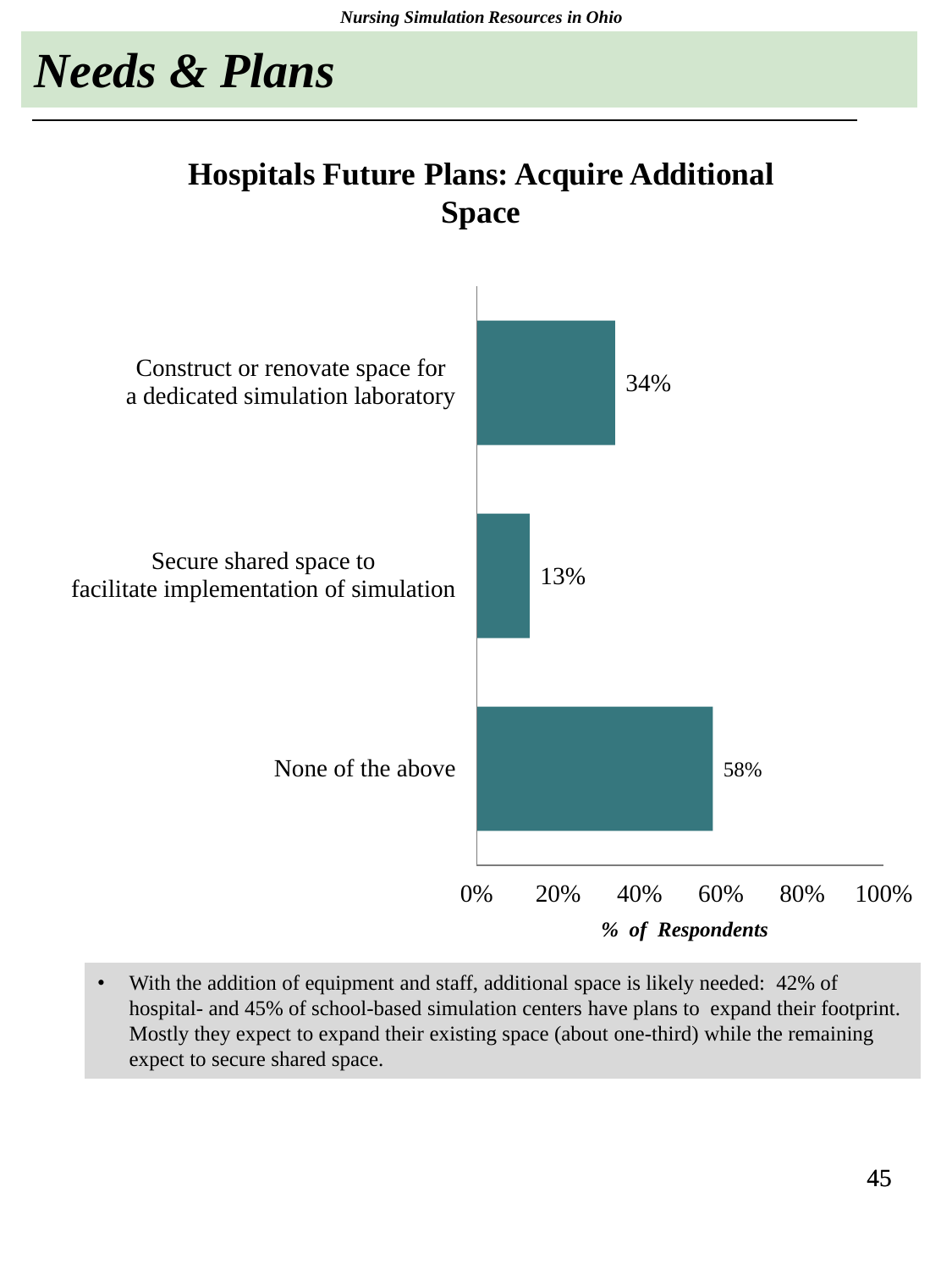### **Hospitals Future Plans: Use of Simulation in Curriculum**



• Over half of the hospitals/facilities surveyed reported planning on expanding the use of simulation in their curriculum.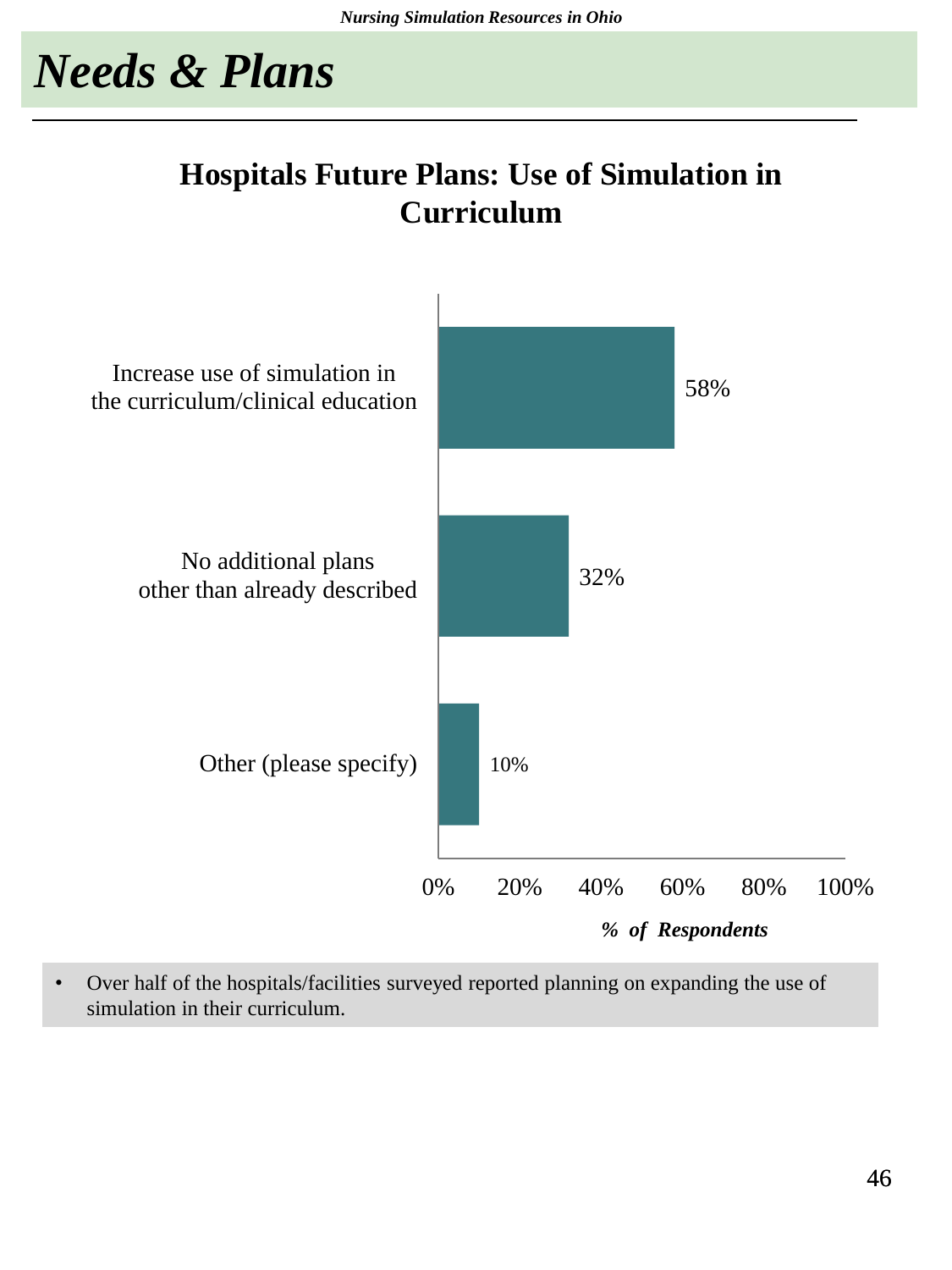# *Needs & Plans: Partnerships*

#### **Hospitals: Interest in Partnerships For Simulation Implementation**



*Q27: Please specify ways in which your facility would be interested in partnering with other facilities/agencies/private businesses to facilitate implementation of simulation. (please select all that apply)*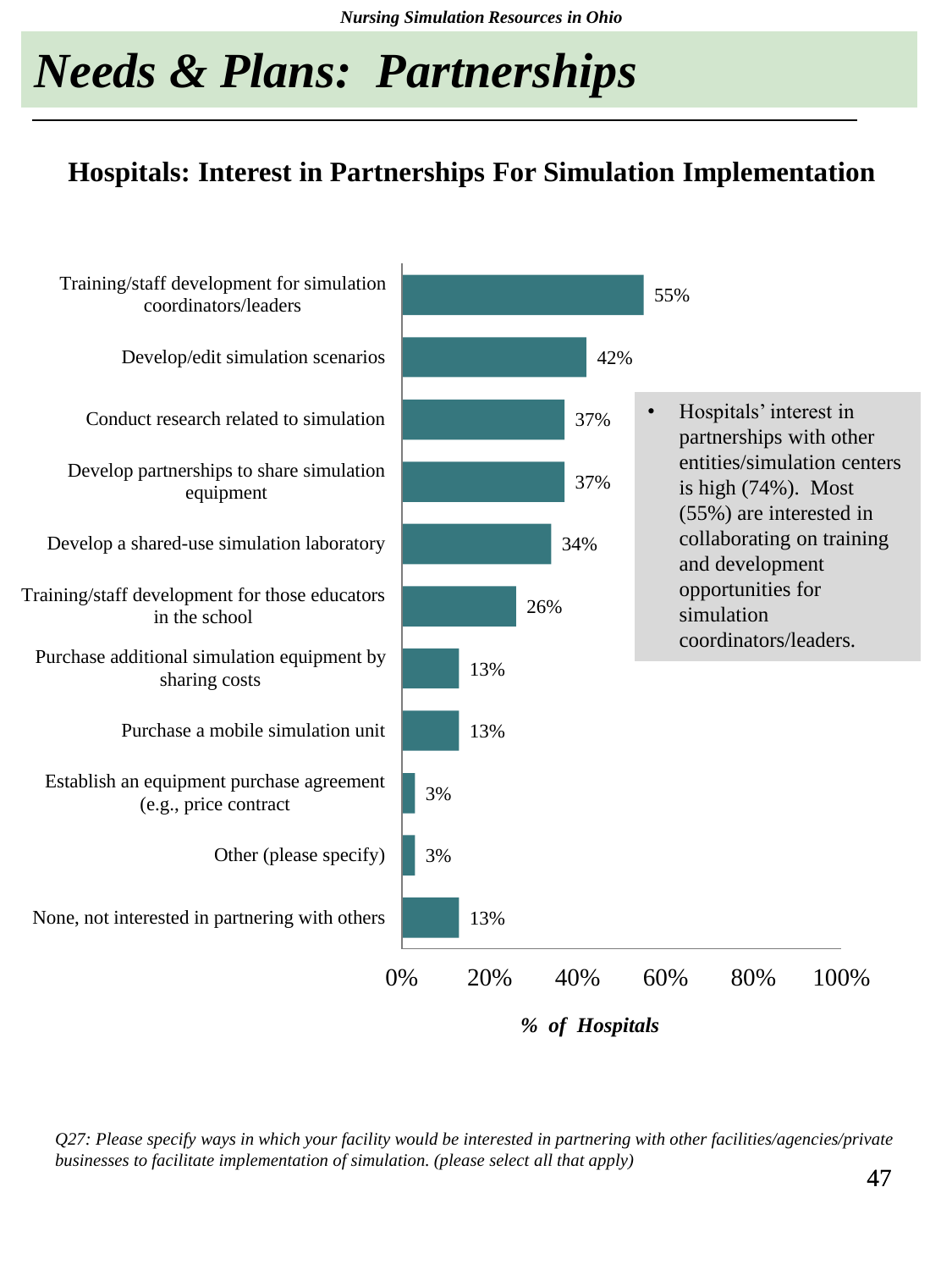## *Needs & Plans: Partnerships*

#### **Hospitals: Barriers to Partnerships**

| <b>Challenges to Partnerships</b>  | % of<br><b>Hospitals</b> |
|------------------------------------|--------------------------|
| Cost                               | 33%                      |
| Location of equipment              | 33%                      |
| Coordination of schedules          | 27%                      |
| Time                               | 23%                      |
| <b>Contract issues</b>             | 7%                       |
| Lack of interest in collaboration  | 7%                       |
| Funding for purchase of equipment  | 3%                       |
| Consistency of personnel           | 3%                       |
| <b>Supplies</b>                    | 3%                       |
| Space constraints                  | 3%                       |
| Networking with other institutions | 3%                       |
| Other                              | 3%                       |
| Not applicable                     | 3%                       |

• Respondents report that cost and location of equipment are the largest hurdles they face in partnering with other entities/simulation centers. Coordinating the use of facilities is also a significant challenge for hospitals.

*Q28: What are the major challenges regarding partnering with other facilities/agencies/ businesses?*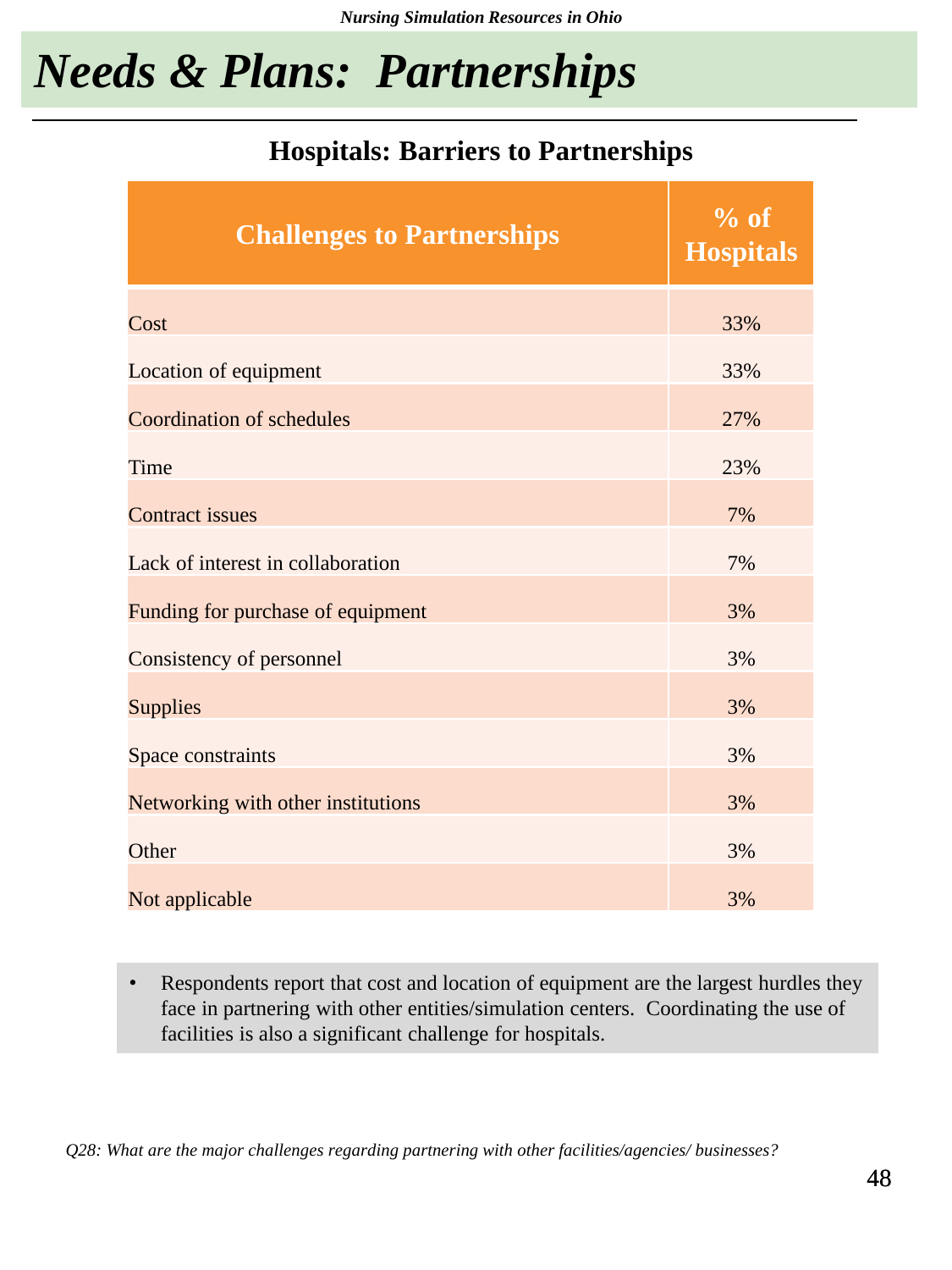*Nursing Simulation Resources in Ohio*

## *Needs & Plans: Barriers to Simulation*

### **Hospitals: Barriers to Simulation**



% of Respondents

*Q29: Which of the following are challenges and/or barriers to using simulation in your facility? (select all that apply)*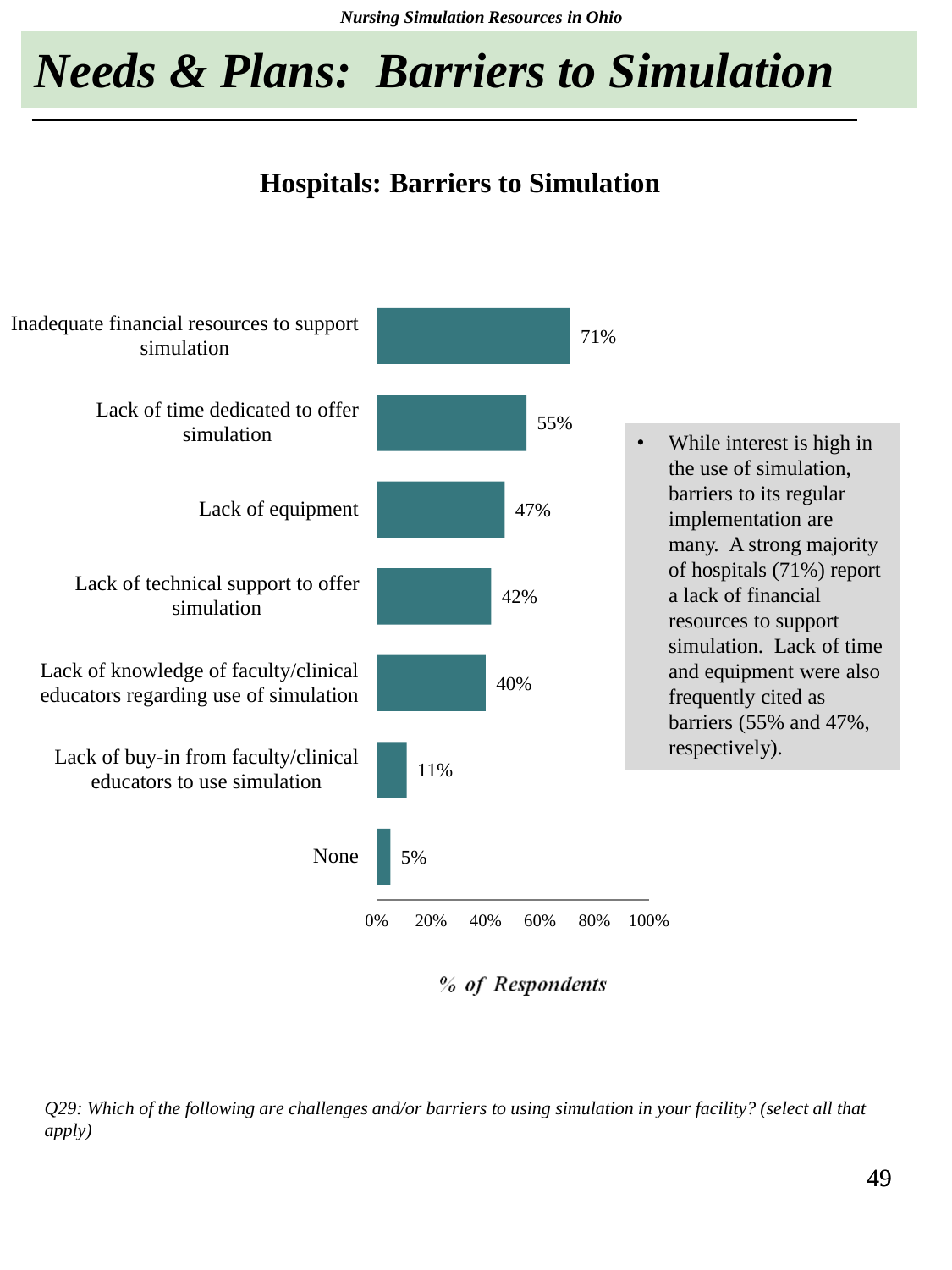*Nursing Simulation Resources in Ohio*

# *Needs of Simulation Centers*

### **Hospitals: Needs of Simulation Centers**



*Q30: Which of the following are needs of your facility regarding simulation? (select all that apply)*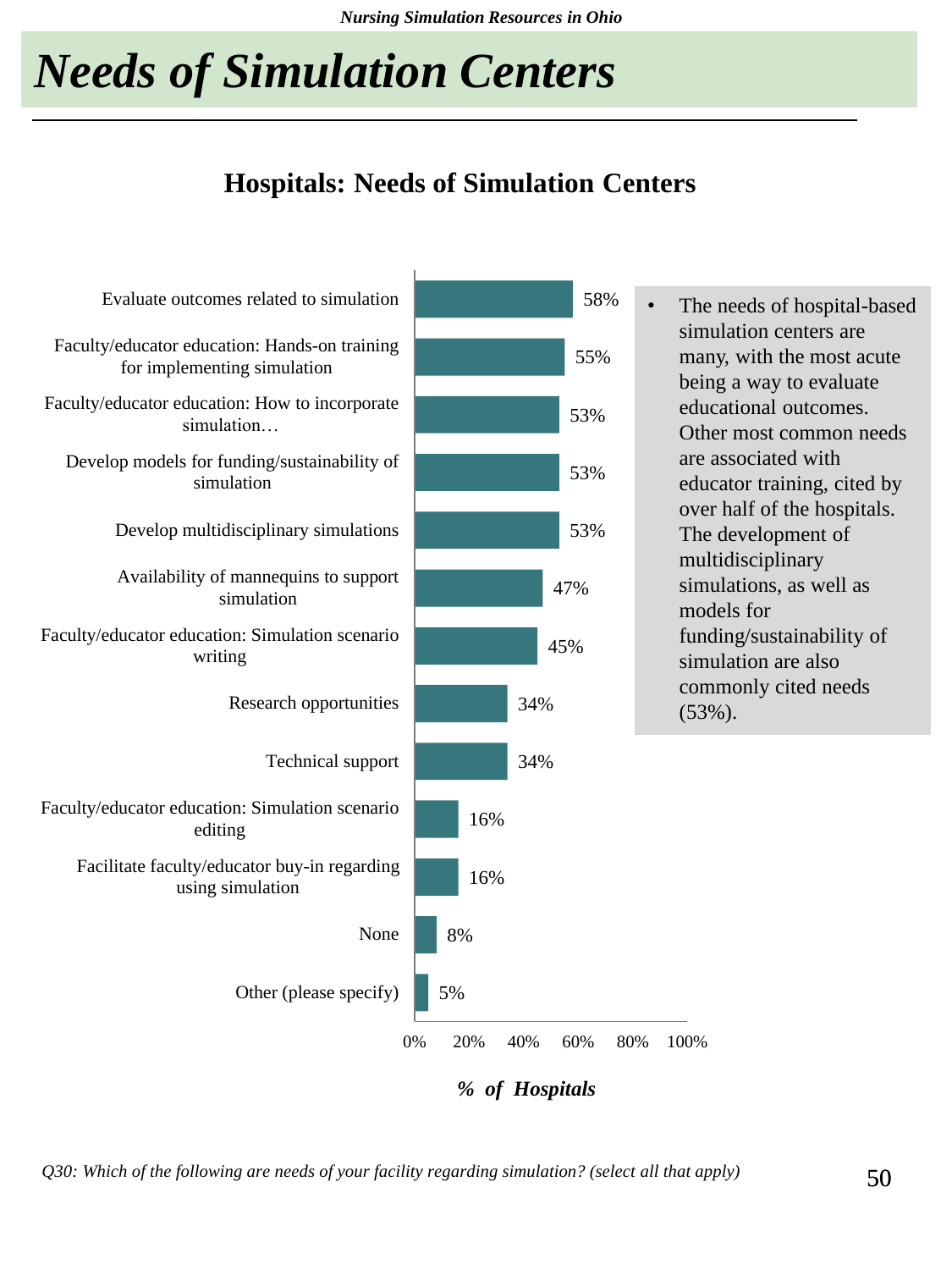## *Needs & Plans: Interest in Collaboration*

### **Hospitals: % Interested in Collaborative Simulation Center**



• Interest in a collaborative center is high. Sixty-nine percent of responding hospitals indicated they would participate in a collaborative simulation center if it were available in their region.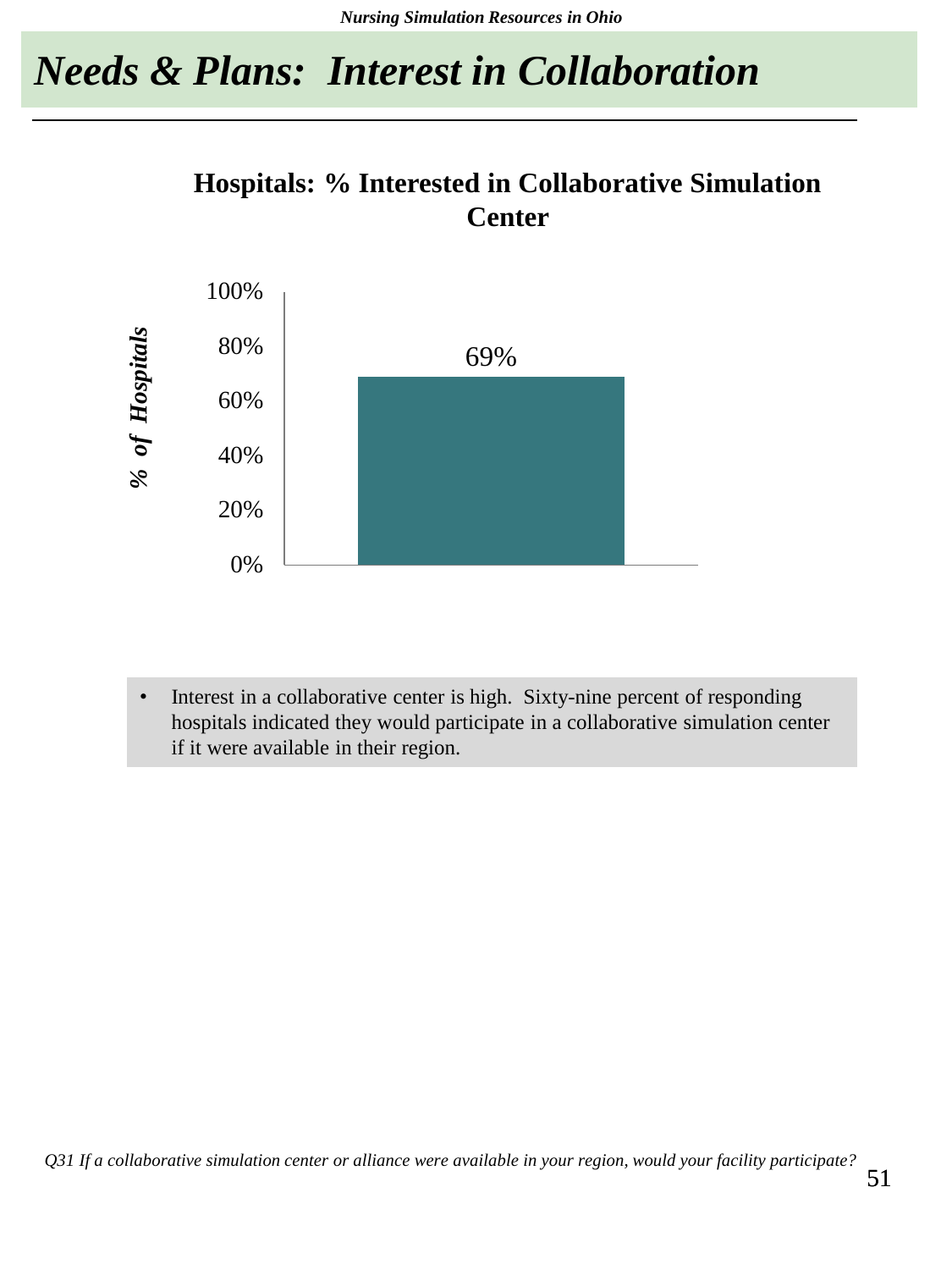## *Needs & Plans: Interest in Collaboration*

### *Hospitals: Reasons To Participate in Collaborative Simulation Center/Alliance*

| <b>Reasons To Participate</b>             | $%$ of<br><b>Hospitals</b> |
|-------------------------------------------|----------------------------|
| Increase resources/sharing of information | 46%                        |
| Cost effective                            | 25%                        |
| Staff education opportunity               | 21%                        |
| Networking opportunity                    | 11%                        |
| Improve patient outcomes                  | 4%                         |
| Access to beneficial technology           | 4%                         |
| Other                                     | 11%                        |
| None/Not applicable                       | 7%                         |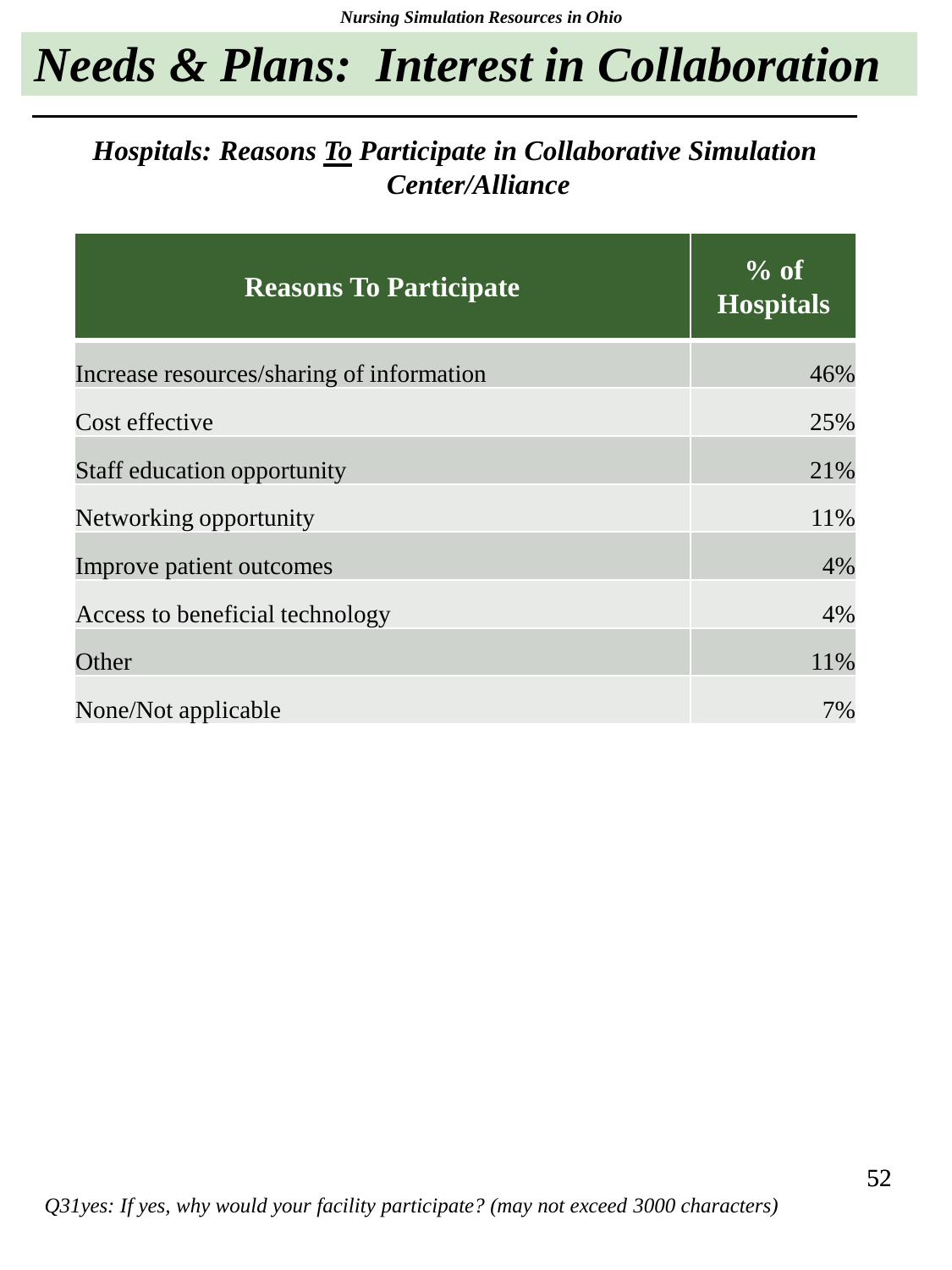## *Needs & Plans: Interest in Collaboration*

### *Hospitals: Reasons Not To Participate in Collaborative Simulation Center/Alliance*

| <b>Reasons Not To Participate</b>              | % of<br><b>Hospitals</b> |
|------------------------------------------------|--------------------------|
| Cost (to use other's equipment/centers)        | 44%                      |
| Already collaborating with another institution | 22%                      |
| Location                                       | 22%                      |
| Personnel issues                               | 11%                      |
| <b>Facility scheduling issues</b>              | 11%                      |
| Other                                          | 22%                      |
| Not applicable                                 | 11%                      |

*Q31no: If no, why would your facility not choose to participate? (may not exceed 3000 characters)*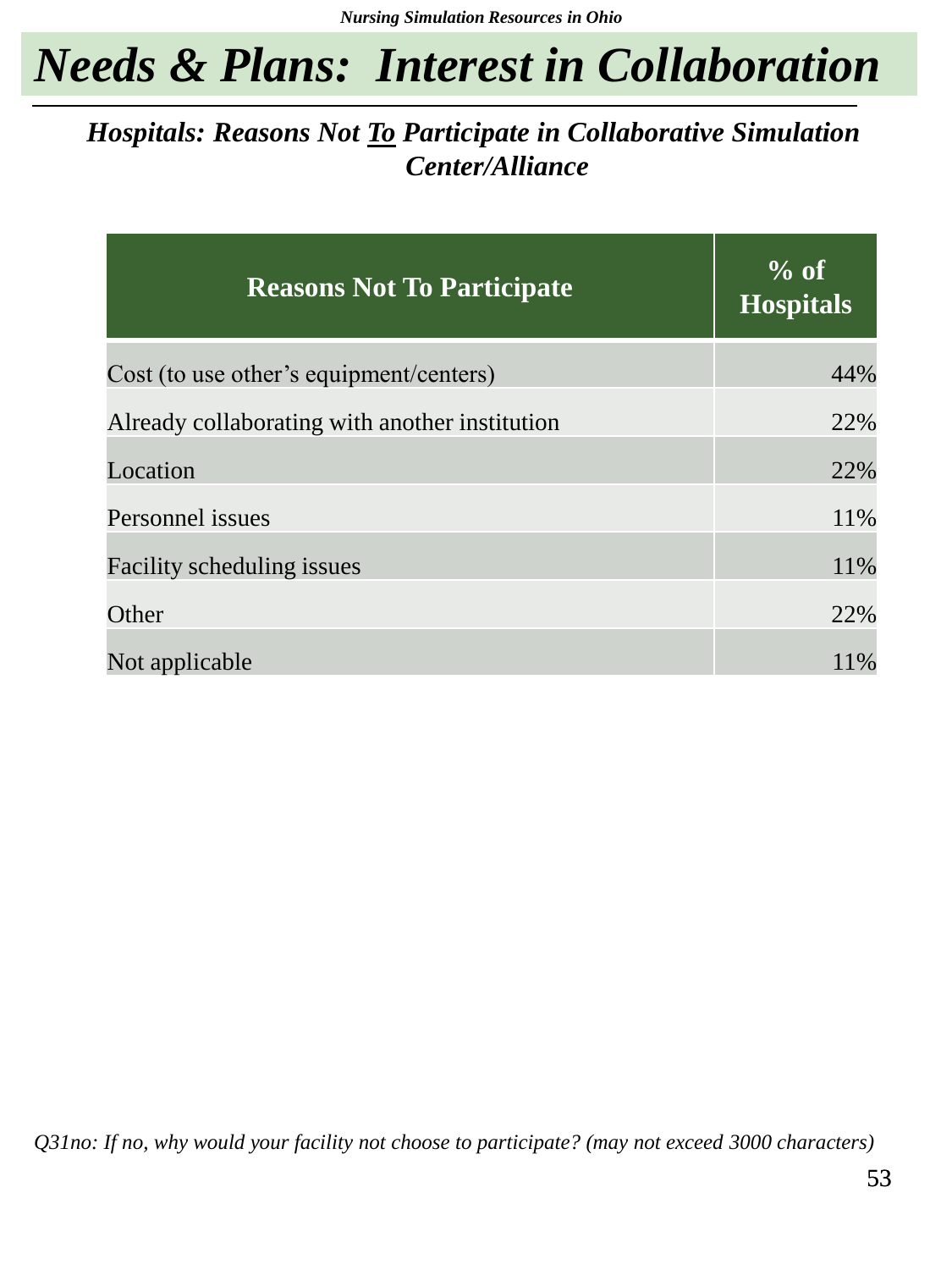# *Final Comments*

### *Hospitals: Use For Additional Resources for Simulation*

| If additional resources for simulation were made<br>available | $%$ of<br><b>Respondents</b> |
|---------------------------------------------------------------|------------------------------|
| Provide staff education/training opportunities                | 41%                          |
| Build/expand dedicated simulation lab                         | 41%                          |
| Hire additional personnel                                     | 14%                          |
| Increase services offered                                     | 8%                           |
| Purchase/upgrade simulation equipment                         | 5%                           |
| Charge for facility use                                       | 3%                           |
| Do more community outreach                                    | 3%                           |
| Do more research                                              | 3%                           |
| Other                                                         | 3%                           |

*Q32: If my facility had additional resources for simulation (e.g., funding, personnel, equipment), we would:*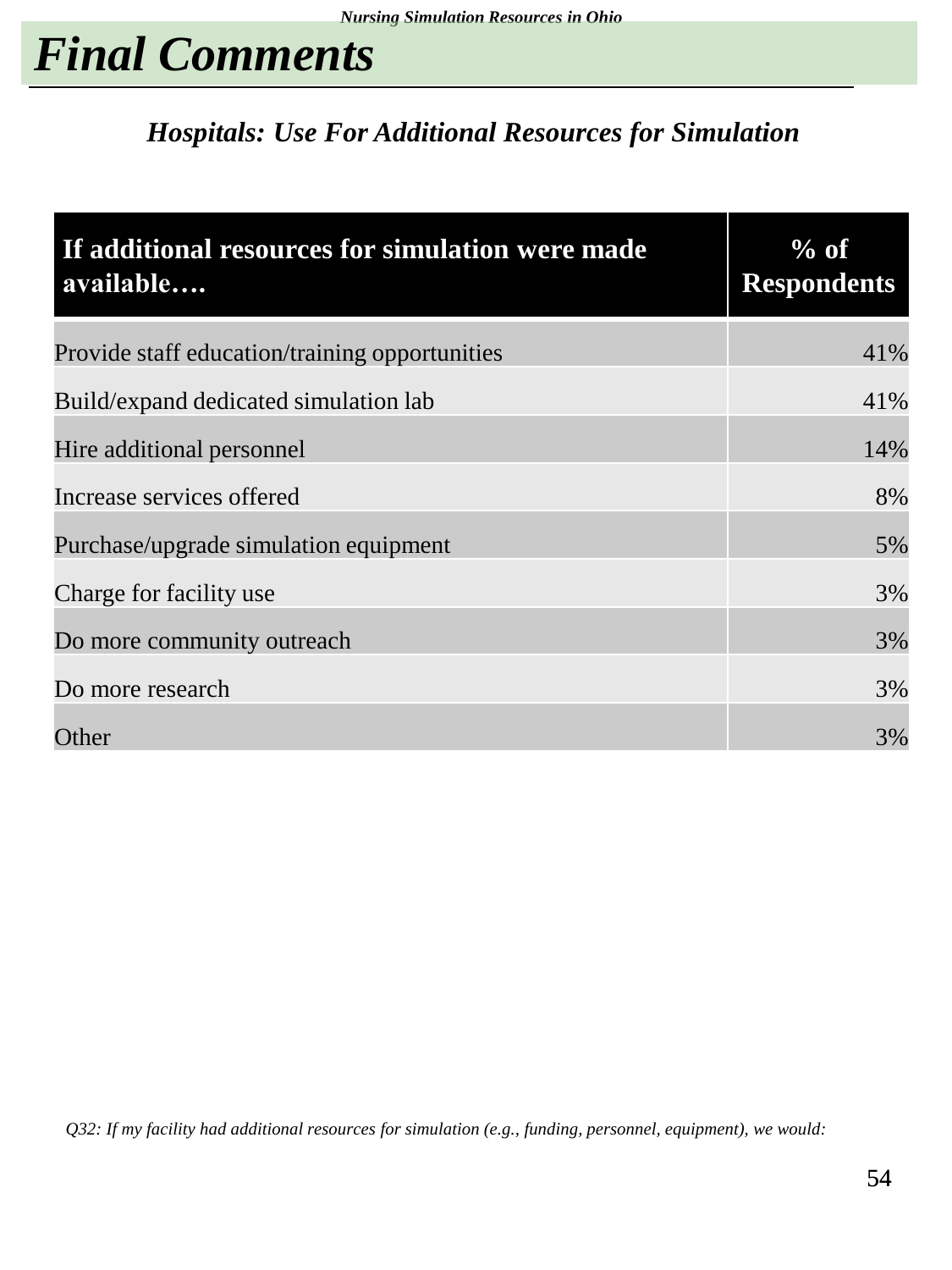# *Final Comments*

### **Hospitals: Key Additional Comments Related to Simulation**

*Hope our new partnership with the local University Medical Center yields positive results. Very exciting time and much to learn.*

*I have worked with simulators in the past and definitely am aware of the benefits.*

*I think Simulation is a great way to teach students and staff and I hope more funding and resources become available in the future.*

*We are both fixed space for some of our scenarios, programs, but will go to another unit or facility if requested - again based on program*

*Our facility employs 98 RN's and 28 LPN's... as the Nurse Educator I'm very interested in HiFidelity Sim. I think it has some practical application for mock codes, and reviewing near misses or sentinel events. I'm doubt it's practical for us to invest in these resources for such a small facility.*

*Simulation is a very useful teaching modality. Have received nothing but positive evaluations.*

*Simulation should be user friendly with ease of programming/changing programs.*

*We have a simulation center in the area available to us at a price but we haven't had the financial resource to utilize the center. The mannequins we have are very under utilized due to lack of dedicated personal to the project and competing responsibilities.*

*The main challenge we face is having our simulation center off-site which makes it difficult for staff to travel to us. We also have a mobile simulator that we take to units at the hospital. This in-situ simulator has become popular because staff do not have to travel. We will be using this simulator to do training for our replacement hospital (transported critical patients, mock codes, etc)*

*With the increasing need for educating more healthcare providers there needs to be an agreement at the State level that a certain number of simulation training hours can be applied towards the total clinical hours required during training. Simulation needs to expand quickly to provide more competency assessments for current clinicians to ensure we are providing our patients with the highest qualified care providers. State Governments need to recognize the importance of simulation in the training and competency assessment and provide some level of funding allocation.*

*Q33: Other comments related to simulation that you wish to share with us?*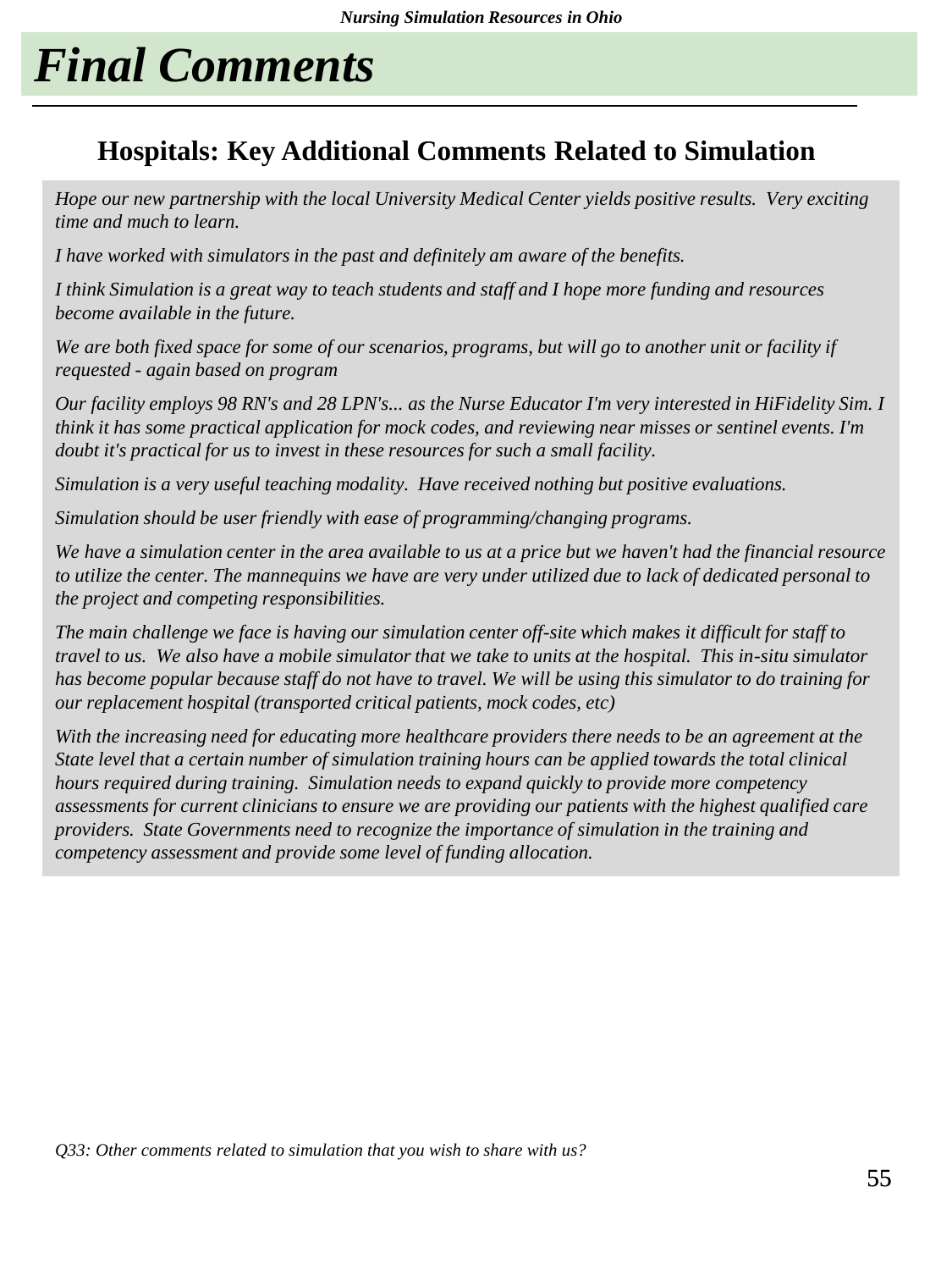*Nursing Simulation Resources in Ohio*

# *School Findings*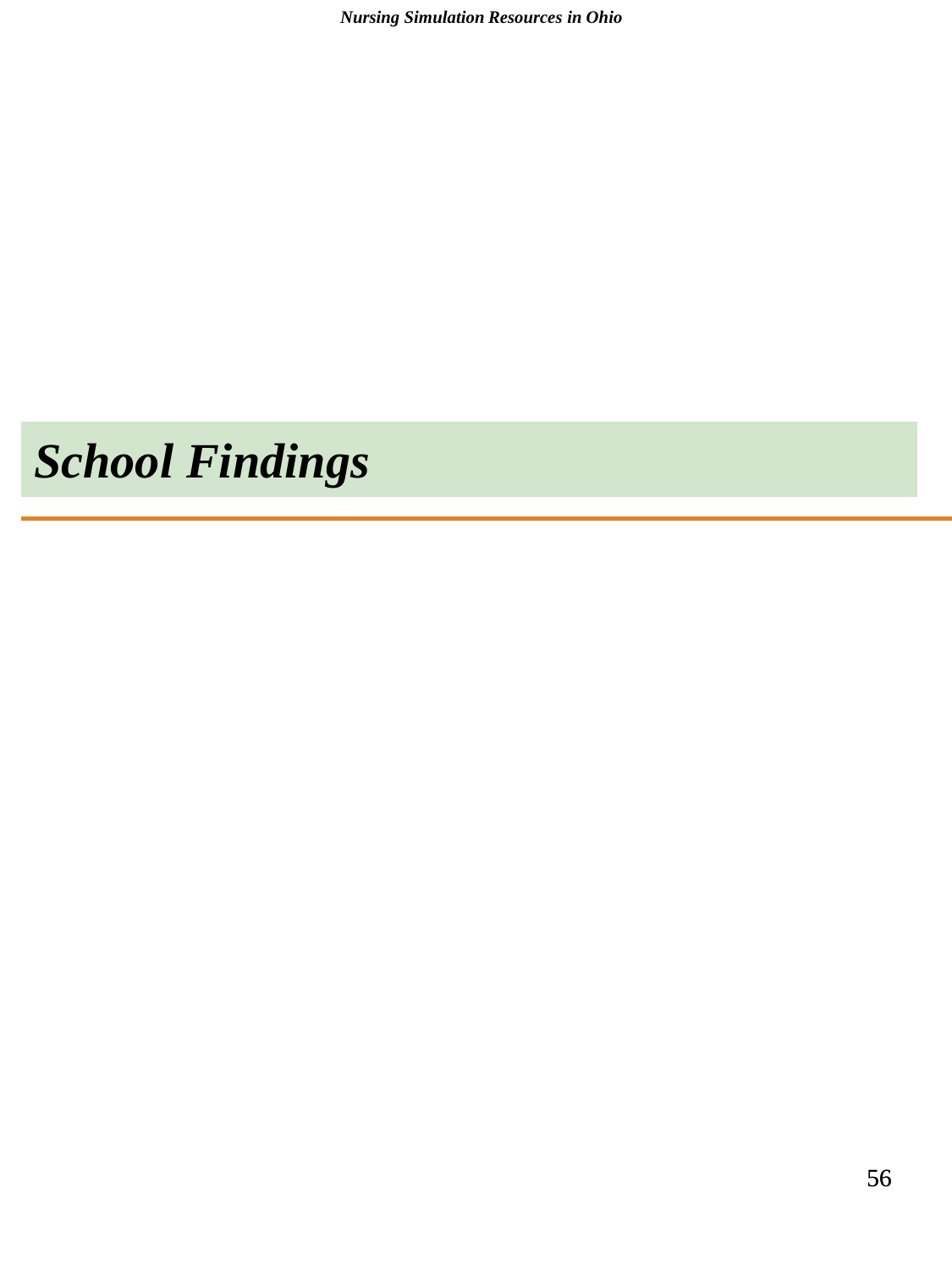# *Responding Institutions*



• Of the 65 responding educational institutions, almost half (46%) had LPN/Vocational programs, one-third (37%) ADN programs, and almost as many (29%) had BSN programs. One-in five (20%) had an MS program (or higher), and another 5% specifically were for Nurse Anesthesia.

*Q1school: Type of School/College of Nursing: (select all that apply) Q1facility: Type of Hospital/Facility: (select all that apply)*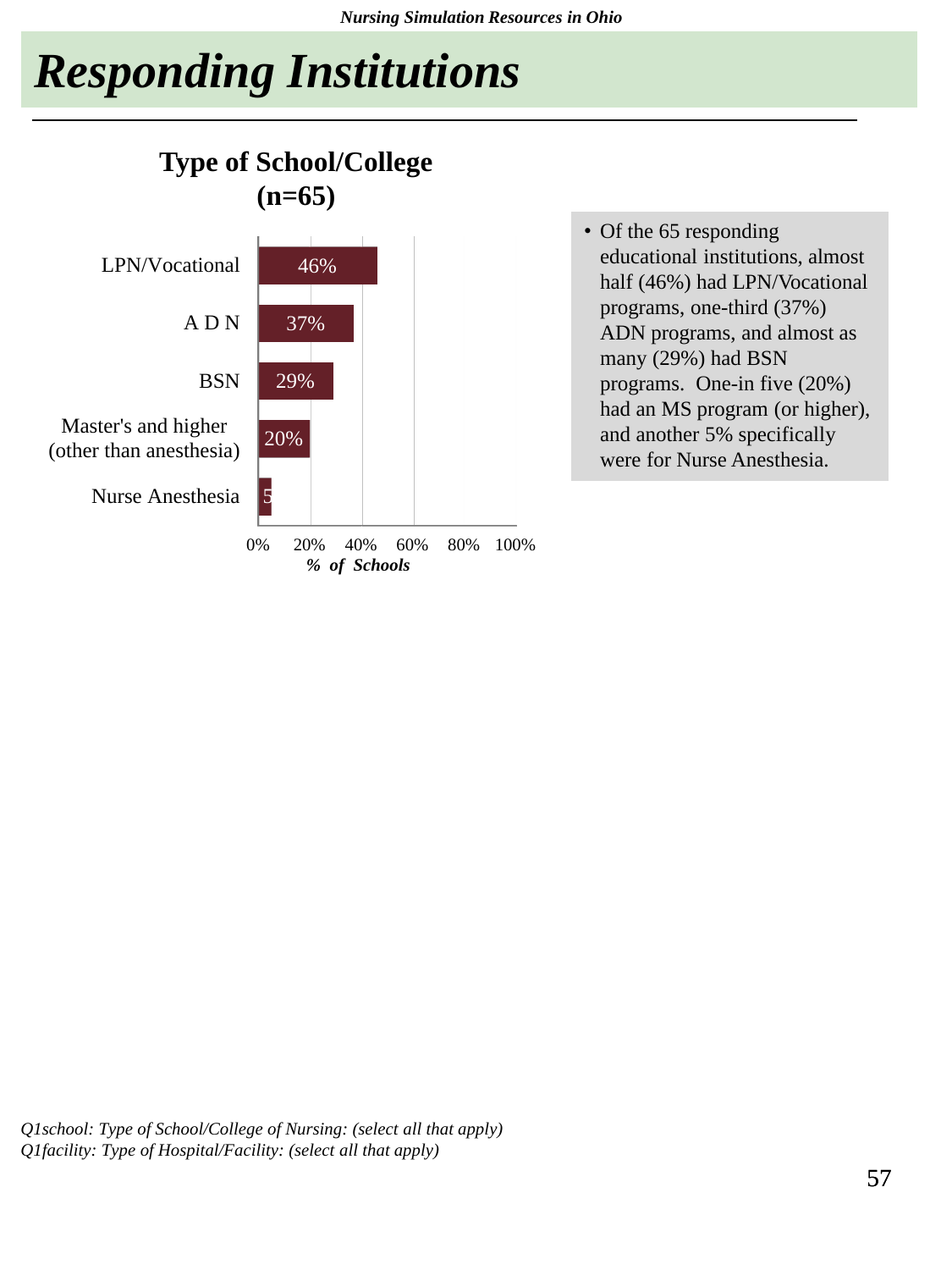*Nursing Simulation Resources in Ohio*

# *Type of Simulations Used*





- All but 3% of the responding colleges of nursing programs use at least one of the simulation technologies captured in this survey.
- The most common types of simulator used were static mannequins (low fidelity) and task trainers – used by about 9 in 10 college nursing programs. Patient simulators (medium to high fidelity) and virtual reality simulations were also favored by colleges (75% and 68%, respectively). Standardized patient (49%) and haptic system (39%) simulations were less commonly used.

0% 20% 40% 60% 80% 100%

*% of Schools*

*Q2: To gain an assessment of simulation in your facility/school, please complete the following table. Which of the following simulations do you use (equipment may be owned, rented, or borrowed) in teaching/learning activities? (Select all that apply)*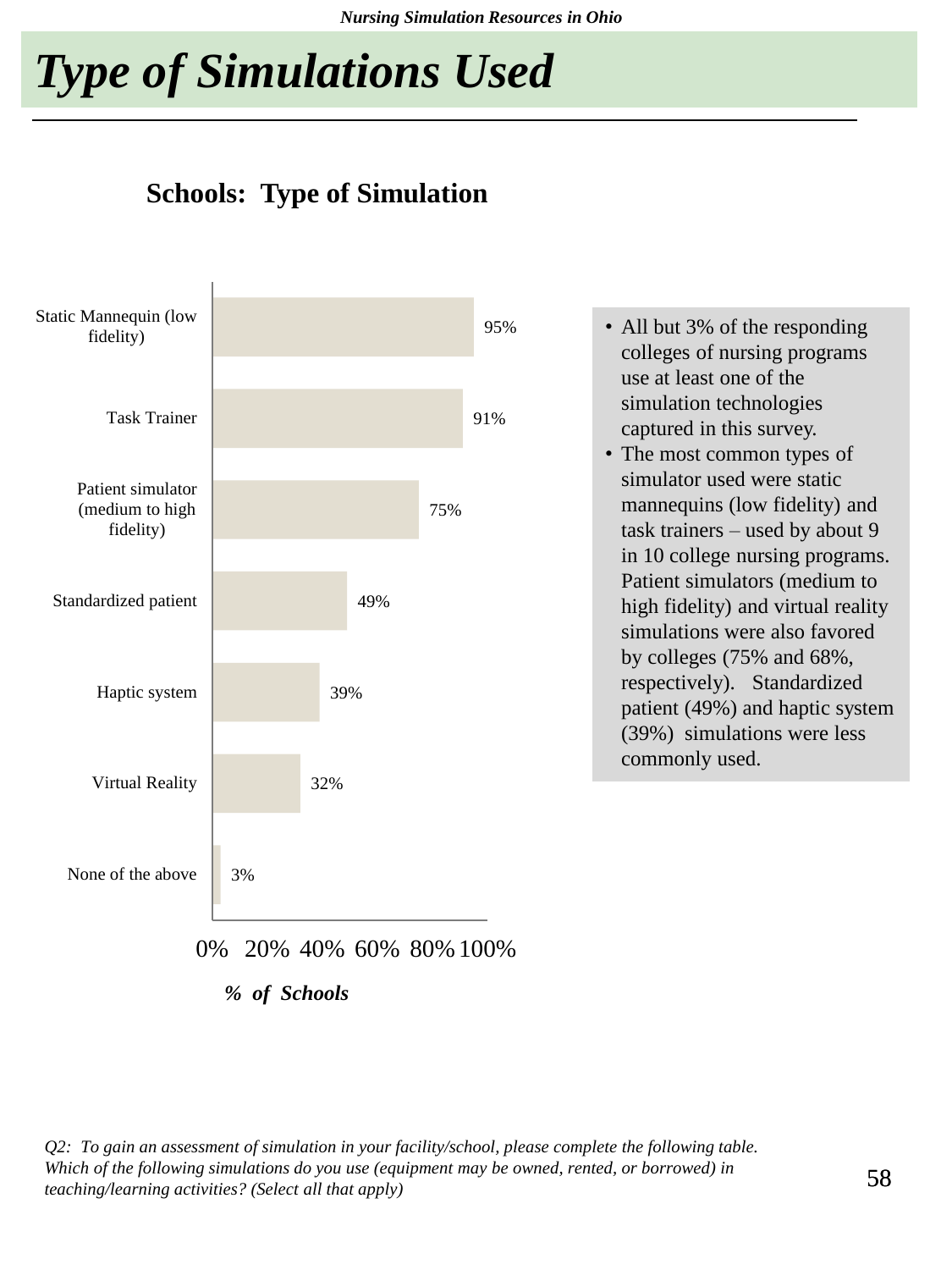## *Personnel: Coordinator*



*% of Schools*

### *Coordinator Characteristics*

|                                          | $%$ of<br><b>Schools</b> |
|------------------------------------------|--------------------------|
| % Coordinator is an RN                   | 93%                      |
| % Coordinator is Full Time               | 83%                      |
| Highest degree earned by<br>Coordinator: |                          |
| Some college/Technical<br>Training       | $0\%$                    |
| <b>Associate Degree</b>                  | 3%                       |
| <b>BA/BS</b>                             | 28%                      |
| M.S.                                     | 66%                      |
| Doctorate                                | 3%                       |

- One-half of college-based simulator centers employ a coordinator.
- Center coordinators are most often RNs (93)%, and most (83%) work full-time.
- As a group, center coordinators are highly educated: two-thirds have graduate degrees.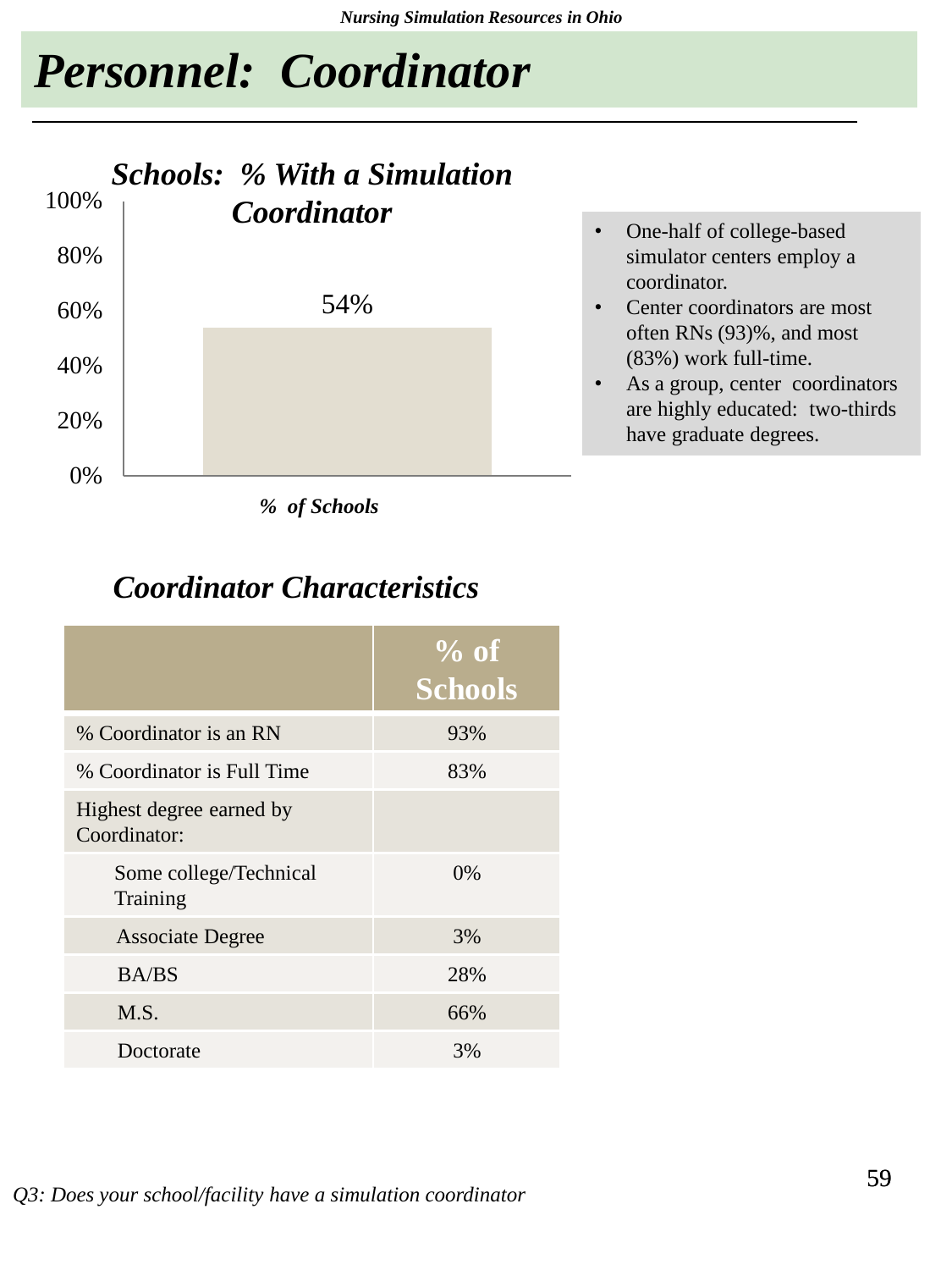# *Coordinator's Titles*

### *Coordinator's Professional Title*

- Simulation Coordinator (5 schools)
- Lab Coordinator (2)
- Assistant Director
- Assistant Professor
- Clinical Labs Supervisor
- Clinical Learning Center Coordinator
- Clinical Simulation Lab Instructor
- Co-Coordinator Simulation Lab
- Coordinator III, Nursing Simulation
- Coordinator of the Learning Resources Center
- Coordinator, Nursing Resource Center
- Coordinator, Patient Simulation Lab
- Director
- Director of Health Arts and Science Lab
- Director of Simulation
- Director, Learning Resource Center
- Educational Specialist
- None position is part of a faculty workload
- Nursing Simulation & Lab Coordinator
- RN Faculty
- Simulation & Skill's Lab Coordinator
- Simulation Technician
- Skills Lab Coordinator
- Teaching Assistant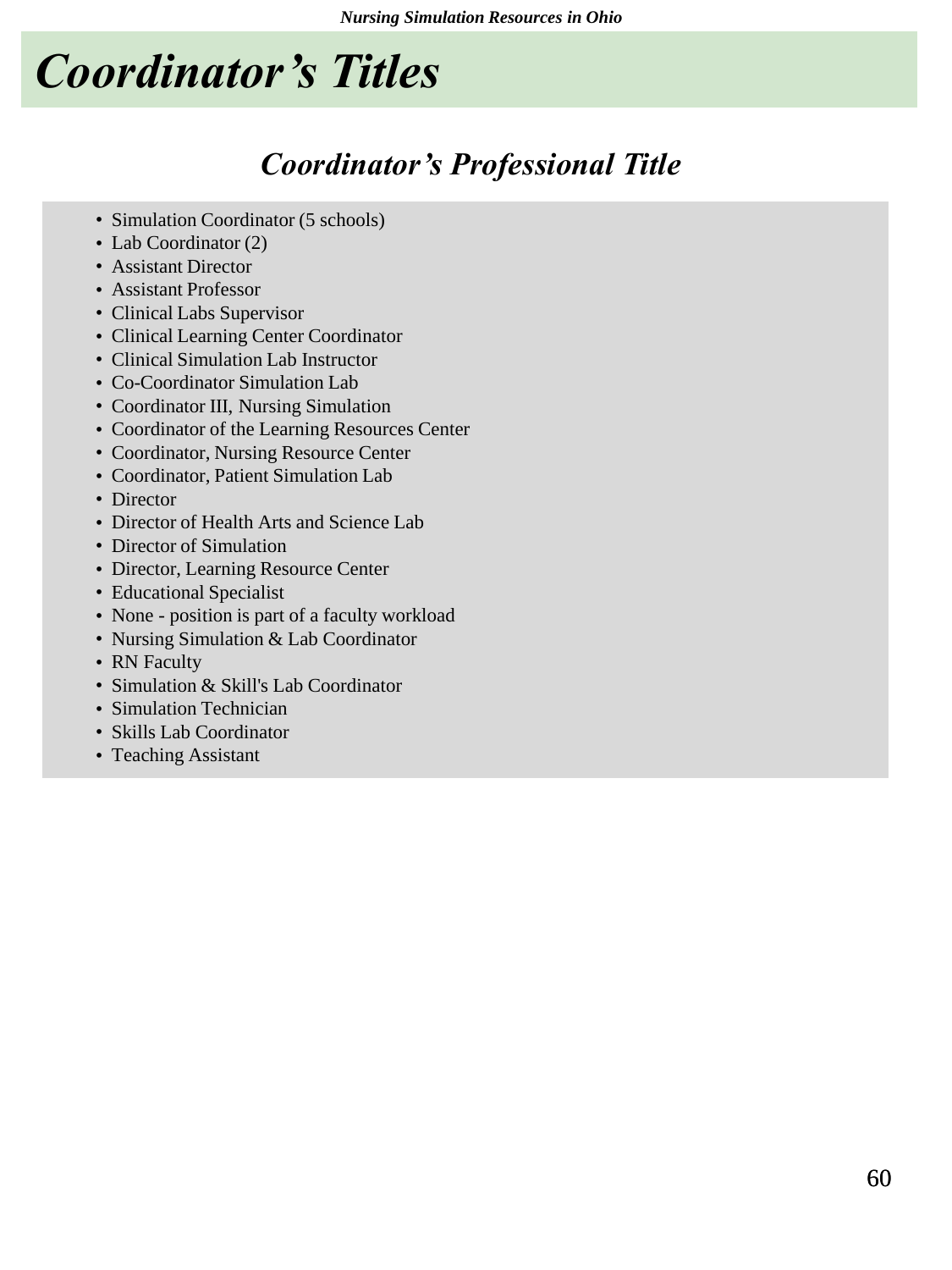# *Coordinator's Training*

### *Schools: % Coordinator Has Participated in Education/Training Related to Simulation?*



### *Schools: Types of Simulation Education/Training*

- All simulator center coordinators have participated in some training or education related to simulation.
- Coordinators have obtained training in a variety of ways: almost all have participated in vendor-sponsored training, and slightly fewer have participated in conference-based training or continuing-education or workshops. Online training appears readily available – half of those in school-based centers have participated in online training.

|                                    | % of Schools |
|------------------------------------|--------------|
| Vendor-sponsored training          | 97%          |
| Conference/Continuing<br>education | 86%          |
| Simulation workshop                | 86%          |
| Online coursework                  | 52%          |
| <b>Ither</b>                       | 17%          |

*Q3E: Has the simulation coordinator participated in education and training related to simulation? Q3E1: In which of the following types of simulation education and training has the simulation coordinator participated? (please select all that apply)*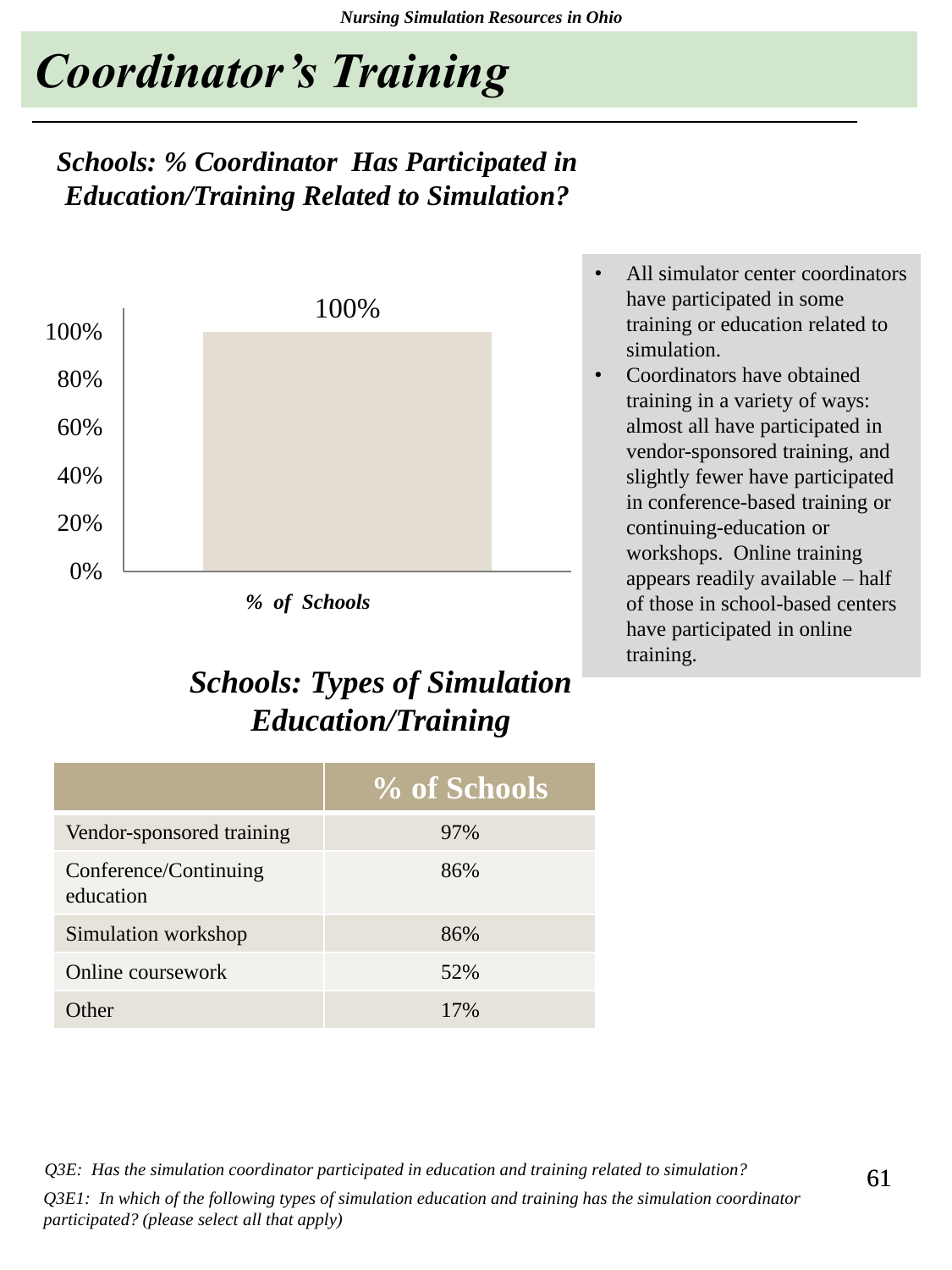# *Personnel: Technical Support*

### *Schools: % With On-Site Technical Support*



*Schools: Technical Support Characteristics*



*Q4: Are technical support personnel assigned to assist with simulation (individuals whose only role is to set up, operate, repair, or program the simulators)?*

*Q4A: Describe the hours worked per week by the technical support personnel.*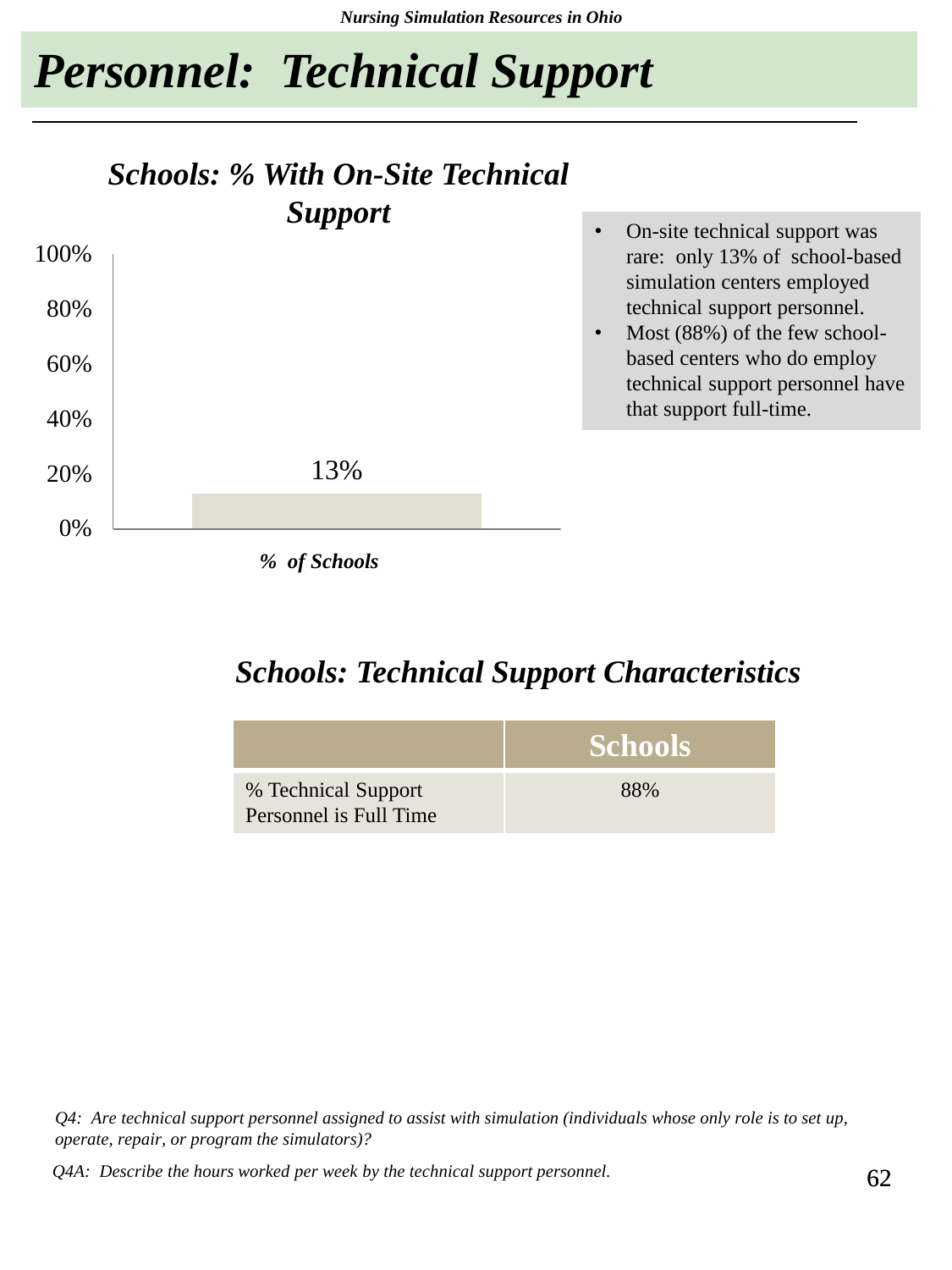# *Training Levels of Technical Support*

#### *Schools: % Tech Support Personnel Has Participated in Education/Training Related to Simulation*



*% of Schools*

- All school-based simulator center technical support personnel have participated in some training or education related to simulation.
- Exposure to training/education opportunities is not as varied for tech support personnel as it was for center coordinators. Vendorsponsored training is the most commonly used venue for training tech support personnel (88%).

### *Schools: Types of Simulation Education/Training Utilized by Tech Support*

|                                    | % Schools |
|------------------------------------|-----------|
| Vendor-sponsored training          | 88%       |
| Conference/Continuing<br>education | 63%       |
| Simulation workshop                | 63%       |
| Online coursework                  | 50%       |
| <b>Other</b>                       | 25%       |

*Q4B: Has the technical support staff participated in education and training related to simulation? Q41: In which of the following types of simulation education and training has the technical support staff participated? (please select all that apply)*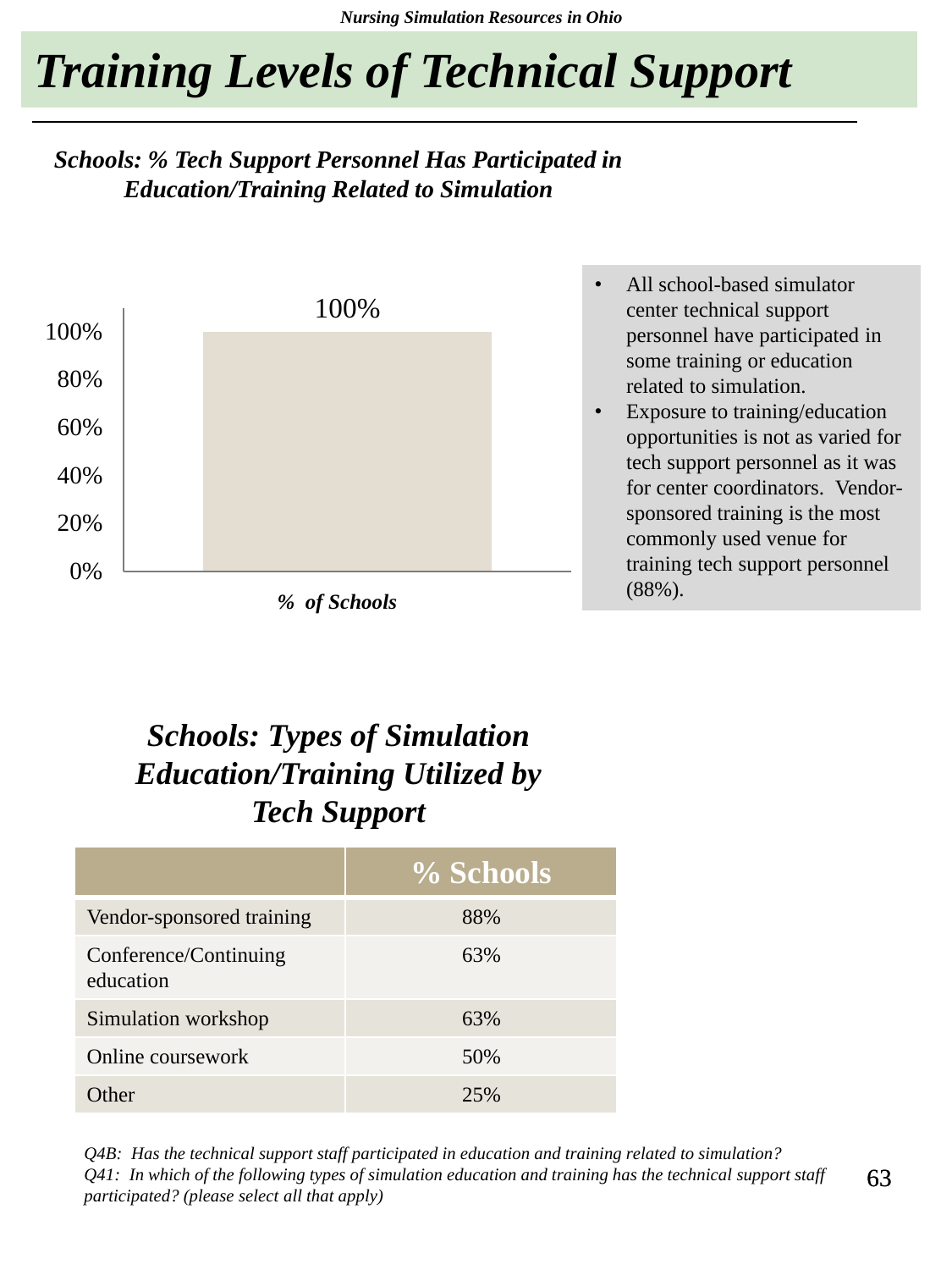schools employed 'other' personnel (in addition to or instead of a center coordinator and/or technical support staff).



### *Schools: % With a Simulation Coordinator*



*Q5: Are personnel other than a simulation coordinator or technical personnel assigned to support simulation (e.g., faculty/educator)?*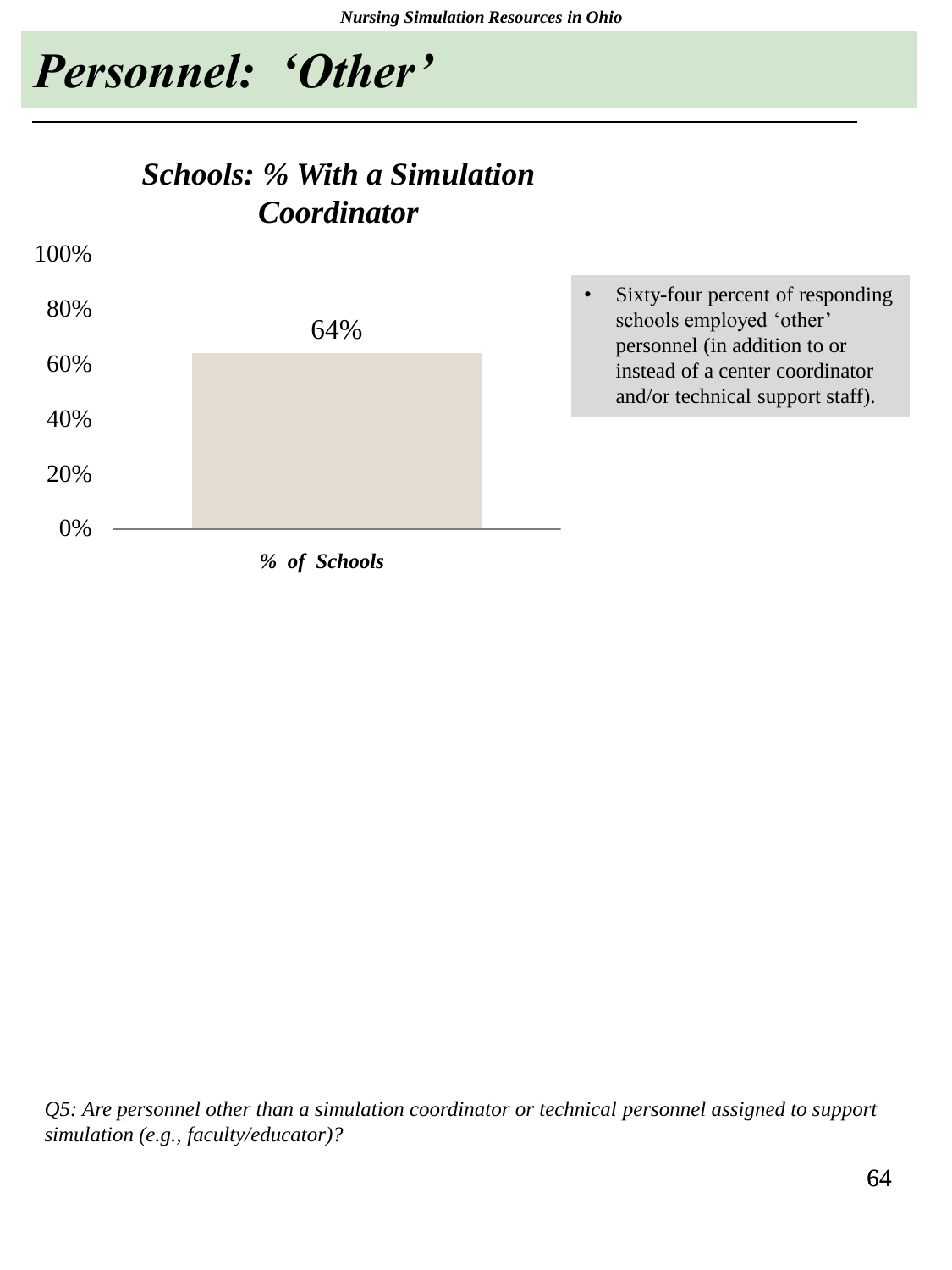# *Training Levels of 'Other' Personnel*

### **Schools:** *% Staff Support Personnel Has Participated in Education/Training Related to Simulation*



*% of Schools*

- While virtually all of center coordinators and/or technical support staff have participated in training/education related to simulation, just over one-in-four staff support personnel have received any training.
- Those staff support personnel who are trained receive it primarily via vendor-sponsored training programs (89%).

### *Types of Simulation Education/Training Utilized by Tech Support*

|                                    | % Schools |
|------------------------------------|-----------|
| Vendor-sponsored training          | 89%       |
| Conference/Continuing<br>education | 68%       |
| Simulation workshop                | 64%       |
| Online coursework                  | 25%       |
| )ther                              | 18%       |

Q5A1: In which of the following types of simulation education and training has the additional simulation personnel  $65$ *Q5A: Has the additional simulation personnel participated in education and training related to simulation? participated? (please select all that apply)*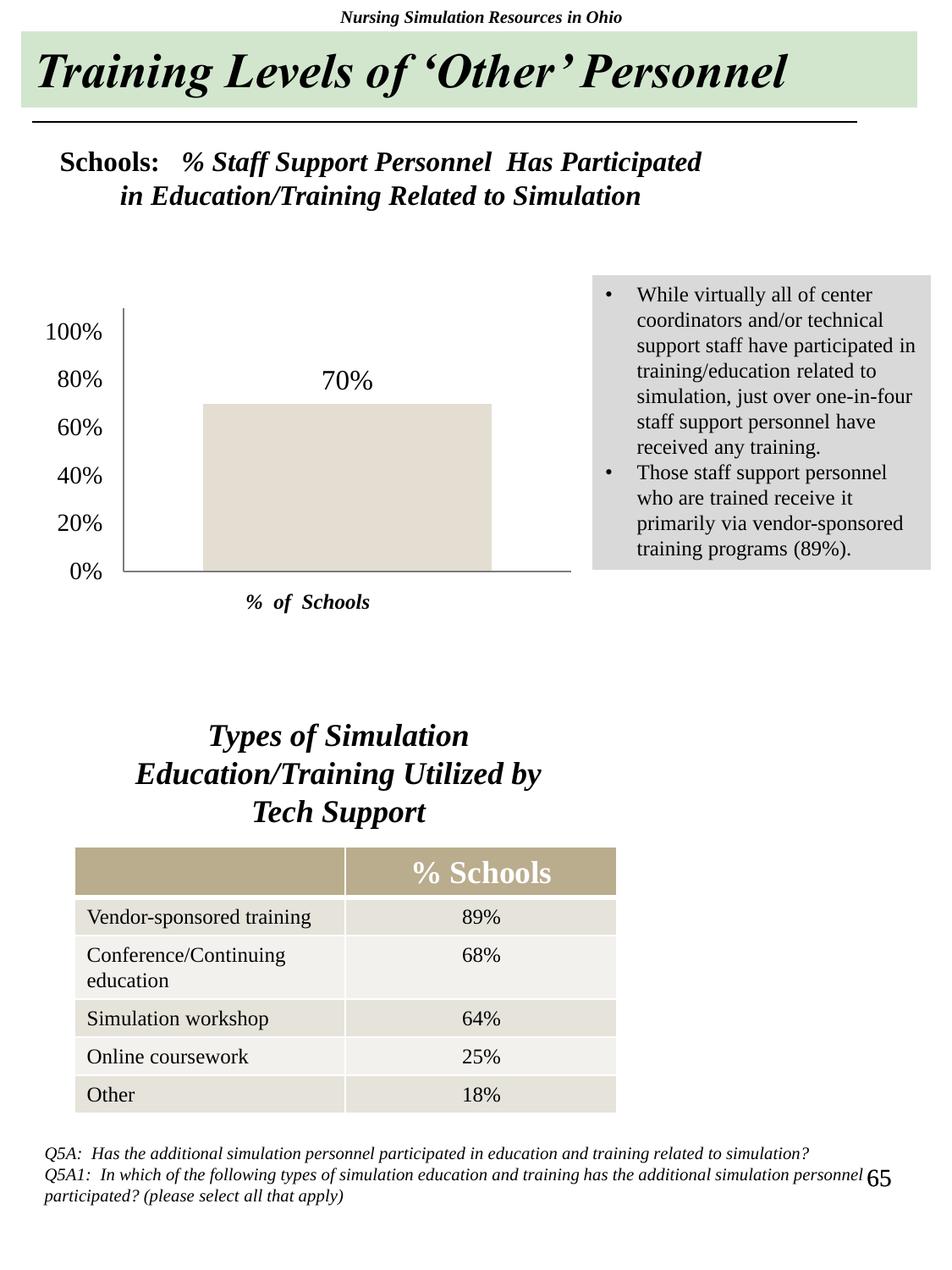### **Schools:** *% Own/Operate Equipment: METI*



*Q6: Please indicate the equipment that you own for each of the following manufacturers by providing your inventory of each manufacturer's device.*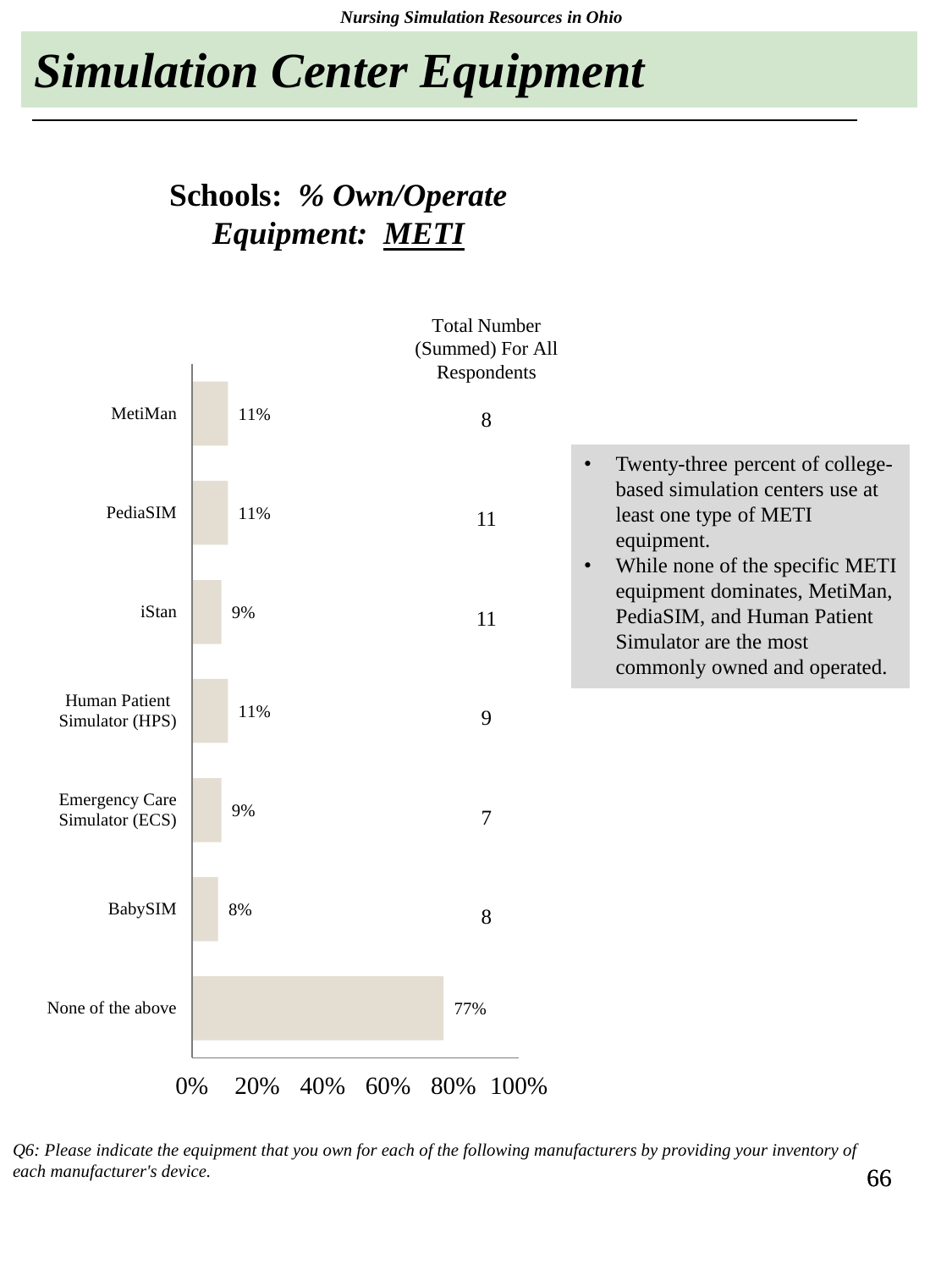### **Schools:** *% Own/Operate Equipment: Laerdal*



*Q6: Please indicate the equipment that you own for each of the following manufacturers by providing your inventory of each manufacturer's device.*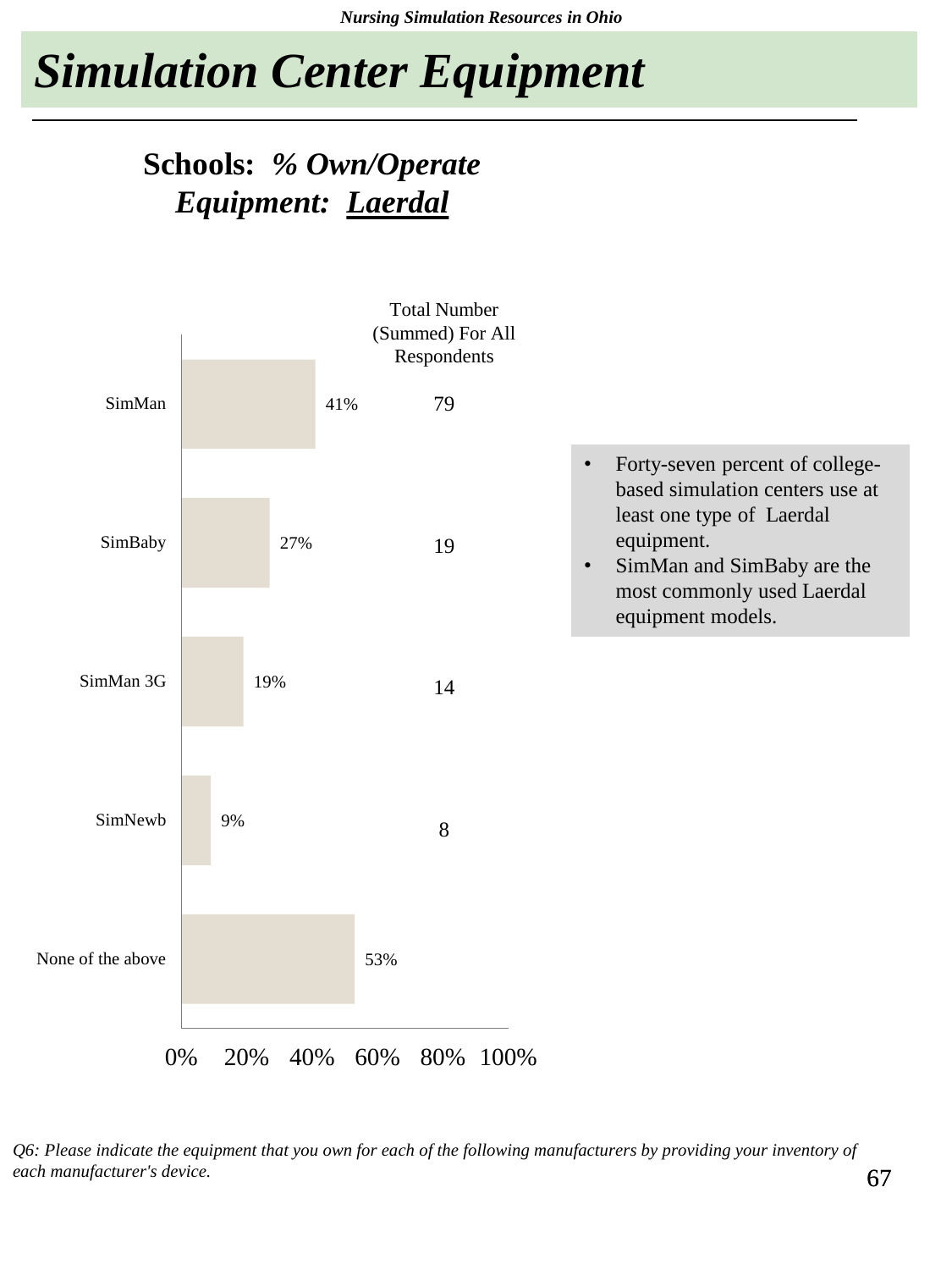### **Schools:** *% Own/Operate Equipment: Gaumard*



*Q6: Please indicate the equipment that you own for each of the following manufacturers by providing your inventory of each manufacturer's device.*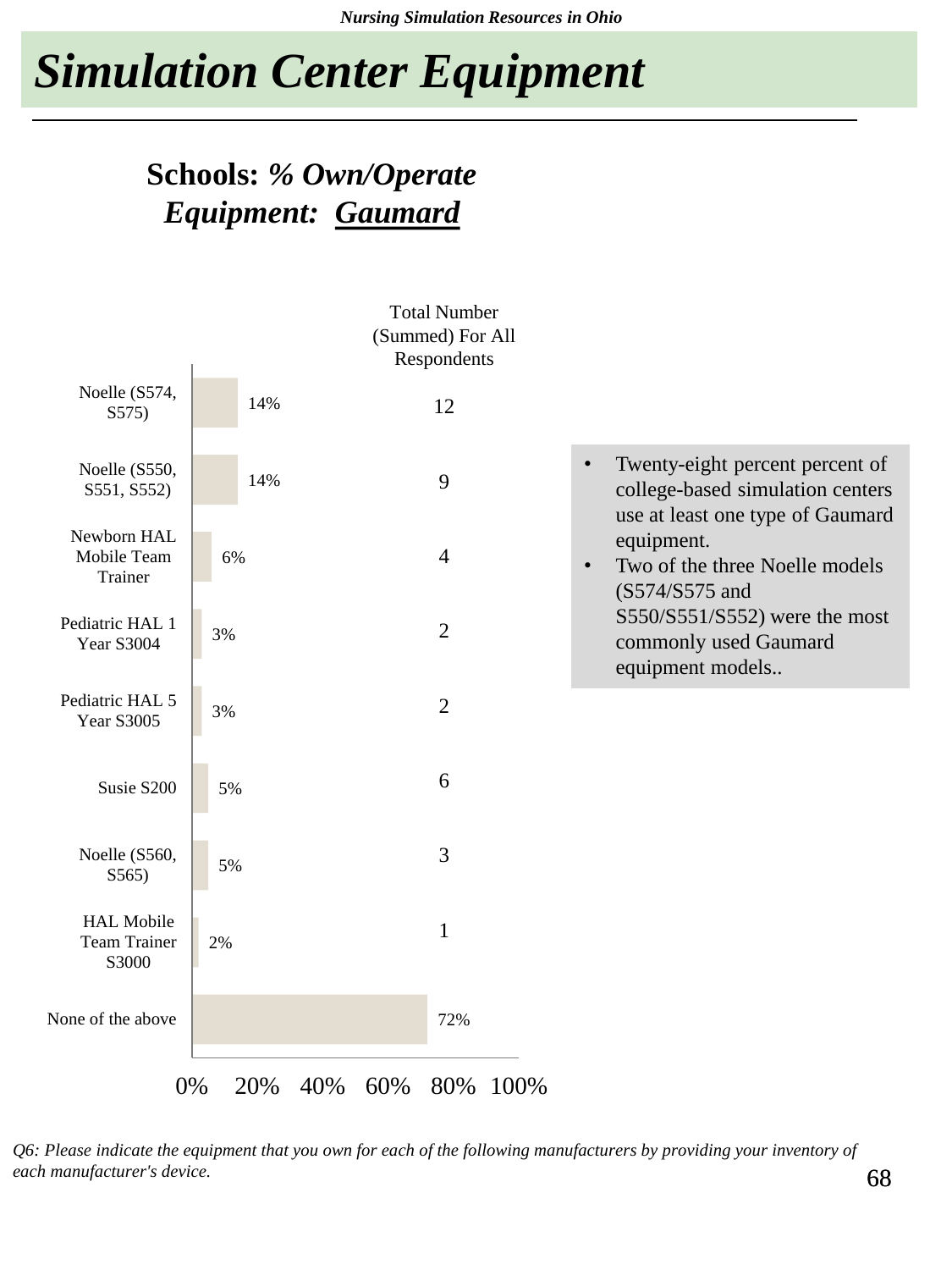### **Schools:** *% Own/Operate Equipment: LifeForm*



*Q6: Please indicate the equipment that you own for each of the following manufacturers by providing your inventory of each manufacturer's device.*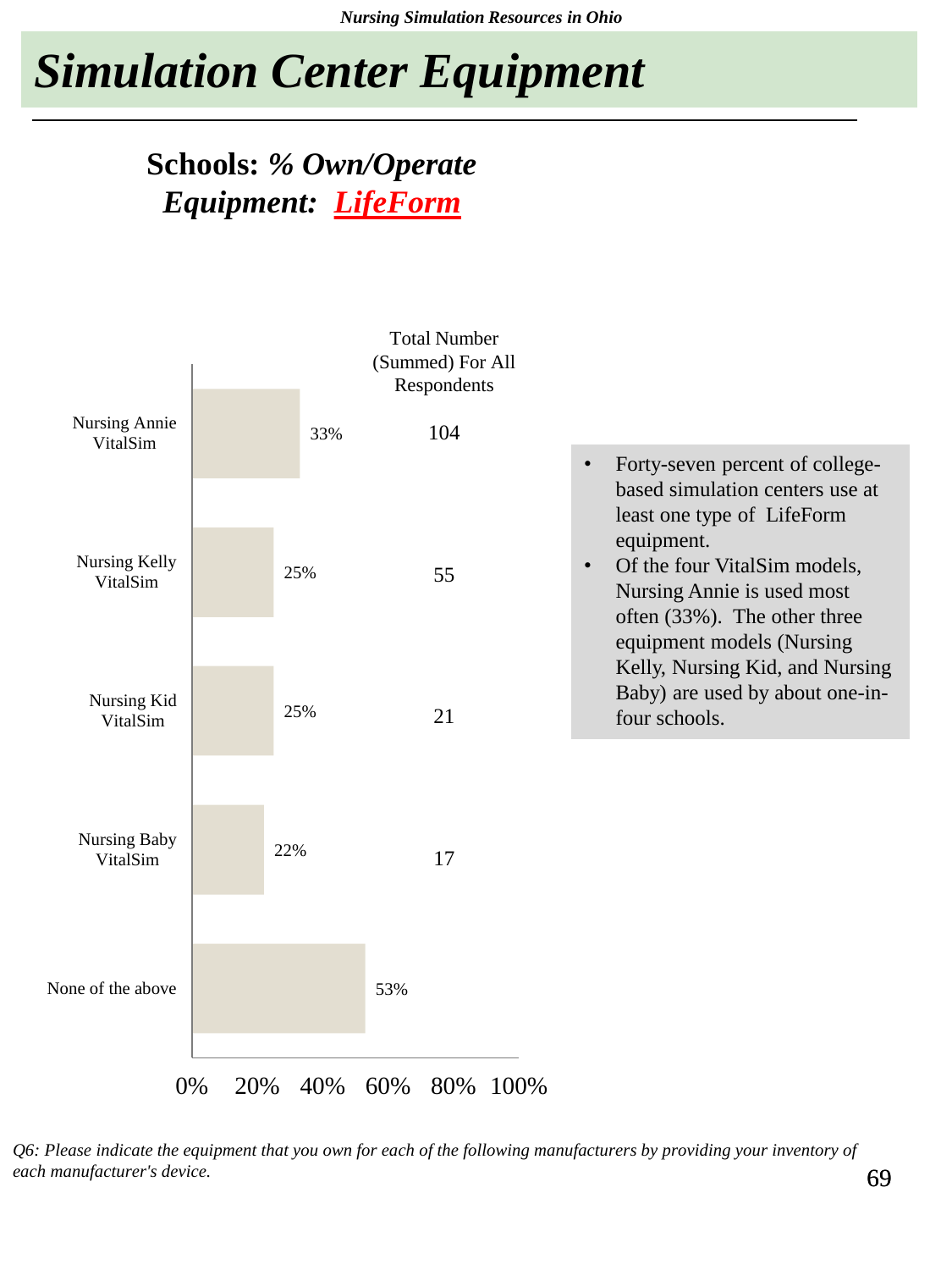### *Schools: "Other" Equipment Used*

- Virtual IV (3 schools)
- SAM (2 schools)
- Gaumard BP Training
- Geri mannequin
- Harvey- Cardiology Patient
- Heart Lung Sims
- IV arms
- Laerdal IV Simulator
- Laerdal Kelly Non-vitalsim
- Laerdal Sim Child
- Laerdal Vitasim
- Laerdol IV Program
- Laerdol Microsim online simulation program
- Life form Ausculatation Trainer
- LifeForm Keri
- Nasco Advanced IV Simulator Arm
- Post Partum Vital Sim
- Susie Simon 201
- Vital Sim Baby
- Vital Sim Manniquins -Adult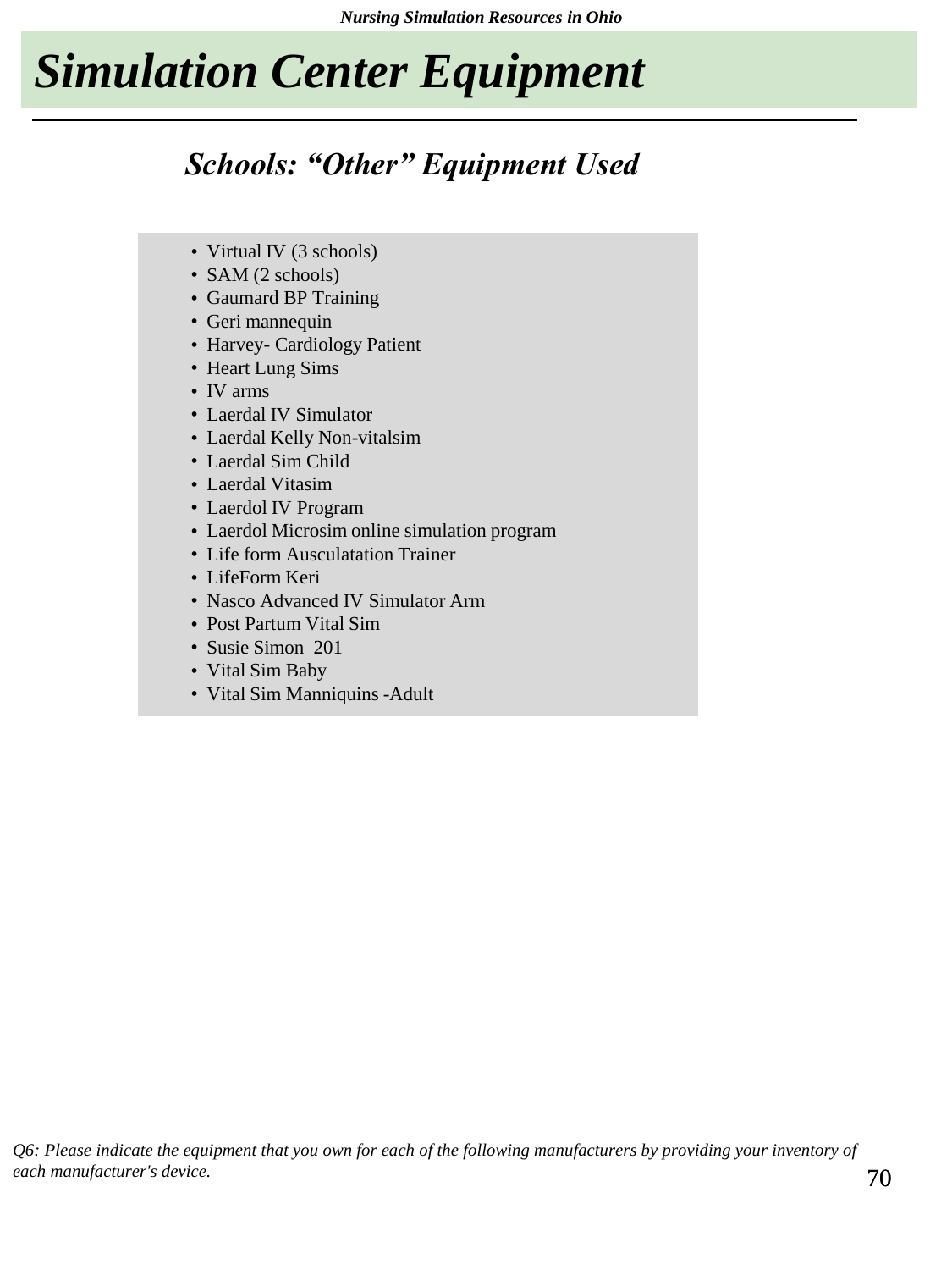### *Schools: Summary of Medium/High Fidelity Simulation Equipment:*

| <b>Manufacturer</b> | % of Schools Using<br><b>Manufacturer's</b><br><b>Equipment</b> | <b>Total Number of</b><br><b>Manufacturer's</b><br><b>Equipment in</b><br><b>Sample</b> |
|---------------------|-----------------------------------------------------------------|-----------------------------------------------------------------------------------------|
| <b>METI</b>         | 23%                                                             | 54 units                                                                                |
| Laerdal             | 17%                                                             | 123                                                                                     |
| Gaumard             | 28%                                                             | 39                                                                                      |
| LifeForm            | 47%                                                             | 197                                                                                     |

*Q6: Please indicate the equipment that you own for each of the following manufacturers by providing your inventory of each manufacturer's device*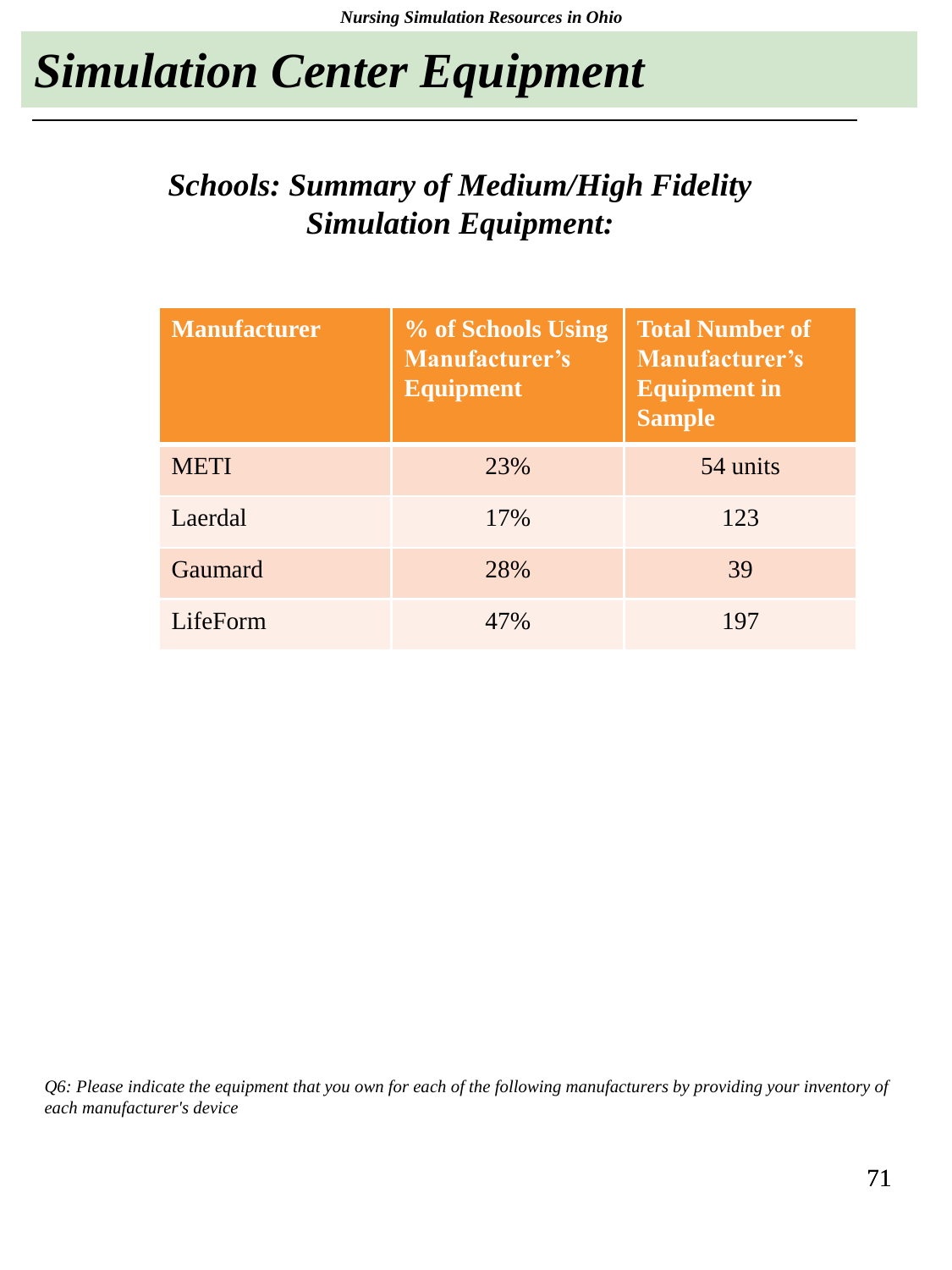#### **Schools: Purchase Extended Warranties**



#### **Factors Which Influence Purchase of Extended Warranties**

| <b>Factors</b>                                      | % Schools |
|-----------------------------------------------------|-----------|
| Cost of warranty                                    | 42%       |
| School/grant budget limitations                     | 20%       |
| History of equipment poor reliability               | 17%       |
| Repair/replacement are costly                       | 17%       |
| Includes annual preventive maintenance              | 7%        |
| Lack of technical support on staff                  | 7%        |
| Repairs easier with warranty                        | 4%        |
| If "loaner" simulators available                    | 4%        |
| Minimizes down time (repairs are faster)            | 4%        |
| Volume discount (multiple warranties)               | 4%        |
| Technology is new/fragile                           | 2%        |
| Warranty coverage                                   | 2%        |
| If manufacturer already has excellent support       | 2%        |
| If model will be outdated before repairs are needed | 2%        |
| Length of warranty                                  | 1%        |
| Lack of technical support                           | 7%        |
| No warranties been available                        | 7%        |
| Other                                               |           |

*Q7: Do you usually purchase extended warranties for your medium/high-fidelity simulation equipment? Q8: What factors influence your decision to purchase/not purchase extended warranties?*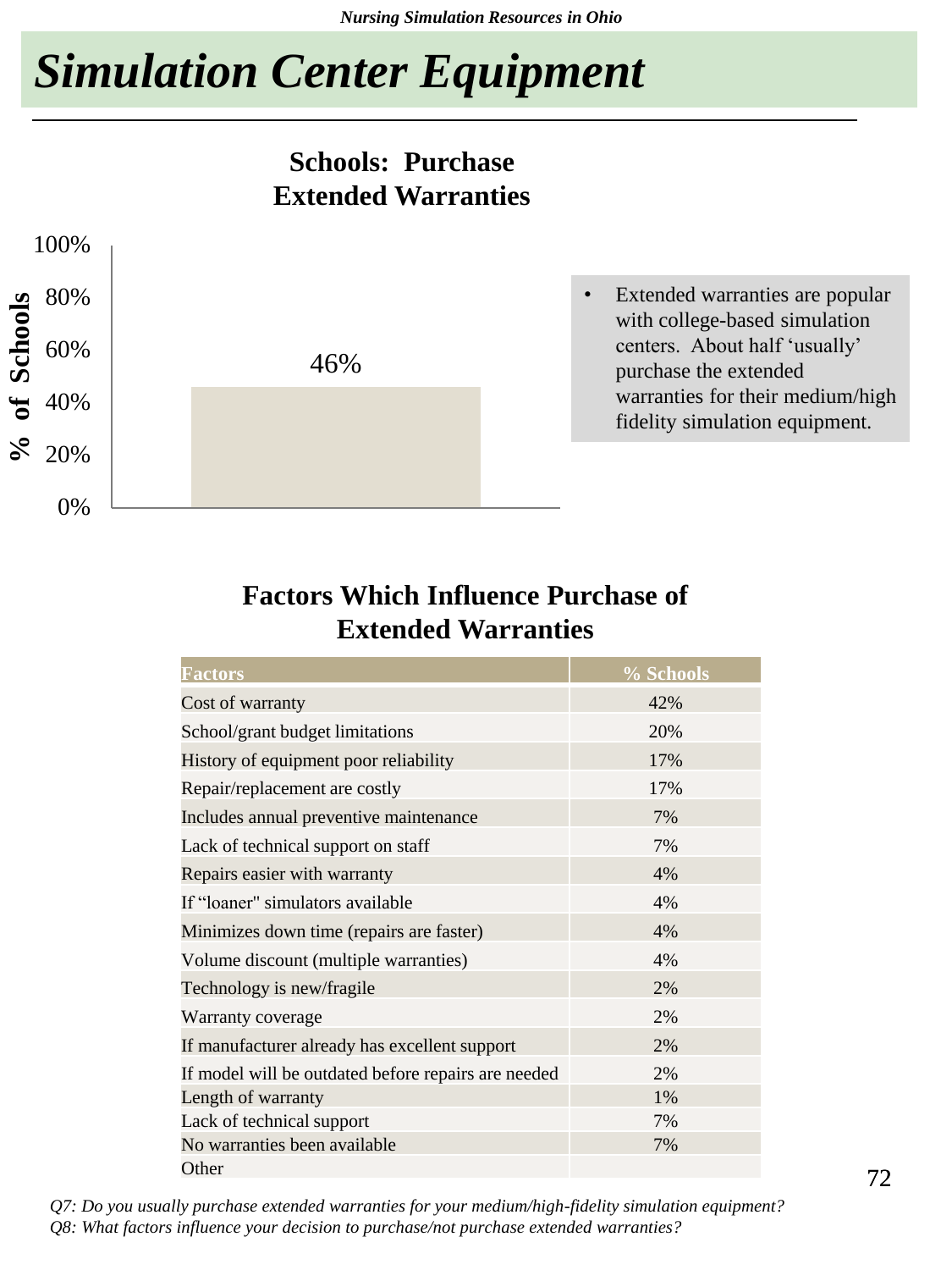## *Simulation Center: Support Equipment*

#### **Schools: Use of Support Equipment % Use**



- About two-thirds of responding colleges of nursing said that they use supporting technology/equipment in their simulation center.
- Just under half of school-based simulation centers use video cameras and microphones for communicating with learners during simulations.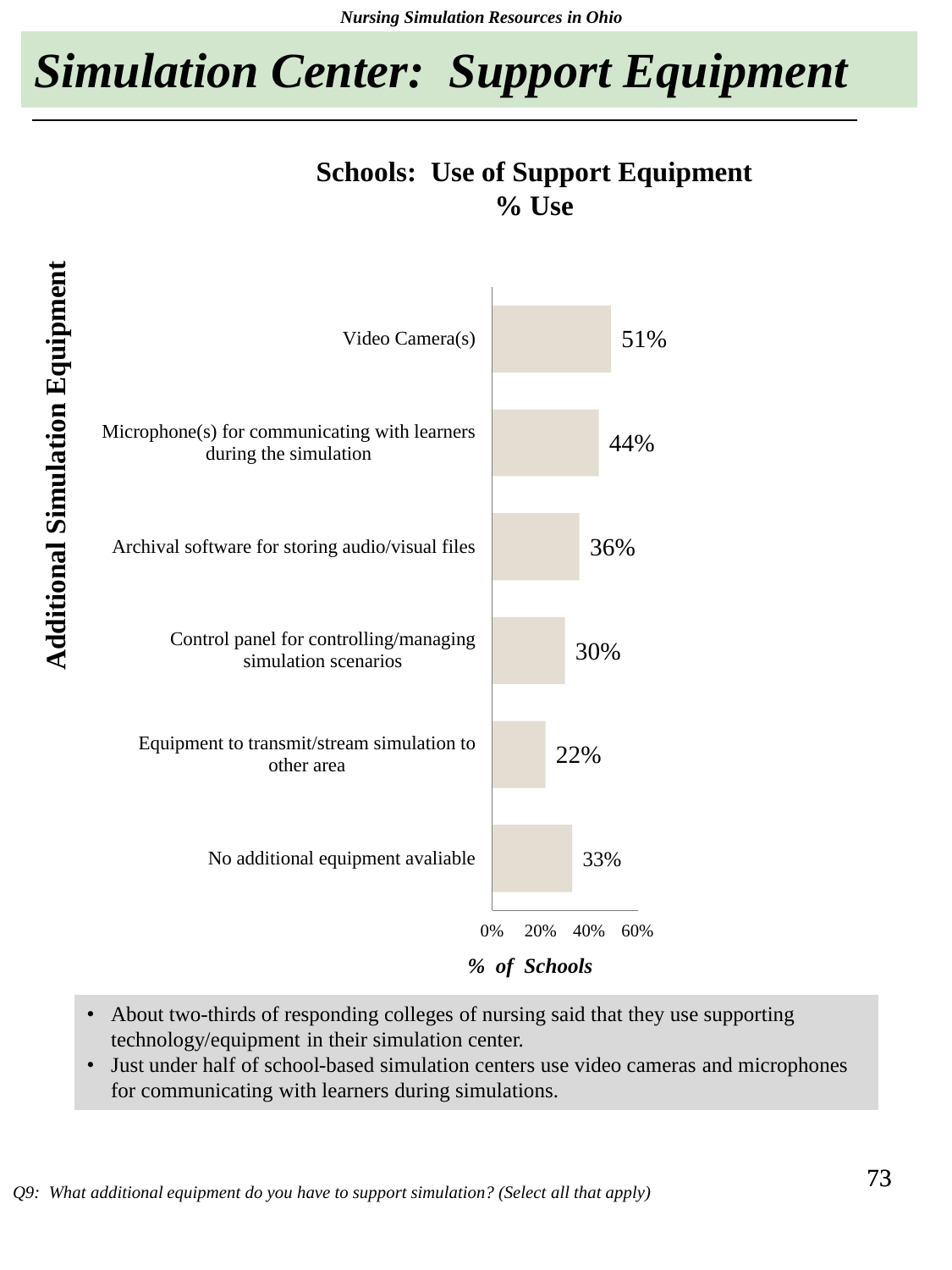# *Dedicated Space for Simulation Center*



#### **Amount of Space Dedicated to Simulation Laboratory**

|                           | <b>Median</b>        | <b>Minimum</b> | <b>Maximum</b> |
|---------------------------|----------------------|----------------|----------------|
| Square footage            | 400 s.f. for schools | 20             | 9,000          |
| Number of<br>rooms/suites | 2 rooms/suites       |                |                |

*Q10: Do you have a dedicated laboratory/center for simulation?*

*Q10EF: How many hours per week is your simulation laboratory/center used during weekdays (Monday-Friday)? Q10EF: How many hours per week is your simulation laboratory/center used during weekends (Saturday-Sunday)?*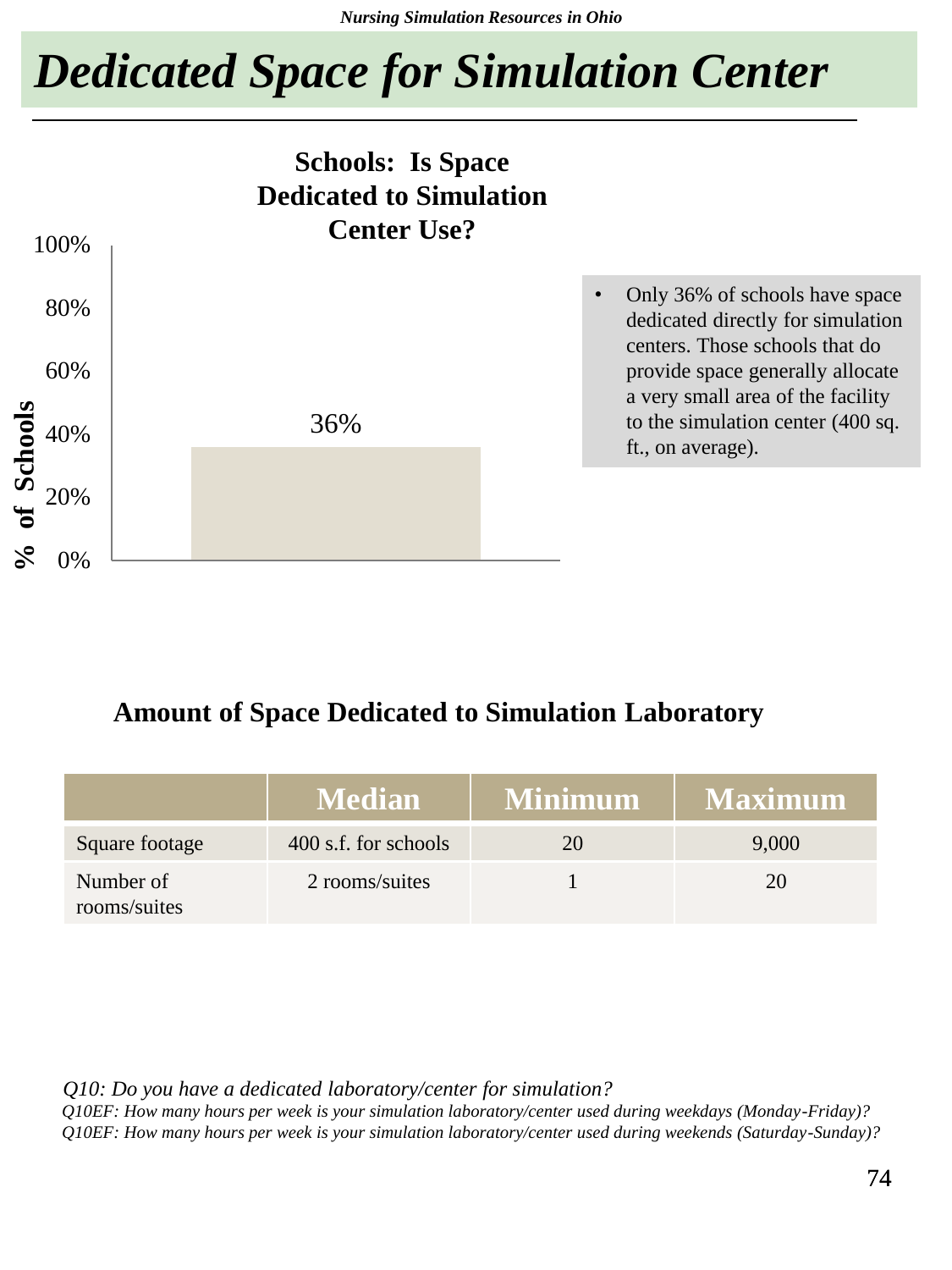# *Dedicated Space: Debriefing*







*Q10C: Do you have a dedicated room for debriefing?*

*Q10D: Which of the following are available for observation of simulation by others? (Select all that apply)*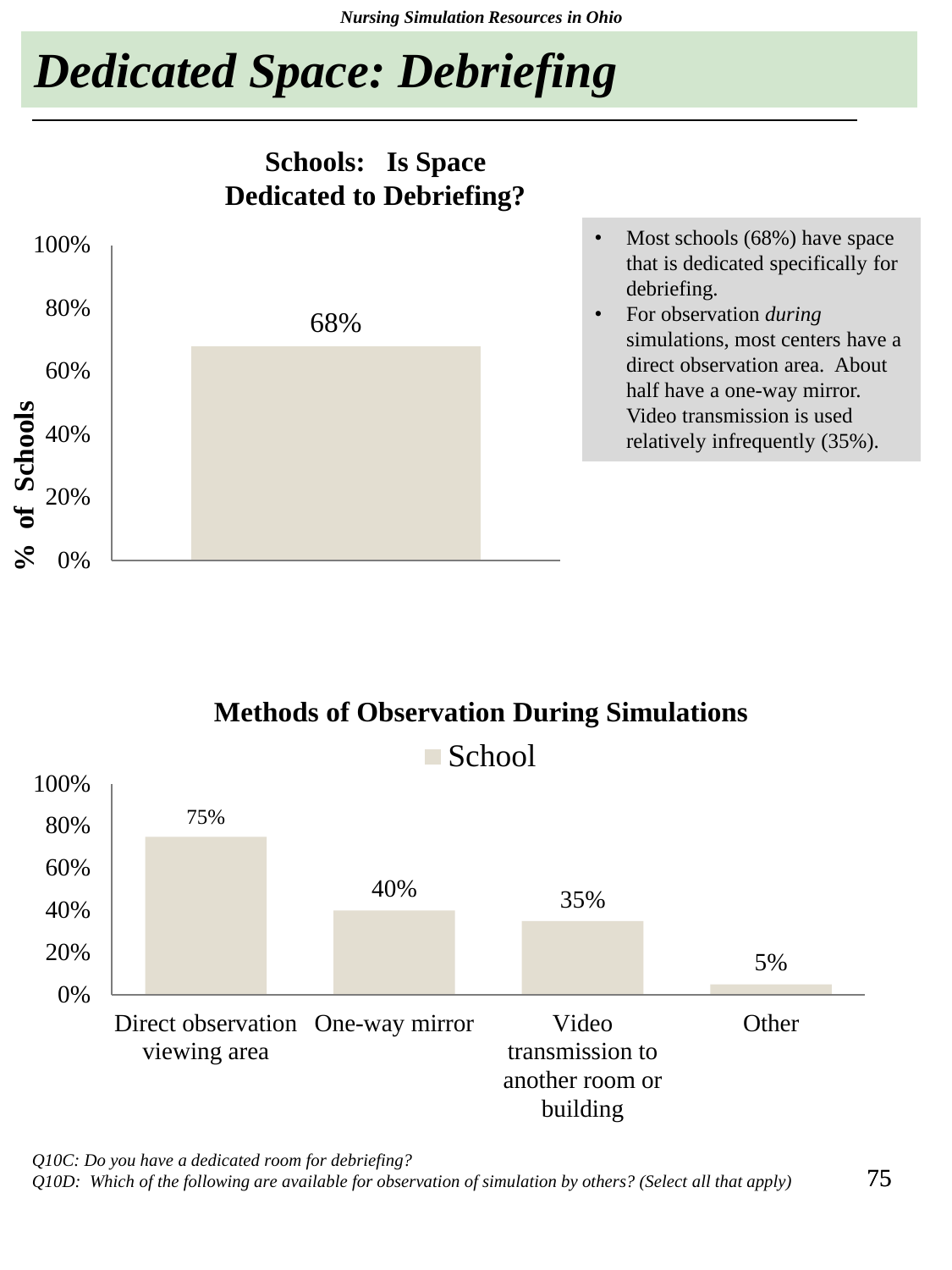# *Level of Use*

### **Schools: Hours per week simulation laboratory/center is used ……**

|                  | <b>Schools</b> |
|------------------|----------------|
| .during weekdays |                |
| Median           | 15             |
| Minimum          | 1              |
| Maximum          | 80             |
| during weekends  |                |
| Median           | 0              |
| Minimum          | 0              |
| Maximum          | 10             |

- On average, school-based simulation centers are active 15 hours per week during weekdays.
- Most simulation centers are not operational on weekends (80%).

*Q10EF: How many hours per week is your simulation laboratory/center used during weekdays (Monday-Friday)? Q10EF: How many hours per week is your simulation laboratory/center used during weekends (Saturday-Sunday)?*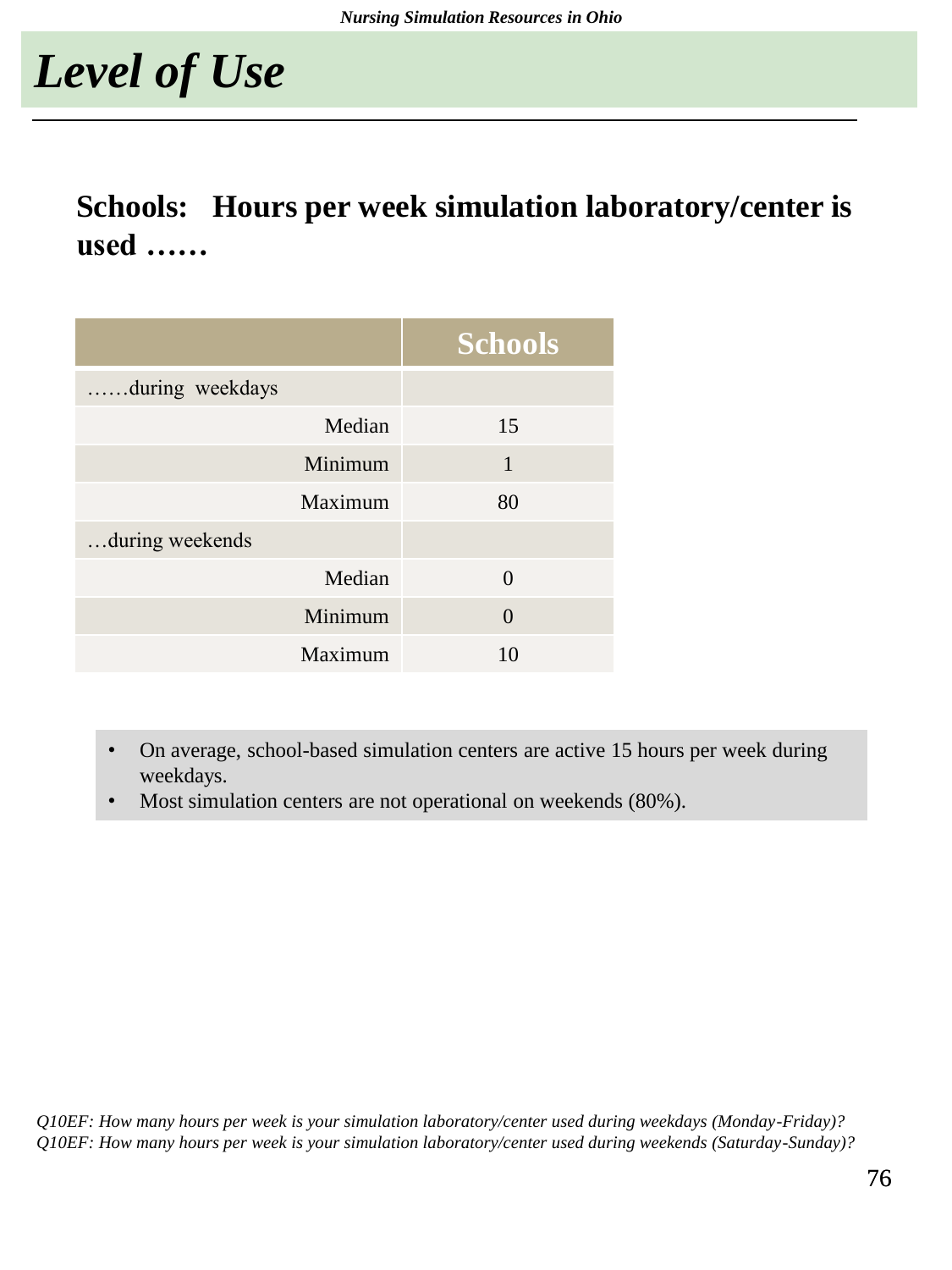# *Level of Use by Outside Groups*

### **Schools: Are Outside Groups Allowed to Use Simulation Laboratory?**

**% 'Yes'**



- Only one-in-three school-based simulation centers allow outside groups to use the center.
- Among those schools which do allow outside access, the simulation center is used, on average, 4 hours per week by outside groups.
- Forty-two percent of schools which allow access to their simulation center by outside groups charge an hourly fee (on average, \$75).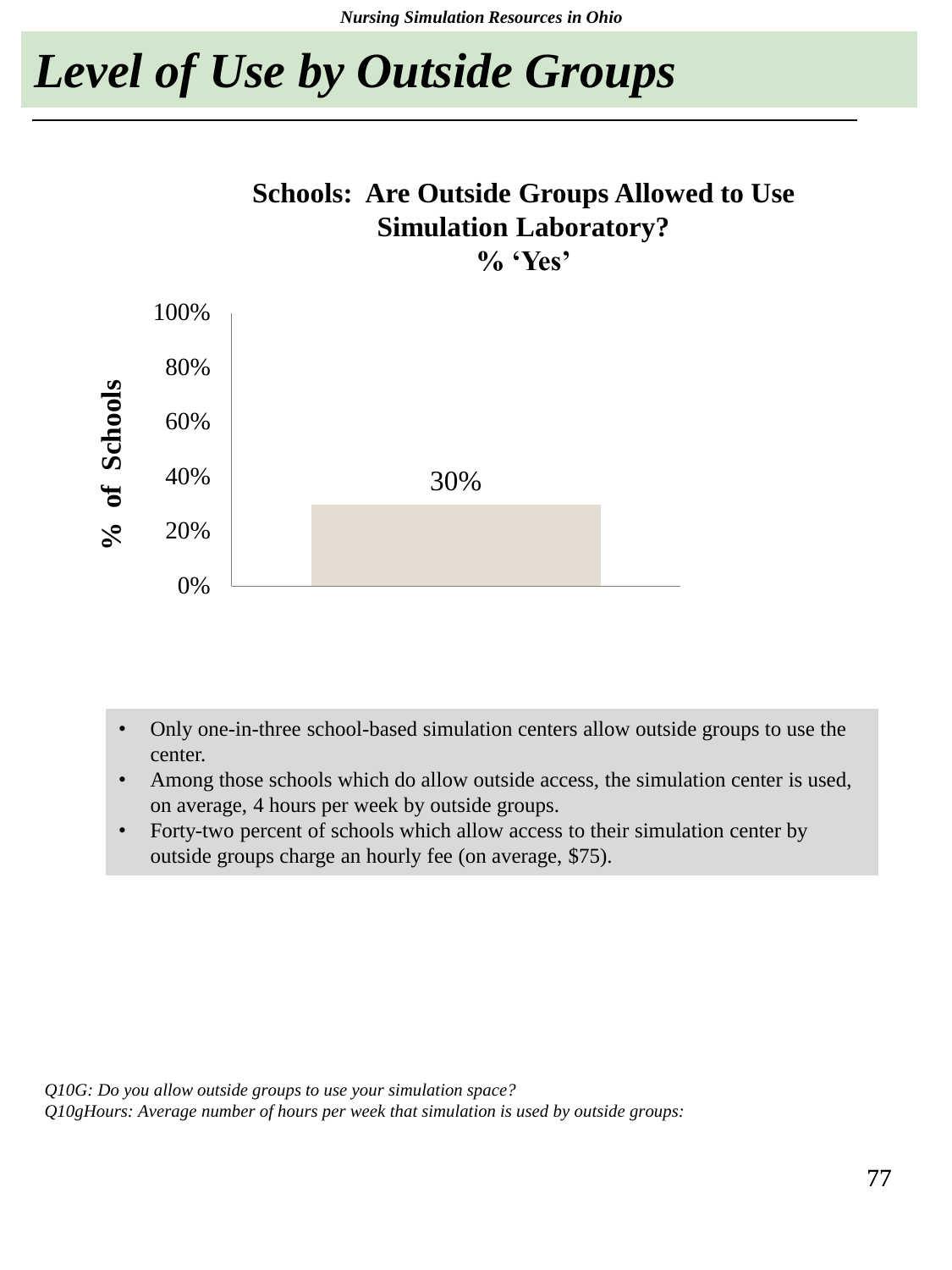# *Mobile Simulation Units*

#### **Schools: Is a Mobile Simulation (Van, Bus, etc.) Available?**

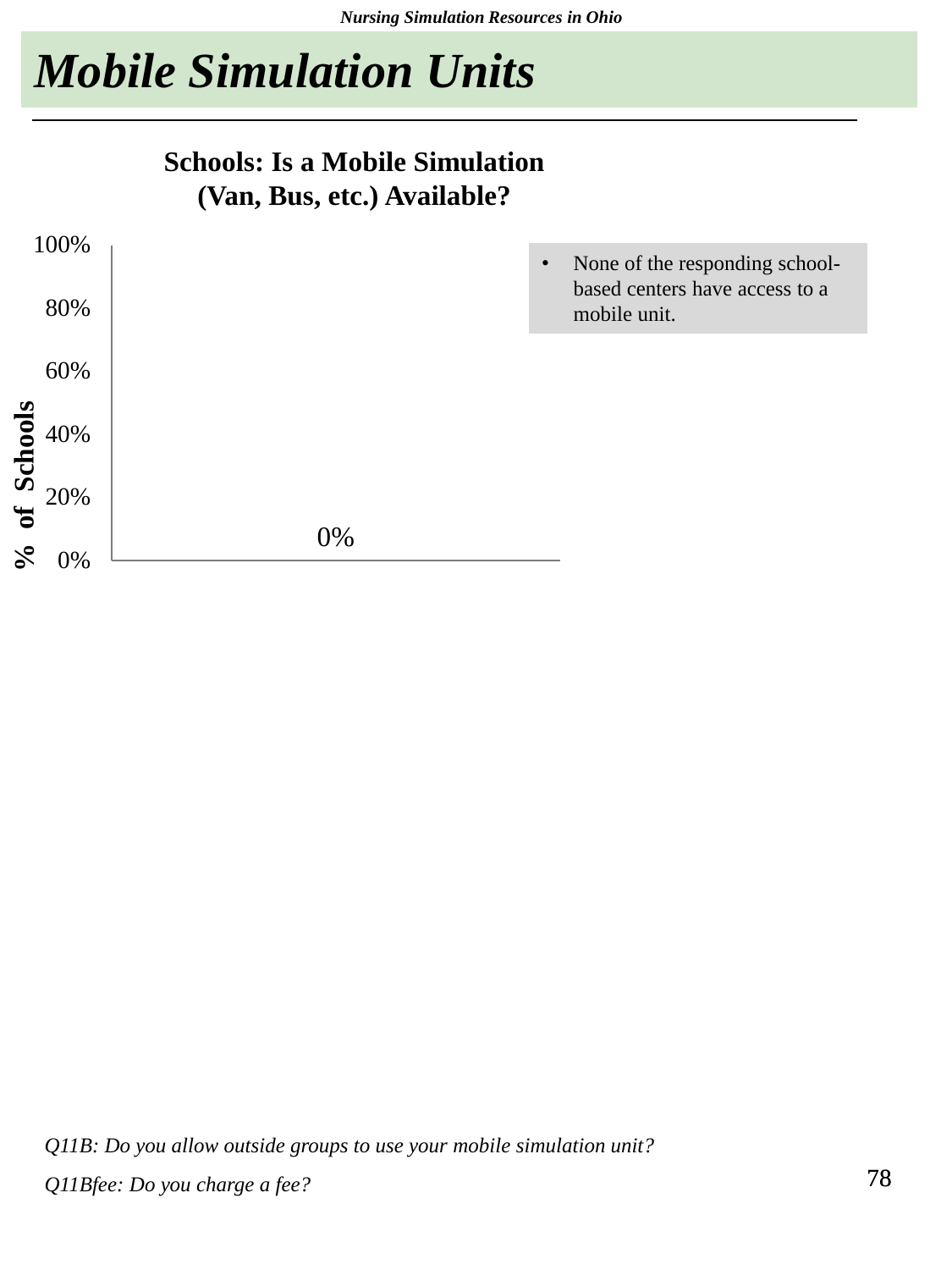*Nursing Simulation Resources in Ohio*

# *Loaning Equipment to Outside Groups*





*Q12: Do you loan your simulation mannequins/equipment?*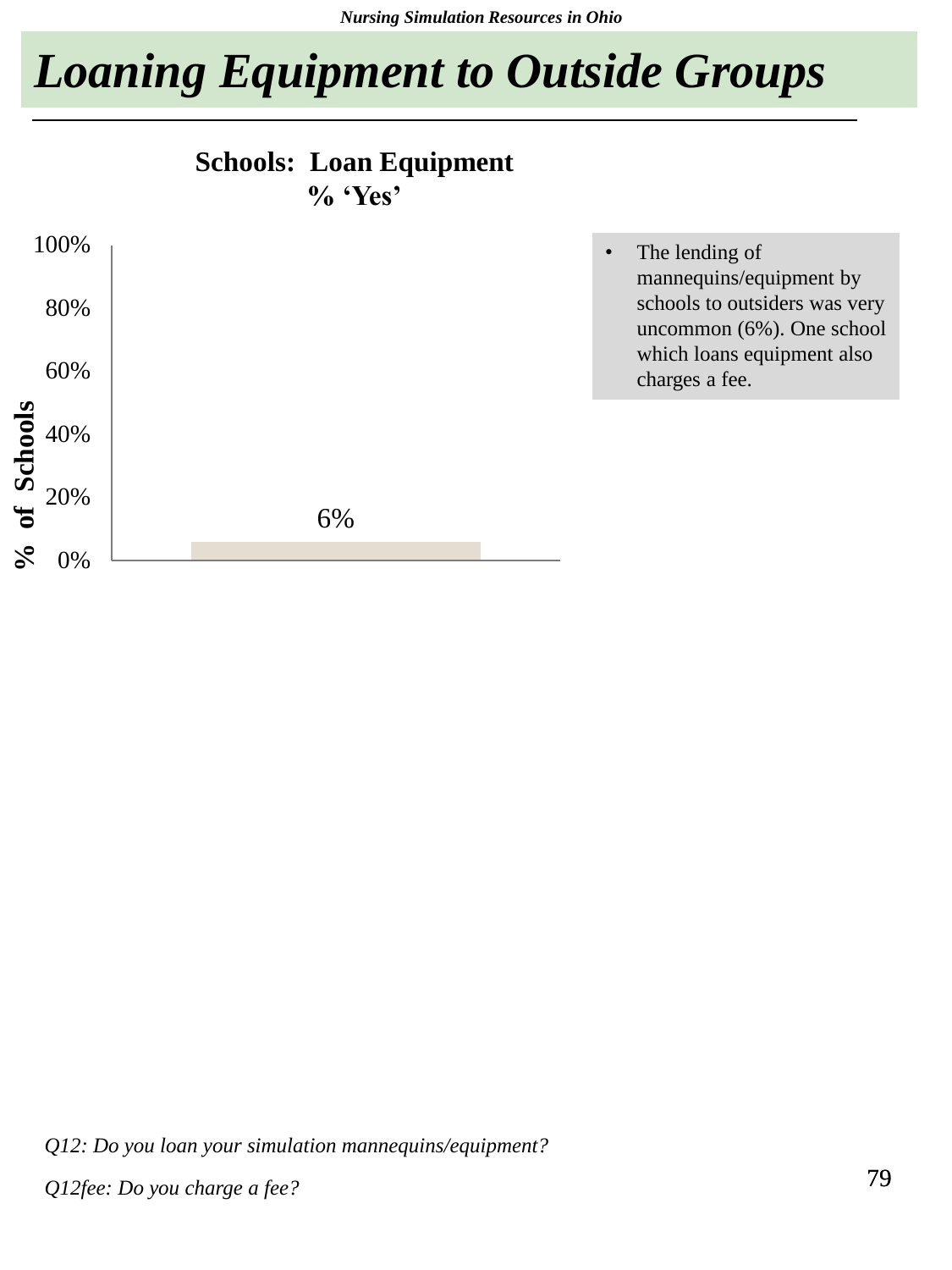# *Services Related to Simulation*

## **Schools: Other Services Offered**



<sup>\*</sup>Other:

• Tri-State Nursing Simulation & Skill's Lab Consortium

• Will rent lab out very soon; negotiating contracts now

*Q13: Which of the following services related to simulation (e.g., consultation/education) do you offer?*

*Q15: Do you purchase services from others related to simulation (e.g., consultation/education)?*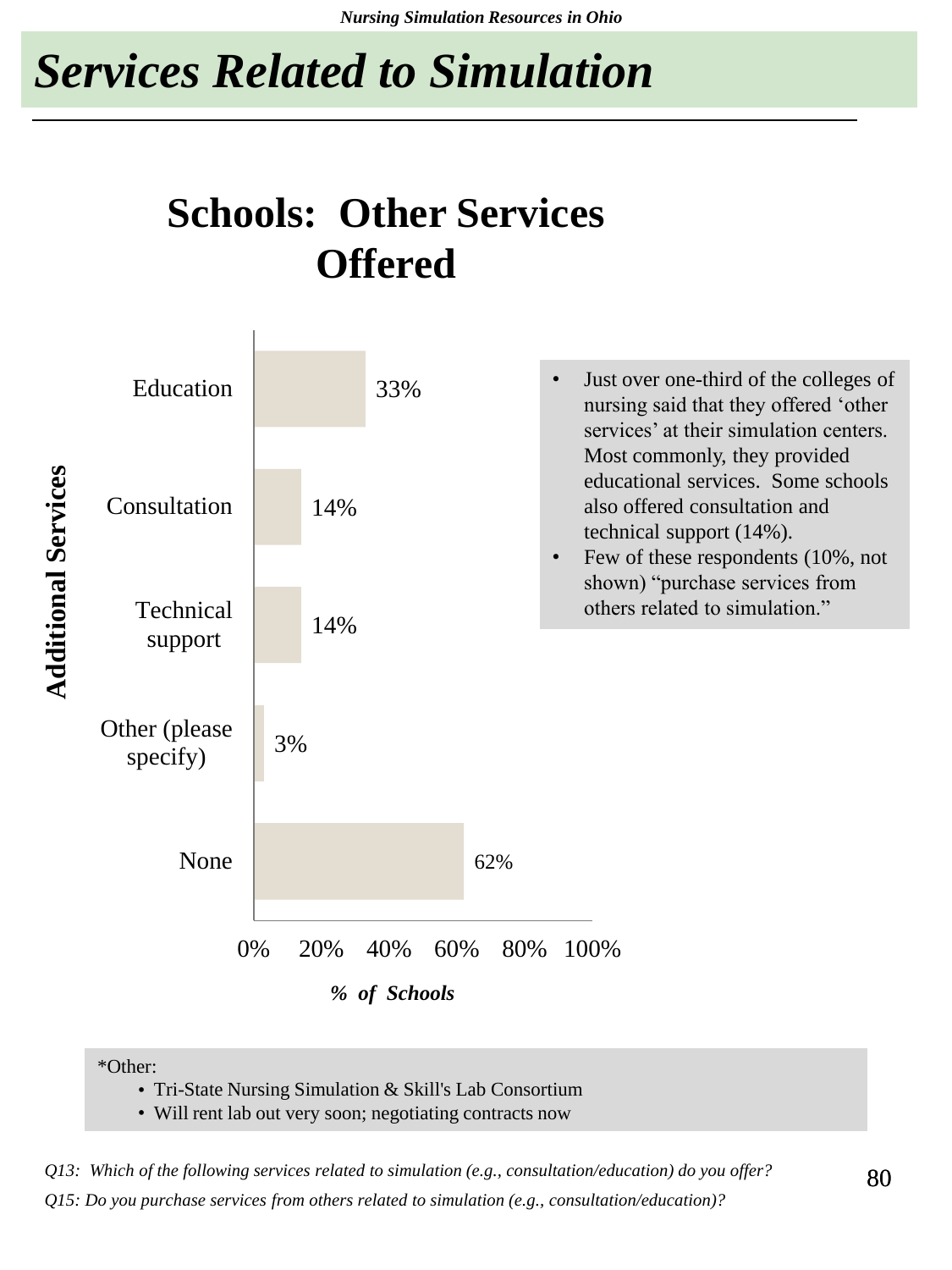## *Use of Simulation To Teach Assessment Skills*

#### **Schools: Teach Health Assessment Skills With Simulation? % 'Yes'**



• Simulation resources are frequently used by schools to teach health assessment skills (83%).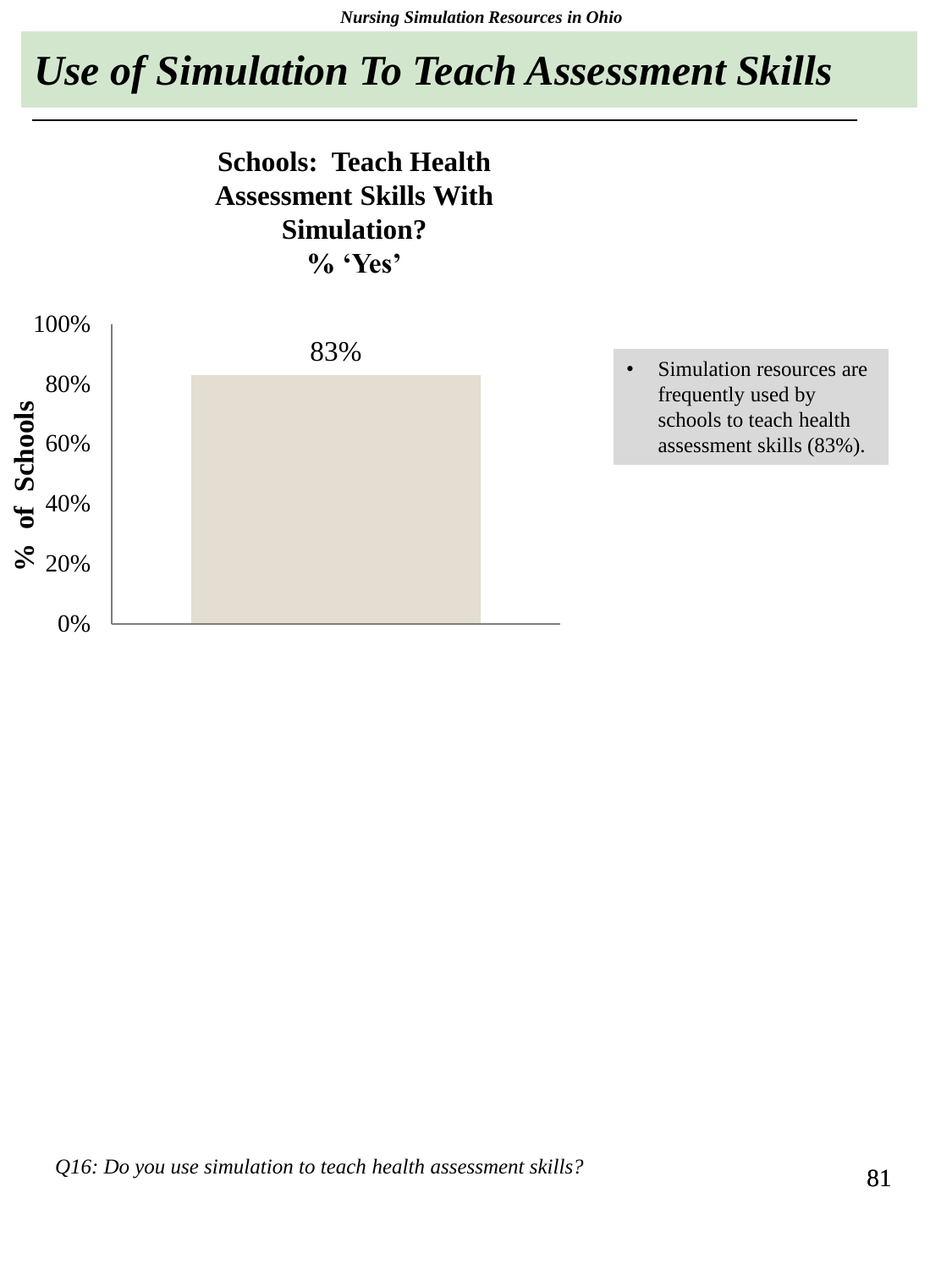# *Source of Funding*

## **Schools: Funding Sources**



*% of Schools*

*Q14: How is your simulation center and equipment funded (select all that apply)*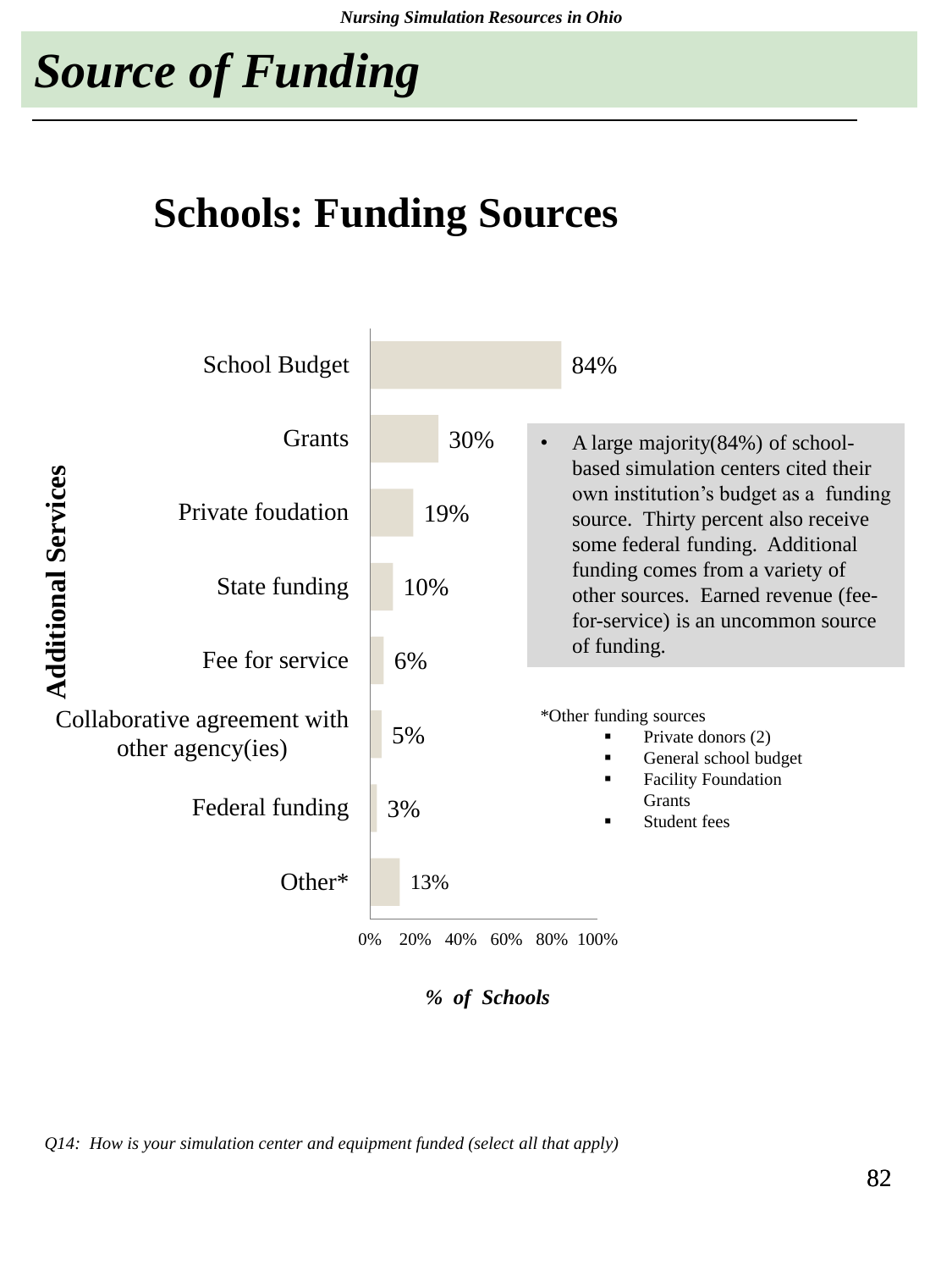*Uses of Simulation: By Clinical Category*

## **Schools: Clinical Categories Simulation is Applied To**

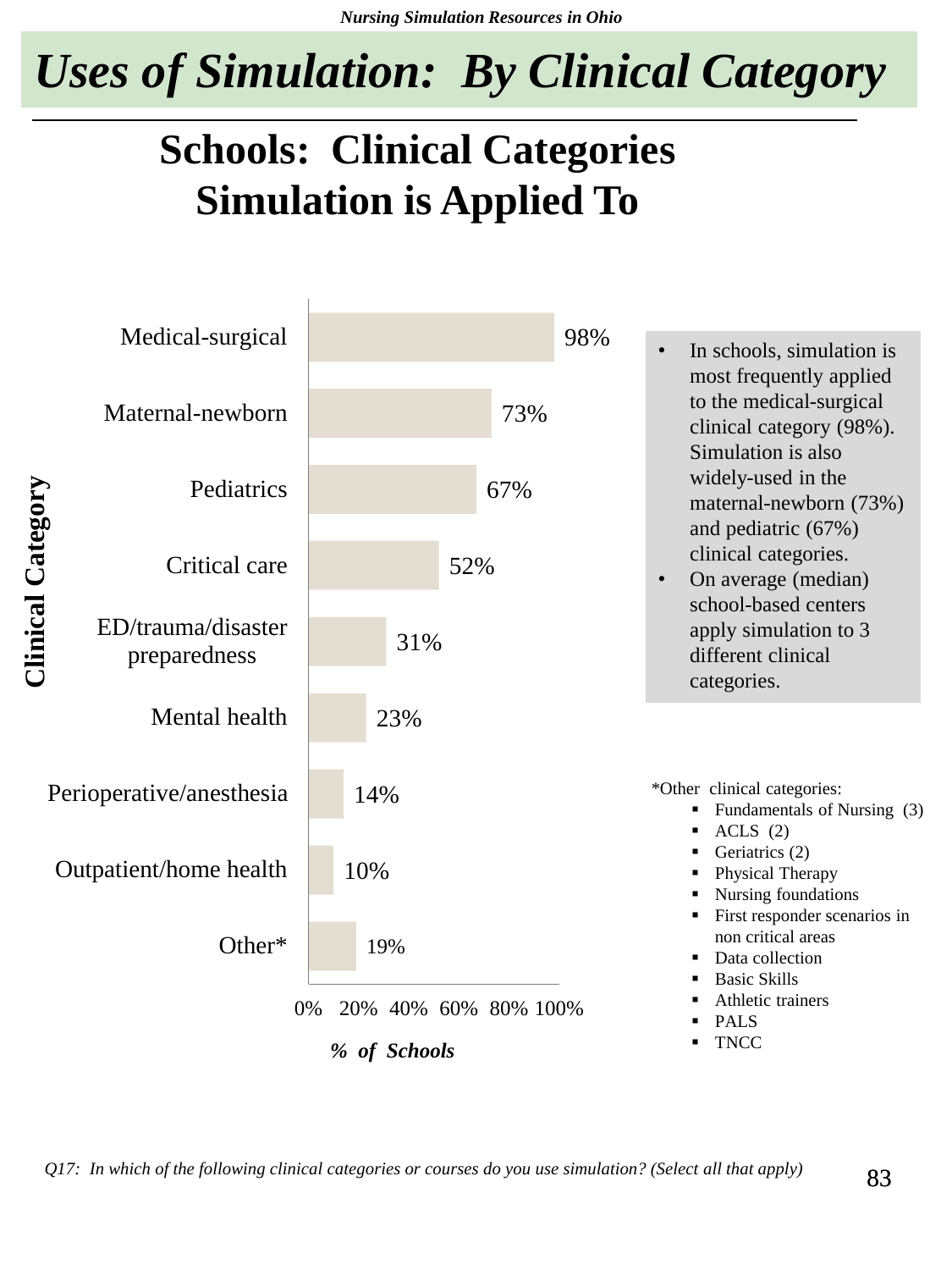*Nursing Simulation Resources in Ohio*

*Uses of Simulation: By Courses*

## **Schools: Courses Simulation is Applied To**



*% of Schools*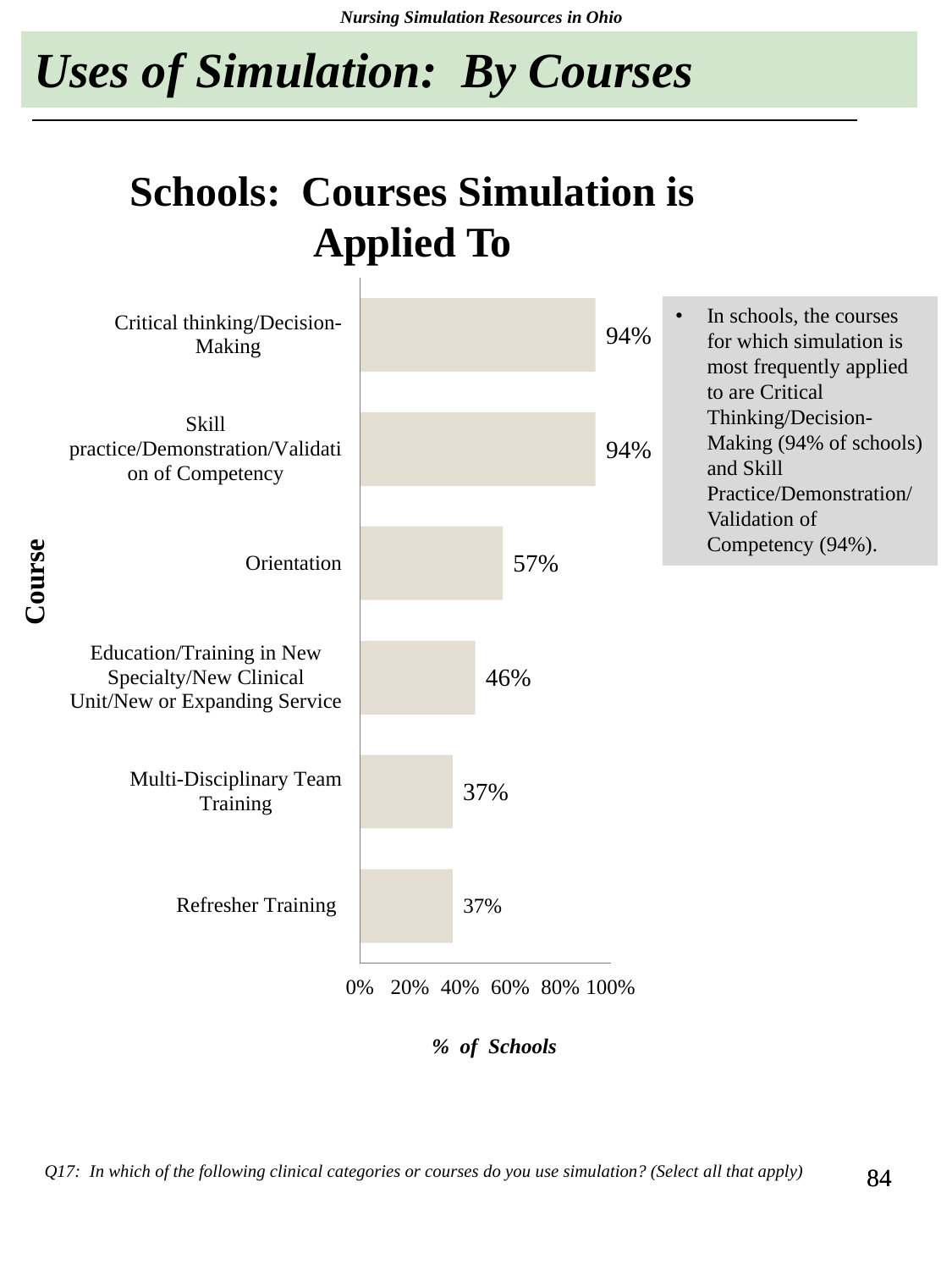*Nursing Simulation Resources in Ohio*

*Uses of Simulation: By Courses*

## **Schools: Learners Simulation is Used With**



*Q18: For each of the 8 clinical categories/courses shown below, please indicate which learners participate …*

85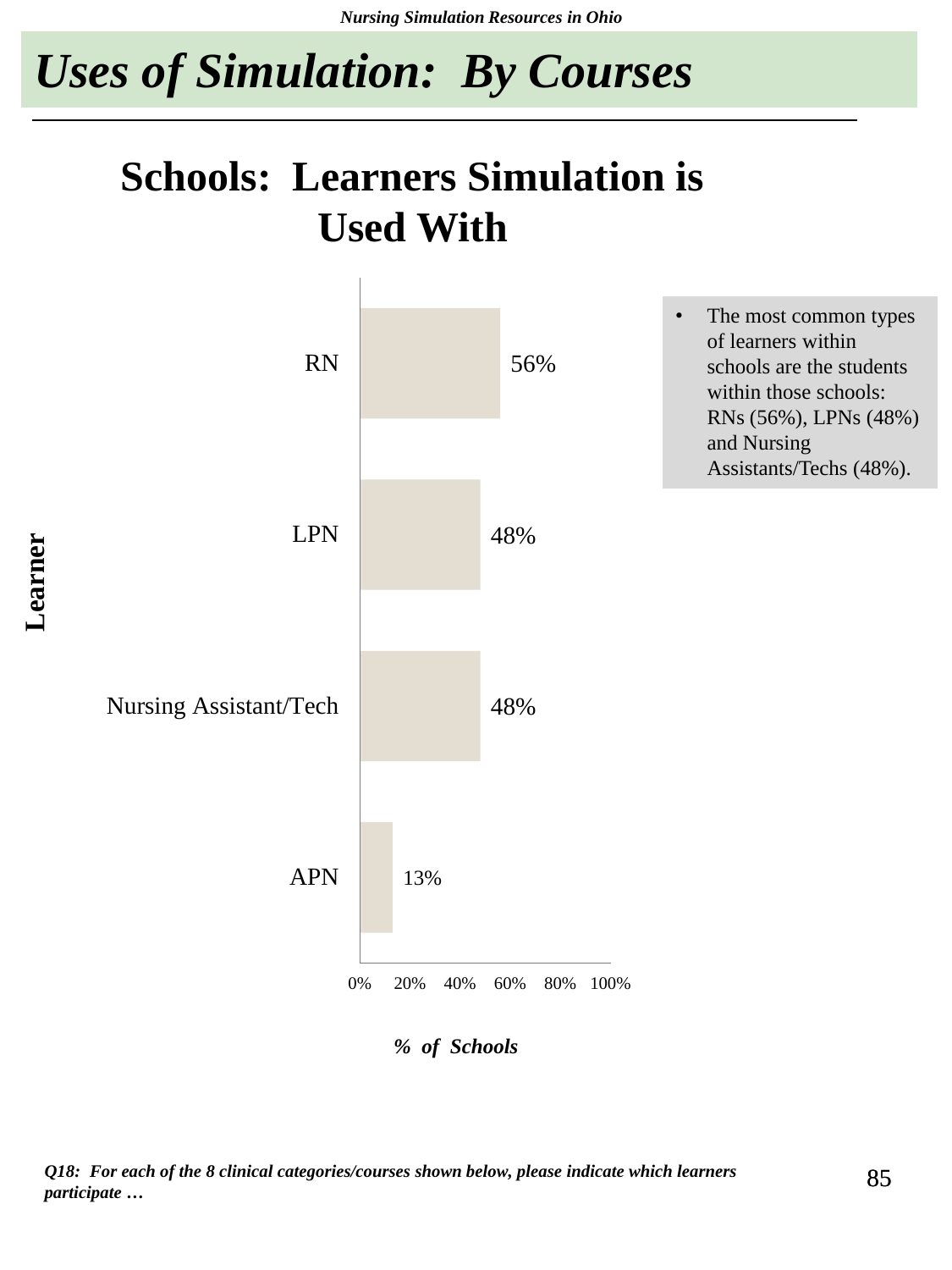### *Uses of Simulation: By Clinical Category & Courses*

#### **Schools: Clinical Categories Simulation is Applied To: By Course & Clinical Category % of Schools Base = Those Who Use Simulation in Category**

|                                                                                                                                            | <b>Maternal-</b><br>newborn | Ped-<br><b>iatrics</b> | <b>Pediatrics</b><br><b>Medical-</b><br>surgical | Peri-<br>operative/<br><b>Anesthesia</b> | <b>Critical</b><br>care | <b>ED/Trauma/</b><br><b>Disaster</b><br>Prep. | <b>Mental</b><br><b>Health</b> | <b>Outpatient/</b><br><b>Home</b><br><b>Health</b> | <b>Other</b> |
|--------------------------------------------------------------------------------------------------------------------------------------------|-----------------------------|------------------------|--------------------------------------------------|------------------------------------------|-------------------------|-----------------------------------------------|--------------------------------|----------------------------------------------------|--------------|
| <b>Orientation</b>                                                                                                                         | 55%                         | 54%                    | 45%                                              | 29%                                      | 41%                     | 44%                                           | 42%                            | 60%                                                | 60%          |
| <b>Skill practice/</b><br>Demonstration/<br><b>Validation of</b><br><b>Competency</b>                                                      | 66%                         | 71%                    | 98%                                              | 71%                                      | 74%                     | 69%                                           | 50%                            | 60%                                                | 0%           |
| <b>Critical</b><br>thinking/<br><b>Decision-</b><br>making                                                                                 | 66%                         | 66%                    | 76%                                              | 67%                                      | 89%                     | 75%                                           | 83%                            | 100%                                               | 90%          |
| <b>Refresher</b><br><b>Training</b>                                                                                                        | 8%                          | 9%                     | 28%                                              | 14%                                      | 19%                     | 19%                                           | 8%                             | 0%                                                 | 20%          |
| <b>Education/Trai</b><br>ning<br>in New<br>Specialty/<br><b>New Clinical</b><br>Unit/<br>New or<br><b>Expanding</b><br><b>Service Line</b> | 45%                         | 40%                    | 37%                                              | 43%                                      | 52%                     | 50%                                           | 33%                            | 20%                                                | 20%          |
| Multi-<br><b>Disciplinary</b><br><b>Team Training</b>                                                                                      | 11%                         | 17%                    | 29%                                              | 43%                                      | 41%                     | 44%                                           | 17%                            | 0%                                                 | 10%          |

*Q18course:For each of the 8 clinical/courses shown below, please describe how simulation is used at your facility:*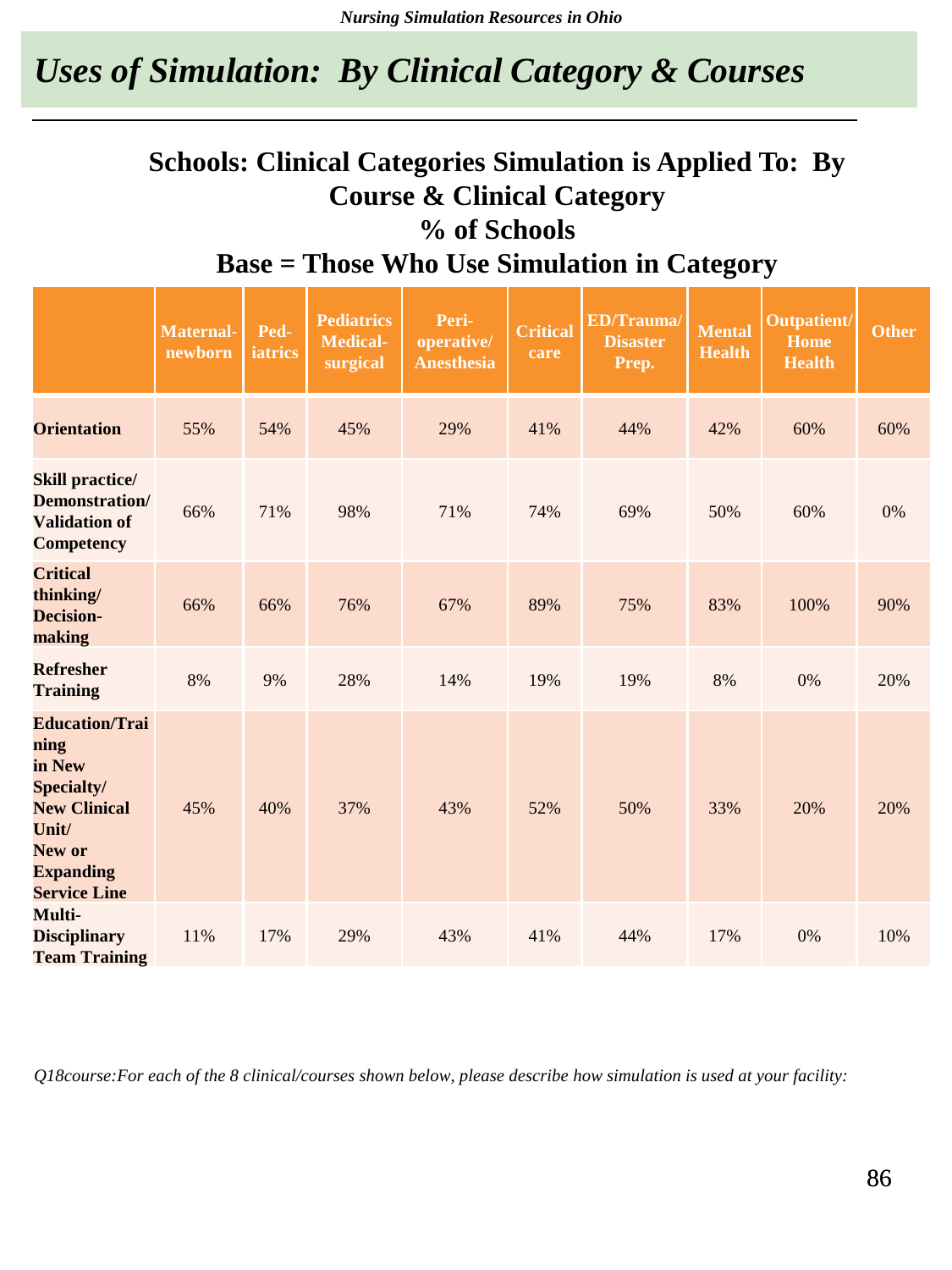### *Uses of Simulation: By Clinical Category & Learner*

#### **Schools: Clinical Categories Simulation is Applied To: By Course & Learner % Schools Base = Those Who Use Simulation in Category**

|                                                                      | <b>Maternal</b><br>-newborn | <b>Ped-iatrics</b> | <b>Pediatrics</b><br>Medical-<br>surgical | Peri-<br>operative/<br><b>Anesthesia</b> | <b>Critical</b><br>care | <b>ED/Trauma/</b><br><b>Disaster</b><br>Prep. | <b>Mental</b><br><b>Health</b> | Outpatient/<br>Home<br><b>Health</b> | <b>Other</b> |
|----------------------------------------------------------------------|-----------------------------|--------------------|-------------------------------------------|------------------------------------------|-------------------------|-----------------------------------------------|--------------------------------|--------------------------------------|--------------|
| <b>Nursing</b><br>Assistant/<br><b>Tech</b>                          | 8%                          | 9%                 | 16%                                       | 0%                                       | 7%                      | 6%                                            | 17%                            | 20%                                  | 10%          |
| <b>LPN</b>                                                           | 34%                         | 34%                | 49%                                       | 29%                                      | 22%                     | 25%                                           | 25%                            | 40%                                  | 50%          |
| <b>RN</b>                                                            | 53%                         | 57%                | 53%                                       | 86%                                      | 70%                     | 69%                                           | 50%                            | 40%                                  | 40%          |
| <b>APN</b><br>(NP, CRNA,<br>CNS)                                     | 0%                          | 9%                 | 6%                                        | 43%                                      | 15%                     | 25%                                           | 8%                             | 0%                                   | 0%           |
| <b>Physician</b>                                                     | 5%                          | 9%                 | 6%                                        | 14%                                      | 15%                     | 19%                                           | 17%                            | 0%                                   | 0%           |
| <b>Other</b><br>healthcare<br>professional<br>with that<br>specialty | 3%                          | 3%                 | 6%                                        | 14%                                      | 7%                      | 19%                                           | 8%                             | 20%                                  | 10%          |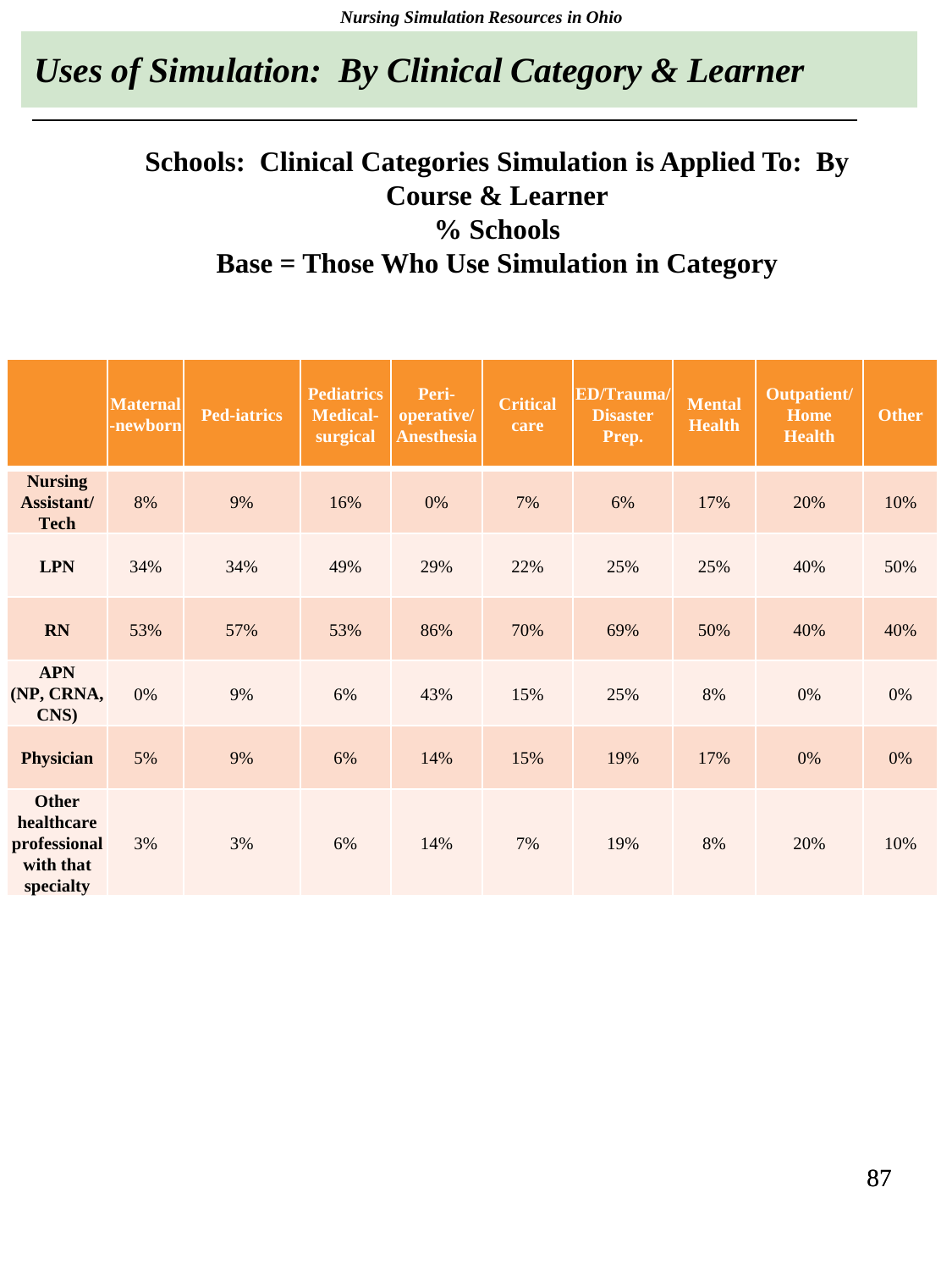### *Simulation Scenario Development*

### **Schools: How Scenarios Are Developed**



**Most school-based simulation centers 'write' their own scenarios or modify those developed** by others. About half of respondents did report using or modifying 'pre-packaged' scenarios provided by their equipment vendor(s) or others.

*Q19: Which of the following describes your use of simulation scenarios and implementation materials? (select all that apply)*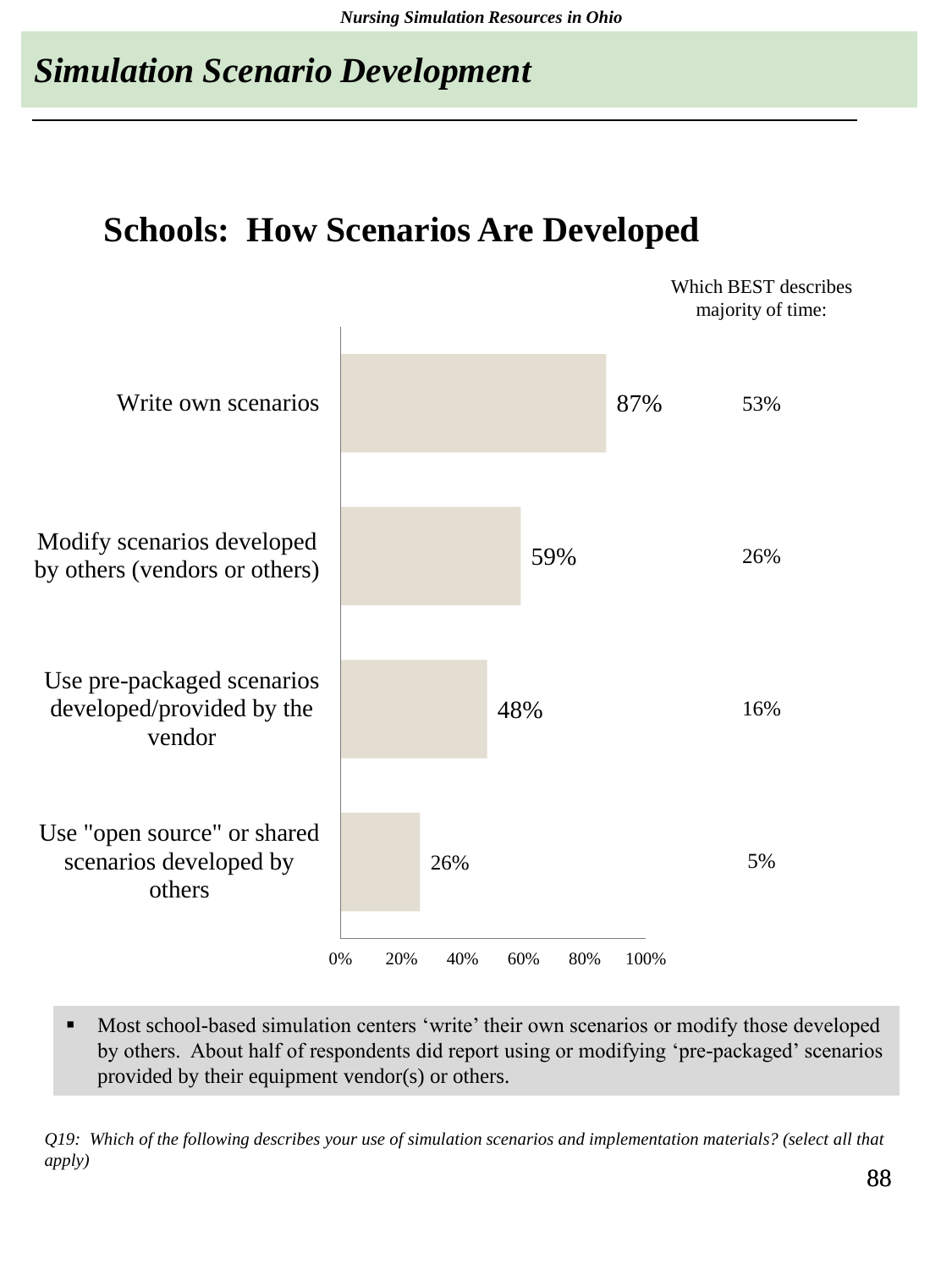### *Simulation Scenario Development*

#### **Schools: Biggest Challenges to Scenario Use (Designed by Others)**

| <b>Challenges to Use of Scenarios Written by</b>                                         | $%$ of         |
|------------------------------------------------------------------------------------------|----------------|
| <b>Others</b>                                                                            | <b>Schools</b> |
| Adapting scenarios to specific needs/Local medical care<br>standards/Guidelines/Policies | 49%            |
| Faculty prefer to do own                                                                 | 11%            |
| Lack of personnel/time who are experts                                                   | 9%             |
| Cost/Time required                                                                       | 7%             |
| Difficult to learn/Difficult to become proficient                                        | 7%             |
| Faculty dislike lack of precision                                                        | 4%             |
| Protocols on system are outdated                                                         | 4%             |
| Limitations to scenarios/Lack precision                                                  | 4%             |
| Lack space to work on scenarios                                                          | 2%             |
| Must purchase entire set of scenarios, most of which are<br>unneeded                     | 2%             |
| Equipment not flexible enough (won't allow certain scenario<br>modifications)            | 2%             |
| Other                                                                                    | 2%             |
| None                                                                                     | 5%             |

Forty-nine percent of respondents say that adapting scenarios written by others to the local environment is the biggest challenge they face. Respondent comment suggest that scenarios are often not 'plug and play;' modification of scenarios written by others is often necessary to accommodate schools' specific educational goals.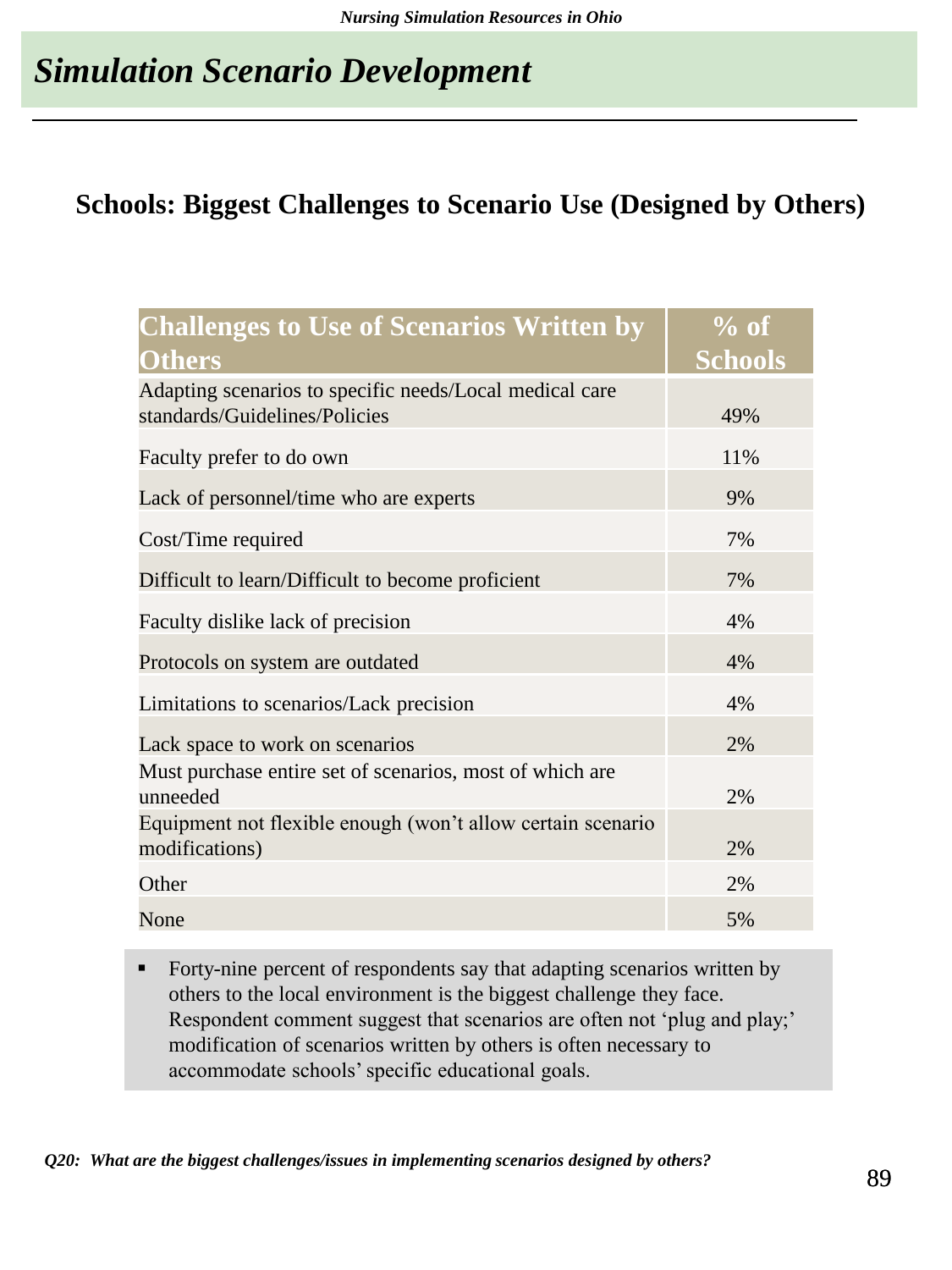### *Simulation Scenario Development*

#### **Schools: Biggest Challenges to Own Scenario Development**

| <b>Challenges of Scenario</b>                                                |           |
|------------------------------------------------------------------------------|-----------|
| <b>Development</b>                                                           | % Schools |
| Lack of time/Is time-consuming to get it right                               | 60%       |
| Balancing level of detail needed with time<br>required to incorporate detail | 12%       |
|                                                                              |           |
| Lack of internal expertise with equipment                                    | 6%        |
| Lack of creativity                                                           | 4%        |
| Creating complex enough scenarios to                                         |           |
| challenge students                                                           | 2%        |
| Lack of dedicated space                                                      | 2%        |
| Complexity of programming simulators                                         | 2%        |
| None                                                                         | 4%        |
| Other                                                                        | 4%        |

Scenario development clearly is very time-consuming. Given the relative 'newness' of the centers, personnel are stretched thin and deep expertise in any aspect of the simulation equipment is lacking. Those two together present a large challenge for simulation centers – the faculty require very specific scenarios in order to meet their educational goals, yet obtaining precisely programmed scenarios is time-consuming for already time-strapped personnel.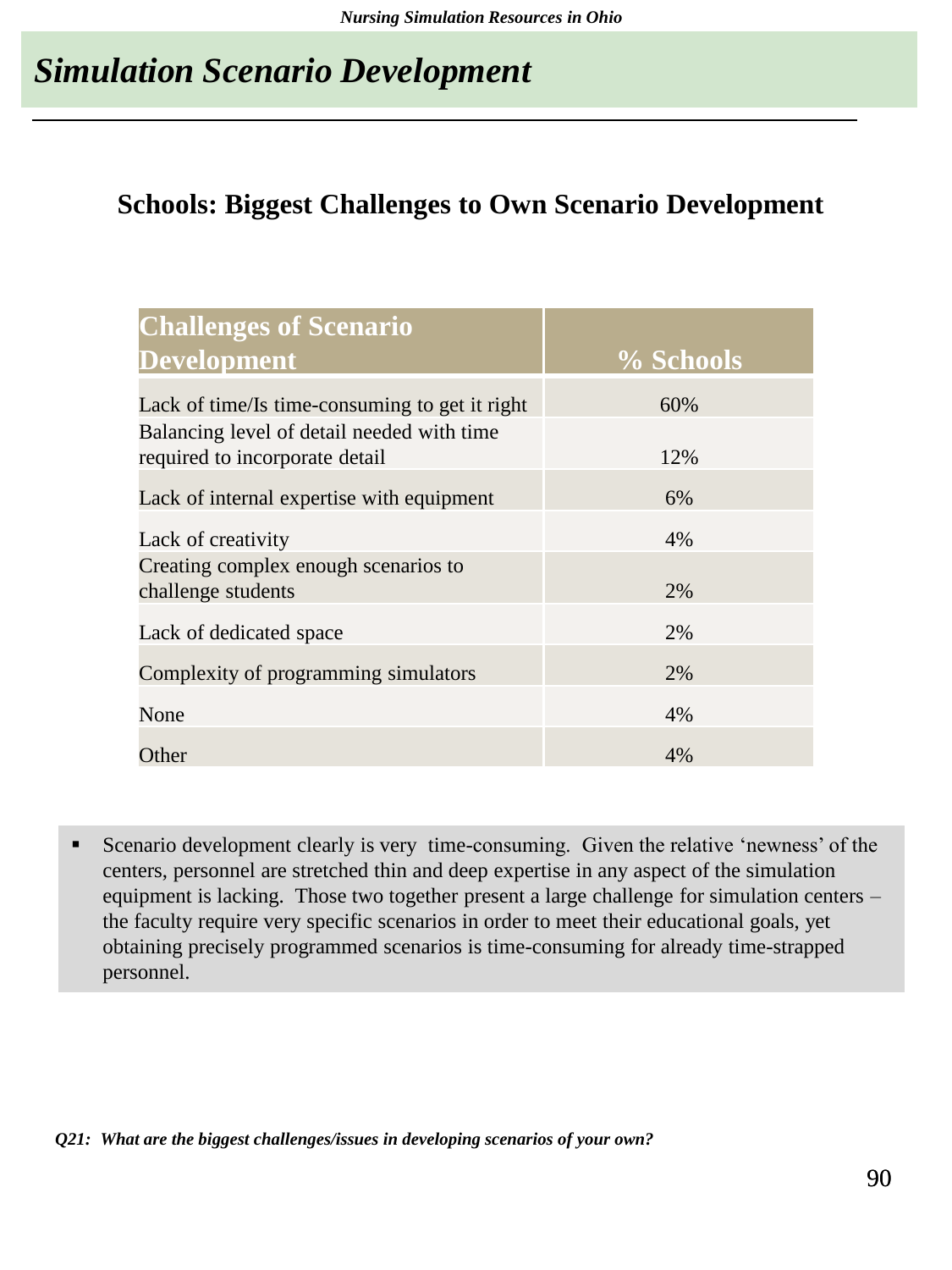# *Implementation of Simulation*

#### **Schools: Are Simulation Scenarios Developed With Specific Learning Objectives? % 'Yes'**



• On the whole, school-based simulation laboratory/centers tie their simulation scenarios to specific learning objectives.

#### **Faculty-to-student ratio = 1 to 6 (median).**

*Q22: Are the simulation scenarios developed with specific learning objectives?*

*Q23:On average, what is the faculty to student ratio per simulation scenario? (Ratio 1: )*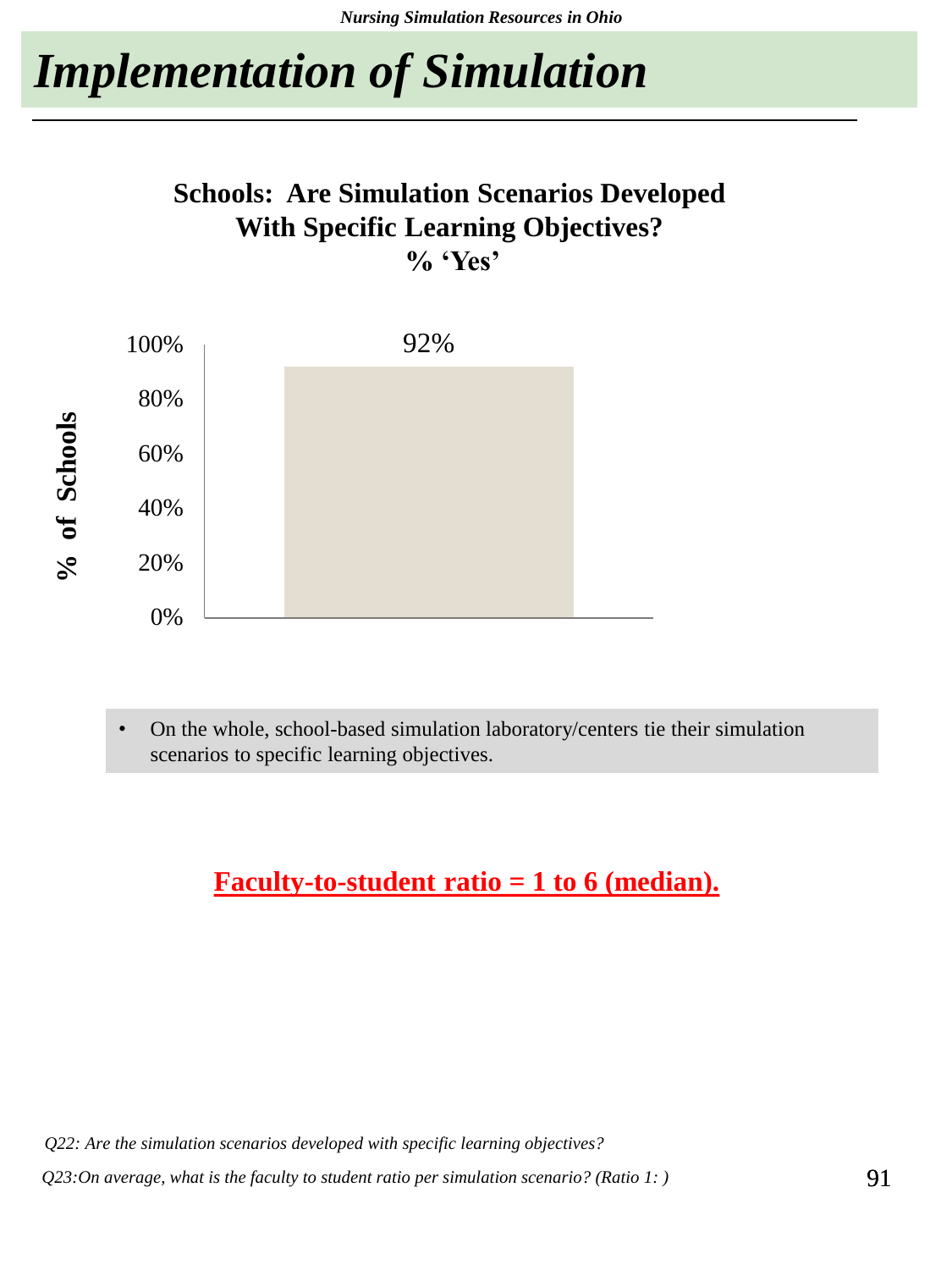*Nursing Simulation Resources in Ohio*

# *Implementation of Simulation*

#### **Schools: Are Simulation Scenarios Videorecorded? % 'Yes'**



#### **Purpose of Video-recording**



*Q23: Do you video record your simulation scenarios?*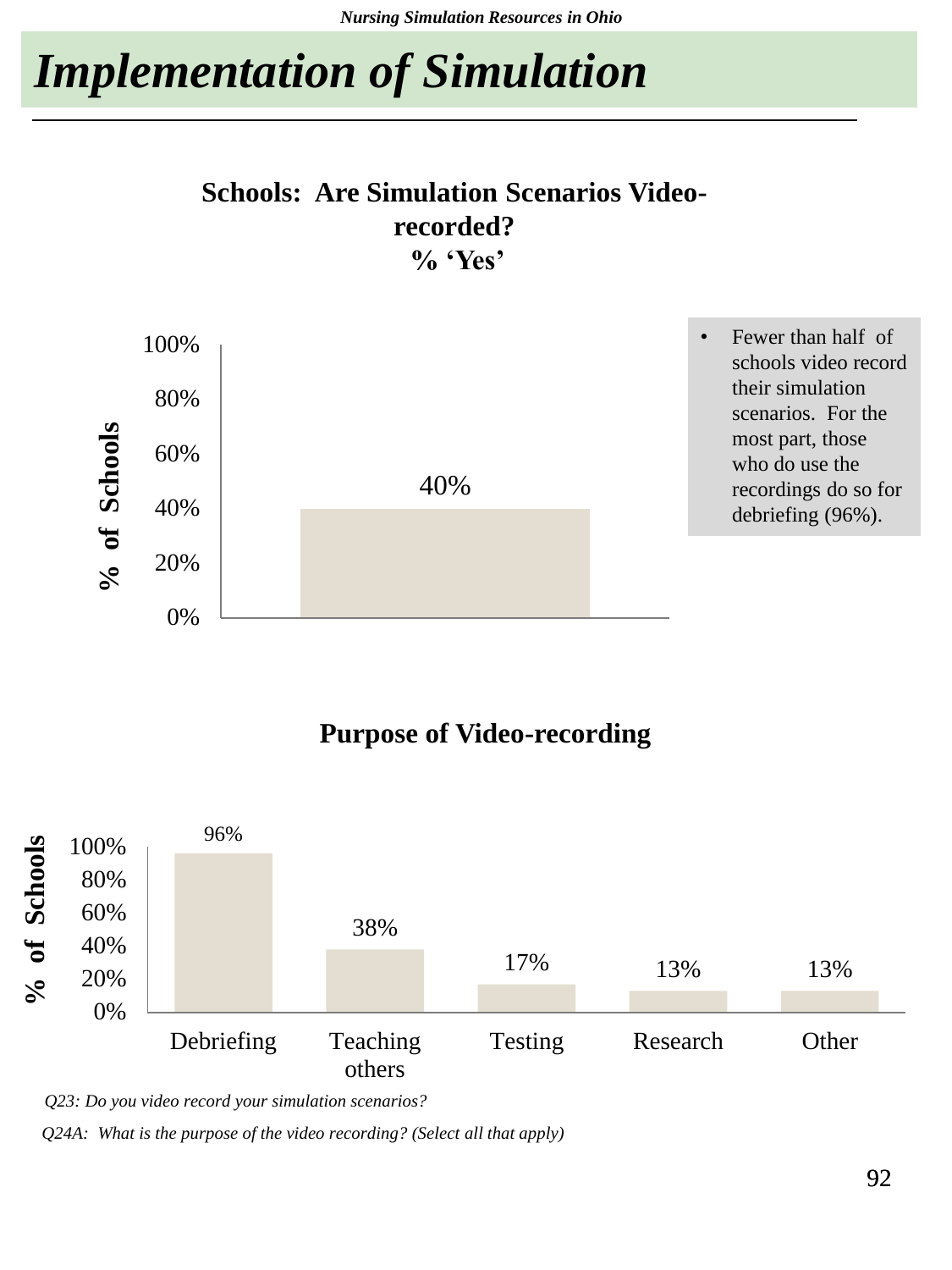# *Implementation of Simulation*

#### **Schools: Are Formal Debriefings Routinely Used? % 'Yes'**



- A strong majority of school-based (77%) simulation centers routinely debrief with learners after simulation scenarios.
	- On average (median) debriefing sessions last 20 minutes (minimum of 5 minutes, maximum of 90 minutes).
	- Half use video-recordings during their debriefing sessions.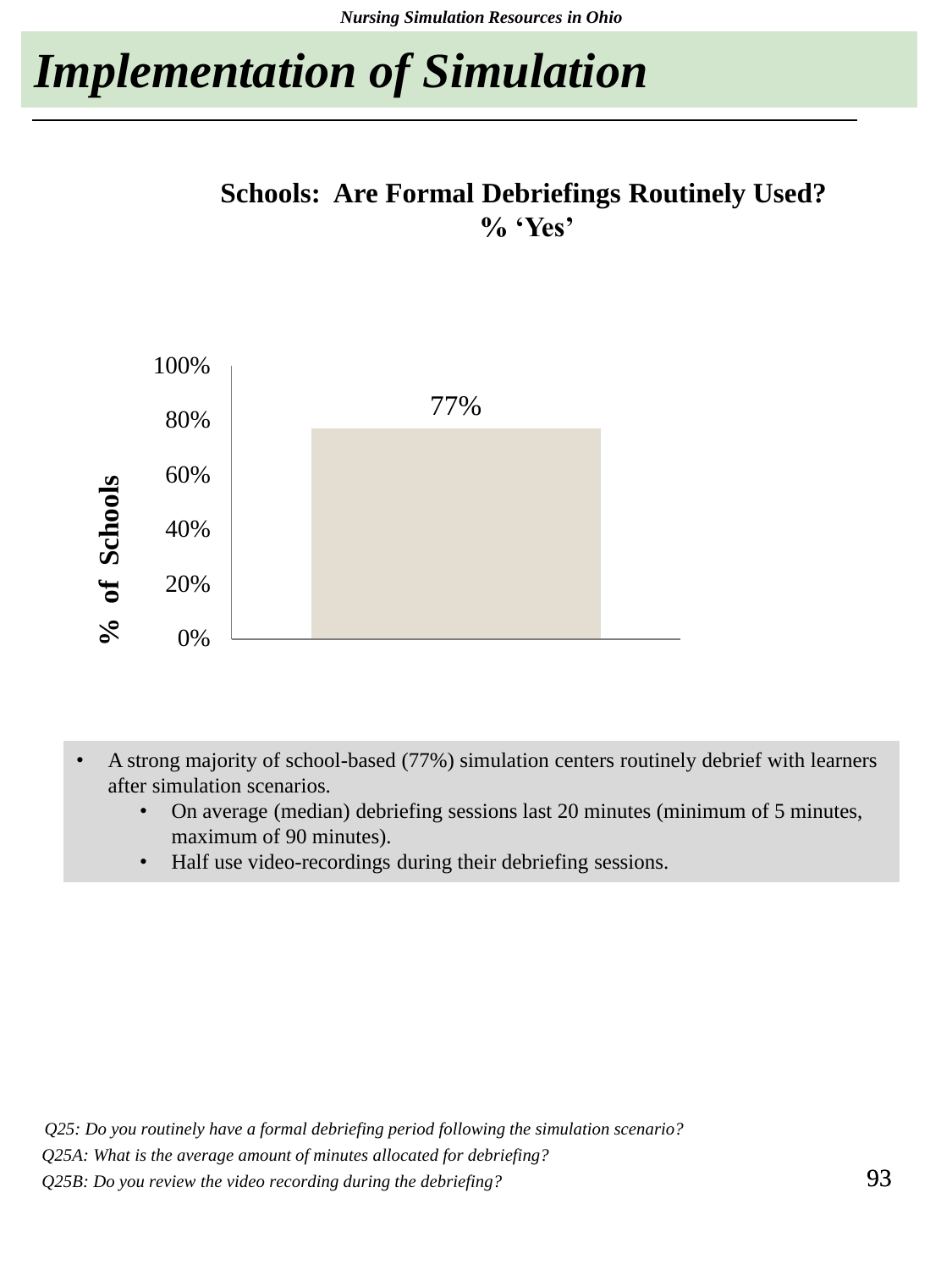#### **Schools Future Plans: Purchasing Materials**



• Two-thirds of responding schools have 'no plans' to purchase these materials in the near future. The most commonly expected future purchase is a simulation mannequin.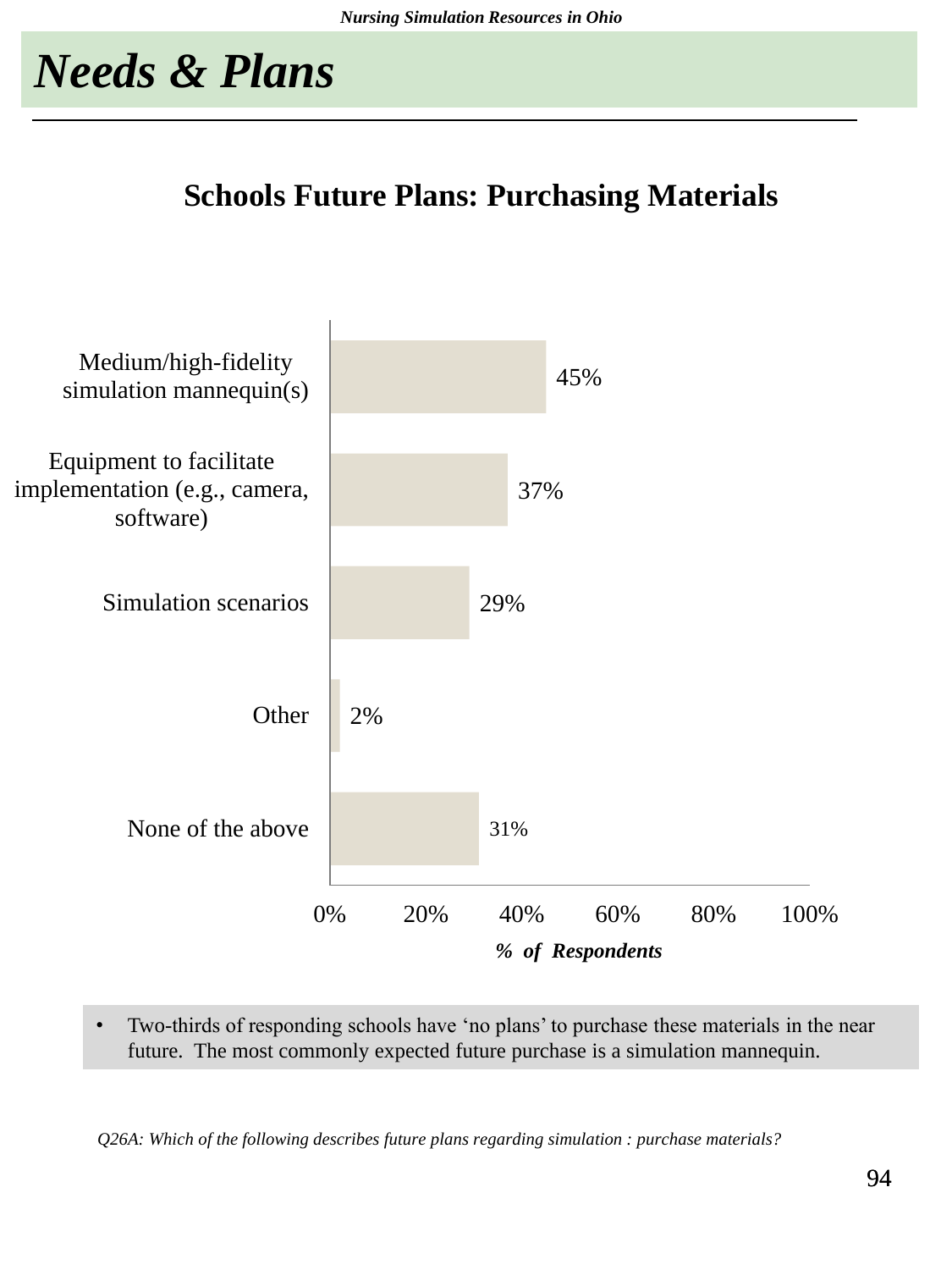### **Schools Future Plans: Hire Additional Personnel**



• Half of responding schools have plans to add to their simulation center staff. Schools were more likely to expect to hire faculty than technical support staff (32% vs. 18%).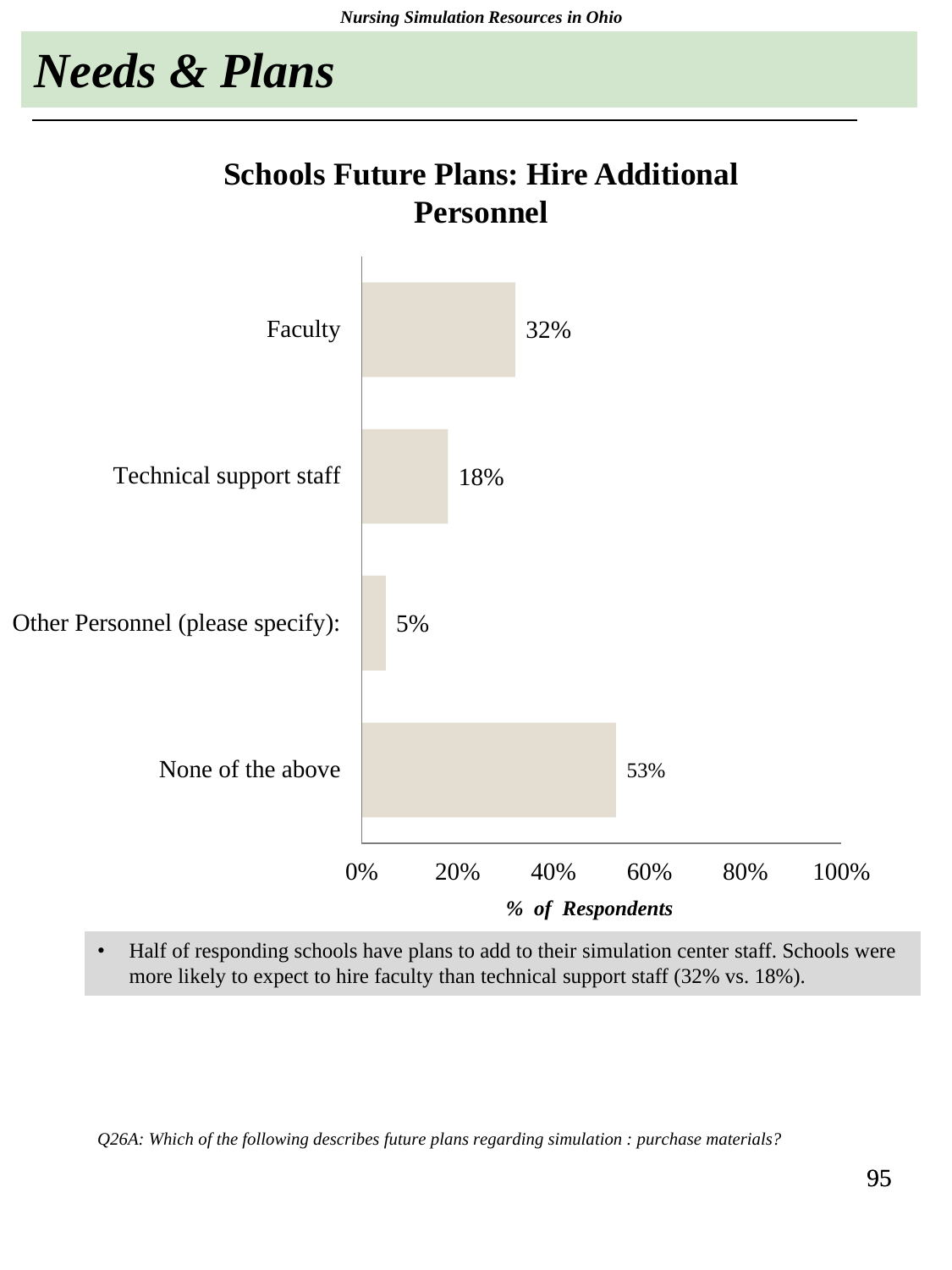### **Schools Future Plans: Acquire Additional Space**



With the addition of equipment and staff, additional space is likely needed: 45% of schoolbased simulation centers have plans to expand their footprint. Mostly they expect to expand their existing space (about one-third) while the remaining expect to secure shared space.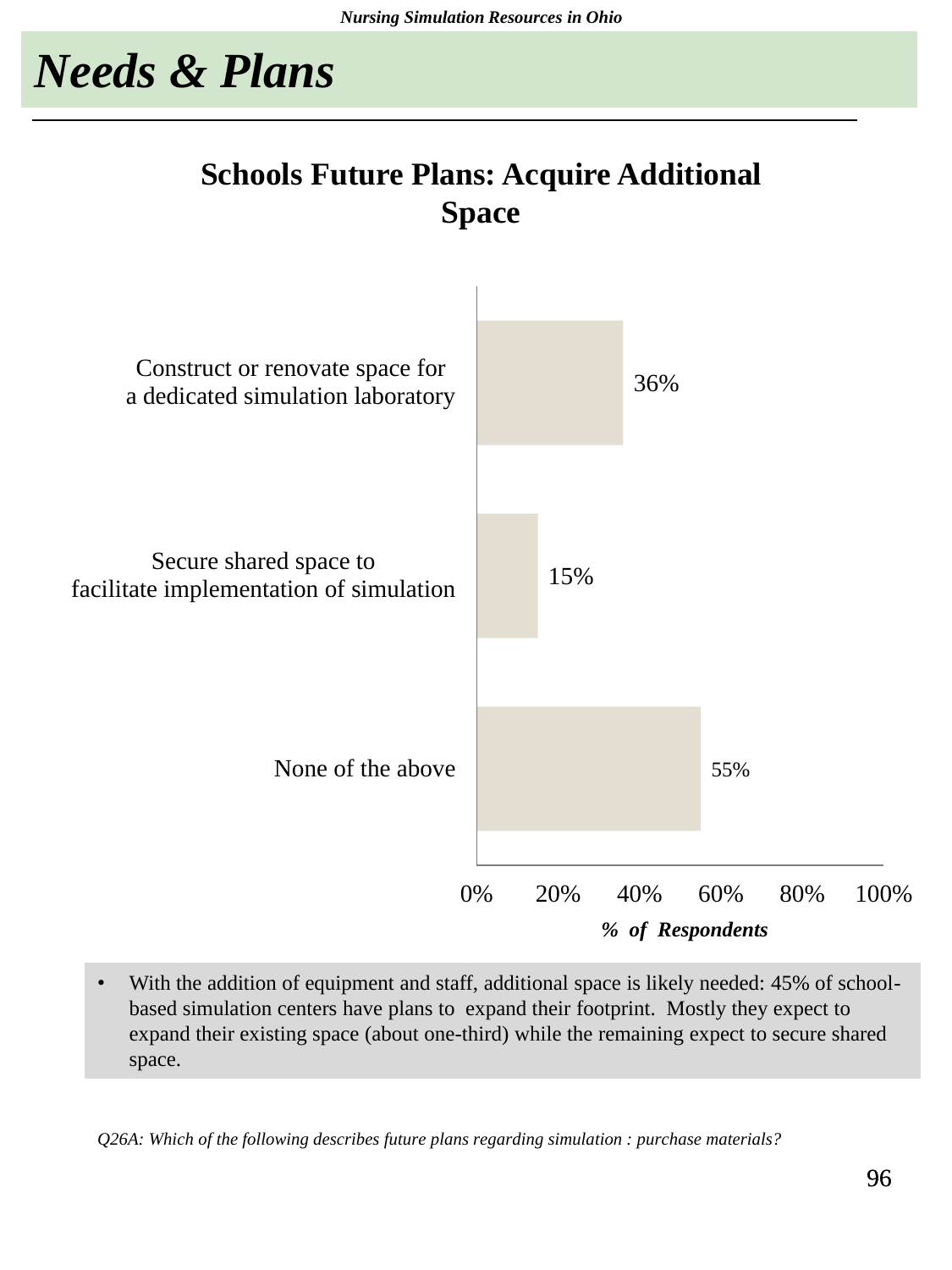### **Schools Future Plans: Expanded Use of Simulation in Curriculum**



• A great majority of schools (82%) expect to expand their use of simulation in their curriculum.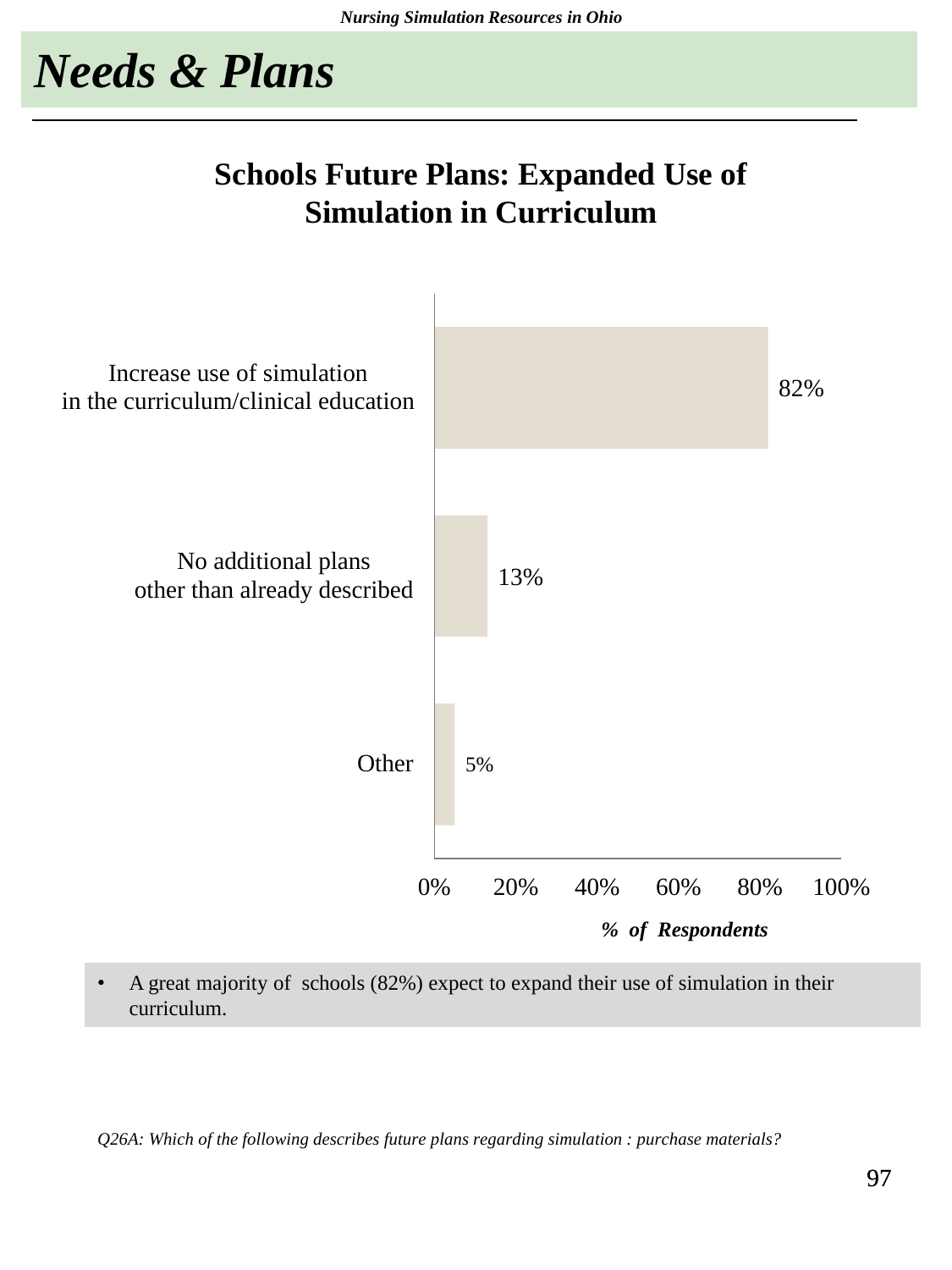# *Needs & Plans: Partnerships*

### **Schools: Interest in Partnerships For Simulation Implementation**



*Q27: Please specify ways in which your school/facility would be interested in partnering with other schools/facilities/agencies/private businesses to facilitate implementation of simulation. (please select all that apply)*

98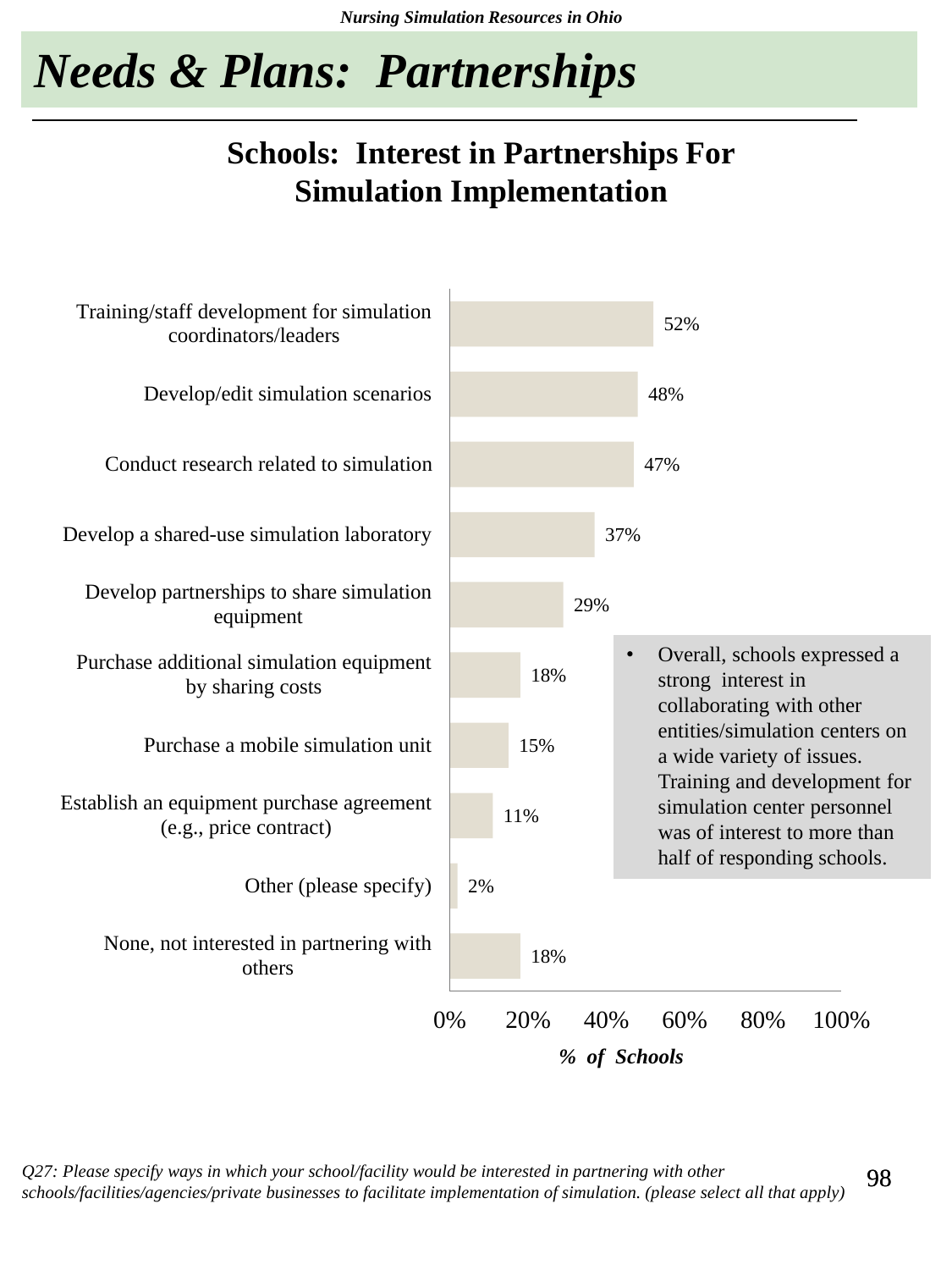# *Needs & Plans: Partnerships*

### **Schools: Barriers to Partnerships**

| <b>Challenges to Partnerships</b>                                           | $\%$ of<br><b>Schools</b> |
|-----------------------------------------------------------------------------|---------------------------|
| Time (for coordination, collaboration, with students from other facilities) | 38%                       |
| Coordination of schedules/Fair distribution of use                          | 18%                       |
| Distance from potential partners                                            | 16%                       |
| Space constraints (accommodating more students)                             | 12%                       |
| Cost/Lack of funds to use other's facilities                                | 10%                       |
| Demands of communications/Coordination                                      | 6%                        |
| Sharing own equipment                                                       | 4%                        |
| Negotiation of agreements/Legal constraints                                 | 4%                        |
| Competitive issues                                                          | 2%                        |
| Conflicting goals of partnering organizations                               | 2%                        |
| Fear others will damage equipment                                           | 2%                        |
| Faculty acceptance                                                          | 2%                        |
| Lack expertise to train other degree level nursing students                 | 2%                        |

*Q28: What are the major challenges regarding partnering with other schools/agencies/ businesses?*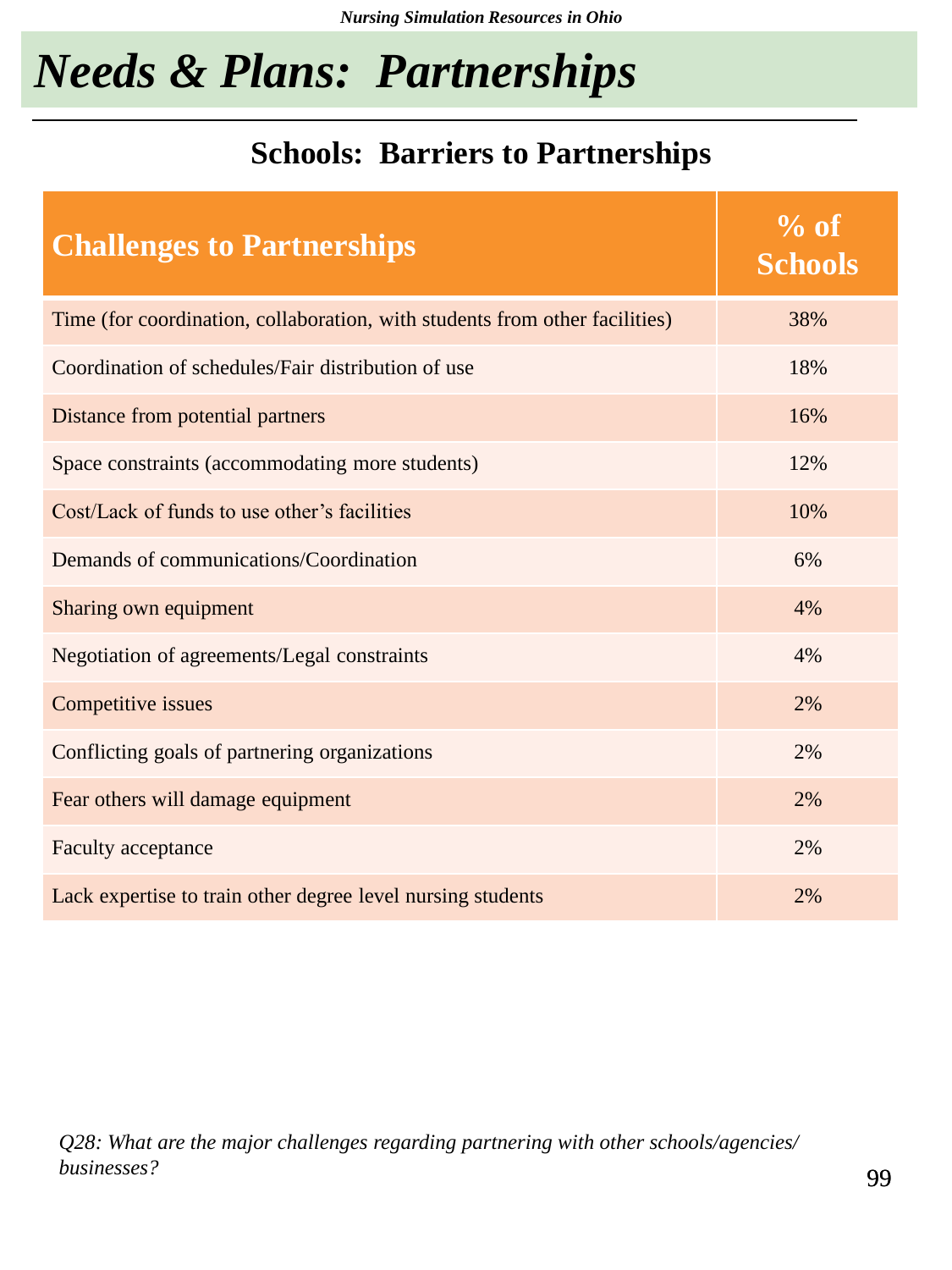*Nursing Simulation Resources in Ohio*

# *Needs & Plans: Barriers to Simulation*

### **Schools: Barriers to Simulation**



*Q29: Which of the following are challenges and/or barriers to using simulation in your school/facility? (select all that apply)*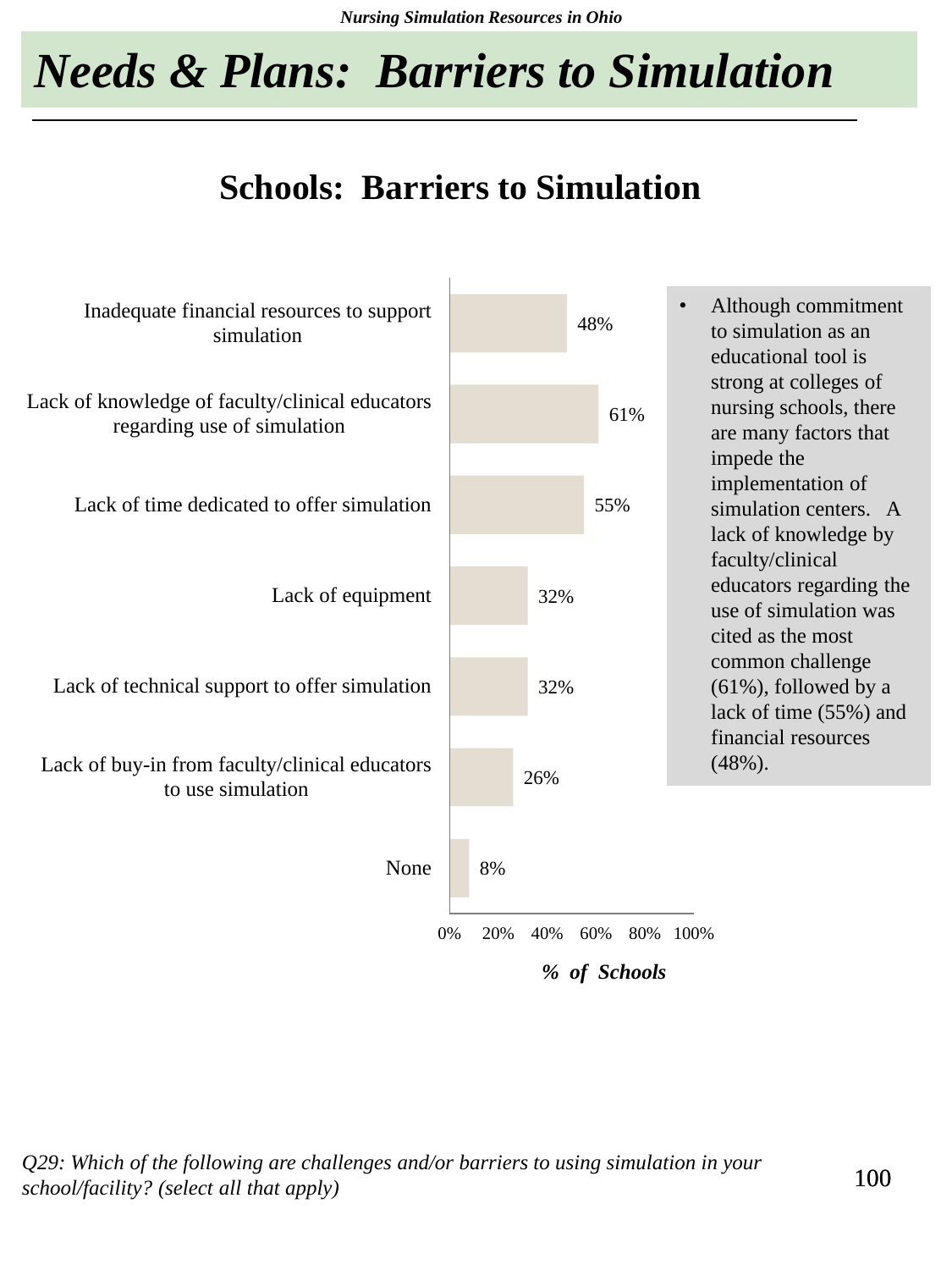# *Needs of Simulation Centers*

### **Schools: Needs of Simulation Centers**

| Faculty/educator education: Hands-on training<br>for implementing simulation | 68%                                     |                                                                   |
|------------------------------------------------------------------------------|-----------------------------------------|-------------------------------------------------------------------|
| Research opportunities                                                       | 60%                                     | We saw that the most<br>$\bullet$                                 |
| Faculty/educator education: Simulation<br>scenario writing                   | 55%                                     | common barrier to<br>simulation was lack<br>of educator training; |
| Evaluate outcomes related to simulation                                      | 52%                                     | here we see schools<br>reporting educator                         |
| Develop models for funding/sustainability of<br>simulation                   | 47%                                     | training as their<br>primary need.<br>Schools also                |
| Faculty/educator education: Simulation<br>scenario editing                   | 39%                                     | identified a wide<br>variety of other                             |
| Develop multidisciplinary simulations                                        | 37%                                     | needs, including<br>research<br>opportunities (60%),              |
| Faculty/educator education: How to incorporate<br>simulation                 | 36%                                     | scenario development<br>$(55%)$ and<br>evaluation of              |
| <b>Technical support</b>                                                     | 32%                                     | outcomes related to<br>simulation (52%).                          |
| Facilitate faculty/educator buy-in regarding<br>using simulation             | 32%                                     |                                                                   |
| Availability of mannequins to support<br>simulation                          | 27%                                     |                                                                   |
| Other (please specify)                                                       | 5%                                      |                                                                   |
| None                                                                         | 8%                                      |                                                                   |
|                                                                              | 0% 20% 40% 60% 80% 100%<br>% of Schools |                                                                   |

*Q30: Which of the following are needs of your school/facility regarding simulation? (select all that apply)*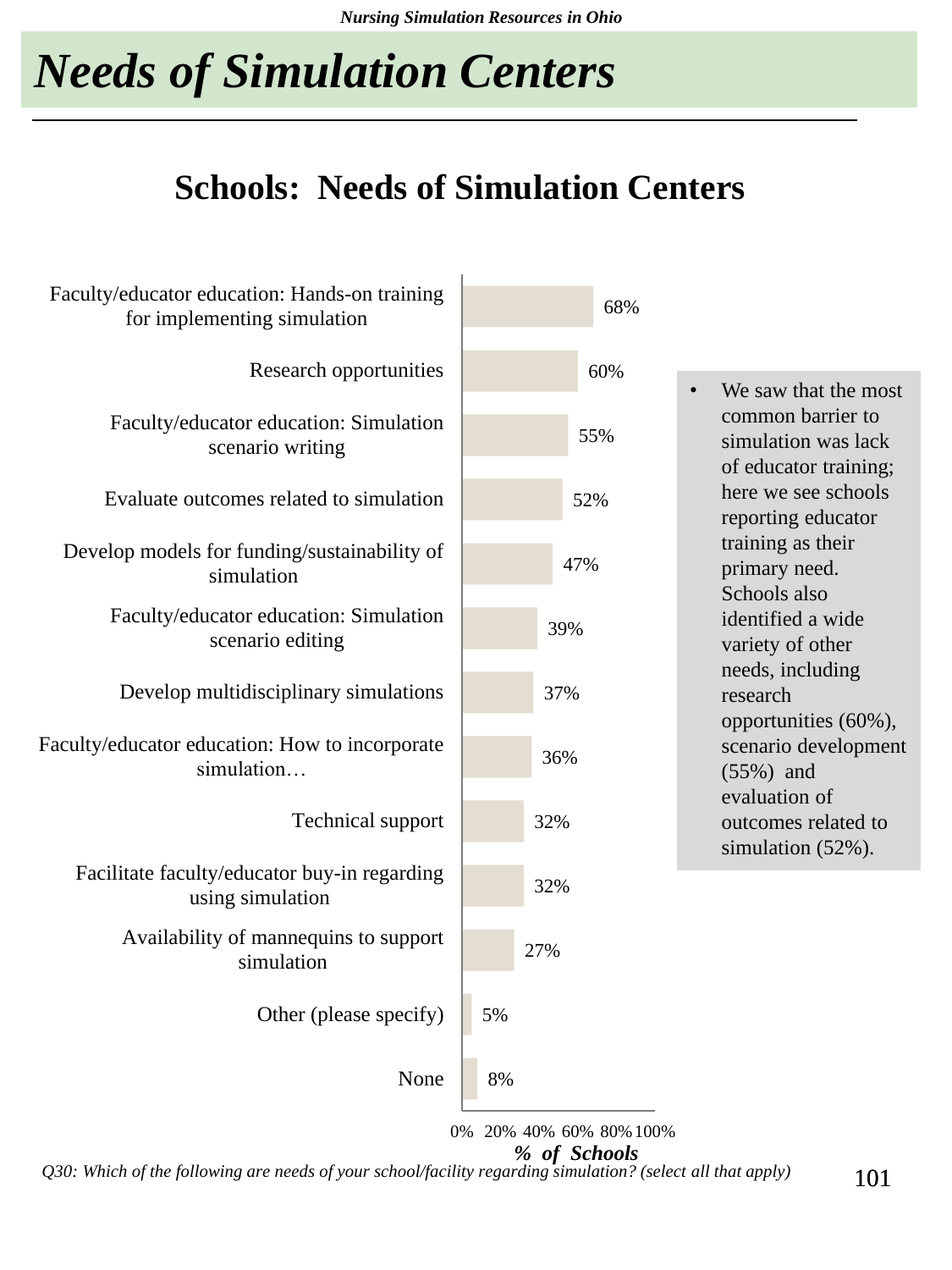## *Needs & Plans: Interest in Collaboration*

### **Schools: % Interested in Collaborative Simulation Center**



Schools expressed a strong interest in collaborative centers. Seventy-seven percent indicated they would participate in a collaborative simulation center if it were available in their region.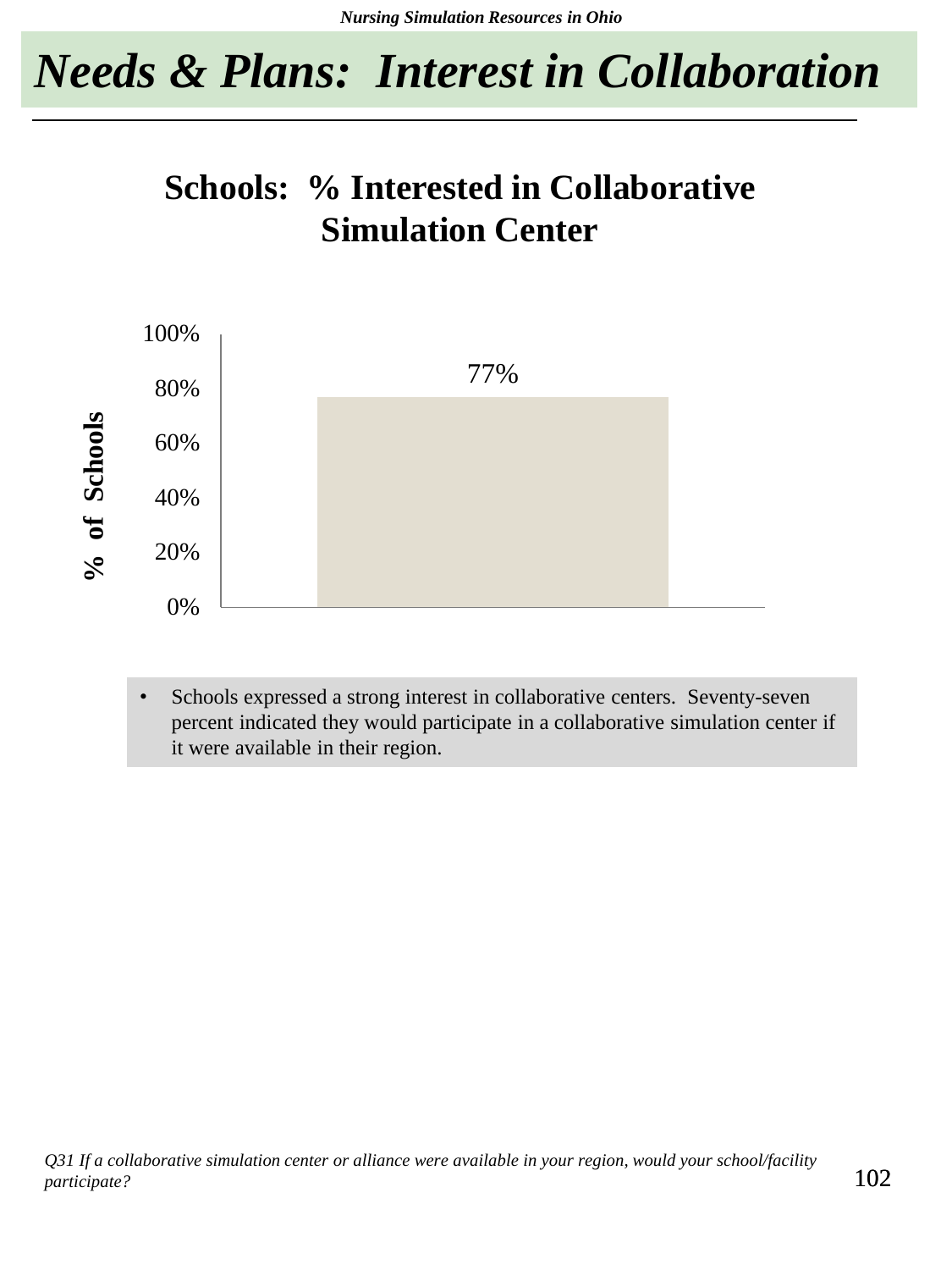# *Needs & Plans: Interest in Collaboration*

## **Schools:** *Reasons To Participate in Collaborative Simulation Center/Alliance*

| <b>Reasons To Participate in Collaborative</b><br><b>Center</b>                                                 | $\%$ of<br><b>Schools</b> |
|-----------------------------------------------------------------------------------------------------------------|---------------------------|
| Improves education for students/Gain access to greater variety of equipment,<br>scenarios and faculty knowledge | 24%                       |
| Cost effective                                                                                                  | 16%                       |
| Increased access to resources/Sharing of information, expertise                                                 | 14%                       |
| Expands/Increases center's use of own equipment                                                                 | 10%                       |
| Only way for school to use simulators is via off-site center                                                    | 8%                        |
| Staff education opportunity                                                                                     | 6%                        |
| Way for center to grow                                                                                          | 4%                        |
| Networking opportunity                                                                                          | 2%                        |
| Leverage existing simulation expertise                                                                          | 2%                        |
| Is convenient                                                                                                   | 2%                        |
| Other                                                                                                           | 14%                       |

The benefits to participation in a collaborative simulation center are many  $-$  and center around two things. First, students benefit because they gain experience with a greater variety of equipment and scenarios, and are also exposed to faculty members from other institutions. Second, a collaborative center is efficient; it saves money because costs are shared among many institutions and the operation of the center can be maximized. Third, a collaborative center can simply be better because of a large variety of health care professionals using and developing it .

*Q31yes: If yes, why would your school/facility participate? (may not exceed 3000 characters)*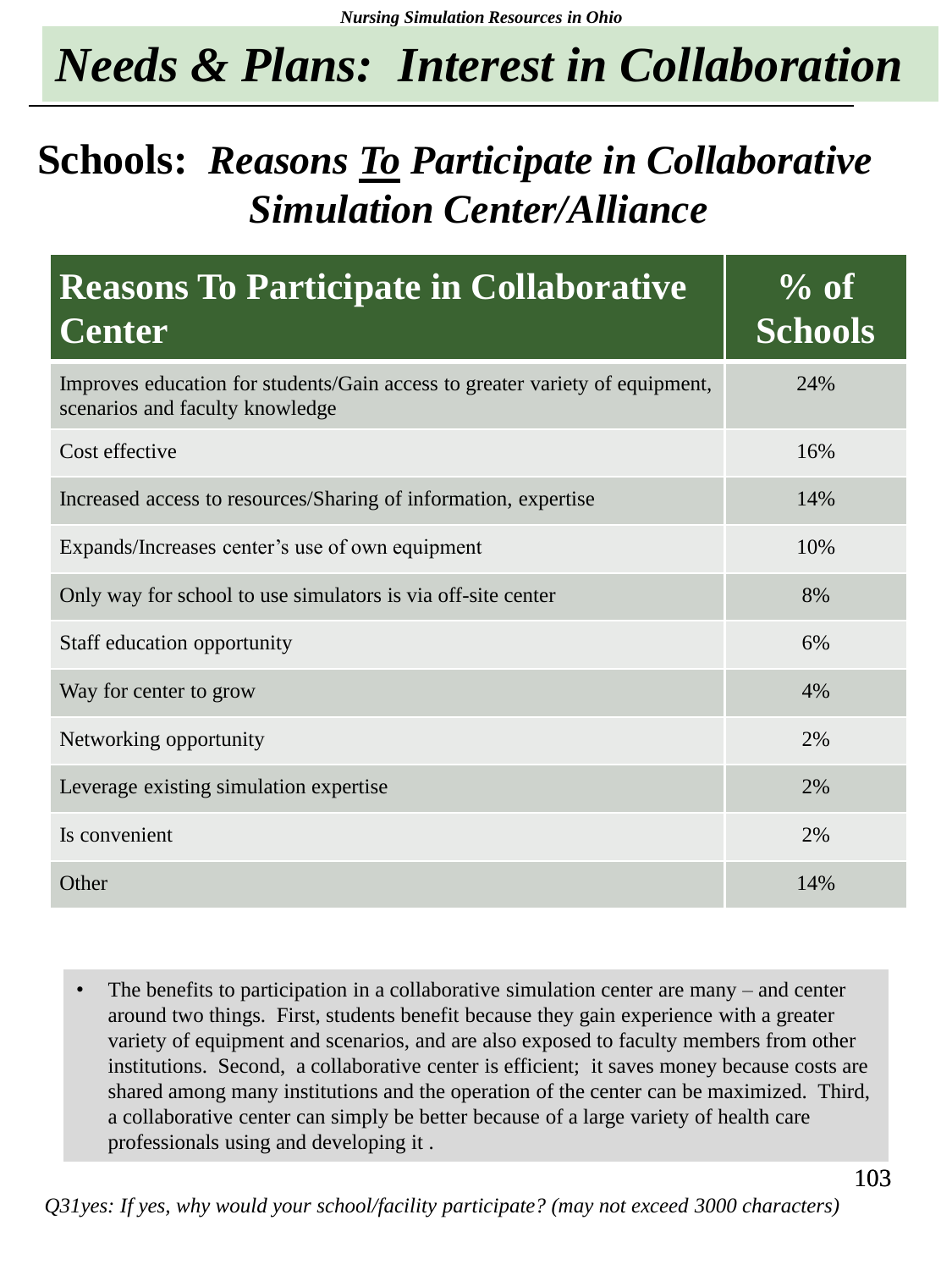*Nursing Simulation Resources in Ohio*

# *Needs & Plans: Interest in Collaborative*

## **Schools:** *Reasons Not To Participate in Collaborative Simulation Center/Alliance*

| <b>Reasons Not To Participate in</b><br><b>Collaborative Center</b> | $\%$ of<br><b>Schools</b> |
|---------------------------------------------------------------------|---------------------------|
| Costs (to use other center)                                         | 6%                        |
| Lack of time (personnel)                                            | 4%                        |
| No need to/Have own                                                 | 4%                        |
| Already collaborate with another center                             | 4%                        |
| Difficult to schedule convenient times with other center            | 4%                        |
| Time to negotiate agreements                                        | 2%                        |
| <b>Distance</b>                                                     | 2%                        |
| Other                                                               | 4%                        |
| None; No barrier                                                    | 75%                       |

Most (75%) did not report a barrier to participation in a collaborative center. Those who did focused on cost (to pay another center) and the time which would be needed to coordinate with another entity.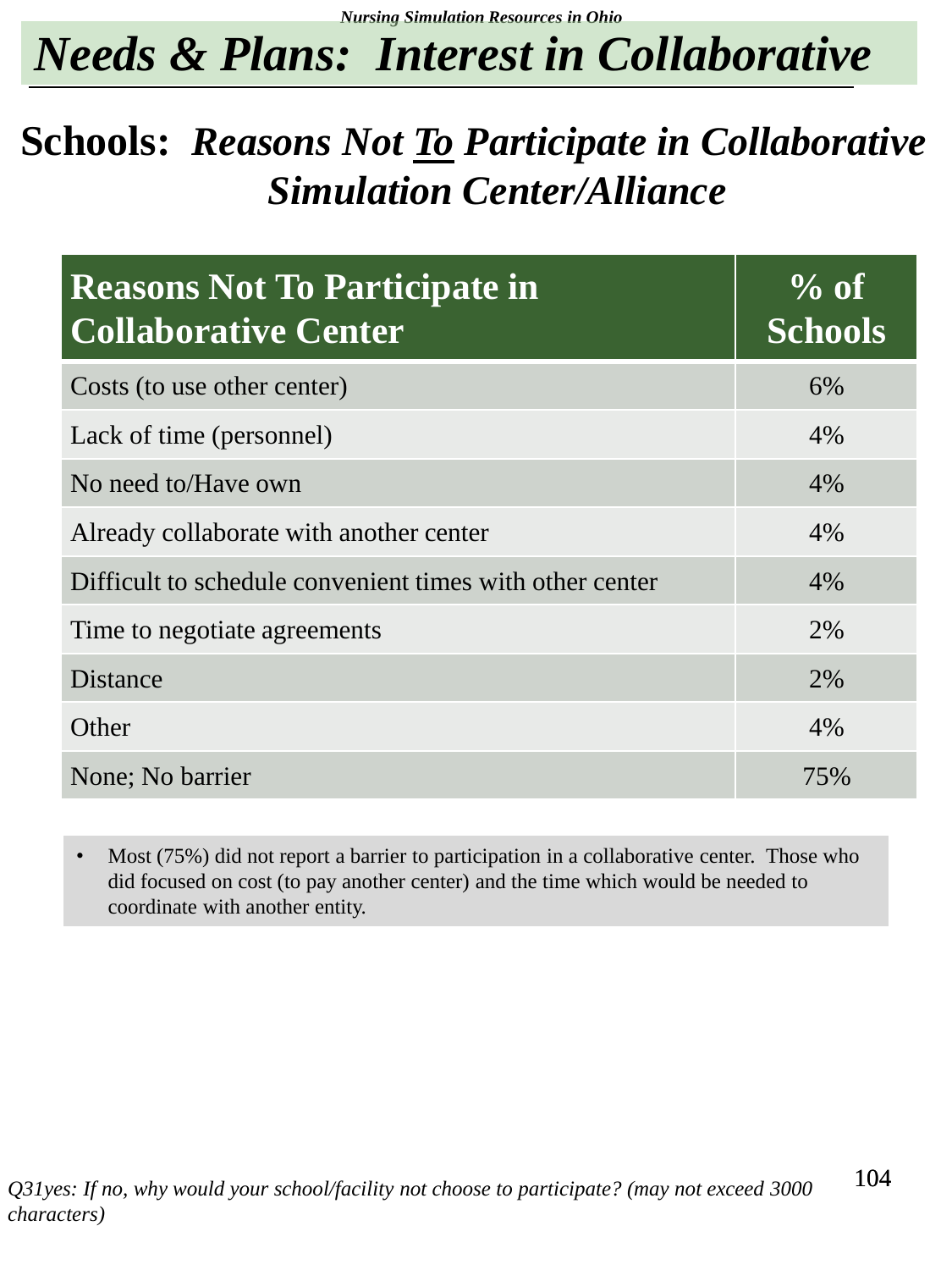# *Final Comments*

## **Schools:** *Use For Additional Resources for*

| If Additional Resources Were Made Available                                                    | % of Schools |
|------------------------------------------------------------------------------------------------|--------------|
| Purchase/upgrade simulation equipment                                                          | 30%          |
| Hire additional personnel/dedicated personnel (especially center<br>coordinator)               | 28%          |
| Use simulation in more courses/Expand in curriculum                                            | 22%          |
| Create/expand a simulation lab                                                                 | 20%          |
| Add technology to center (video-recording, Smartboards)                                        | 14%          |
| Staff professional development on simulators/scenarios                                         | 14%          |
| <b>Expand</b> space                                                                            | 8%           |
| Hire tech support                                                                              | 8%           |
| Write own scenarios                                                                            | 6%           |
| Allow space for multidisciplinary scenarios                                                    | 6%           |
| Increase number/quality of scenarios                                                           | 4%           |
| Do more community outreach/Train non-health care personnel (EMTs,<br><b>Athletic Trainers)</b> | 4%           |
| Increase operating hours                                                                       | 4%           |
| Do more research                                                                               | 2%           |
| Improve student-to-faculty ratio                                                               | 2%           |
| Expand use of center by other schools                                                          | 2%           |
| Increase services offered                                                                      | 2%           |
| Purchase warranty(ies)                                                                         | 2%           |
| Develop more sophisticated scenarios                                                           | 2%           |
| Nothing different/Not sure                                                                     | 10%          |
| Other                                                                                          | 6%           |

*Q32: If my school/facility had additional resources for simulation (e.g., funding, personnel, equipment), we would:*